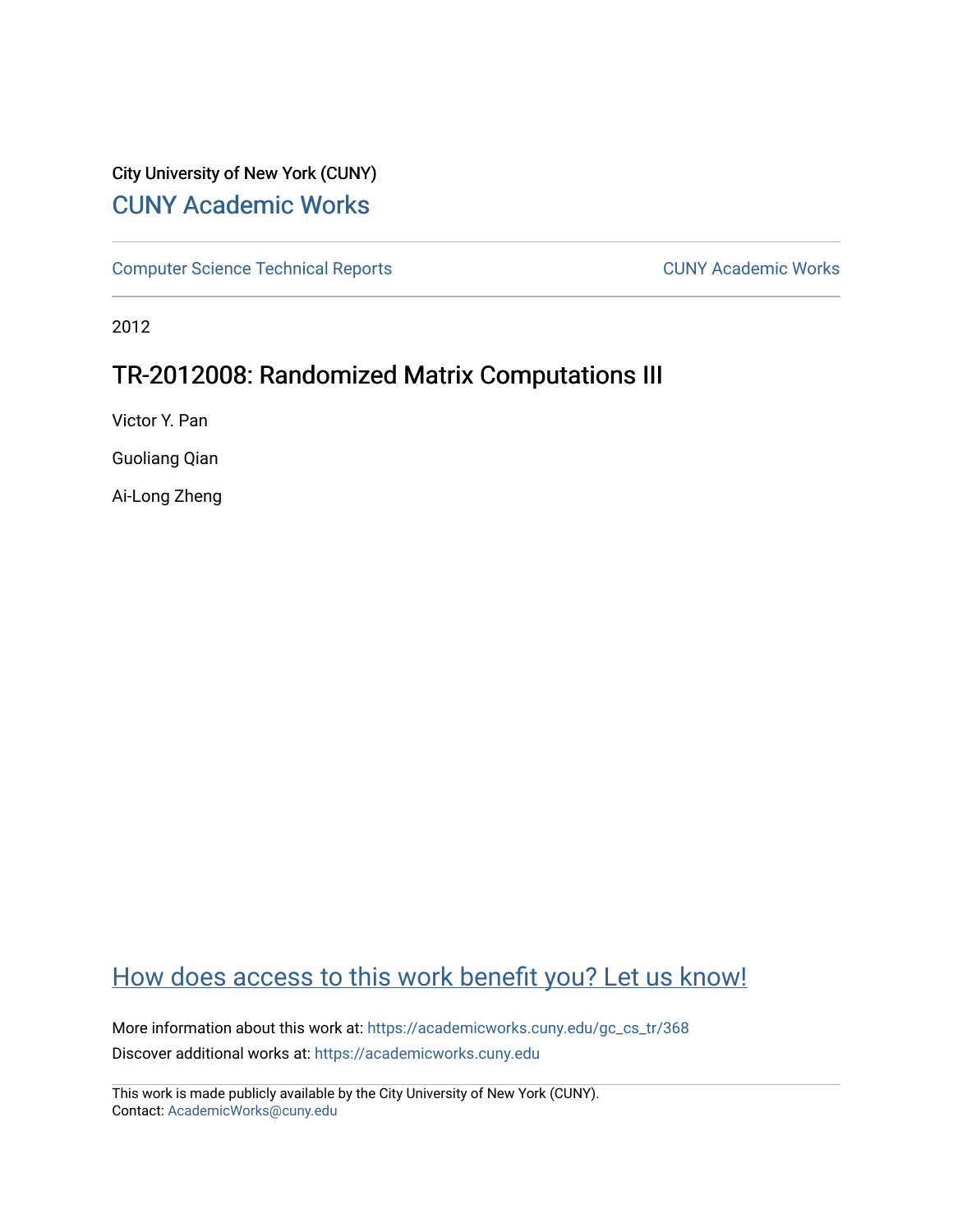## **Randomized Matrix Computations III** <sup>∗</sup>

Victor Y. Pan[1*,*2]*,*[*a*] , Guoliang Qian[2]*,*[*b*] , and Ai-Long Zheng[2]*,*[*c*]

[1] Department of Mathematics and Computer Science Lehman College of the City University of New York Bronx, NY 10468 USA [2] Ph.D. Programs in Mathematics and Computer Science The Graduate Center of the City University of New York New York, NY 10036 USA [*a*] victor.pan@lehman.cuny.edu http://comet.lehman.cuny.edu/vpan/ [*b*] gqian@gc.cuny.edu [*c*] azheng-1999@yahoo.com

#### **Abstract**

It is well known that random matrices tend to be well conditioned, and we employ this property to advance some fundamental matrix computations. We prove effectiveness of our novel techniques of randomized preconditioning, estimate the condition numbers of random Toeplitz and circulant matrices, numerically stabilize Gaussian elimination with no pivoting and block Gaussian elimination, compute  $2 \times 2$  matrix factorization where both diagonal blocks are better conditioned than an ill conditioned input matrix, and apply our dual variation of the Sherman–Morrison–Woodbury formula to low-rank matrix approximation. Our formal study and numerical tests show significant progress versus the known algorithms and should motivate further research efforts.

**2000 Math. Subject Classification:** 15A52, 15A12, 15A06, 65F22, 65F05, 65F10

**Key Words:** Random matrices, Preconditioning, Numerical rank

## **1 Introduction**

It is well known that random matrices tend to be well conditioned [D88], [E88], [ES05], [CD05], [SST06], [B11], and we employ this property to advance some fundamental matrix computations. We estimate the condition numbers of random Toeplitz and circulant matrices, propose and analyze some new techniques of randomized preprocessing, prove that they precondition a large and important class of ill conditioned matrices *A*, apply these results to the approximation of the trailing singular spaces of these matrices A, their triangulation and the solution of linear systems  $A$ **y** = **b**, numerically stabilize Gaussian elimination with no pivoting and block Gaussian elimination, extend the Sherman–Morrison–Woodbury formula, and apply this extension to approximation by low-rank matrices and by structured matrices. Our analysis and experiments show substantial progress versus the known algorithms and should motivate further research efforts.

<sup>∗</sup>Some results of this paper have been presented at the ACM-SIGSAM International Symposium on Symbolic and Algebraic Computation (ISSAC '2011), San Jose, CA, 2011, the 3nd International Conference on Matrix Methods in Mathematics and Applications (MMMA 2011) in Moscow, Russia, June 22-25, 2011, the 7th International Congress on Industrial and Applied Mathematics (ICIAM 2011), in Vancouver, British Columbia, Canada, July 18-22, 2011, and the SIAM International Conference on Linear Algebra, in Valencia, Spain, June 18-22, 2012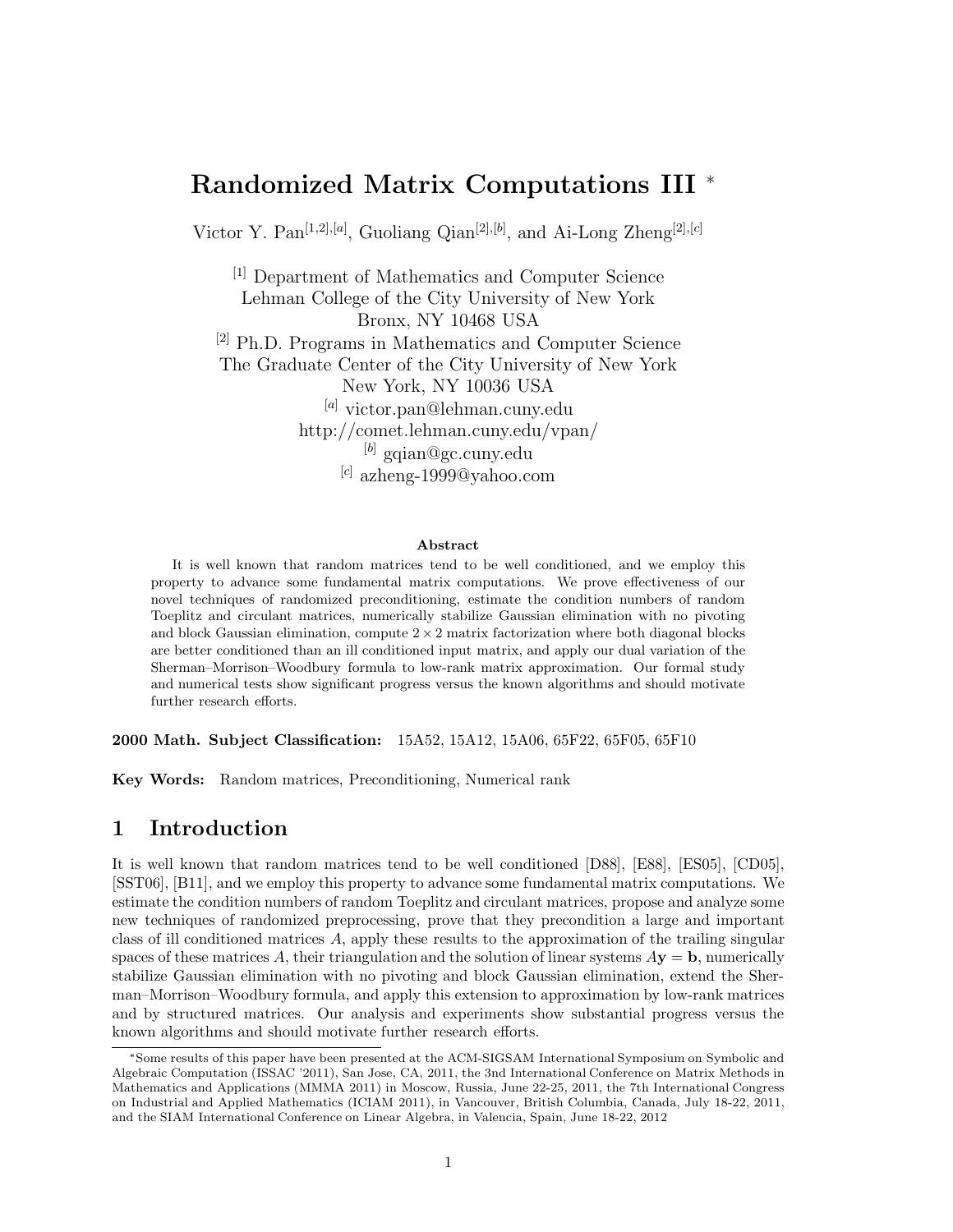#### **1.1 Numerically safe Gaussian elimination with no pivoting**

Hereafter "flop" stands for "arithmetic operation", "expected" and "likely" mean "with probability 1 or close to 1",  $\sigma_i(A)$  denotes the *j*th largest singular value of an  $n \times n$  matrix A, and the ratio  $\kappa(A) = \sigma_1(A)/\sigma_2(A)$  for  $\rho = \text{rank}(A)$  denotes its condition number. If this number is large in context, then the matrix *A* is ill conditioned, that is lies near a rank deficient matrix, and then rounding errors tend to be magnified greatly in such computations as numerical solution of linear systems  $A$ **y** = **b**. Unless the number  $\kappa(A)$  is large, the matrix *A* is well conditioned. Then it can be treated safely with the IEEE standard double or single precision provided that the matrix is nonsingular and the computations involve no ill conditioned or rank deficient auxiliary matrices.

To avoid dealing with the latter matrices in Gaussian elimination, one incorporates pivoting, that is row or column interchange. *Gaussian elimination with no pivoting* (hereafter we refer to it as *GENP*) can easily fail in numerical computations with rounding errors, except for some special input classes such as the classes of diagonally dominant and positive definite matrices. For such matrices, GENP outperforms Gaussian elimination with pivoting [GL96, page 119]. By extending our previous study in [PGMQ, Section 12.2] and [PQZa], we expand these classes dramatically by proving in Corollary 4.2 that pre- and post-multiplication of a well conditioned coefficient matrix of full rank by a square Gaussian random matrix is expected to yield safe numerical performance of GENP as well as block Gaussian elimination. The results of our tests support this theoretical finding consistently, even where we use just circulant or Householder multipliers generated by a vector or a pair of vectors, respectively, and fill these vectors with integers  $\pm 1$  for random signs  $\pm$  (see our Table 8.6 and [PQZa, Table 2]).

## **1.2 Randomized preconditioning: the basic theorem**

Given an ill conditioned matrix *A*, can we extend our advance by applying randomized multipliers *X* and *Y* to yield a much better conditioned matrix product *XAY* ? No, because random square matrices *X* and *Y* are expected to be nonsingular and well conditioned [D88], [E88], [ES05], [CD05], [SST06], [B11] and because  $\kappa(XAY) \geq \frac{\kappa(\widetilde{A})}{\kappa(X)\kappa(Y)}$ . Approximate inverses are popular multipliers but only where it is not costly to compute them, that is only for some special, although important classes of matrices *A*. The inverses of ill conditioned matrices tend to be completely corrupted in numerical computations with double precision but can still serve as multiplicative preconditioners according to a series of experiments in [R90], although there seems to be no formal support yet for this surprising phenomenon.

We can readily produce a well conditioned matrix *C* by applying additive preprocessing  $A \implies$  $C = A + P$ , e.g., by choosing  $P = I - A$ , but it is not clear how this would help us to solve a linear system  $A$ **y** = **b**. (Here and hereafter *I* and  $I_n$  denote the  $n \times n$  identity matrix.) Assume, however, that we are given a nonsingular ill conditioned  $n \times n$  matrix A together with a small upper bound  $r$ on its numerical nullity, that is on the number of its singular values that are much smaller than the 2-norm  $||A||_2$ . Such matrices make up a large and important subclass of nonsingular ill conditioned matrices (cf. [CDG03] and Remarks 2.1 and 5.2), for which randomized additive preconditioning is supported by the following theorem. We prove it, extend it to rectangular matrices *A*, and further detail its probabilistic estimates in Section 5.

**Theorem 1.1.** *Suppose A is a real*  $n \times n$  *matrix,*  $||A||_2 = 1$ , *U and V are standard Gaussian random*  $n \times r$  *matrices for*  $0 < r < n$ *, and either*  $U = V$  *or all* 2*nr entries of the matrices*  $U$  *and*  $V$ *are independent of each other. Then the matrix*  $C = A + UV^T$  *is singular if*  $r < n - \text{rank}(A)$ *, but otherwise the matrix C is nonsingular with probability* 1 *and its condition number*  $\kappa$ (*C*) *is expected to have at most the order*  $\sigma_1(A)/\sigma_{n-r}(A)$ ; consequently the matrix C is expected to be nonsingular *and well conditioned if the matrix A has numerical nullity at most r.*

## **1.3 Randomized preconditioning: some applications**

Suppose we have computed a small positive numerical nullity  $r$  of a normalized nonsingular  $n \times n$ matrix *A*, with  $||A|| = 1$  (cf. Section 7.4 on such computation), have generated standard Gaussian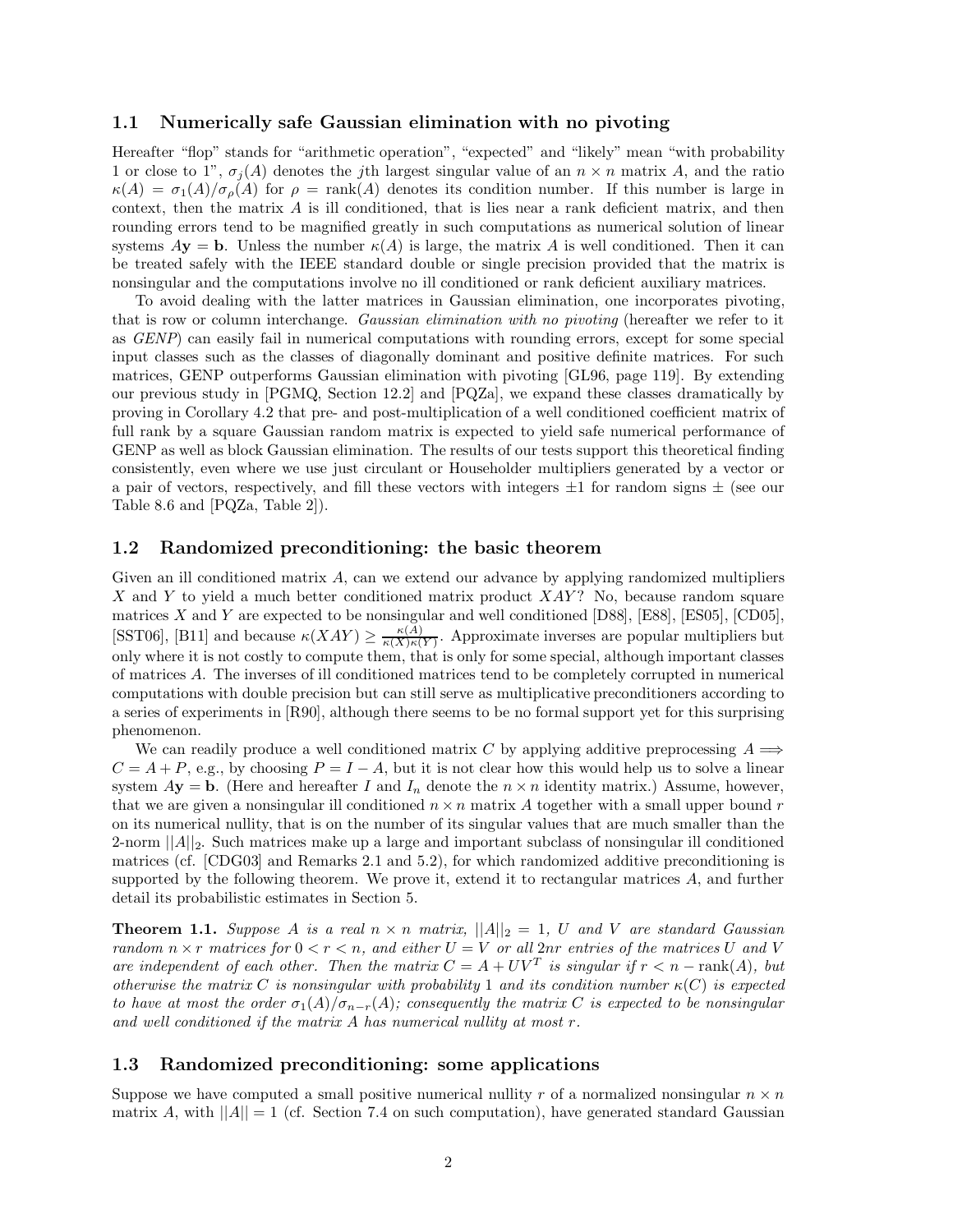random  $n \times r$  matrices U and V, and have computed the matrix  $C = A + UV^T$ . Then by virtue of Theorem 1.1 this matrix is nonsingular with probability 1 and is expected to be well conditioned, having condition number of at most order  $\sigma_1(A)/\sigma_{n-r}(A)$ . Suppose it is indeed nonsingular and well conditioned, as expected. Then we can solve an ill conditioned linear system  $Ay = b$  of *n* equations more efficiently by reducing it to some well conditioned linear systems  $C\mathbf{x} = \mathbf{f}$ .

We can achieve this by combining *randomized additive preconditioning*  $A \implies C = A + UV^T$ with the Sherman–Morrison–Woodbury formula, hereafter referred to as the *SMW formula*, fast advanced algorithms of [ORO05] for accurate sums and products, and a variant of iterative refinement from [PGMQ, Section 9]. The overall computational cost decreases dramatically versus Gaussian elimination in the case of large *n* and an ill conditioned matrix *A* having a small numerical nullity (see Section 7.7). The heuristics of [R90] lead to the same progress, which we now support formally, although for the more narrow input class of matrices having small numerical nullities (cf. Remarks 5.1, 7.10, and 7.12).

Another group of applications of our randomized additive preconditioning employs the following observation: the ranges of the  $n \times r$  matrices  $C^{-1}U$  and  $C^{-T}V$  are expected to approximate closely the left and right *trailing singular spaces* associated with the *r* smallest singular values of *A*. If this is the case indeed, as expected, then we can readily compute a  $2 \times 2$  block triangulation of the matrix *A* where the two diagonal blocks have the sizes  $(n - r) \times (n - r)$  and  $r \times r$ , respectively, and according to our formal study and tests, are expected to be substantially better conditioned than the matrix *A* (see Section 7.5). The estimated computational cost of this algorithm is about the same as for the approach employing the SMW formula.

Our *dual SMW formula* and *dual additive preprocessing* enable us to extend these randomized techniques to approximate the left and right *leading singular spaces* associated with the *q* largest singular values of *A*. The extended algorithms perform high precision computations involving only matrix multiplications and additions but no inversions or iterative refinement (cf. Remarks 7.8 and 7.9) and enable us to extend both groups of our randomized algorithms for linear systems *A***y** = **b**, based on the SMW formula and  $2 \times 2$  block triangulation, to the case where the coefficient matrix A has a small numerical rank (see Section 7.6 and Remark 7.9). In Sections 7.2 and 7.3 we approximate such matrices readily by low-rank matrices. This subject has been extensively studied because of numerous applications to fundamental computations with matrices and tensors (cf. [T00], [MMD08], [OT09], [HMT11]). Our techniques are quite effective and are distinct from the known methods.

If we agree to increase the size of an input matrix a little, we can alternatively apply randomized augmentation, defined, e.g., by the map  $A \implies K = \begin{pmatrix} I_r & V^T \\ -U & A \end{pmatrix}$ . In the case of general  $n \times n$ matrix *A* having norm 1 we choose standard Gaussian random  $n \times r$  matrices *U* and *V* and deduce probabilistic upper bounds of order  $||A||/\sigma_{n-r}(A)$  on the condition number  $\kappa(K)$  (see Section 6). Our analysis enables distinct derivation of some variants of Theorem 1.1 and links closely augmentation to additive preprocessing (e.g. we extend augmentation to *dual augmentation* in (7.4) similarly to devising the dual SMW formula), although augmentation better preserves sparseness and structure of a matrix *A* (cf. Section 6.4).

## **1.4 Condition numbers of random structured matrices and numerical experiments**

Estimating the condition numbers of random structured matrices is a well known challenge [SST06]. We respond to it by estimating the condition numbers of Gaussian random Toeplitz matrices. In Section 3.4 we prove that these numbers are not likely to grow to the infinity exponentially in *n* for  $n \times n$  random Toeplitz matrices, even though the opposite has been proved in [BG05] for a large and important subclass of Toeplitz matrices. We obtain even stronger upper bounds on the condition numbers of random circulant matrices in Section 3.5. We cannot extend our proof of Theorem 1.1 to the case of Gaussian random Toeplitz matrices *U* and *V* , but such extension has been supported consistently by the results of our numerical tests. Moreover, empirically we observed that all our techniques remained as effective where instead of Gaussian random matrices we employed matrices defined by much fewer random parameters such as cirlulant matrices of Section 1.1. Other than that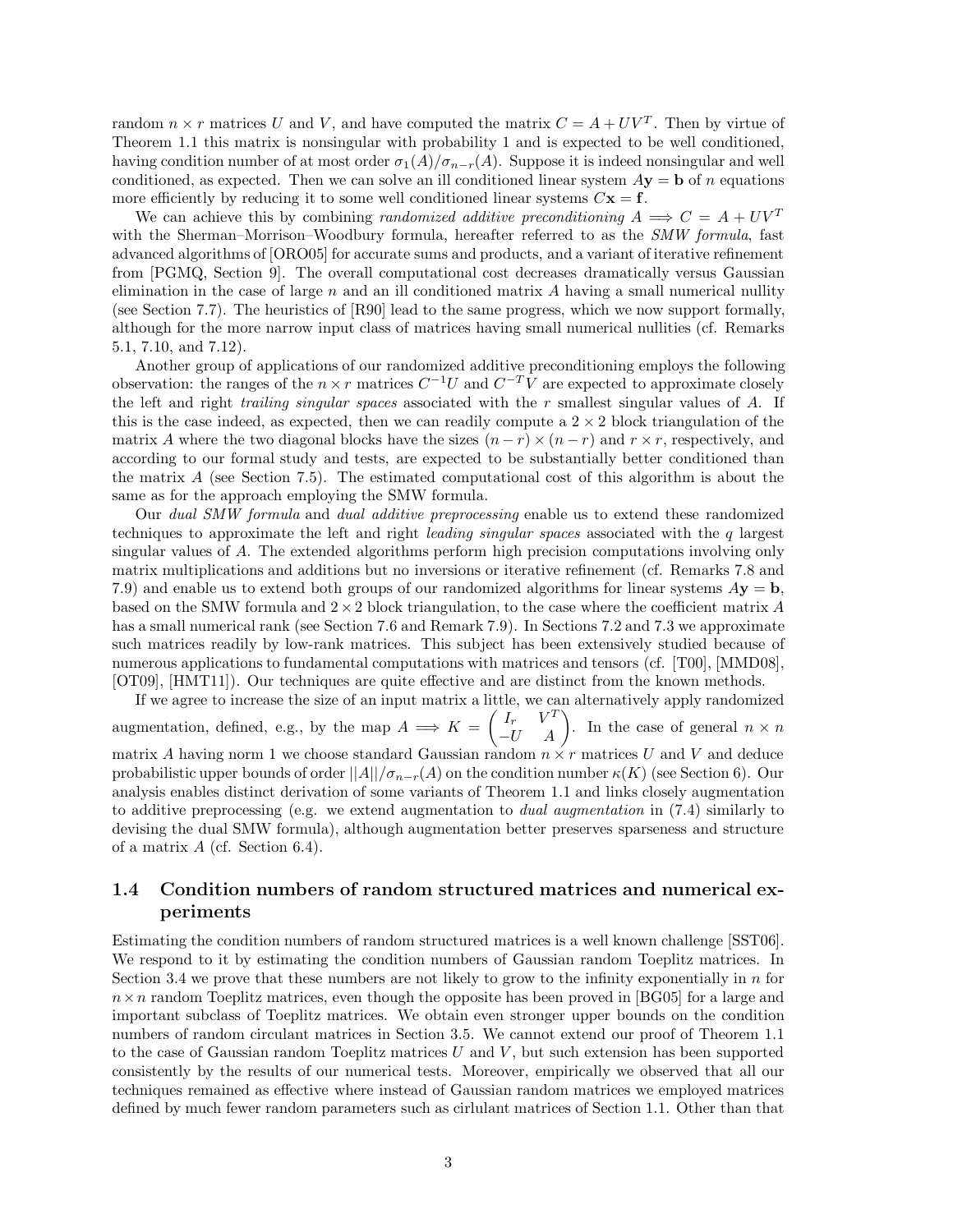our extensive tests were in good accordance with our theoretical estimates, e.g. with our estimates for the condition numbers of random Toeplitz and circulant matrices (see Tables 8.1–8.4).

Likewise in our tests randomized additive preprocessing decreased dramatically the condition number of an ill conditioned matrix having a small numerical nullity (see Table 8.5), whereas random circulant multipliers filled with  $\pm 1$  stabilized GENP numerically (see Table 8.6). Furthermore according to our test results, we accurately solved ill conditioned linear systems of equations when we combined our randomization techniques with  $2 \times 2$  block triangulation (see Tables 8.7–8.10) or with the SMW formula (see Tables 8.15 and 8.16), our algorithms approximated accurately trailing and leading singular spaces of ill conditioned matrices that have small numerical nullities or ranks, and approximated a matrix by a low-rank matrix (see Tables 8.11–8.14). We have also matched the output accuracy of the customary algorithms for solving ill conditioned Toeplitz linear systems of equations but outperformed them in terms of the CPU time (see Table 8.17). We hope that our progress will motivate further work on application and extension of Theorem 1.1.

### **1.5 Organization of the paper and selective reading**

We recall some definitions and basic results on matrix computations in the next section. We estimate the condition numbers of Gaussian random general, Toeplitz and circulant matrices in Section 3 and of randomized matrix products in Section 4. The latter estimate supports GENP with randomized multipliers. In Section 5 we prove that our randomized additive preprocessing of an ill conditioned matrix is expected to produce a well conditioned matrix. In Section 6 we study randomized augmentation, link it to randomized additive preprocessing, and apply to the solution of ill conditioned Toeplitz linear systems of equations.

In Section 7 we discuss a number of applications of randomized preprocessing to an ill conditioned matrix having a small numerical nullity or rank: we compute the numerical nullity and numerical rank of such a matrix, approximate its trailing and leading singular spaces, and extend this computation to the approximation of a matrix by low-rank matrices and by structured matrices. We also solve ill conditioned linear systems of equations by combining randomized additive preconditioning with the SMW formula or  $2 \times 2$  block triangulation. We discuss structured preprocessing in Section 7.8. Corollary 5.1 and the results of Sections 3.4 and 6 motivate the design of the respective randomized algorithms and show their power, but otherwise Section 7 can be read independently of Sections 3–6.

In Section 8 we cover numerical tests, which constitute the contribution of the second and the third authors. In Section 9 we comment on the related works, our progress, and some directions for further study. In Appendix A we recall some results on structured matrices. In Appendix B we estimate the probability that under the uniform probability distribution a random matrix has full rank. In Appendix C we extend our probabilistic estimates to the case of complex matrices. Appendix D cover some results on randomized augmentation.

In our paper, unlike its introduction, we cover the general case of rectangular input matrices *A*.

## **2 Some definitions and basic results**

We assume computations in the field  $\mathbb R$  of real numbers, and comment on the extension to the field C of complex numbers in Appendix C.

For two scalars *a* and *b* we write  $a \ll b$  and  $b \gg a$  if the ratio  $|b/a|$  is large. We write  $a \approx b$  if  $|a - b| \ll |a| + |b|.$ 

Hereafter "flop" stands for "arithmetic operation"; "expected" and "likely" mean "with probability 1 or close to 1", and the concepts "large", "small", "near", "closely approximate", "ill conditioned" and "well conditioned" are quantified in the context.

In the next subsections we recall and extend some customary definitions of matrix computations of [GL96], [S98].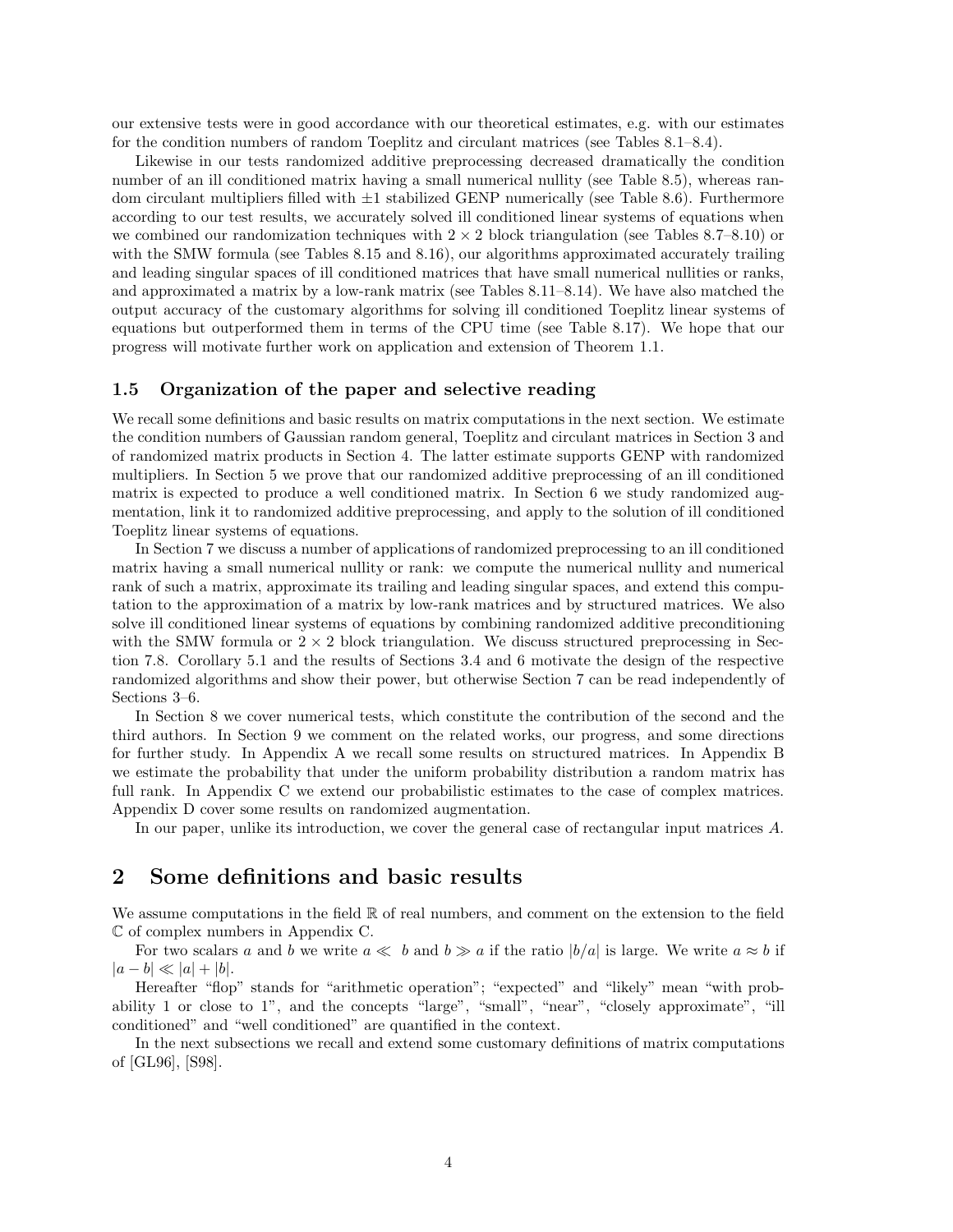#### **2.1 Some basic definitions on matrix computations**

 $(B_1 \mid \ldots \mid B_k) = (B_j)_{j=1}^k$  is a  $1 \times k$  block matrix with blocks  $B_1, \ldots, B_k$ .

 $\text{diag}(B_1,\ldots,B_k) = \text{diag}(B_j)_{j=1}^k$  is a  $k \times k$  block diagonal matrix with diagonal blocks  $B_1,\ldots,B_k$ .  $e_i$  is the *i*th coordinate vector of dimension *n* for  $i = 1, \ldots, n$ . These vectors define the identity matrix  $I_n = (\mathbf{e}_1 \mid \ldots \mid \mathbf{e}_n)$  and the reflection matrix  $J_n = (\mathbf{e}_n \mid \ldots \mid \mathbf{e}_1)$ , of size  $n \times n$ .  $O_{k,l}$  is the  $k \times l$  matrix filled with zeros.  $\mathbf{0}_k$  is the vector  $O_{k,1}$ . We write *I*, *J*, *O*, and **0** where the size of a matrix or a vector is not important or is defined by context. Furthermore we write

$$
I_{g,h} = I_g \text{ where } g \le h, \text{ whereas } I_{g,h} = (I_h \mid O_{h,g-h}) \text{ where } g > h. \tag{2.1}
$$

 $A<sup>T</sup>$  is the transpose of a matrix *A*.  $A<sup>H</sup>$  is its Hermitian transpose. A matrix *A* is symmetric if  $A = A<sup>T</sup>$  and is symmetric positive definite if  $A = B<sup>T</sup>B$  for a nonsingular matrix *B*.

A real matrix *Q* is called *orthogonal* if  $Q^T Q = I$  or  $QQ^T = I$ . More generally, over the complex field  $\mathbb C$  a matrix  $U$  is called *unitary* if  $U^H U = I$  or  $UU^H = I$ .

**Fact 2.1.** *[GL96, Theorem 5.2.2]. QR factorization A* = *QR of a matrix A having full column rank into the product of an orthogonal matrix*  $Q = Q(A)$  *and an upper triangular matrix*  $R = R(A)$  *is unique provided that the factor R is a square matrix with positive diagonal entries.*

## **2.2 Range, null space, rank, nullity, nmbs, and generic rank profile**

 $\mathcal{R}(A)$  denotes the range of an  $m \times n$  matrix A, that is the linear space  $\{z : z = Ax\}$  generated by its columns.  $\mathcal{N}(A)$  denotes its null space  $\{ \mathbf{v} : A\mathbf{v} = \mathbf{0} \}$ , rank $(A) = \dim \mathcal{R}(A)$  its rank, and  $\text{null}(A) = \dim \mathcal{N}(A) = n - \text{rank}(A)$  its nullity or right nullity, whereas nul  $A^T = m - \text{rank}(A)$  is the left nullity of *A*, equal to nul *A* if and only if  $m = n$ . **v** is the null vector of *A* if  $A$ **v** = **0**.

**Fact 2.2.** *The set*  $\mathbb{M}$  *of*  $m \times n$  *matrices of rank*  $\rho$  *is an algebraic variety of dimension*  $(m+n-\rho)\rho$ *.* 

*Proof.* Let *M* be an  $m \times n$  matrix of a rank *ρ* with a nonsingular leading  $\rho \times \rho$  block  $M_{00}$  and  $M = \begin{pmatrix} M_{00} & M_{01} \ M_{10} & M_{11} \end{pmatrix}$ . Then the  $(m - \rho) \times (n - \rho)$  *Schur complement*  $M_{11} - M_{10} M_{00}^{-1} M_{01}$  must vanish, which imposes  $(m - \rho)(n - \rho)$  algebraic equations on the entries of M. Similar argument can be applied where any  $\rho \times \rho$  submatrix of the matrix *M* (among  $\binom{m}{q}$ *ρ* - *n ρ* - such submatrices) is nonsingular. Therefore dim  $M = mn - (m - \rho)(n - \rho) = (m + n - \rho)\rho$ .

A matrix *B* having full column rank is said to be a *matrix basis* for its range  $\mathcal{R}(B)$ . Suppose a matrix *B* has full column rank and satisfies  $\mathcal{R}(B) = \mathcal{N}(A)$  for a matrix *A*. Then we call *B* a *null matrix basis* or a *nmb* for this matrix *A* and write  $B = \text{nmb}(A)$ .  $\mathcal{N}(A^T)$  is the left null space of a matrix *A*, and similarly the map  $A \to A^T$  defines left null vectors, left nmbs, and the left nullity of a matrix *A*; in particular an  $m \times n$  matrix of a rank  $\rho$  has the left nullity  $m - \rho$ .

 $A_k^{(k)}$  denotes the leading, that is northwestern  $k \times k$  block submatrix of a matrix *A*.

A matrix of a rank *ρ* has *generic rank profile* if all its leading *i* × *i* blocks are nonsingular for  $i = 1, \ldots, \rho$ . If such a matrix is nonsingular itself, then it is called *strongly nonsingular*.

#### **2.3 Norms, SVD, and low-rank approximation**

 $||A||_h$  is the *h*-norm of a matrix  $A = (a_{i,j})_{i,j=1}^{m,n}$ . We write  $||A|| = ||A||_2$  and  $||\mathbf{v}|| = \sqrt{\mathbf{v}^T \mathbf{v}} = ||\mathbf{v}||_2$ and recall from [GL96, Section 2.3.2 and Corollary 2.3.2] that

$$
\max_{i,j=1}^{m,n} |a_{i,j}| \le ||A|| = ||A^T|| \le \sqrt{mn} \max_{i,j=1}^{m,n} |a_{i,j}|,
$$
  

$$
\frac{1}{\sqrt{m}}||A||_1 \le ||A|| \le \sqrt{n}||A||_1, \quad ||A||_1 = ||A^T||_{\infty}, \quad ||A||^2 \le ||A||_1||A||_{\infty},
$$
 (2.2)

$$
||AB||_h \le ||A||_h ||B||_h \text{ for } h = 1, 2, \infty \text{ and any matrix product } AB.
$$
 (2.3)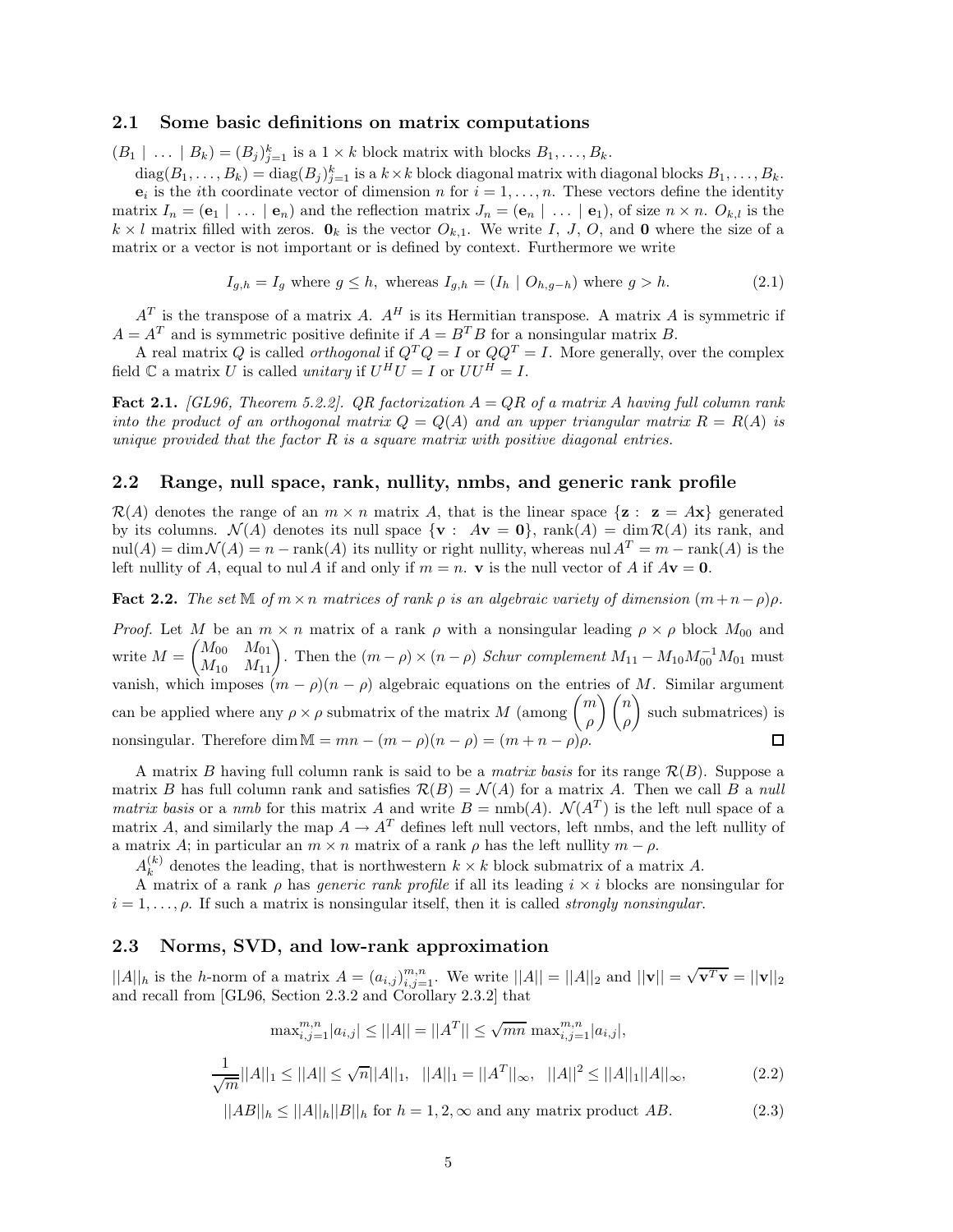We write  $A \approx B$  if  $||A - B|| \ll ||A|| + ||B||$ .

A matrix A is *normalized* if  $||A|| = 1$ . A normalized vector is orthogonal (unitary), and we call it *unit*.

Define an *SVD* or *full SVD* of an  $m \times n$  matrix *A* of a rank  $\rho$  as follows,

$$
A = S_A \Sigma_A T_A^T \tag{2.4}
$$

where  $S_A S_A^T = S_A^T S_A = I_m$ ,  $T_A T_A^T = T_A^T T_A = I_n$ ,  $\Sigma_A = \text{diag}(\widehat{\Sigma}_A, O_{m-\rho,n-\rho}), \widehat{\Sigma}_A = \text{diag}(\sigma_j(A))_{j=1}^{\rho},$  $\sigma_j = \sigma_j(A) = \sigma_j(A^T)$  is the *j*th largest singular value of a matrix *A* for  $j = 1, \ldots, \rho$ , and we write  $\sigma_j = 0$  for  $j > \rho$ . These values have the minimax property

$$
\sigma_j = \max_{\dim(\mathbb{S}) = j} \quad \min_{\mathbf{x} \in \mathbb{S}, \ |\mathbf{x}\| = 1} \quad ||A\mathbf{x}||, \ j = 1, \dots, \rho,
$$
\n(2.5)

where S denotes linear spaces [GL96, Theorem 8.6.1]. Consequently  $\sigma_{\rho} > 0$ ,  $\sigma_1 = \max_{\vert\vert \mathbf{x} \vert\vert = 1} \vert\vert \mathbf{Ax} \vert\vert =$  $||A||$ , and

$$
||diag(M_j)_j|| = \max_j ||M_j||
$$
 for any set of matrices  $M_j$ . (2.6)

**Fact 2.3.** *If*  $A_0$  *is a submatrix of a matrix*  $A$ *, then*  $\sigma_j(A) \geq \sigma_j(A_0)$  *for all j.* 

*Proof.* [GL96, Corollary 8.6.3] implies the claimed bound where *A*<sup>0</sup> is any block of columns of the matrix *A*. Transposition of a matrix and permutations of its rows and columns do not change singular values, and thus we can extend the bounds to all submatrices  $A_0$ .  $\Box$ 

## **2.4 Inverses, generalized inverses, and perturbation bounds**

$$
A^{+} = T_A \operatorname{diag}(\widehat{\Sigma}_A^{-1}, O_{n-\rho,m-\rho}) S_A^T
$$
 is the Moore-Penrose pseudo-inverse of the matrix A of (2.4), and

$$
||A^{+}|| = 1/\sigma_{\rho}(A)
$$
\n(2.7)

 $\Box$ 

for a matrix *A* of a rank  $\rho$ .  $A^{+T}$  stands for  $(A^+)^T = (A^T)^+$ , and  $A^{-T}$  stands for  $(A^{-1})^T = (A^T)^{-1}$ .

An  $n \times m$  matrix  $X = A^{(I)}$  is a left inverse of an  $m \times n$  matrix A if  $XA = I$  and is its right inverse if  $AX = I$ .  $A^+$  is a left or right inverse  $A^{(I)}$  if and only if a matrix *A* has full rank.  $A^{(I)}$  is unique and is equal to  $A^{-1}$  if *A* is a nonsingular matrix.

**Theorem 2.1.** *Suppose C* and  $C + E$  are two nonsingular matrix of the same size and  $||C^{-1}E|| =$  $\theta$  < 1*.* Then  $||I - (C + E)^{-1}C|| \leq \frac{\theta}{1-\theta}$  and  $||[(C + E)^{-1} - C^{-1}|| \leq \frac{\theta}{1-\theta}||C^{-1}||$ .

*Proof.* See [S98, Corollary 1.4.19] for  $P = -C^{-1}E$ .

**Theorem 2.2.** [GL96, Section 5.5.5]. Assume two matrices 
$$
C \in \mathbb{C}^{m \times n}
$$
 and  $\tilde{C} \in \mathbb{C}^{m \times n}$  having full rank and write  $E = \tilde{C} - C$ . Then  $||\tilde{C}^+ - C^+|| \leq 2\sqrt{n}||E||\max\{||\tilde{C}^+||^2, ||C^+||^2\}$ .

#### **2.5 SMW and dual SMW formulae**

**Theorem 2.3.** *[GL96, page 50], [S98, Corollary 4.3.2]. Suppose that*  $U, V \in \mathbb{R}^{n \times r}$ *, the matrices*  $A \in \mathbb{R}^{n \times n}$  and  $C = A + UV^T$  are nonsingular, and  $0 < r < n$ . Then the matrix  $G = I_r - V^T C^{-1} U$ *is nonsingular and we have the Sherman–Morrison–Woodbury (hereafter* SMW*) formula*

$$
A^{-1} = C^{-1} + C^{-1} U G^{-1} V^T C^{-1}.
$$

**Corollary 2.1.** Suppose that  $U_-, V_- \in \mathbb{R}^{n \times q}$ ,  $A \in \mathbb{R}^{n \times n}$ ,  $A$  and  $A^{-1} + U_-V_-^T$  are nonsingular *matrices, and*  $0 < q < n$ *. Write* 

$$
C_{-}^{-1} = A^{-1} + U_{-}V_{-}^{T}, \ H = I_{q} + V_{-}^{T}AU_{-}, \tag{2.8}
$$

*Then the matrix H is nonsingular and the following* dual SMW formula *holds,*

$$
C_{-} = A - AU_{-}H^{-1}V_{-}^{T}A.
$$
\n(2.9)

*Proof.* Apply Theorem 2.3 to the matrices  $A^{-1}$ ,  $U_-, V_-\$  and  $C^{-1}$  replacing the matrices  $A, U, V$  and  $C$ , respectively. and *C*, respectively.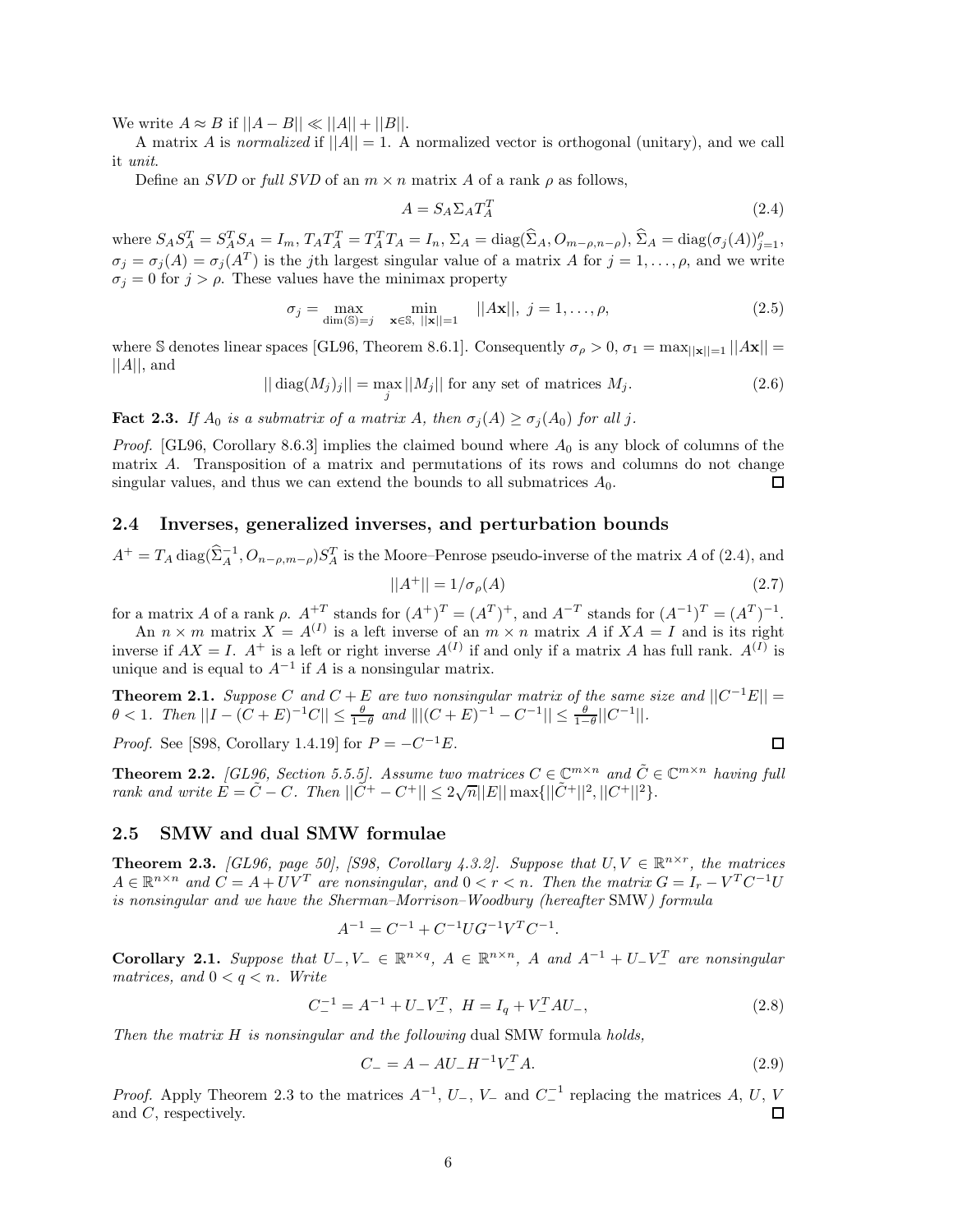## **2.6 Condition number, numerical rank and nullity, generic conditioning profile**

 $\kappa(A) = \frac{\sigma_1(A)}{\sigma_\rho(A)} = ||A|| \, ||A^+||$  is the condition number of an  $m \times n$  matrix *A* of a rank  $\rho$ . Such a matrix is *ill conditioned* if  $\sigma_1(A) \gg \sigma_2(A)$  and is *well conditioned* otherwise. See [D83], [GL96, Sections 2.3.2, 2.3.3, 3.5.4, 12.5], [H02, Chapter 15], [KL94], and [S98, Section 5.3] on the estimation of norms and condition numbers of nonsingular matrices.

An  $m \times n$  matrix A has *numerical rank q*, not exceeding rank(A), and has the right numerical nullity  $r = n - q$  (to which we will refer just as *numerical nullity*) if the ratios  $\sigma_j(A)/||A||$  are small for  $j > q$  but not for  $j \leq q$ . The *left numerical nullity* of the matrix *A* equals the numerical nullity  $m-q$  of the  $n \times m$  transpose  $A^T$  and coincides with the numerical nullity of *A* if and only if  $m = n$ .

**Remark 2.1.** *One can specify the adjective "small" above as "smaller than a fixed positive toler*ance". The choice of the tolerance can be a challenge, e.g., for the matrix diag(1.1<sup>-*j*)</sup> $j=0$ </sup>.

If a well conditioned  $m \times n$  matrix *A* has a rank  $\rho < l = \min\{m, n\}$ , then almost all its close neighbours have full rank *l*, and all of them have numerical rank *q* = *ρ*. Conversely, suppose a matrix has a positive numerical rank  $q$ , set to 0 its all but  $q$  largest singular values and denote the resulting matrix by *A* and the original matrix by  $A + E$ . Then rank $(A) = q$ , *A* is a well conditioned matrix,  $||E|| = \sigma_{q+1}(A)$ , and so A is a rank-q approximation to the matrix  $A + E$ . We can obtain this approximation from the SVD of  $A + E$ , but other rank-*q* approximations can be obtained at a lower cost from rank-revealing QRP or PRQ factorizations of the matrix  $A + E$ , where P is a proper permutation matrix [GE96]. One can compute such approximations by applying randomized algorithms, which are even less costly (see Section 7.3).

An *m*×*n* matrix has *generic conditioning profile* (cf. the end of Section 2.2) if it has a numerical rank *q* and if its leading  $i \times i$  blocks are nonsingular and well conditioned for  $i = 1, \ldots, q$ . If such a matrix has full rank (that is if  $q = \min\{m, n\}$ ) and if it is well conditioned itself, then we call it *strongly well conditioned*.

**Theorem 2.4.** *Cf. [PQZa]. Suppose Gaussian elimination with no pivoting or block Gaussian elimination has been applied to a matrix A having a rank ρ (resp. numerical rank q) to compute LU factorizations of the leading block submatrices*  $\overline{A}_j^{(j)}$  *for*  $j = 1, \ldots, \rho$  *(resp. for*  $j = 1, \ldots, q$ *). Then the computations involve no divisions by* 0 *(resp. by the values that are absolutely small relatively to the norm* ||*A*||*) if and only if the matrix A has generic rank (resp. generic conditioning) profile.*

The claim about involving no divisions by absolutely small values is a simple extension of the well known fact about involving no divisions by 0.

## **2.7 Toeplitz, Hankel and** *f***-circulant matrices**

A *Toeplitz*  $m \times n$  matrix  $T_{m,n} = (t_{i-j})_{i,j=1}^{m,n}$  is defined by its first row and column, that is by the vector  $(t_h)_{h=1-n}^{m-1}$  of dimension  $m+n-1$ . We write  $T_n = T_{n,n} = (t_{i-j})_{i,j=1}^{n,n}$  (see the display below).

A lower *triangular Toeplitz*  $n \times n$  matrix  $Z(\mathbf{t}) = (t_{i-j})_{i,j=1}^n$  (where  $t_k = 0$  for  $k < 0$ ) is defined by its first column  $\mathbf{t} = (t_h)_{h=0}^{n-1}$ . We write  $Z(\mathbf{t})^T = (Z(\mathbf{t}))^T$ .  $Z = Z_0 = Z(\mathbf{e}_2)$  is the downshift  $n \times n$ matrix displayed below. We have  $Z\mathbf{v} = (v_i)_{i=0}^{n-1}$  and  $Z(\mathbf{v}) = Z_0(\mathbf{v}) = \sum_{i=1}^{n-1} v_i Z^{i-1}$  for  $\mathbf{v} = (v_i)_{i=1}^n$ and  $v_0 = 0$ ,

$$
T_n = \begin{pmatrix} t_0 & t_{-1} & \cdots & t_{1-n} \\ t_1 & t_0 & \ddots & \vdots \\ \vdots & \ddots & \ddots & t_{-1} \\ t_{n-1} & \cdots & t_1 & t_0 \end{pmatrix}, \quad Z = \begin{pmatrix} 0 & \cdots & 0 \\ 1 & \ddots & & \\ \vdots & \ddots & \ddots & \vdots \\ 0 & \cdots & 1 & 0 \end{pmatrix}
$$

Combine the equations  $||Z(\mathbf{v})||_1 = ||Z(\mathbf{v})||_{\infty} = ||\mathbf{v}||_1$  with (2.2) to obtain

$$
||Z(\mathbf{v})|| \le ||\mathbf{v}||_1. \tag{2.10}
$$

*.*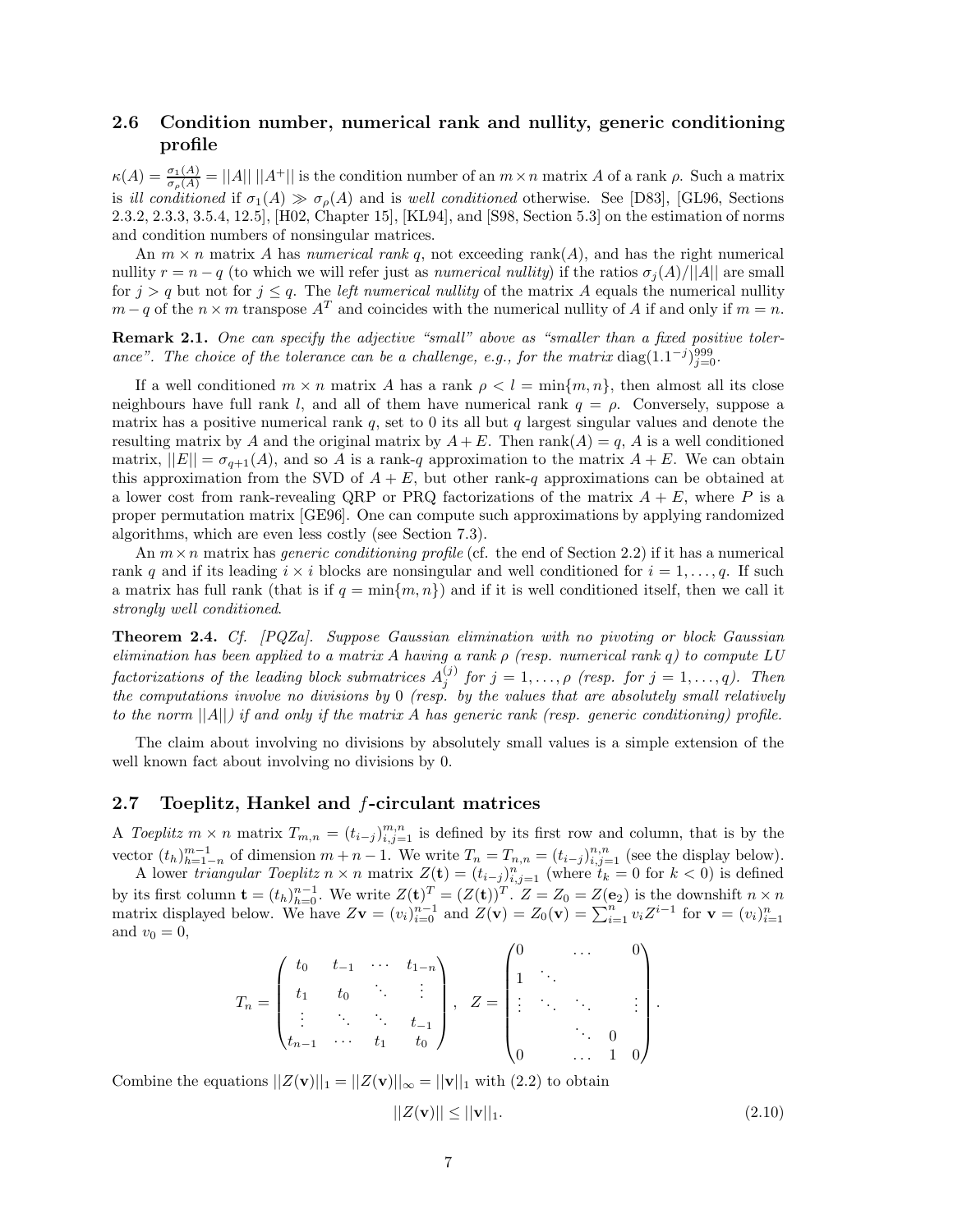**Theorem 2.5.** *Write*  $T_k = (t_{i-j})_{i,j=0}^{k-1}$  *for*  $k = n, n + 1$ *.* 

(a) Let the matrix  $T_n$  be nonsingular and write  $\mathbf{p} = T_n^{-1} \mathbf{e}_1$  and  $\mathbf{q} = T_n^{-1} \mathbf{e}_n$ . If  $p_1 = \mathbf{e}_1^T \mathbf{p} \neq 0$ , *then*  $p_1 T_n^{-1} = Z(p)Z(Jq)^T - Z(Zq)Z(ZJp)^T$ .

In parts (b) and (c) below let the matrix  $T_{n+1}$  be nonsingular and write  $\hat{\mathbf{v}} = (v_i)_{i=1}^n$ <br>  $\mathbf{v} = (v_i)_{i=0}^{n-1}$ ,  $\mathbf{v}' = (v_i)_{i=1}^n$ ,  $\hat{\mathbf{w}} = (w_i)_{i=0}^n = T_{n+1}^{-1} \mathbf{e}_{n+1}$ ,  $\mathbf{w} = (w_i)^{n-1}$ , and  $\mathbf{w$ *In parts (b) and (c) below let the matrix*  $T_{n+1}$  *be nonsingular and write*  $\hat{\mathbf{v}} = (v_i)_{i=0}^n = T_{n+1}^{-1} \mathbf{e}_1$ ,

(b) If  $v_0 \neq 0$ , then the matrix  $T_n$  is nonsingular and  $v_0 T_n^{-1} = Z(\mathbf{v})Z(J\mathbf{w}')^T - Z(\mathbf{w})Z(J\mathbf{v}')^T$ . (c) If  $v_n \neq 0$ , then the matrix  $T_{1,0} = (t_{i-j})_{i=1,j=0}^{n,n-1}$  is nonsingular and  $v_n T_{1,0}^{-1} = Z(\mathbf{w})Z(J\mathbf{v}')^T$  $Z(\mathbf{v})Z(J\mathbf{w}')^T$ .

*Proof.* See [GS72] on parts (a) and (b); see [GK72] on part (c).

$$
\square
$$

 $Z_f = Z + f\mathbf{e}_1^T\mathbf{e}_n$  for a scalar  $f \neq 0$  denotes the  $n \times n$  matrix of *f*-*circular shift*. An *f*-*circulant matrix*  $Z_f(\mathbf{v}) = \sum_{i=1}^n v_i Z_f^{i-1}$  is a special Toeplitz  $n \times n$  matrix defined by its first column vector  $\mathbf{v} = (v_i)_{i=1}^n$  and a scalar f. f-circulant matrix is called *circulant* if  $f = 1$  and *skew circulant* if  $f = -1$ . By replacing f with 0 we arrive at a lower triangular Toeplitz matrix  $Z(\mathbf{v})$ . The following theorem implies that the inverses (wherever they are defined) and pairwise products of *f*-circulant  $n \times n$  matrices are *f*-circulant and can be computed in  $O(n \log n)$  flops.

**Theorem 2.6.** *(See [CPW74].)* We have  $Z_1(\mathbf{v}) = \Omega^{-1}D(\Omega \mathbf{v})\Omega$ . More generally, for any  $f \neq 0$ , we have  $Z_{f^n}(\mathbf{v}) = U_f^{-1} D(U_f \mathbf{v}) U_f$  where  $U_f = \Omega D(\mathbf{f}), \quad \mathbf{f} = (f^i)_{i=0}^{n-1}, \ D(\mathbf{u}) = \text{diag}(u_i)_{i=0}^{n-1}$  for a vector  $\mathbf{u} = (u_i)_{i=0}^{n-1}$ ,  $\Omega = (\omega_n^{ij})_{i,j=0}^{n-1}$  is the  $n \times n$  matrix of the discrete Fourier transform at n points,  $\omega_n = \exp(\frac{2\pi}{n}\sqrt{-1})$  *being a primitive n*-th root of 1*, and*  $\Omega^{-1} = \frac{1}{n}(\omega_n^{-ij})_{i,j=0}^{n-1} = \frac{1}{n}\Omega^H$ .

*Hankel*  $m \times n$  matrices  $H = (h_{i+j})_{i,j=1}^{m,n}$  can be defined equivalently as the products  $H = T J_n$ or  $H = J_m T$  of  $m \times n$  Toeplitz matrices T and the Hankel reflection matrices  $J = J_m$  or  $J_n$ . Note that  $J = J^{-1} = J^T$  and obtain the following simple fact.

**Fact 2.4.** For  $m = n$  we have  $T = HJ$ ,  $H^{-1} = JT^{-1}$  and  $T^{-1} = JH^{-1}$  if  $H = TJ$ , whereas  $T = JH$ ,  $H^{-1} = JT^{-1}$  *and*  $T^{-1} = H^{-1}J$  *if*  $H = JT$ . Furthermore in both cases  $\kappa(H) = \kappa(T)$ .

By using the equations above we can readily extend any Toeplitz matrix inversion algorithm to Hankel matrix inversion and vice versa, preserving the flop count and condition numbers. E.g.  $(JT)^{-1} = T^{-1}J$ ,  $(TJ)^{-1} = JT^{-1}$ ,  $(JH)^{-1} = H^{-1}J$  and  $(HJ)^{-1} = JH^{-1}$ .

#### **2.8 Toeplitz-like, Hankel-like and some other structured matrices**

Let us extend the class of Toeplitz and Hankel matrices to a more general class of structured matrices. We only employ them in Sections 7.3, 7.8 and 7.9. With every pair of *n* × *n operator matrices A* and *B* associate the class of *n* × *n* matrices *M* for which the rank of the Sylvester *displacement AM* − *MB* (called the *displacement rank* of *M* is small in context.

The matrices *T* with the structure of Toeplitz type (we call them *Toeplitz-like* matrices) have small *displacement ranks*  $d = d(A, B)$  for  $A = Z_e$  and  $B = Z_f$  and for any pair of scalars *e* and *f*. Such matrices extend the class of Toeplitz matrices, for which  $d \leq 2$ . Any variation of a pair of scalars *e* and *f* can change the displacement rank of a matrix by at most 2, and so the class of Toeplitz-like matrices is independent of the choice of such a pair.

Every matrix of a rank *d*, and in particular a displacement of a rank *d*, can be nonuniquely represented as the sum of *d* outer products  $\mathbf{g}_j \mathbf{h}_j^T$  of *d* pairs of vectors  $\mathbf{g}_j$  and  $\mathbf{h}_j$  for  $j = 1, \ldots, d$ . Motivated by the following result we call the pair of matrices  $G = G_{Z_e, Z_f}(M) = (\mathbf{g}_j)_{j=1}^d$  and  $H = H_{Z_e, Z_f}(M) = (\mathbf{h}_j)_{j=1}^d$ , made up of the vectors  $\mathbf{g}_j$  and  $\mathbf{h}_j$ , a *displacement generator* of length *d* for the matrix *M* and for the operator matrices  $Z_e$  and  $Z_f$  where  $e \neq f$  (cf. [P01, Example 4.4.2]).

**Theorem 2.7.** If  $Z_eM - MZ_f = \sum_{j=1}^d g_j \mathbf{h}_j^T$  for a pair of distinct scalars  $e$  and  $f$ , then

$$
(e - f)M = \sum_{j=1}^{d} Z_e(\mathbf{g}_j) Z_f(J\mathbf{h}_j).
$$
 (2.11)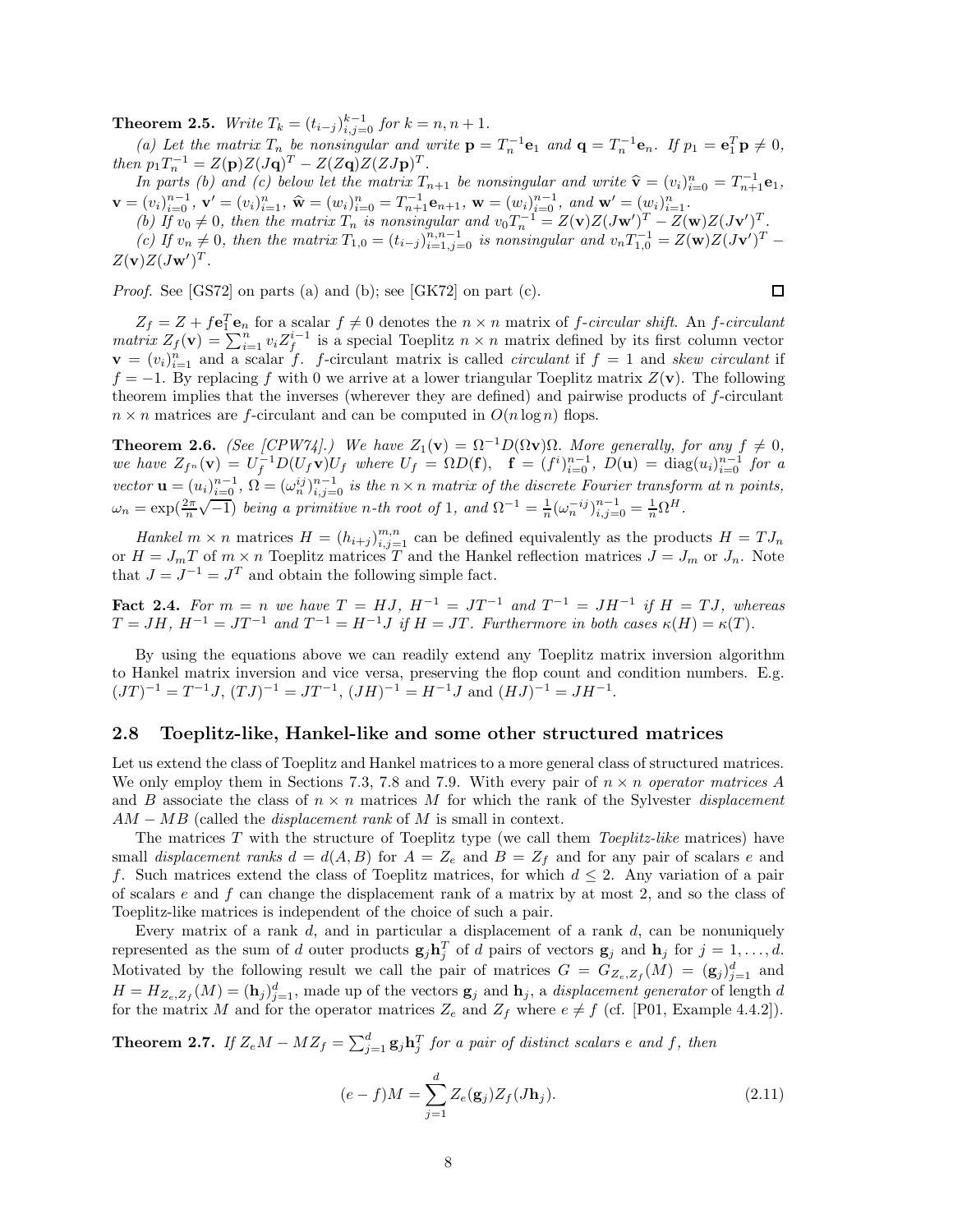The theorem expresses the matrix through the generator  ${G, H}$  by using  $2dn$  parameters instead of  $n^2$  entries. For  $d \ll n$ , this is a dramatic compression, which furthermore reduces multiplication of the matrix *M* by a vector essentially to 2*d* multiplications of circulant matrices by vectors, that is to  $O(dn \log n)$  flops. Moreover we can operate with matrices by using their displacement representation, which preserves Toeplitz-like structure and can accelerate the computations dramatically where  $d \ll n$ . Namely, for Toeplitz-like matrices *T* (nonsingular),  $T_1$  and  $T_2$ , scalars *e*, *f*, *α*, and *β*, and operator matrices  $A = Z_e$ ,  $B = Z_f$ , and  $C = Z_c$ , we can readily compute Toeplitz-like matrices  $aT_1 + \beta T_2$ ,  $T^T$ ,  $T_1T_2$  and  $T^{-1}$ . The following theorem bounds the growth of the length of the associated displacement generators and the respective flop cost.

**Theorem 2.8.** *Assume that*  $n \times n$  *matrices*  $T_1$ ,  $T_2$ *, and*  $T$  *have been represented with their displacement generators of lengths*  $d_1$ ,  $d_2$ , and  $d$ , respectively, for appropriate operator matrices  $A = Z_e$  and  $B = Z_f$ , defining Toeplitz-like structure. Then there exist displacement generators of length  $d$  for  $T^{-1}$  (provided the matrix *T* is nonsingular) and  $T^T$  and of length at most  $d_1 + d_2 + O(1)$  for  $T_1T_2$ *and*  $\alpha T_1 + \beta T_2$  (for appropriate operator matrices defining Toeplitz-like structure and for any pair *of scalar*  $\alpha$  *and*  $\beta$ ). One can compute these generators by using  $O(d^2n \log^2 n)$  *and*  $O(d_1d_2n \log n)$ *flops, respectively.*

*Proof.* The theorem readily follows from Theorem A.1 and Corollary A.1 in Appendix A, which also define all the respective displacement generators. П

A matrix *H* is *Hankel-like* if its displacement rank rank(*AH* − *HB*) is small where *A* = *Z<sup>e</sup>* and  $B = Z_f^T$  or alternatively where  $A = Z_e^T$  and  $B = Z_f$  for two scalars *e* and *f*. It follows that *MN* is a Hankel-like matrix if one of the factors is a Toeplitz-like matrix and another is a Hankel-like matrix, whereas *MN* is a Toeplitz-like matrix if both *M* and *N* are Hankel-like matrices or both are Toeplitz-like matrices. We can alternatively define Hankel-like matrices as the products *T J* or *JT* where *T* is a Toeplitz-like matrix, or we can define Toeplitz-like matrices *T* as the products *HJ* and *JH* where *H* are Hankel-like matrices (cf. Fact 2.4). By using these properties we can readily extend our algorithms as well as expressions (2.11) (cf. [P01, Example 4.4.4]) from the case of Toeplitz and Toeplitz-like to Hankel and Hankel-like matrices, preserving the flop count.

**Remark 2.2.** *By choosing operator matrices A and B among f-circulant and appropriate diagonal matrices we define the important classes of matrices with the structures of Vandermonde and Cauchy types whose displacement rank* rank(*AM* −*MB*) *is small. This extends the classes of Vandermonde matrices*  $V_x = (x_i^{j-1})_{i,j=1}^n$ , having displacement rank 1 for the operator matrices  $A = \text{diag}(x_i)_{i=1}^n$ and  $B = Z_f^T$  for a scalar f, and Cauchy matrices  $C_{s,t} = (\frac{1}{s_i-t_j})_{i,j=1}^n$ , having displacement rank 1 for *the operator matrices*  $A = \text{diag}(s_i)_{i=1}^n$  and  $B = \text{diag}(t_j)_{j=1}^n$ . Alternatively [P90], [P01], the matrices *of these classes can be defined as the products UMV where M is a Toeplitz matrix, whereas U and V are properly selected among Vandermonde matrices, their transposes and the identity matrices. Similarly to the Toeplitz–Hankel link at the end of the previous subsection, this enables us to extend any successful algorithm for Cauchy-like inversion to Toeplitz-like, Hankel-like and Vandermondelike inversion and vice versa because*  $(UMV)^{-1} = V^{-1}M^{-1}U^{-1}$  *[P90]. Theorems 2.7 and 2.8 and other basic properties of Toeplitz-like and Hankel-like matrices can be extended to the matrices having structures of Vandermonde or Cauchy types (see [P00], [P01] or Appendix A), except that, unlike the orthogonal reversion matrix J, Vandermonde multipliers and their transposes are usually ill conditioned except for a narrow class such as the matrices*  $\Omega$  *and*  $\Omega$ <sup>*H*</sup> *of Theorem 2.6.* 

## **3 Ranks and conditioning of Gaussian random matrices**

### **3.1 Random variables and Gaussian random matrices**

**Definition 3.1.**  $F_{\gamma}(y) =$  *Probability*{ $\gamma \leq y$ } *for a real random variable*  $\gamma$  *is the* cumulative distribution function (cdf) *of*  $\gamma$  *evaluated at y.*  $F_{g(\mu,\sigma)}(y) = \frac{1}{\sigma\sqrt{2\pi}} \int_{-\infty}^{y} \exp(-\frac{(x-\mu)^2}{2\sigma^2}) dx$  for a Gaussian *random variable*  $g(\mu, \sigma)$  *with* a mean  $\mu$  and a positive variance  $\sigma^2$ , and so

$$
\mu - 4\sigma \le y \le \mu + 4\sigma \text{ with a probability near 1.} \tag{3.1}
$$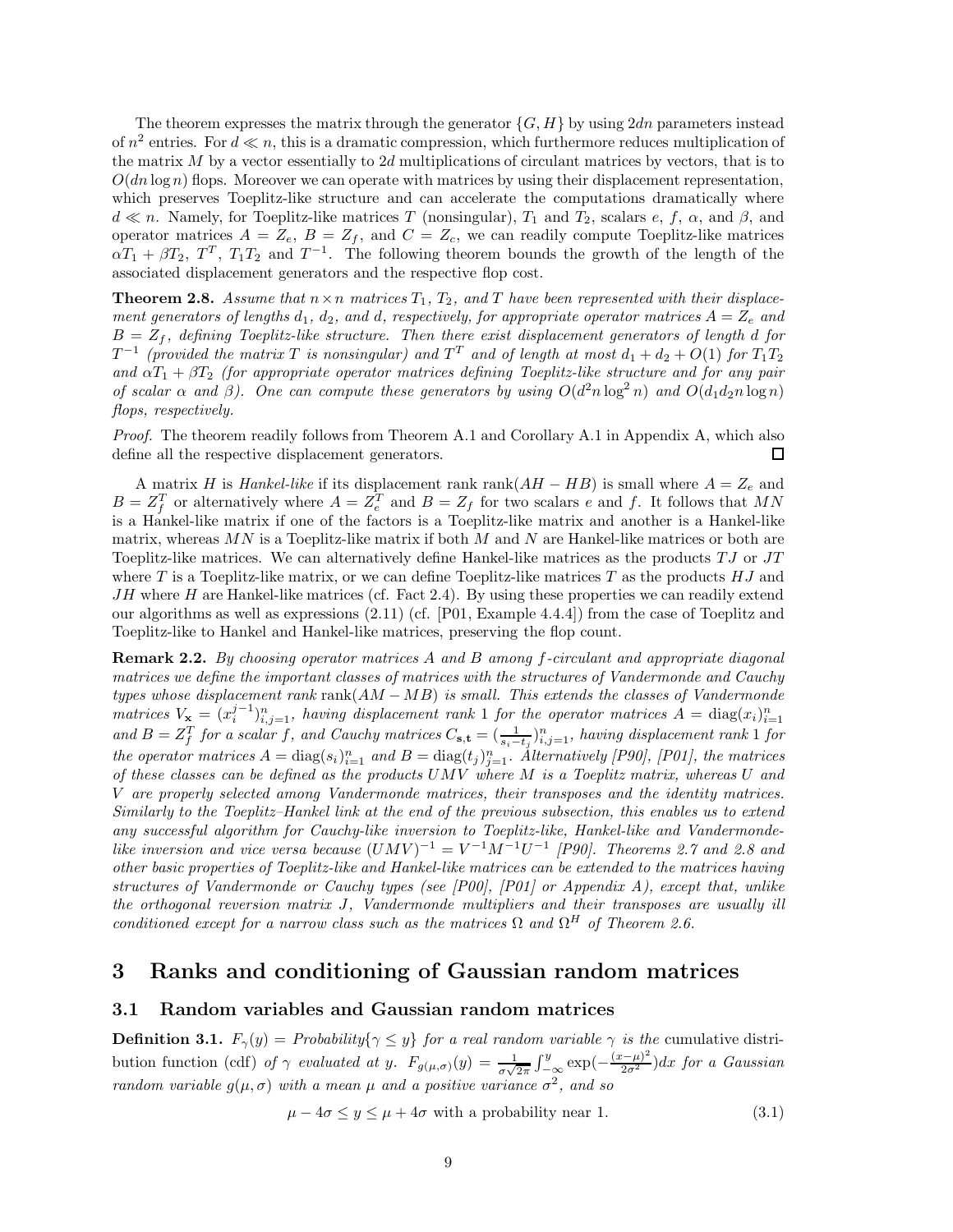**Definition 3.2.** *A matrix or a vector is a* Gaussian random matrix or vector *with a mean µ and a positive variance*  $\sigma^2$  *if it is filled with independent identically distributed Gaussian random variables,*  $\int$ *all having the mean*  $\mu$  *and variance*  $\sigma^2$ *.*  $\hat{G}^{m\times n}_{\mu,\sigma}$  *is the set of such Gaussian random*  $m \times n$  *matrices (which are* standard *for*  $\mu = 0$  *and*  $\sigma^2 = 1$ *). By restricting this set to Toeplitz or f-circulant matrices we obtain the sets*  $T_{\mu,\sigma}^{m\times n}$  *and*  $\mathcal{Z}_{f,\mu,\sigma}^{n\times n}$  *of* Gaussian random Toeplitz *and* Gaussian random *f*-circulant matrices*, respectively.*

**Definition 3.3.**  $\chi_{\mu,\sigma,n}(y)$  is the cdf of the norm  $||\mathbf{v}|| = \left(\sum_{i=1}^{n} v_i^2\right)^{1/2}$  of a Gaussian random vector  $\mathbf{v} = (v_i)_{i=1}^n \in \mathcal{G}_{\mu,\sigma}^{n \times 1}$ . For  $y \ge 0$  we have  $\chi_{0,1,n}(y) = \frac{y_i}{2^{n/2} \Gamma(n/2)} \int_0^y x^{n-1} \exp(-x^2/2) dx$  where  $\Gamma(h) =$  $\int_0^\infty x^{h-1} \exp(-x) dx$ ,  $\Gamma(n+1) = n!$  *for nonnegative integers n.* 

## **3.2 Nondegeneration of Gaussian random matrices**

The total degree of a multivariate monomial is the sum of its degrees in all its variables. The total degree of a polynomial is the maximal total degree of its monomials.

**Lemma 3.1.** *[DL78], [S80], [Z79]. For a set* ∆ *of a cardinality* |∆| *in any fixed ring let a polynomial in m variables have a total degree d and let it not vanish identically on this set. Then the polynomial vanishes in at most*  $d|\Delta|^{m-1}$  *points.* 

We assume that Gaussian random variables range over infinite sets  $\Delta$ , usually being the real line or its intervals. Then the lemma implies that a nonzero polynomial vanishes with probability 0. Thus Gaussian random general, Toeplitz and circulant matrices have full rank with probability 1 because the determinants of its square submatrices are polynomials in the entries. A square Gaussian random general, Toeplitz or circulant matrix *A* is nonsingular with probability 1. Furthermore all entries of the matrix, its adjoint, denoted adj*A*, are subdeterminants and thus are nonzeros with probability 1. Clearly this property of the adjoint can be extended to the inverse  $A^{-1} = \frac{\text{adj }A}{\text{det }A}$ . Hereafter, wherever this causes no confusion, we assume by default that *Gaussian random general, Toeplitz and circulant matrices have full rank, and their inverses (if defined) have nonzero entries*.

Similar properties with probability near 1 hold where the random variables are sampled under the uniform probability distribution from a finite set of a large cardinality (see Appendix A).

#### **3.3 Conditioning of Gaussian random matrices**

Besides having full rank with probability 1, Gaussian random matrices in Definition 3.2 are expected to be well conditioned [D88], [E88], [ES05], [CD05], [B11], and even the sum  $M + A$  for  $M \in \mathbb{R}^{m \times n}$ and  $A \in \mathcal{G}_{\mu,\sigma}^{m \times n}$  is expected to be well conditioned unless the ratio  $\sigma/||M||$  is small or large [SST06].

The following theorem states an upper bound proportional to *y* on the probability (the cdf)  $F_{1/||A^+||}(y)$  that the smallest positive singular value  $1/||A^+||$  of a Gaussian random matrix *A* is less than a nonnegative scalar  $y$  (cf.  $(2.7)$ ). The bound holds for any fixed matrix  $B$ , but we mostly use it where  $B = O_{m,n}$ . In this case the bound can be strengthened by a factor  $y^{|m-n|}$  [ES05], [CD05], but we do not use this improvement.

**Theorem 3.1.** Suppose  $A \in \mathcal{G}_{\mu,\sigma}^{m \times n}$ ,  $B \in \mathbb{R}^{m \times n}$ ,  $l = \min\{m,n\}$ , and  $y \geq 0$ . Then  $F_{1/||A^+ - B||}(y) \leq$ 2.35  $\sqrt{y}/\sigma$ .

*Proof.* For  $m = n$  this is [SST06, Theorem 3.3]. Apply Fact 2.3 to extend it to any pair  $\{m, n\}$ .  $\Box$ 

The following two theorems supply lower bounds  $F_{\parallel A \parallel}(z)$  and  $F_{\kappa(A)}(y)$  on the probabilities that  $||A|| \leq z$  and  $\kappa(A) \leq y$  for two scalars y and z, respectively, and a Gaussian random matrix A. We do not use the second theorem, but state it for the sake of completeness and only for square  $n \times n$ matrices *A*. The theorems imply that the functions  $1 - F_{\vert A \vert \vert}(z)$  and  $1 - F_{\kappa(A)}(y)$  decay as  $z \to \infty$ and  $y \to \infty$ , respectively, and that the decays are exponential in  $-z^2$  and proportional to  $\sqrt{\log y}/y$ , respectively. For small values  $y\sigma$  and a fixed *n* the lower bound of Theorem 3.3 becomes negative, in which case the theorem becomes trivial.

We assume that  $\mu = 0$  when we estimate the cdfs of  $||A||$  and consequently of  $\kappa(A)$  for Gaussian random matrices *A*, but we make no such assumption when we estimate the cdf of 1*/*||*A*<sup>+</sup>||.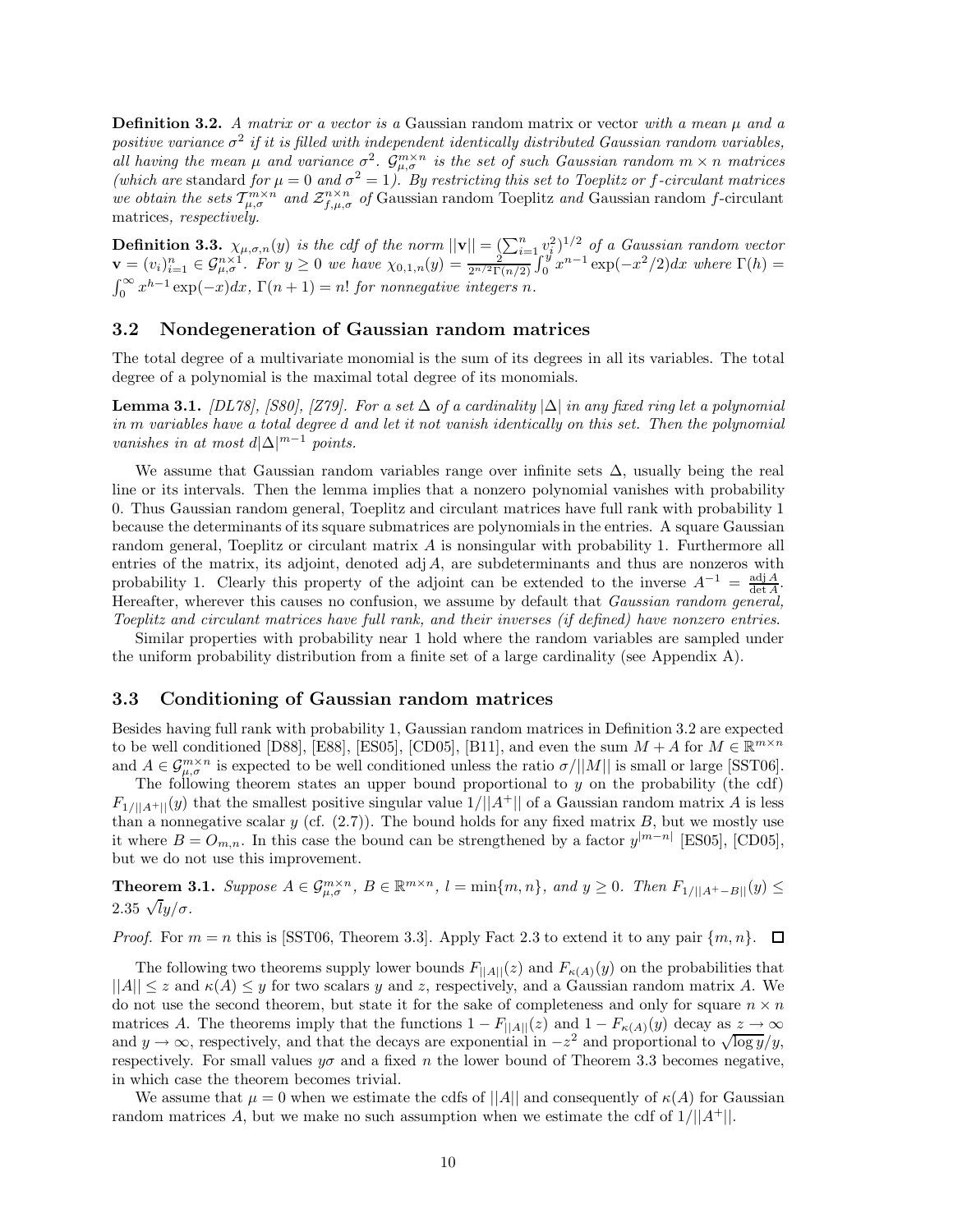**Theorem 3.2.** *[DS01, Theorem II.7]. Suppose*  $A \in \mathcal{G}_{0,\sigma}^{m \times n}$ ,  $h = \max\{m,n\}$  and  $z \geq 2\sigma\sqrt{l}$ . Then  $F_{\vert A \vert}(z) \geq 1 - \exp(-(z - 2\sigma\sqrt{h})^2/(2\sigma^2)).$ 

**Theorem 3.3.** *[SST06, Theorem 3.1]. Suppose*  $0 < \sigma \leq 1$ ,  $y \geq 1$ ,  $A \in \mathcal{G}_{0,\sigma}^{n \times n}$ . Then the matrix A *has full rank with probability* 1 *and*  $F_{\kappa(A)}(y) \geq 1 - (14.1 + 4.7\sqrt{(2 \ln y)/n})n/(y\sigma)$ .

*Proof.* See [SST06, the proof of Lemma 3.2].

#### **3.4 Conditioning of Gaussian random Toeplitz matrices**

A matrix  $T_n = (t_{i-j})_{i,j=1}^n$  is the sum of two triangular Toeplitz matrices

$$
T_n = Z(\mathbf{t}) + Z(\mathbf{t}_-)^T, \ \mathbf{t} = (t_i)_{i=0}^{n-1}, \ \mathbf{t}_- = (t'_{-i})_{i=0}^{n-1}, \ t'_0 = 0. \tag{3.2}
$$

If  $T_n \in \mathcal{T}_{\mu,\sigma}^{n \times n}$ , then  $T_n$  has  $2n-1$  pairwise independent entries in  $\mathcal{G}_{\mu,\sigma}$ . Thus (2.10) implies that

$$
\frac{1}{\sqrt{n}}||T_n|| \leq ||T_n||_1 \leq ||Z(\mathbf{t})||_1 + ||Z(\mathbf{t})||_1 = ||\mathbf{t}||_1 + ||\mathbf{t}||_1 = ||(t_i)_{i=1-n}^{n-1}||_1 \leq \sqrt{n}||(t_i)_{i=1-n}^{n-1}||,
$$

and so

$$
F_{||T_n||}(y) \ge \chi_{\mu,\sigma,2n-1}(y/n). \tag{3.3}
$$

Next we estimate the norm  $||T_n^{-1}||$  for  $T_n \in T_{\mu,\sigma}^{n \times n}$ , beginning with a basic lemma.

**Lemma 3.2.** *[SST06, Lemma A.2]. For a nonnegative scalar y, a unit vector*  $\mathbf{t} \in \mathbb{R}^{n \times 1}$ *, and a vector*  $\mathbf{b} \in \mathcal{G}_{\mu,\sigma}^{n\times 1}$ , we have  $F_{|\mathbf{t}^T\mathbf{b}|}(y) \leq y \leq \sqrt{\frac{2}{\pi}} \frac{y}{\sigma}$ .

**Remark 3.1.** *The latter bound is independent of*  $\mu$  *and*  $n$ *; it holds for any*  $\mu$  *even if all coordinates of the vector* **b** *are fixed except for a single coordinate in*  $\mathcal{G}_{\mu,\sigma}$ *.* 

**Theorem 3.4.** Given a matrix  $T_n = (t_{i-j})_{i,j=1}^n \in \mathcal{T}_{\mu,\sigma}^{n \times n}$ , assumed to be nonsingular (cf. Section 3.2), write  $p_1 = \mathbf{e}_1^T T_n^{-1} \mathbf{e}_1$ . Then  $F_{1/||p_1T_n^{-1}||}(y) \le 2n\alpha\beta$  for two random variables  $\alpha$  and  $\beta$  such that

$$
F_{\alpha}(y) \le \sqrt{\frac{2n}{\pi}} \frac{y}{\sigma} \text{ and } F_{\beta}(y) \le \sqrt{\frac{2n}{\pi}} \frac{y}{\sigma} \text{ for } y \ge 0.
$$
 (3.4)

*Proof.* By virtue of part (a) of Theorem 2.5 we have  $p_1T_n^{-1} = Z(\mathbf{p})Z(J\mathbf{q})^T - Z(Z\mathbf{q})Z(ZJ\mathbf{p})^T$ , and so  $||p_1T_n^{-1}|| \le ||Z(\mathbf{p})|| ||Z(J\mathbf{q})^T|| + ||Z(Z\mathbf{q})|| ||Z(ZJ\mathbf{p})^T||$  for  $\mathbf{p} = T_n^{-1}\mathbf{e}_1$ ,  $\mathbf{q} = T_n^{-1}\mathbf{e}_n$ , and  $p_1 = \mathbf{p}^T \mathbf{e}_1$ . It follows that  $||p_1 T_n^{-1}|| \le ||Z(\mathbf{p})|| ||Z(J\mathbf{q})|| + ||Z(Z\mathbf{q})|| ||Z(ZJ\mathbf{p})||$  since  $||A|| = ||A||$ for all matrices *A*. Furthermore  $||p_1T_n^{-1}|| \le ||\mathbf{p}||_1 ||J\mathbf{q}||_1 + ||Z\mathbf{q}||_1 ||ZJ\mathbf{p}||_1$  due to (2.10). Clearly  $||J\mathbf{v}||_1 = ||\mathbf{v}||_1$  and  $||Z\mathbf{v}||_1 \le ||\mathbf{v}||_1$  for every vector **v**, and so (cf. (2.2))

$$
||p_1 T_n^{-1}|| \le 2||\mathbf{p}||_1 ||\mathbf{q}||_1 \le 2n||\mathbf{p}|| ||\mathbf{q}||. \tag{3.5}
$$

By definition the vector **p** is orthogonal to the vectors  $T_n \mathbf{e}_2, \ldots, T_n \mathbf{e}_n$ , whereas  $\mathbf{p}^T T_n \mathbf{e}_1 = 1$  (cf. [SST06]). Consequenty the vectors  $T_n \mathbf{e}_2, \ldots, T_n \mathbf{e}_n$  uniquely define the vector  $\mathbf{u} = \mathbf{p}/||\mathbf{p}||$ , whereas  $|\mathbf{u}^T T_n \mathbf{e}_1| = 1/||\mathbf{p}||.$ 

The last coordinate  $t_{n-1}$  of the vector  $T_n$ **e**<sub>1</sub> is independent of the vectors  $T_n$ **e**<sub>2</sub>*,...,*  $T_n$ **e**<sub>*n*</sub> and consequently of the vector **u**. Apply Remark 3.1 to estimate the cdf of the random variable  $\alpha$  =  $1/||\mathbf{p}|| = |\mathbf{u}^T T_n \mathbf{e}_1|$  and obtain that  $F_\alpha(y) \leq \sqrt{\frac{2n}{\pi}} \frac{y}{\sigma}$  for  $y \geq 0$ .

Likewise the *n* − 1 column vectors  $T\mathbf{e}_1, \ldots, T_{n-1}$  define the vector  $\mathbf{v} = \beta \mathbf{q}$  for  $\beta = 1/||\mathbf{q}||$  =  $|\mathbf{v}^T T_n \mathbf{e}_n|$ . The first coordinate  $t_{1-n}$  of the vector  $T_n \mathbf{e}_n$  is independent of the vectors  $T \mathbf{e}_1, \ldots, T_{n-1}$ and consequently of the vector **v**. Apply Remark 3.1 to estimate the cdf of the random variable *β* and obtain that  $F_\beta(y) \leq \sqrt{\frac{2n}{\pi}} \frac{y}{\sigma}$  for  $y \geq 0$ .

Finally combine these bounds on the cdfs  $F_\alpha(y)$  and  $F_\beta(y)$  with (3.5).

 $\Box$ 

 $\Box$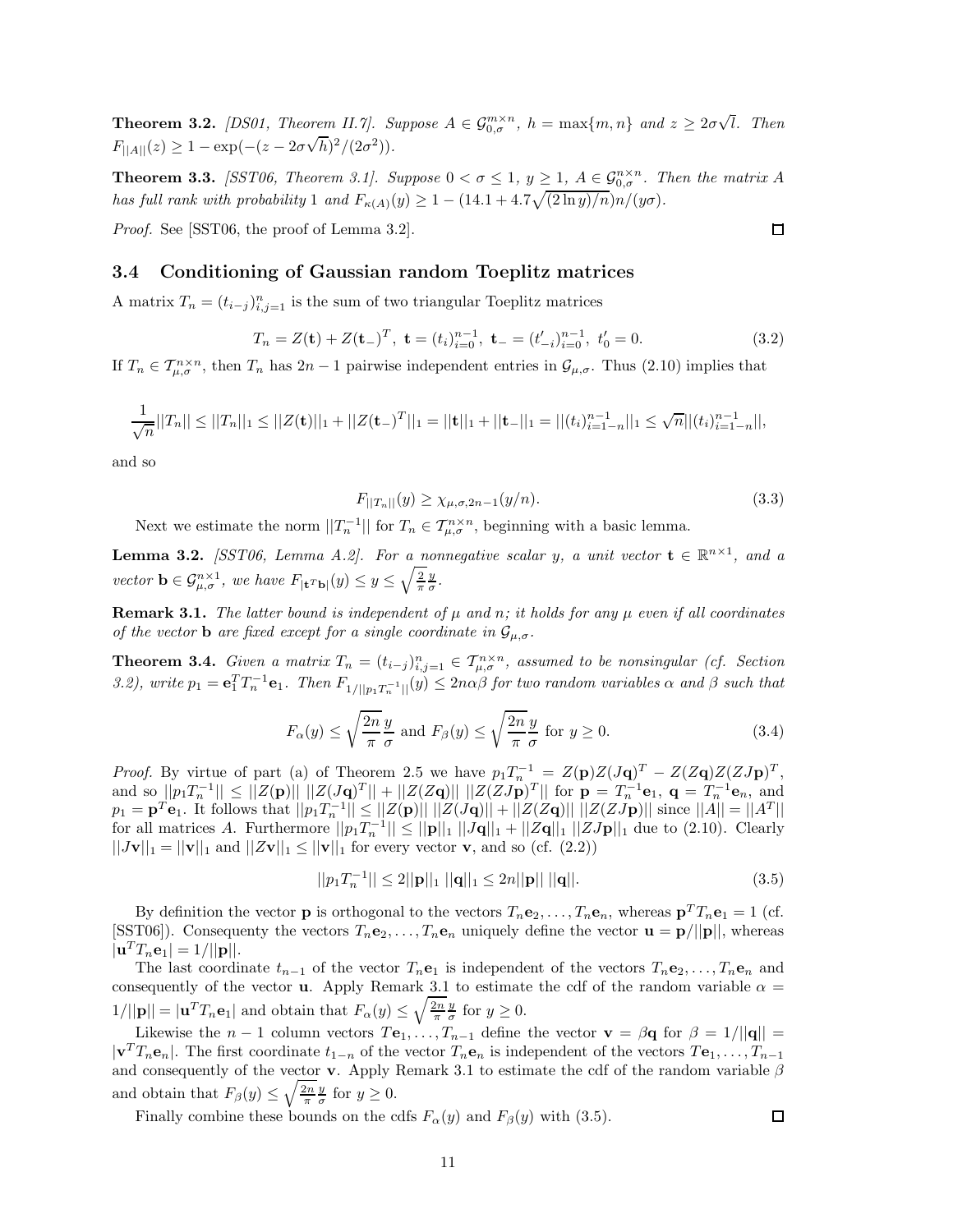By employing parts (b) and (c) of Theorem 2.5 instead of its part (a), we similarly deduce the bounds  $||v_0T_{n+1}^{-1}|| \le 2\alpha\beta$  and  $||v_nT_{n+1}^{-1}|| \le 2\alpha\beta$  for two pairs of random variables  $\alpha$  and  $\beta$ satisfying (3.4) for  $n + 1$  replacing *n*. We have  $p_1 = \frac{\det T_{n-1}}{\det T_n}$ ,  $v_0 = \frac{\det T_n}{\det T_{n+1}}$ , and  $v_n = \frac{\det T_{0,1}}{\det T_{n+1}}$  for  $T_{0,1} = (t_{i-j})_{i=0,j=1}^{n-1,n}$ . Next we bound the geometric means of the ratios  $\left|\frac{\det T_{h+1}}{\det T_h}\right|$  for  $h = 1, \ldots, k-1$ .  $1/|p_1|$  and  $1/|v_0|$  are such ratios for  $k = n - 1$  and  $k = n$ , respectively, whereas the ratio  $1/|v_n|$  is similar to  $1/|v_0|$ , under slightly distinct notation.

**Theorem 3.5.** Let  $T_h \neq O$  denote  $h \times h$  matrices for  $h = 1, \ldots, k$  whose entries have absolute *values at most t for a fixed scalar or random variable t*, *e.g. for*  $t = ||T||$ *. Furthermore let*  $T_1 = (t)$ *.* Then the geometric mean  $(\prod_{h=1}^{k-1} |\frac{\det T_{h+1}}{\det T_h}|)^{1/(k-1)} = \frac{1}{t} |\det T_k|^{1/(k-1)}$  is at most  $k^{\frac{1}{2}(1+\frac{1}{k-1})}t$ .

*Proof.* The theorem follows from Hadamard's upper bound  $|\det M| \leq k^{k/2}t^k$ , which holds for any  $k \times k$  matrix  $M = (m_{i,j})_{i,j=1}^k$  with  $\max_{i,j=1}^k |m_{i,j}| \leq t$ . 口

The theorem says that the geometric mean of the ratios  $|\det T_{h+1}/\det T_h|$  for  $h = 1, \ldots, k - 1$ is not greater than  $k^{0.5+\epsilon(k)}$  where  $\epsilon(k) \to 0$  as  $k \to \infty$ . Furthermore if  $T_n \in \mathcal{G}_{\mu,\sigma}^{n \times n}$  we can write  $t = ||T||$  and apply (3.3) to bound the cdf of *t*.

#### **3.5 Conditioning of Gaussian random circulant matrices**

Next we estimate the norms of a random Gaussian *f*-circulant matrix and its inverse.

**Theorem 3.6.** *Assume*  $y \ge 0$  *and a circulant*  $n \times n$  *matrix*  $T = Z_1(\mathbf{v})$  *for*  $\mathbf{v} \in \mathcal{G}_{\mu,\sigma}^{n \times 1}$ *. Then*  $(a)$   $F_{\vert\vert T\vert\vert}(y) \geq \chi_{\mu,\sigma,n}(2y/n)$  *for*  $\chi_{\mu,\sigma,n}(y)$  *in Definition 3.3 and (b)*  $F_{1/||T^{-1}||}(y) \leq \sqrt{\frac{2}{\pi}} \frac{ny}{\sigma}$ .

*Proof.* For the matrix  $T = Z_1(\mathbf{v})$  we have both equation (3.2) and the bound  $||\mathbf{t}−||_1 \leq ||\mathbf{t}||_1$ , and so  $||T||_1 \leq 2||{\bf t}||_1$ . Now part (a) of the theorem follows similarly to (3.3).

To prove part (b) recall Theorem 2.6 and write  $B = \Omega T \Omega^{-1} = D(\Omega \mathbf{v}), \mathbf{u} = (u_i)_{i=0}^{n-1} = \Omega \mathbf{v}.$  We have *σ*<sub>*j*</sub>(*T*) = *σ*<sub>*j*</sub>(*B*) for all *j* because  $\frac{1}{\sqrt{n}}Ω$  and  $\sqrt{n}Ω^{-1}$  are unitary matrices.

By combining the equations  $u_i = e_i^T \Omega v$ , the bounds  $||\Re(e_i^T \Omega)|| \ge 1$  for all *i*, and Lemma 3.2, deduce that  $F_{|\Re(u_i)|}(y) \le \sqrt{\frac{2}{\pi}} \frac{y}{\sigma}$  for  $i = 1, \ldots, n$ . We have  $F_{\sigma_n(B)}(y) = F_{\min_i |u_i|}(y)$  because  $B = \text{diag}(u_i)_{i=0}^{n-1}$ . Clearly  $|u_i| \geq |\Re(u_i)|$ , and part (b) of the theorem follows. ◻

**Remark 3.2.** *Our extensive experiments suggest that the estimates of Theorem 3.6 are overly pessimistic (cf. Table 8.4).*

Combining Theorem 2.6 with minimax property (2.5) implies that

$$
\frac{1}{g(f)}\sigma_j(Z_1(\mathbf{v})) \le \sigma_j(Z_f(\mathbf{v})) \le g(f)\sigma_j(Z_1(\mathbf{v}))
$$

for all vectors **v**, scalars  $f \neq 0$ ,  $g(f) = \max\{|f|, 1/|f|\}$ , and  $j = 1, \ldots, n$ . Thus we can readily extend the estimates of Theorem 3.6 to *f*-circulant matrices for  $f \neq 0$ . In particular the estimates do not change in the case of skew circulant matrices (for which  $f = -1$ ), and furthermore Gaussian random *f*-circulant matrices tend to be well conditioned unless  $f \approx 0$  or  $1/f \approx 0$ .

## **4 Conditioning of randomized matrix products and generic preconditioning**

Next we deduce probabilistic lower bounds on the smallest singular values of the products of fixed and random matrices. We begin with three lemmas. The first two of them easily follow from minimax property  $(2.5)$ .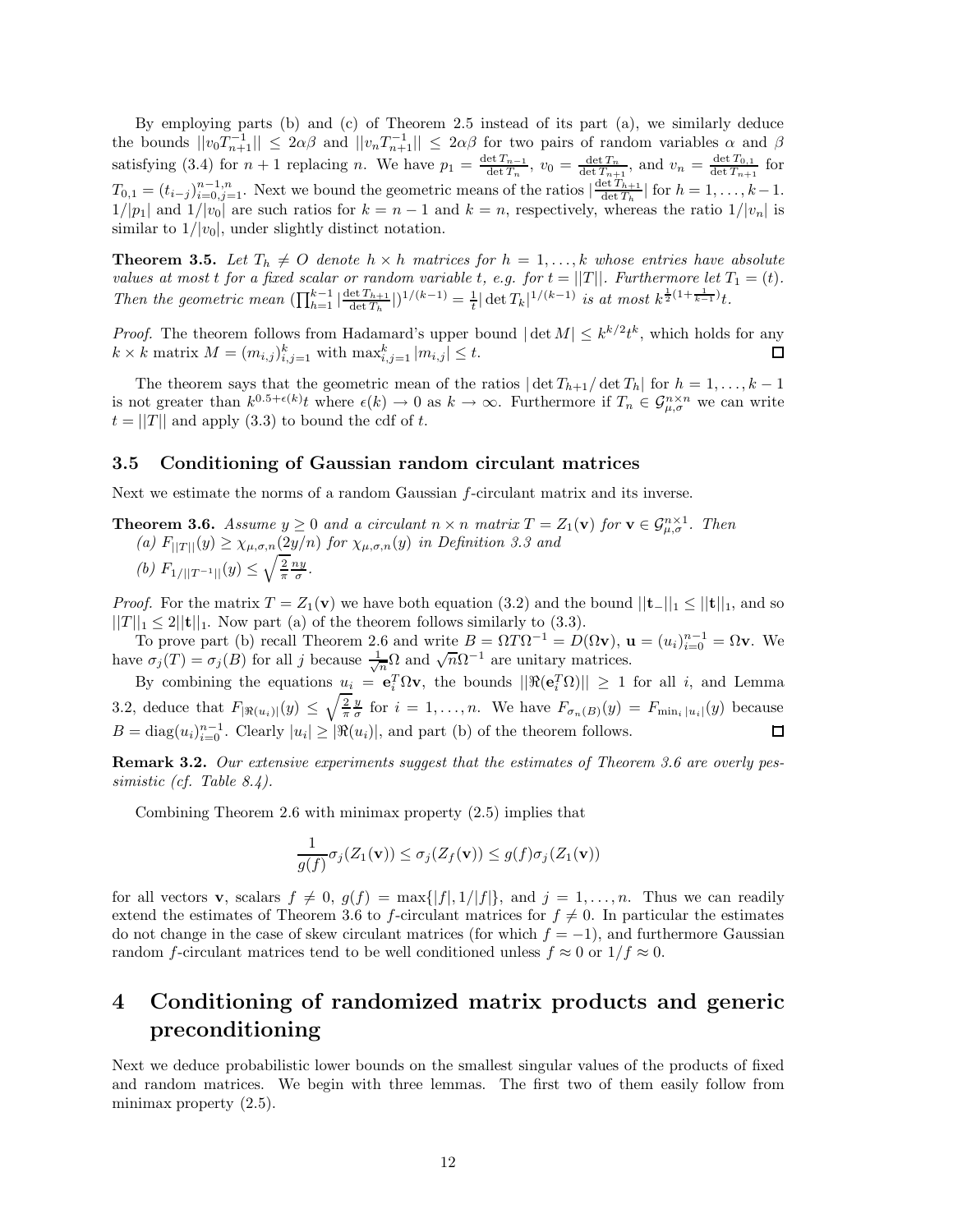**Lemma 4.1.** *Suppose*  $\Sigma = \text{diag}(\sigma_i)_{i=1}^n$ ,  $\sigma_1 \geq \sigma_2 \geq \cdots \sigma_n$ ,  $G \in \mathbb{R}^{r \times n}$ , and  $H \in \mathbb{R}^{n \times r}$ . Then  $\sigma_i(G\Sigma) \geq \sigma_i(G)\sigma_n$ ,  $\sigma_i(\Sigma H) \geq \sigma_i(H)\sigma_n$  for all j. If also  $\sigma_n > 0$ , then rank $(G\Sigma) = \text{rank}(G)$ ,  $rank(\Sigma H) = rank(H)$ .

**Lemma 4.2.**  $\sigma_i(SM) = \sigma_i(MT) = \sigma_i(M)$  for all *j* if *S* and *T* are square orthogonal matrices.

**Lemma 4.3.** [SST06, Proposition 2.2]. Suppose  $H \in \mathcal{G}_{\mu,\sigma}^{m \times n}$ ,  $SS^T = S^T S = I_m$ ,  $TT^T = T^T T = I_n$ . *Then*  $SH \in \mathcal{G}_{\mu,\sigma}^{m \times n}$  *and*  $HT \in \mathcal{G}_{\mu,\sigma}^{m \times n}$ .

**Theorem 4.1.** Suppose  $G \in \mathcal{G}_{\mu,\sigma}^{r \times m}$ ,  $H \in \mathcal{G}_{\mu,\sigma}^{n \times r}$ ,  $M \in \mathbb{R}^{m \times n}$ ,  $r(M) = \text{rank}(M)$ , and  $y \geq 0$ . Then  $\max\{F_{1/||(GM)^+||}(y), F_{1/||(MH)^+||}(y)\} \leq 2.35y\sqrt{\hat{r}}/(\sigma_{r(M)}(M)\sigma)$  for  $\hat{r} = \min\{r, r(M)\}$ , that is the probability that the reciprocal of the norm  $||(GM)^+||$  or  $||(MH)^+||$  exceeds a large value y is *proportional to* 1*/y.*

*Proof.* With probability 1, the matrix *MH* has rank  $\hat{r}$  because  $H \in \mathcal{G}_{\mu,\sigma}^{n \times r}$ . So (cf. (2.7))

$$
F_{1/||(MH)^{+}||}(y) = F_{\sigma_{\hat{r}}(MH)}(y). \tag{4.1}
$$

Let  $M = S_M \Sigma_M T_M^T$  be full SVD where  $\Sigma_M = \text{diag}(\widehat{\Sigma}_M, O) = \Sigma_M \text{diag}(I_{r(M)}, O)$  and  $\widehat{\Sigma}_M =$  $diag(\sigma_j(M))_{j=1}^{r(M)}$  is a nonsingular diagonal matrix.

We have  $MH = S_M \Sigma_M T_M^T H$ , and so  $\sigma_j(MH) = \sigma_j(\Sigma_M T_M^T H)$  for all *j* by virtue of Lemma 4.2, because  $S_M$  is a square orthogonal matrix. Write  $H_{r(M)} = (I_{r(M)} \mid O)T_M^T H$  and observe that  $\sigma_j(\Sigma_M T_M^T H) = \sigma_j(\widehat{\Sigma}_M H_{r(M)})$  and consequently

$$
\sigma_j(MH) = \sigma_j(\Sigma_M H_{r(M)}) \text{ for all } j.
$$
\n(4.2)

Combine equation (4.2) for  $j = \hat{r}$  with Lemma 4.1 for the pair  $(\Sigma, H)$  replaced by  $(\widehat{\Sigma}_M, H_{r(M)})$ 

and obtain that  $\sigma_{\widehat{r}}(MH) \geq \sigma_{r(M)}(M)\sigma_{\widehat{r}}(H_{r(M)})$ .<br>We have  $T_M^TH \in \mathcal{G}_{\mu,\sigma}^{n \times r}$  by virtue of Lemma 4.3, since  $T_M$  is a square orthogonal matrix; consequently  $H_{r(M)} \in \mathcal{G}_{\mu,\sigma}^{r(M)\times r}$ . Therefore we can apply Theorem 3.1 for  $A = H_{r(M)}$  and obtain the bound of Theorem 4.1 on  $F_{1/}||(MH)^+||(y)$ .

One can similarly deduce the bound on  $F_{1/||(GM)^+||}(y)$  or can just apply the above bound on  $F_{1/||(MH)^+||}(y)$  for  $H = G^T$  and M replaced by  $M^T$  and then recall that  $(M^T G^T)^T = GM$ .  $F_{1/||(MH)+||}(y)$  for  $H = G^T$  and *M* replaced by  $M^T$  and then recall that  $(M^T G^T)^T = GM$ .

Theorem 4.1 implies that multiplication by standard Gaussian random matrix is unlikely to decrease the smallest positive singular value of a matrix dramatically, even though  $UV = Q$  for some pairs of rectangular orthogonal matrices *U* and *V* .

By combining  $(2.3)$  with Theorems 3.2 for  $B = O$  and 4.1 one can probabilistically bound the condition numbers of randomized matrix products *GM* and *MH*.

The following corollary extends the bound of Theorem 4.1 for a randomized matrix product to the respective bounds for its leading blocks. This implies that *randomized multiplication of a well conditioned matrix is expected to be generic preconditioning*, that is, to ensure (with probability 1 or near 1) generic rank and conditioning profiles for the product.

**Corollary 4.1.** Suppose j, k, m, n, q and s are integers,  $1 \le j \le q$ ,  $1 \le k \le s$ ,  $M \in \mathbb{R}^{m \times n}$ ,  $\sigma > 0, \ G \in \mathcal G^{q \times m}_{\mu, \sigma}, \ H \in \mathcal G^{n \times s}_{\mu, \sigma}, \ \text{rank}(M_j) = j \ \text{for} \ M_j = M \begin{pmatrix} I_j \ O_{n-j,j} \end{pmatrix}, \ \text{rank}(M^{(k)}) = k \ \text{for}$  $M^{(k)} = (I_k \mid O_{k,m-k})M$ , and  $y \geq 0$ . Then (i) with probability 1 *the matrix GM* (resp. MH) has  $generic$  rank profile if  $\text{rank}(M) \geq q$  (resp. if  $\text{rank}(M) \geq s$ ). Furthermore (ii)  $F_{1/||((GM)_j^{(j)})+||}(y) \leq$  $2.35y\sqrt{j}/(\sigma_j(M_j)\sigma)$  *if* rank $(M) \geq j$ ,  $F_{1/||((MH)_k^{(k)})+||}(y) \leq 2.35y$  $\sqrt{k}/(\sigma_k(M^{(k)})\sigma)$  *if* rank $(M) \geq k$ .

*Proof.* We immediately verify part (i) by applying the techniques of Section 3.2. To prove part (ii) apply Theorem 4.1 for every *j*, replacing *G* by  $(I_j \mid O_{j,q-j})$ *G* and *M* by  $M\begin{pmatrix}I_j \ O_{n-j,j}\end{pmatrix}$ . For every *k* apply Theorem 4.1 replacing *M* by  $(I_k \mid O_{k,m-k})M$  and *H* by  $H\left(O_{s-k,k}\right)$ .  $\Box$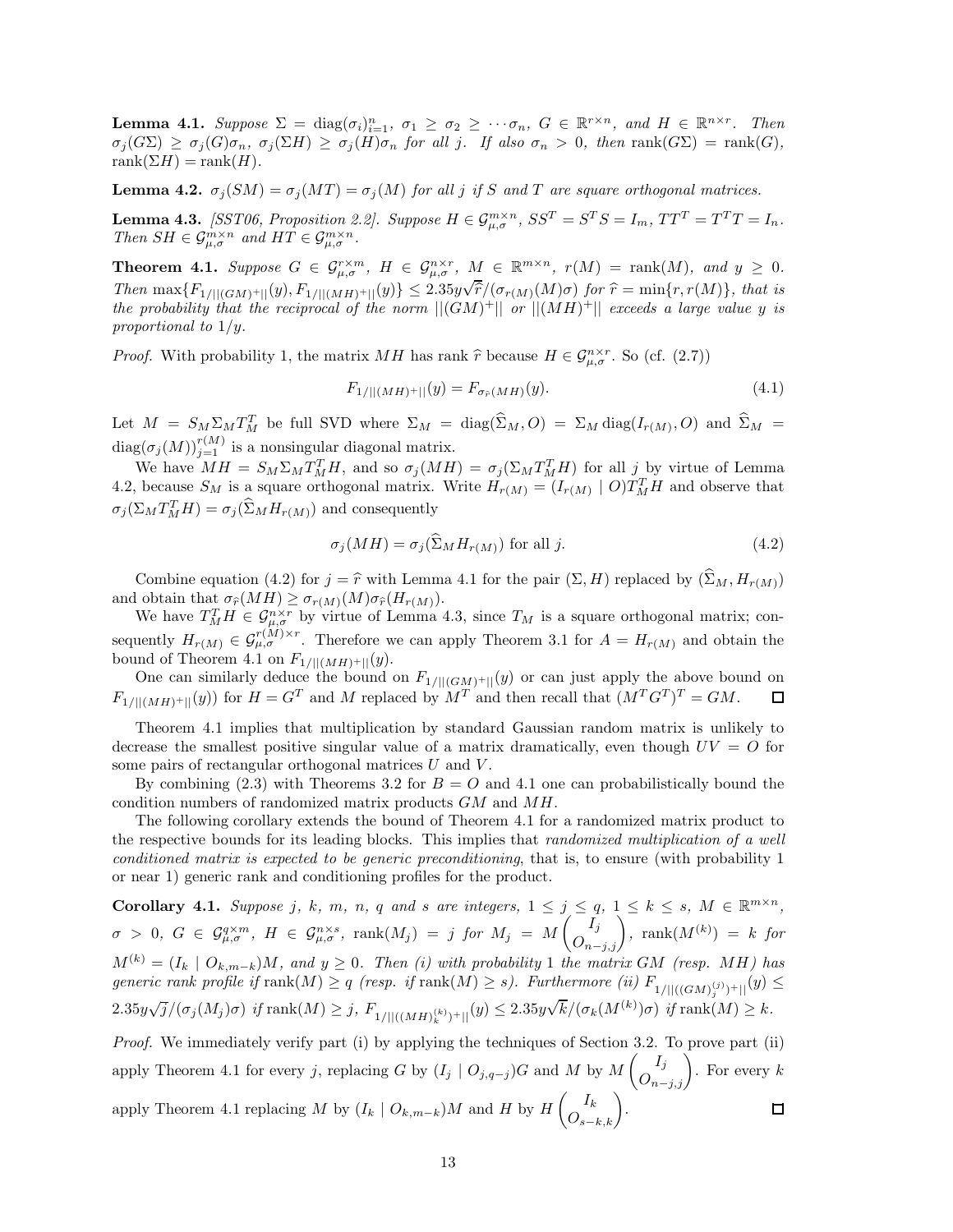Combining the latter results with  $(2.3)$  and Theorem 3.2 for  $B = O$  implies that for well conditioned inputs randomized multiplication is expected to serve as generic preconditioning, and if it does serve so, then both Gaussian elimination with no pivoting and block Gaussian elimination are numerically safe. This is stated in the following corollary, implied by Theorem 2.4.

**Corollary 4.2.** *Suppose M is a normalized well conditioned*  $m \times n$  *matrix of full rank,*  $||M|| = 1$ *,*  $G \in \mathcal{G}_{0,1}^{m \times m}$  and  $H \in \mathcal{G}_{0,1}^{n \times n}$ . Then Gaussian elimination with no pivoting as well as block Gaussian *elimination applied to the matrices GM and MH are expected to proceed using no divisions by absolutely small values.*

**Remark 4.1.** *We cannot extend Lemma 4.3 and consequently Theorem 4.1 and its corollaries to the case of Gaussian random Toeplitz matrices*  $G \in T_{\mu,\sigma}^{r \times m}$  *and*  $H \in T_{\mu,\sigma}^{n \times r}$ *, but such extensions have been supported empirically (cf. Tables 8.6 and 8.10).*

## **5 Randomized additive and dual additive preconditioning**

In this section we first prove Theorem 1.1 and then extend it to the cases of rectangular  $m \times n$ matrices A for any pair  $\{m, n\}$  and of the dual additive preprocessing, generalizing (2.8) and (2.9). The respective rank estimates are implicit in Section 3.2, and we only prove the norm and condition estimates.

## **5.1 Proof of Theorem 1.1**

**Theorem 5.1.** *Suppose*  $A, C, S, T \in \mathbb{R}^{n \times n}$  *and*  $U, V \in \mathbb{R}^{n \times r}$  *for two positive integers r and n*,  $r \leq n$ ,  $A = S\Sigma T$ <sup> $\dot{T}$ </sup> is full SVD of the matrix *A* (cf. (2.4)), *S* and *T* are orthogonal matrices,  $\Sigma = diag(\sigma_j)_{j=1}^n$ , the matrix  $C = A + UV^T$  is nonsingular, and so  $\rho = n - r \leq \text{rank}(A)$  and  $\sigma_\rho > 0$ . *Write*

$$
S^{T}U = \begin{pmatrix} \bar{U} \\ U_{r} \end{pmatrix}, T^{T}V = \begin{pmatrix} \bar{V} \\ V_{r} \end{pmatrix}, R_{U} = \begin{pmatrix} I_{\rho} & \bar{U} \\ O_{r,\rho} & U_{r} \end{pmatrix}, R_{V} = \begin{pmatrix} I_{\rho} & \bar{V} \\ O_{r,\rho} & V_{r} \end{pmatrix},
$$
(5.1)

*where*  $U_r$  *and*  $V_r$  *are*  $r \times r$  *matrices. Then* 

(a)  $R_U \Sigma R_V^T = \Sigma$ , whereas  $R_U \text{ diag}(O_{\rho,\rho}, I_r) R_V^T = S^T UV^T T$ , and so

$$
C = SR_U DR_V^TT^T, \ D = \Sigma + \text{diag}(O_{\rho,\rho}, I_r) = \text{diag}(d_j)_{j=1}^n
$$
\n(5.2)

*where*  $d_j = \sigma_j$  *for*  $j = 1, ..., \rho$ *,*  $d_j = \sigma_j + 1$  *for*  $j = \rho + 1, ..., n$ *.* 

*Furthermore suppose that the matrix A has been normalized so that*  $||A|| = 1$  *and that the*  $r \times r$ *matrices U<sup>r</sup> and V<sup>r</sup> are nonsingular, which holds with probability* 1 *where U and V are Gaussain random matrices (cf. Section 3.2). Write*

$$
p = ||R_U^{-1}|| \, ||R_V^{-1}|| \text{ and } f_r = \max\{1, ||U_r^{-1}||\} \, \max\{1, ||V_r^{-1}||\}. \tag{5.3}
$$

*Then*

(b) *the matrix C is nonsingular,*  $(C)$  1 -  $||U||$   $||V|| \leq ||C|| \leq 1 + ||U||$   $||V||$ ,  $(d)$   $1 \leq ||R_V|| \, ||R_U|| \leq \sigma_{\rho}(A)/\sigma_n(C) \leq p$ (e)  $p \leq (1 + ||U||)(1 + ||V||)f_r$ , (f)  $1 \leq \sigma_p(A)/\sigma_n(C) \leq (1+||U||)(1+||V||)f_r.$ 

*Proof.* Parts (a) and (b) are readily verified.

(c) Combine the relationships  $||A|| - ||U|| ||V|| \leq ||C|| \leq ||A|| + ||U|| ||V^T||$ ,  $||A|| = 1$  and  $||V^T|| = ||V||.$ 

(d) Combine the equations  $S^{-1} = S^T$ ,  $T^{-1} = T$  and (5.2) and obtain  $C^{-1} = TR_V^{-T}D^{-1}R_U^{-1}S^T$ or equivalently  $D^{-1} = R_V T^T C^{-1} S R_U$ . It follows that  $||C^{-1}|| = ||R_V^{-T} D^{-1} R_U^{-1}||$  and  $||D^{-1}|| =$  $||R_V T^T C^{-1} S R_U||$ . Apply bound (2.3), substitute  $||S|| = ||S^T|| = ||T|| = ||T^T|| = 1$  and obtain  $||C^{-1}|| \leq ||R_V^{-T}|| ||D^{-1}|| ||R_U^{-1}||$  and  $||D^{-1}|| \leq ||R_V|| ||C^{-1}|| ||R_U||$ . Substitute the equations (5.3),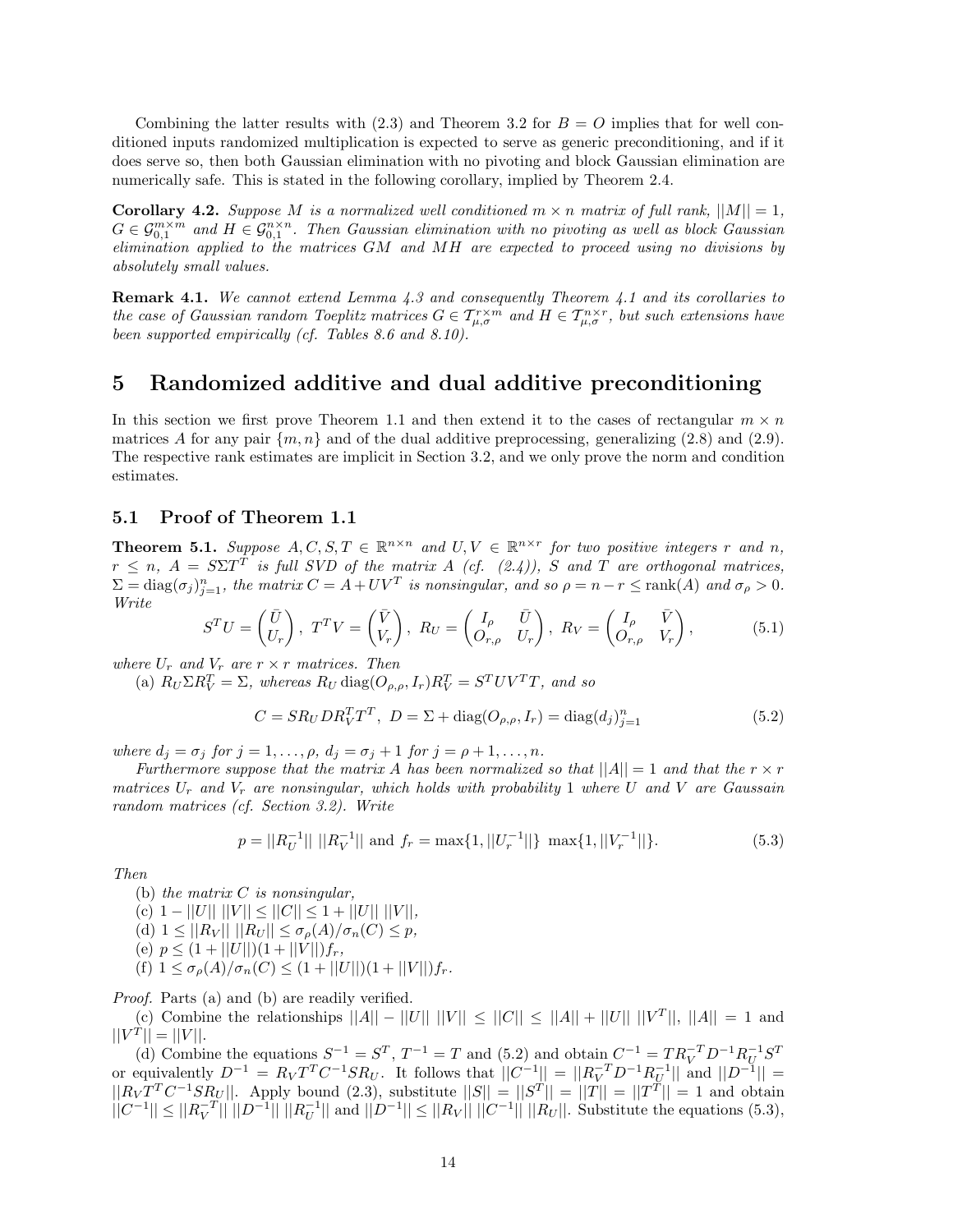$||D^{-1}|| = 1/\sigma_{\rho}(A)$  (implied by the equations  $||A|| = 1$  and (5.2)) and  $||C^{-1}|| = 1/\sigma_{n}(C)$  and the bounds  $||R_V|| \ge 1$  and  $||R_U|| \ge 1$  and obtain that  $1 \le \sigma_p(A)/\sigma_n(C) \le p$ .

(e) Observe that  $R_U^{-1} = \begin{pmatrix} I_\rho & -\bar{U} & 0 \\ 0 & I_\rho & 0 \end{pmatrix}$ *O I<sup>r</sup>* - *I<sup>ρ</sup> O*  $\dot{O}$  *U<sub>r</sub>*<sup>-1</sup>  $R_V^{-1} = \begin{pmatrix} I_\rho & -\bar{V} & \bar{V} \\ O & I \end{pmatrix}$ *O I<sup>r</sup>* - *I<sup>ρ</sup> O*  $\dot{O}$  *V*<sub>r</sub><sup>-1</sup>  $\Big), \, ||\bar{U}|| \leq ||U||$ and  $||\bar{V}|| \leq ||V||$ . Then combine these relationships.

(f) Combine the bounds of parts (d) and (e).

◻

We have  $\frac{\kappa(C)}{\kappa(A)} \leq \frac{||C||}{||A||}$ *σ*<sub>ρ</sub>(*A*), and so parts (e) and (f) together bound the ratio  $\frac{\kappa(C)}{\kappa(A)}$  in terms of the norms  $||U||, ||V||, ||U_r^{-1}||$  and  $||V_r^{-1}||$  as follows,

$$
\frac{\kappa(C)}{\kappa(A)} \le (1 + ||U|| \, ||V||)(1 + ||U||)(1 + ||V||) \, \max\{1, ||U_r^{-1}||\} \, \max\{1, ||V_r^{-1}||\},\tag{5.4}
$$

and in particular

$$
\frac{\kappa(C)}{\kappa(A)} \le (1 + ||U||^2)(1 + ||U||)^2 \max\{1, ||U_r^{-1}||^2\} \text{ if } U = V. \tag{5.5}
$$

Let us estimate these norms where *U* and *V* are Gaussian random matrices.

**Theorem 5.2.** Suppose  $W \in \mathcal{G}_{0,\sigma}^{n \times r}$  and  $y \geq 2\sigma\sqrt{n}$ . Then  $F_{||W||}(y) \geq 1 - \exp(-(y - 2\sigma\sqrt{n})^2/(2\sigma^2))$ . *Proof.* The theorem follows from Theorem 3.2 applied for  $A = W$  (in which case  $l = r$ ) and  $B = O$ . 囗

**Theorem 5.3.** Suppose that  $A$ ,  $U$ ,  $V$ ,  $U_r$  and  $V_r$  denote the five matrices of Theorem 5.1 where *U, V*  $\in$   $\mathcal{G}_{\mu,\sigma}^{n\times r}$ . Then max $\{F_{1/||U_{r}^{-1}||}(y), F_{1/||V_{r}^{-1}||}(y)\}$   $\leq$  2.35  $y\sqrt{r}/\sigma$  for  $y \geq 0$ .

*Proof.* Lemma 4.3 implies that  $S^T U, T^T V \in \mathcal{G}_{\mu,\sigma}^{n \times r}$  because *S* and *T* are orthogonal matrices. Therefore  $U_r$ ,  $V_r \in \mathcal{G}_{\mu,\sigma}^{r\times r}$ . Apply Theorem 3.1 for  $A = U_r$  and  $A = V_r$  where in both cases  $m = n = r$ .  $\Box$ 

Combine bounds  $(5.3)$ – $(5.5)$  with Theorem 5.2, for  $W = U$  and  $W = V$ , and Theorem 5.3 and obtain Theorem 1.1.

**Remark 5.1.** *(Cf. Remark 7.10.) Theorem 1.1 can guide us in choosing the size*  $n \times r$  *of the matrices U* and *V*. Surely there is no point for applying the preprocessing  $A \implies C = A + UV^T$ *to a well conditioned matrix A of full rank, whereas the output matrix C remains singular or ill conditioned where the numerical nullity*  $\nu$  *of the matrix*  $A$  *exceeds*  $r$ *. The theorem shows that for a normalized input matrix A and two independent standard Gaussian random matrices U and V as well as for standard Gaussian random matrix*  $U$  *and for*  $V = U$  *the above preprocessing is expected to produce a well conditioned matrix C of full rank as long as*  $\nu \leq r$ *. The best choice*  $r = \nu$  *minimizes the size of the matrices U and V and leads to some other simplifications. These comments can be extended to the results of Section 6 and Corollary 5.1 of the next subsection.*

### **5.2 Extension of Theorem 1.1 to the case of rectangular matrices**

Clearly our upper bound on the ratio  $||C||/||A||$  holds for any pair of *m* and *n*. Furthermore we can apply Theorem 5.2 for  $n$  replaced by  $m$  and can immediately extend Theorem 5.3 to the case where  $U \in \mathcal{G}_{\mu,\sigma}^{m \times r}$ . Let us also relax the assumption that  $m = n$  for our upper bound on  $\sigma_{\rho}(A)/\sigma_n(C)$ .

**Theorem 5.4.** Suppose that  $A \in \mathbb{R}^{m \times n}$ ,  $U \in \mathcal{G}_{0,\sigma}^{m \times r}$ , and  $V \in \mathcal{G}_{0,\sigma}^{n \times r}$  for three positive integers *m*, *n* and *r* and assume that the matrix  $C = A + UV^T$  has full rank  $l = \min\{m, n\}$  (and thus is *nonsingular where*  $m = n$ *)* and that  $\rho = l - r \leq \text{rank}(A)$ . Keep equation (5.1) but write

$$
I_{m,n}S^{T}U = \begin{pmatrix} \bar{U} \\ U_{r} \end{pmatrix}, I_{m,n}T^{T}V = \begin{pmatrix} \bar{V} \\ V_{r} \end{pmatrix}
$$
\n(5.6)

*for*  $I_{q,h}$  *defined in* (2.1) where  $U_r$  and  $V_r$  still denote  $r \times r$  matrices. Keep the assumptions of parts  $(a)$ –(f) of Theorem 5.1. Then the upper bound of part (f) of Theorem 5.1 can be extended, that is,  $\sigma_{\rho}(A)/\sigma_l(C) \leq (1+||U||)(1+||V||)f_r$  where  $f_r = \max\{1, ||U_r^{-1}||\}$   $\max\{1, ||V_r^{-1}||\}$  as in (5.3) but *for*  $U_r$  *and*  $V_r$  *defined above.*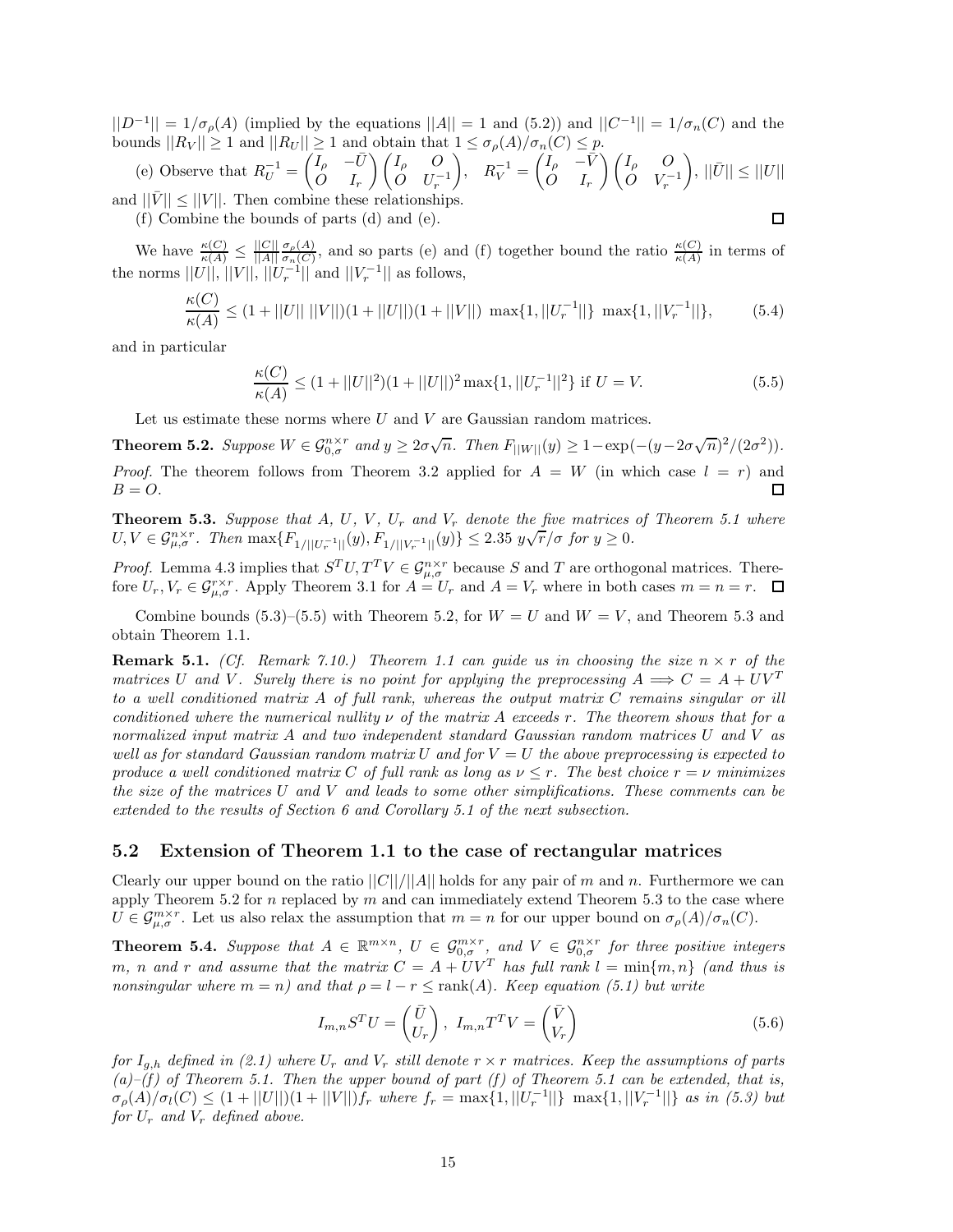*Proof.* Let  $A = S_A \Sigma_A T_A^T$  denote SVD of (2.4). Write  $\hat{C} = I_{m,n} S_A^T C T_A I_{n,m}^T$ ,  $\hat{U} = I_{m,n} S_A^T U$ ,  $\hat{V} = I_{n,m} T_A^T V$ ,  $\hat{A} = I_{m,n} S_A^T A T_A I_{n,m}^T$ , and so  $\hat{C} = \hat{A} + \hat{U} \hat{V}^T$ . Note that  $\hat{A}$  and  $\hat{C}$  are the  $l \times l$  leading submatrices of the matrices  $S_A^T AT_A = \sum_A$  and  $S_A^TCT_A$ , respectively. Consequently  $\hat{A} = (\sigma_j(A))_{j=1}^l$ ,  $\sigma_j(\widehat{A}) = \sigma_j(A)$ , and  $\sigma_j(\widehat{C}) \leq \sigma_j(S_A^T C T_A) = \sigma_j(C)$  for all j. Furthermore  $\widehat{U}$  and  $\widehat{V}$  are  $l \times r$ submatrices of the matrices  $S_A^T U$  and  $T_A^T V$ , respectively, and so  $\sigma_j(\hat{U}) \leq \sigma_j(U)$  and  $\sigma_j(\hat{V}) \leq \sigma_j(V)$ for all *j*. Apply Theorem 5.3 to the  $l \times l$  matrices  $\hat{A}$  and  $\hat{C}$  and obtain that  $\sigma_{\rho}(\hat{A})/\sigma_n(\hat{C}) \leq$  $(1 + ||\hat{U}||)(1 + ||\hat{V}||)f_r$ . It remains to substitute the following relationships that we have proved above,  $\sigma_{\rho}(\widehat{A}) = \sigma_{\rho}(A), \sigma_{l}(\widehat{C}) \leq \sigma_{l}(C), ||U|| = \sigma_{1}(U) \geq \sigma_{1}(\widehat{U}) = ||\widehat{U}||$  and  $||V|| = \sigma_{1}(V) \geq \sigma_{1}(\widehat{V}) = ||\widehat{V}||.$  $||V||.$ 

In the above proof the transitions  $U \implies \hat{U} = I_{m,n} S_A^T U$  and  $V \implies \hat{V} = I_{n,m} T_A^T V$  have yielded the matrices  $\hat{U}$  and  $\hat{V}$  in the classes  $\mathcal{G}^{l \times r}_{\mu,\sigma}$  and therefore the matrices  $U_r$  and  $V_r$  in the classes  $\mathcal{G}^{r \times r}_{\mu,\sigma}$ , and so we can combine Theorem 5.4 with Theorem 5.2 for  $W = U$  and  $n = m$  and f well as with Theorem 5.3 to yield the following probabilistic estimate for the ratio  $\sigma_{\rho}(A)/\sigma_l(C)$ .

**Theorem 5.5.** Assume that  $A \in \mathbb{R}^{m \times n}$ ,  $U \in \mathcal{G}_{0,\sigma}^{m \times r}$ ,  $V \in \mathcal{G}_{0,\sigma}^{n \times r}$ ,  $C = A + UV^T$ , and  $l = \min\{m, n\}$ . *Then the matrix C is rank deficient if*  $r < l - \text{rank}(A)$ *. Otherwise with probability* 1 *it has full rank* (and therefore is nonsingular if  $m = n$ ) as well as the matrices U and V, and with probability 1 the *bound of Theorem 5.4 holds (reproducing part (f) of Theorem 5.1). In this bound the norms*  $||U||$ *and* ||V|| *satisfy the randomized bounds of Theorem 5.2 (for*  $W = U$  *and*  $m$  *replacing*  $n$  *as well as for*  $W = V$ , and the reciprocals of the norms  $||U_r^{-1}||$  and  $||V_r^{-1}||$  satisfy the randomized bounds of *Theorem 5.3.*

**Corollary 5.1.** *Theorem 1.1 can be extended to the case of matrices*  $A \in \mathbb{R}^{m \times n}$ ,  $U \in \mathcal{G}_{0,\sigma}^{m \times r}$ and  $V \text{ }\in \mathcal{G}_{0,\sigma}^{n\times r}$  *for any pair of positive integers*  $\{m,n\}$  *and for*  $l = \min\{m,n\}$ *, that is the matrix*  $C = A + UV^T$  *is rank deficient if*  $r < l$  − rank(*A*)*, whereas for*  $l$  − rank(*A*)  $\leq r < l$  *it has full rank with probability* 1 *and is expected to have condition number of at most order*  $||A||/\sigma_{l-r}(A)$ ; *consequently the matrix C is expected to be nonsingular and well conditioned if the matrix A has numerical rank at least*  $l - r$ *.* 

**Corollary 5.2.** *Suppose that*  $A$ *,*  $U$  *and*  $V$  *denote the same matrices as in Corollary 5.1,*  $l =$  $\min\{m, n\}$ *, and*  $C = A + UMV^T$  *for a nonsingular*  $r \times r$  *matrix M. Then Theorem 1.1 and Corollary 5.1 can be extended as follows: the matrix C* is rank deficient if  $r < l - \text{rank}(A)$ *, whereas for*  $l$  − rank( $A$ )  $\leq$  *r*  $\lt$  *l it has full rank with probability* 1 *and is expected to have condition number of at most order*  $\kappa(M)||A||/\sigma_{l-r}(A)$ *.* 

*Proof.* Let  $M = S_M \Sigma_M T_M^T$  be SVD and rewrite  $C = A + UMV^T$  as  $C = A + \overline{U} \Sigma_M \overline{V}^T$  where  $\bar{U} = US_M \Sigma_M$  and  $\bar{V} = T_M^{\tilde{T}} V$ . Note that  $\bar{U} \in \mathcal{G}_{0,\sigma}^{m \times r}$  and  $\bar{V} \in \mathcal{G}_{0,\sigma}^{n \times r}$  by virtue of Lemma 4.3. Now reapply the proofs of this section replacing *U* by  $\bar{U}$  and *V* by  $\bar{V}$  and observe that all the proofs are extended except that estimates for the norm  $V_r^{-1}$  increase by at most a factor  $\kappa(\Sigma_M) = \kappa(M)$  by virtue of Lemma 4.1. virtue of Lemma 4.1.

**Remark 5.2.** *Parts (c) and (f) of Theorem 5.1 provide lower bounds on the norms*  $||C||$  *and*  $||C^{-1}||$ *in terms of the norm*  $||A||$  *and the value*  $\sigma_{l-r}(A)$ *. In particular Theorem 3.2 implies that the norm*  $||C||$  *is expected to exceed*  $1/2$ , for  $||A|| = 1$  and  $\sigma = 0.1/\sqrt{rn}$ , say. Thus we can use these bounds *to prove that under the assumptions of Corollary 5.2 the condition number*  $\kappa(C)$  *is expected to have order*  $\kappa(\Sigma_M)/\sigma_{l-r}(A)$  *(rather than just at most this order) for*  $l$  – rank( $A$ )  $\leq r < l$  *under these assumptions on* ||A|| *and and*  $\sigma$ *. By writing*  $M = I$  *we similarly strengthen Theorem 1.1 and Corollary 5.1.*

**Remark 5.3.** *As in Theorem 1.1 our results and proofs of this section and the next one can be applied in both cases where all entries of the matrices U and V are independent Gaussian random varaibles and where these two matrices share some or all their entries, which allows us to proceed with fewer random parameters. Empirically the presented randomized techniques work very well even under very weak randomization, where the matrices U and V are defined with much fewer random parameters (cf. Tables 8.5, 8.6, 8.10, and 8.17).*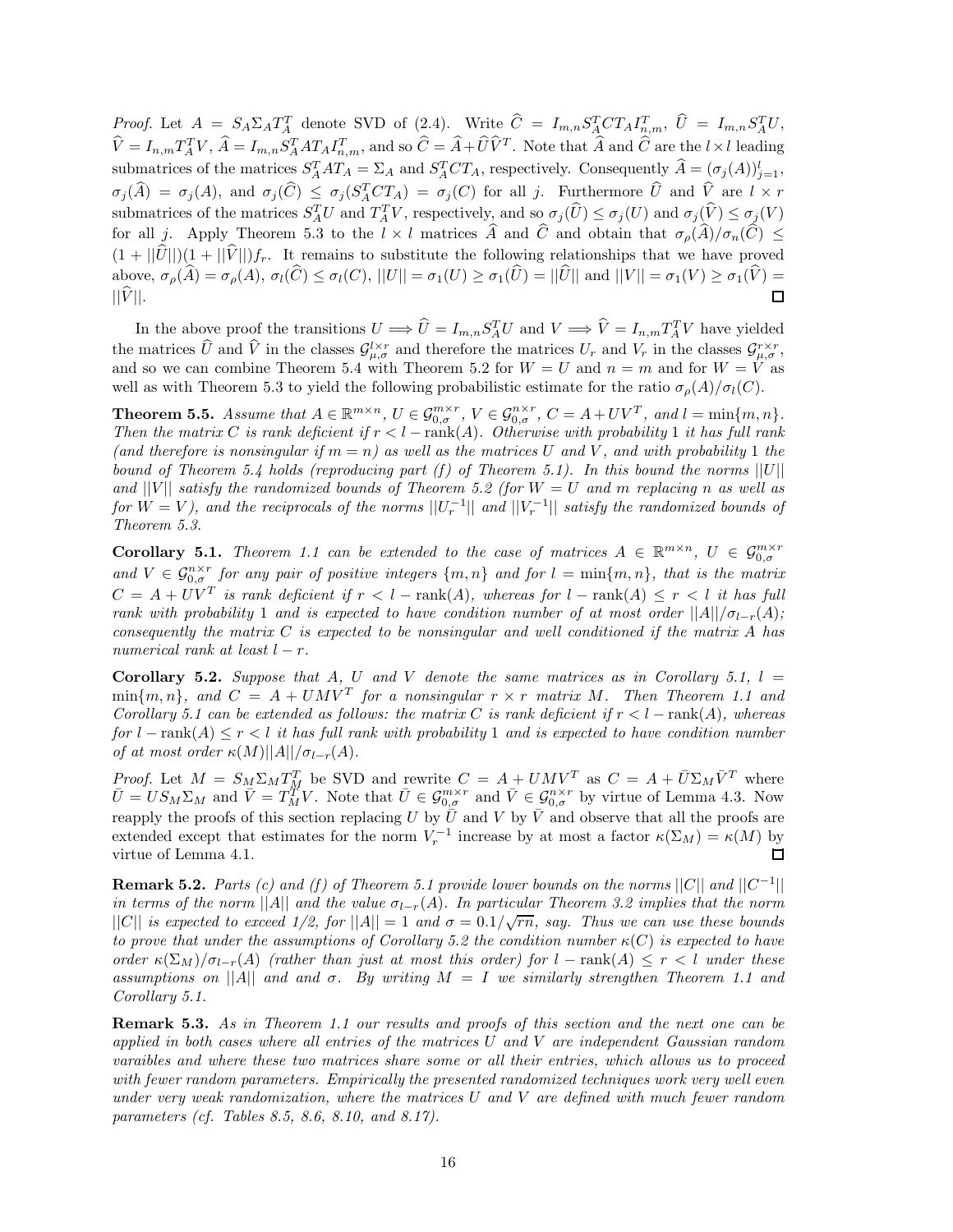**Remark 5.4.** *How large is our class of*  $m \times n$  *matrices*  $\overline{A}$  *having a numerical rank*  $q$ *? We characterize it indirectly, by noting that by virtue of Fact 2.2 the nearby matrices A of rank q form a variety of dimension*  $(m + n - q)q$ *, which increases as q increases.* 

### **5.3 Dual additive preconditioning**

For an *m*×*n* matrix *A* of full rank we extend (2.8) and (2.9) to define the *dual additive preprocessing*

$$
A^{+} \implies C_{-}^{+} = A^{+} + U_{-}V_{-}^{T}.
$$
\n(5.7)

Our analysis implies that the value  $κ(C_{-}^{+})$  (equal to  $κ(C_{-})$ ) is expected to have order  $σ_{q+1}(A)/σ_l(A)$ provided  $l = \min\{m, n\}$ ,  $U_{-} \in \mathcal{G}_{0,1}^{n \times q}$ ,  $V_{-} \in \mathcal{G}_{0,1}^{m \times q}$ , and the norm  $||A^+||$  is neither large nor small. The randomized algorithm of  $[D83]$  is expected to estimate the norm  $||A^+||$  at a low computational cost. We can work with the  $(m + 1) \times (n + 1)$  matrix  $\widehat{A} = \text{diag}(A, \epsilon)$  instead of the matrix A and choose a sufficiently small positive scalar  $\epsilon$  such that  $||\hat{A}^+|| = 1/\epsilon$ . Then we can scale the matrix  $\hat{A}$ to obtain that  $||(\widehat{A}/\epsilon)^+|| = 1$ .

## **6 Randomized augmentation**

## **6.1 Augmentation and the SMW formula**

The solution of a nonsingular linear system of *n* equations,  $A\mathbf{y} = \mathbf{b}$  can be readily recovered from a null vector  $\begin{pmatrix} -1/\beta \\ -1 \end{pmatrix}$ **y** of the matrix  $K = (\beta \mathbf{b} \mid A)$  for a nonzero scalar  $\beta$ . If the matrix *A* has numerical nullity 1 and if the ratio  $||A||/||Bb||$  is neither large nor small, then the matrix *K* is well conditioned for the average vector **b** [PQa, Section 13.1]. The above map  $A \Longrightarrow K$  is a special case of more general augmentation

$$
K = \begin{pmatrix} W & V^T \\ -U & A \end{pmatrix},\tag{6.1}
$$

which we study next, beginning with the following extension of the SMW formula.

**Theorem 6.1.** *Suppose equation (6.1) holds,*  $m = n$  *and the matrices*  $A$ *, W and*  $K$  *are nonsingular. Write*  $S = A + UW^{-1}V^{T}$  *and*  $R = I - V^{T}S^{-1}UW^{-1}$ . Then the matrix *S* is nonsingular and  $S^{-1}$ *is the trailing (southwestern)*  $n \times n$  *block of*  $K^{-1}$ *. Furthermore* 

$$
A^{-1} = S^{-1} + S^{-1}UW^{-1}R^{-1}V^{T}S^{-1}.
$$
\n(6.2)

*Proof.* Apply the SMW formula of Theorem 2.3 for *C* replaced by *S*, *U* by  $UW^{-1}$ , and *G* by *R*.  $\Box$ 

### **6.2 Links to additive preprocessing and condition estimates**

The following theorem is readily verified. It links additive preprocessing  $A \Longrightarrow C = A + UMV^T$  to the augmentation  $A \Longrightarrow K$  for  $K$  of (6.1).

**Theorem 6.2.** *Suppose*  $A \in \mathbb{R}^{m \times n}$ ,  $W \in \mathbb{R}^{r \times r}$ , the matrix W is nonsingular,  $l = \min\{m, n\}$ , a *matrix K in*  $\mathbb{R}^{(m+r)\times(n+r)}$  *is defined by* (6.1), and  $C = A + UW^{-1}V^{T}$ . Then  $K = \hat{U}$  diag(*C, I*<sub>*r*</sub>) $\hat{V}$  ${\displaystyle f\!or\!\!\!}\,\,\widehat{U}=\begin{pmatrix} O_{r,m} & I_r \ I_m & -U_r \end{pmatrix}$ *I<sup>m</sup>* −*U*  $\hat{V} = \begin{pmatrix} O_{n,r} & I_n \ I_r & V^T \end{pmatrix}$  $I_r$   $V^T$  $\bigg)$ , the matrix  $C$  has full rank if and only if the matrix  $K$ 

*has full rank, and so both matrices are rank deficient for*  $r < l$ . Furthermore  $\hat{U}^{-1} = \begin{pmatrix} U & I_n \ I_r & O_{r,n} \end{pmatrix}$ ,

 $\widehat{V}^{-1} = \begin{pmatrix} -V^T & I_r \ I_n & O_{n,r} \end{pmatrix}$ , and if  $m = n$  and the matrices  $C$  and  $K$  are nonsingular, then  $C^{-1} =$  $(O_{n,r} | I_n)K^{-1}(O_{n,r} | I_n)^T$  *and*  $K^{-1} = \hat{V}^{-1}$  diag $(C^{-1}, I_r)\hat{U}^{-1}$ .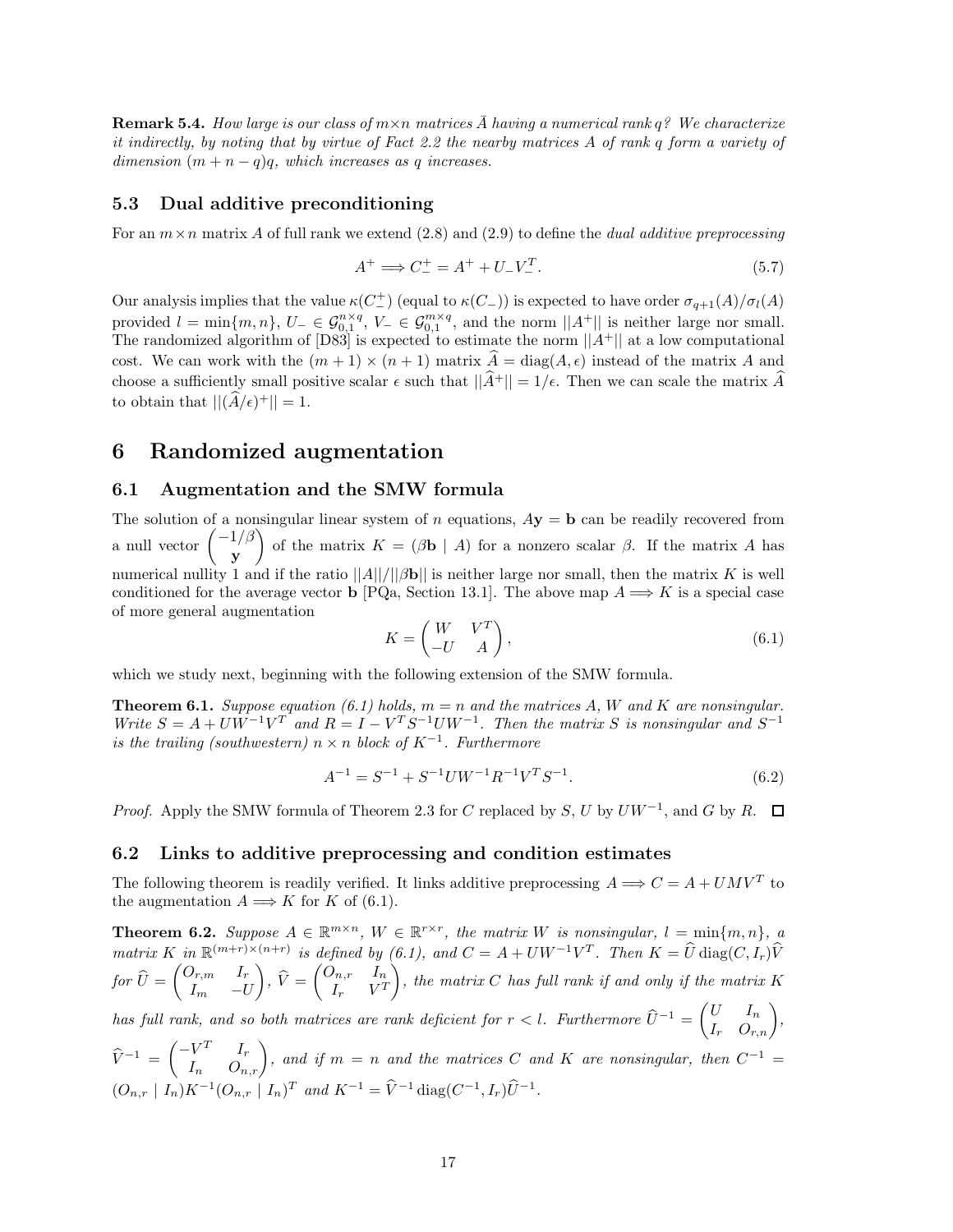**Corollary 6.1.** *(Cf. [PQa, Remark 10.1 and Corollary 11.1].) Define three integers m, n, and l and three matrices A*, *K*, and *W* as in Theorem 6.2 and suppose that  $r \geq l - \text{rank}(A)$ ,  $U \in \mathcal{G}_{0,1}^{m \times r}$ and  $V \in \mathcal{G}_{0,1}^{n \times r}$ . Then (i) the matrix K has full rank with probability 1 and is expected to have *condition number of at most order*  $\kappa(W)/\sigma_{l-r}(A)$ *. (ii) This number is expected to be of at most order*  $1/\sigma_{l-r}(A)$  *where*  $W \in \mathcal{G}_{0,1}^{r\times r}$ *; consequently the matrix K is expected to be nonsingular and well conditioned if the matrix A has numerical rank at least*  $l - r$ *.* 

*Proof.* To deduce part (i) combine Theorem 6.2 and Corollary 5.2 for  $M = W^{-1}$  and then recall that  $\kappa(W^{-1}) = \kappa(W)$ . To extend part (i) to part (ii) note that a matrix in  $\mathcal{G}_{0,1}^{r\times r}$  is nonsingular with probability 1 and is expected to be well conditioned (see Sections 3.2 and 3.3). □

## **6.3 Direct condition estimation**

Let us estimate the condition number  $\kappa(K)$  directly, without reducing this task to additive preprocessing.

**Theorem 6.3.** Suppose  $A \in \mathbb{R}^{m \times n}$ ,  $||A|| = 1$ ,  $W \in \mathcal{G}_{0,1}^{r \times q}$ ,  $U \in \mathcal{G}_{0,1}^{m \times q}$ ,  $V \in \mathcal{G}_{0,1}^{n \times r}$ ,  $K$  in  $\mathbb{R}^{(m+r) \times (n+r)}$ *defined by*  $(6.1)$ *,*  $\rho = \text{rank}(A)$ *,*  $l = \min\{m, n\}$ *,*  $s = \min\{m - q, n - r\}$ *, and*  $s > 0$ *. Then* 

*(i)* the matrix K is rank deficient if  $\rho < s$ , whereas

*(ii) otherwise it has full rank*  $l' = s + \rho$  *with probability* 1 *and* 

*(iii) is expected to have the condition number*  $\kappa(K)$  *of order at most*  $1/\sigma_s(A)$ *; consequently the matrix K is expected to be nonsingular and well conditioned if the matrix A has numerical rank at least s.*

*Proof.* The claims about the rank of the matrix  $K$  is readily verified (cf. Section 3.2). Let us assume that  $\rho + r + q \ge l' = \text{rank}(K)$  and estimate the condition number  $\kappa(K) = ||K'|| / \sigma_{l'}(K)$ . By virtue of Theorem 3.2 the norms of the matrices  $U, V$ , and  $W$  are in  $O(1)$ , that is bounded by a constant, and so  $||K|| = O(1)||$  as well because  $||K|| \le ||U|| + ||V|| + ||W|| + ||A||$  and  $||A|| = 1$ . It remains to estimate the value  $\sigma$ <sup>*l*</sup> (*K*) from below. Furthermore it is sufficient to consider the case where  $l' = m + r \leq n + q$ , and so  $s = m - q$ . Indeed otherwise we can prove the theorem for the matrix *K*<sup>*T*</sup> and then immediately extend it to the matrix *K* because  $\kappa(K) = \kappa(K^T)$ .

At first assume that  $r = 0$ . Then  $l' = \text{rank}(K) = m$  and V and W are empty matrices. Let  $A = S_A \Sigma_A T_A^T$  be SVD of (2.4). Write  $K' = S_A^T K \text{ diag}(I_q, T_A) = (U' | \Sigma_A)$  where  $\sigma_{l'}(K) = \sigma_m(K')$ because  $S_A$ ,  $T_A$  and  $diag(T_A, I_q)$  are square orthogonal matrices and where  $U' = S_A^T U \in \mathcal{G}_{0,1}^{m \times q}$ because *S<sup>A</sup>* is an orthogonal matrix (cf. Lemma 4.3).

The  $m \times (n + q)$  matrix K' has  $m \times m$  leading submatrix  $\bar{K} = \begin{pmatrix} U_0 & \Sigma_{m-q} \\ I & Q \end{pmatrix}$ *U*<sup>1</sup> *Oq,m*−*<sup>q</sup>* where  $U_0 \in$  $\mathcal{G}_{0,1}^{(m-q)\times q}$ ,  $U_1 \in \mathcal{G}_{0,1}^{q\times q}$ ,  $\text{rank}(\bar{K}) = \text{rank}(K) = m$ ,  $\Sigma_{m-q} = \text{diag}(\sigma_j(A))_{j=1}^{m-q}$ , and so  $\text{rank}(\Sigma_{m-q}) =$  $m-q$  and  $\sigma_{l'}(K) \geq \sigma_m(\bar{K})=1/||\bar{K}^{-1}||$ . We have

$$
\bar{K}^{-1} = \begin{pmatrix} O_{q,m-q} & U_1^{-1} \\ \Sigma_{m-q}^{-1} & -\Sigma_{m-q}^{-1} U_0 U_1^{-1} \end{pmatrix} = \text{diag}(I_q, \Sigma_{m-q}^{-1}) \begin{pmatrix} O_{q,n} & I_q \\ I_{m-q} & -U_0 \end{pmatrix} \text{diag}(I_{m-q}, U_1^{-1}).
$$

Therefore  $||\bar{K}^{-1}|| \leq ||\sum_{m-q}^{-1}||(1+||U_0||)||U_1^{-1}||$  where  $||\sum_{m-q}^{-1}|| = 1/\sigma_{m-q}(A)$ . Theorems 3.1 and 3.2 bound the norms  $||U_1^{-1}||$  and  $||U_0||$ , and therefore the value  $1/\sigma_l(K) = ||\bar{K}^{-1}||$  is expected to have at most order  $1/\sigma_{m-q}(A)$ .

Now let  $r > 0$ . Represent the matrix  $K$  as  $\begin{pmatrix} B \\ E \end{pmatrix}$ *F* where  $B = (W \mid V^T)$ ,  $F = (-U \mid A)$  is the matrix studied above (in the case where  $r = 0$ ), and so the value  $||F^+||$  has order at most  $1/\sigma_{m-q}(A)$ . Let  $F = S_F \Sigma_F T_F^T$  be SVD and write  $K'' = \text{diag}(I_r, S_F^T)KT_F = \begin{pmatrix} B_0 & B_1 \\ \bar{\Sigma}_F & O_{m,n} \end{pmatrix}$  $\bar{\Sigma}_F$  *O*<sub>*m*,*n*+*q*−*m*</sub>  $\setminus$ where  $B_0 \in \mathcal{G}_{0,1}^{r \times m}$ ,  $B_1 \in \mathcal{G}_{0,1}^{r \times (n+q-m)}$ ,  $\bar{\Sigma}_F = \text{diag}(\sigma_j(F))_{j=1}^m$ ,  $\text{rank}(K'') = \text{rank}(K) = m + r$ , and so the matrix  $\overline{\Sigma}_F$  is nonsingular and the value  $1/\sigma_m(F) = ||F^+||$  is expected to have at most order  $1/\sigma_{m-q}(A)$ .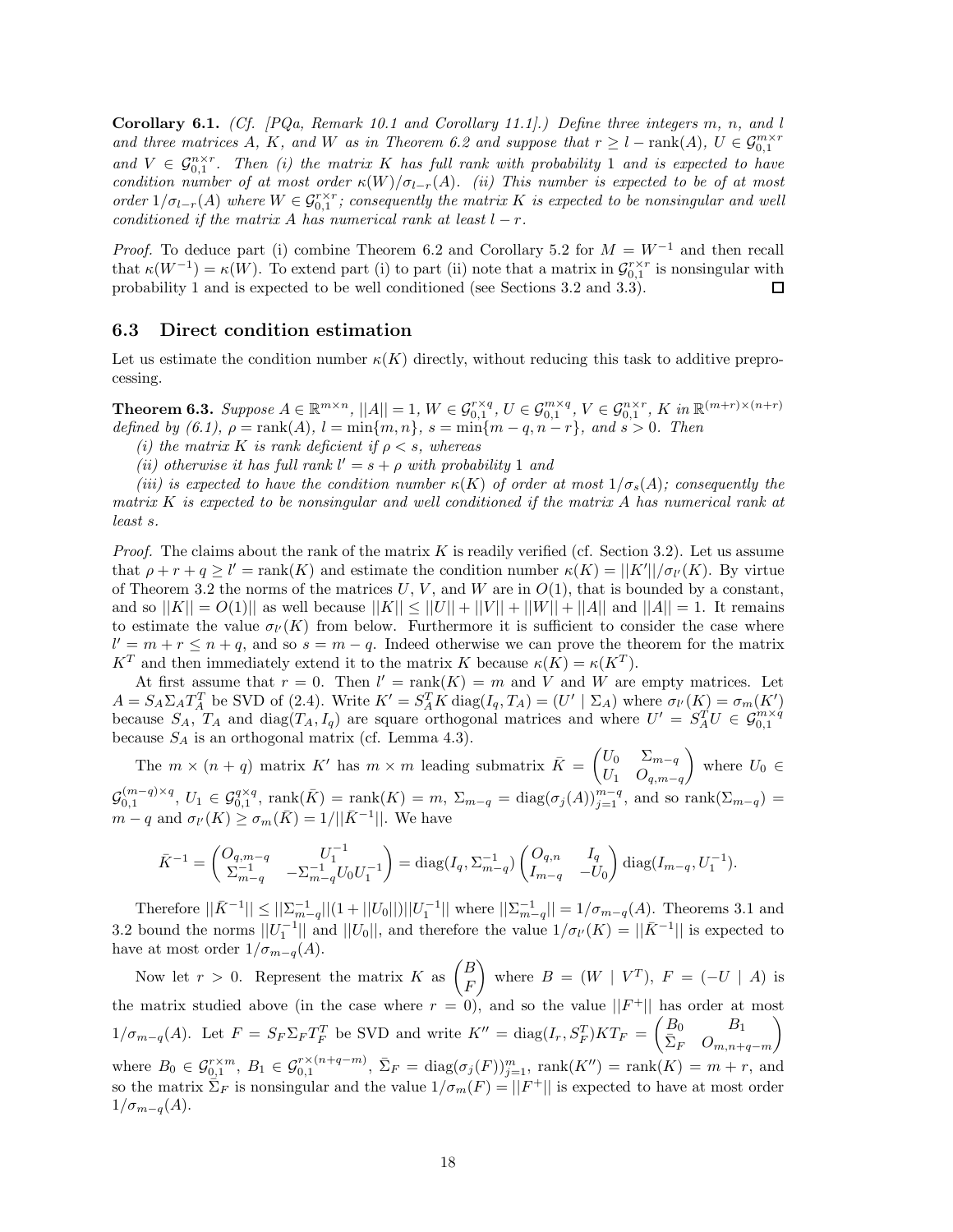Delete the last  $n+q-m-r$  columns of the matrix *K*<sup>"</sup> and obtain the  $(m+r) \times (m+r)$  submatrix  $\widehat{K} = \begin{pmatrix} B_0 & \bar{B}_1 \\ \bar{\Sigma}_F & O_{m,n+1} \end{pmatrix}$  $\bar{\Sigma}_F$  *O*<sub>*m*,*n*+*q*−*m*</sub> ). We have  $\sigma_{l'}(K) = \sigma_{l'}(K'') \ge \sigma_m(\widehat{K})$ . The Gaussian random  $r \times r$  matrix  $\bar{B}_1$  is nonsingular with probability 1. We assume that it is nonsingular, and then so is the matrix  $\hat{K}$  as well, and consequently  $\sigma_{l'}(K) = \sigma_m(\hat{K}) = 1/||\hat{K}^{-1}||$ . Observe that

$$
\widehat{K}^{-1} = \begin{pmatrix} O_{m,n+q-m} & \bar{\Sigma}_F^{-1} \\ \bar{B}_1^{-1} & -\bar{B}_1^{-1}B_0\bar{\Sigma}_F^{-1} \end{pmatrix} = \text{diag}(I_q, \bar{B}_1^{-1}) \begin{pmatrix} O_{q,n} & I_q \\ I_{m-q} & -B_0 \end{pmatrix} \text{diag}(I_{m-q}, \Sigma_F^{-1}).
$$

Therefore  $||\hat{K}^{-1}|| \le ||\bar{B}_1^{-1}||(1+||B_0||)||\Sigma_F^{-1}||$ . Theorems 3.1 and 3.2 bound the norms  $||\bar{B}_1^{-1}||$ and  $||B_0||$ . To complete the proof of the theorem recall that the norm  $||\Sigma_F^{-1}||$  is expected to have at most order  $1/\sigma_{m-q}(A)$ .

Compared to Corollary 6.1, Theorem 6.3 allows rectangular matrices *W* in  $\mathcal{G}^{r \times q}$ . Combined with Theorem 6.2 it implies Corollary 5.2 restricted to the case where  $M^{-1} \in \mathcal{G}_{0,1}^{r\times r}$ . In Appendix D we assume that *r* = *l* − rank *A* and extend Theorem 6.3 by relaxing such restriction on the block *W* in the most interesting case where  $r = l - \text{rank } A$ .

**Remark 6.1.** *Corollary 6.1 and Theorem 6.3 suggest that randomized augmentation and additive preprocessing are equally effective for preconditioning, but here is an example of subtle differences. The map*  $A \Longrightarrow K = \begin{pmatrix} W & V^T \\ V & A \end{pmatrix}$  cannot decrease the condition number  $\kappa(A)$  *if*  $K$  *is a symmetric and positive definite matrix; this follows from the Interlacing Property of the eigenvalues of K [GL96, Theorem 8.1.7].* In contrast scaled randomized symmetric additive preprocessing  $A \Longrightarrow C = A + VV^T$ *is expected to work as preconditioning for an ill conditioned symmetric positive definite matrix A having a small numerical nullity (cf. (5.5) and [W07]).*

Further study of randomized augmentation can be found in [PQa]. The results of [PQa, Corollary 11.1] are similar to Theorem 6.3, but [PQa] only provides a pointer to the idea of a proof.

## **6.4 A randomized Toeplitz solver**

Let us apply Theorem 2.5 to support randomized augmentation for solving a nonsingular Toeplitz linear system  $T$ **y** = **b** of *n* equations provided the matrix *T* has numerical nullity 1.

To compute the vector  $\mathbf{y} = T^{-1}\mathbf{b}$ , we first embed the matrix *T* into a Toeplitz  $(n+1) \times (n+1)$ matrix  $K = \begin{pmatrix} w & \mathbf{v}^T \\ \mathbf{r} & T \end{pmatrix}$ **f** *T* ). We write  $w = \mathbf{e}_1^T T \mathbf{e}_1$  and fill the vectors  $\mathbf{f} = (f_i)_{i=1}^n$  and  $\mathbf{v} = (v_i)_{i=1}^n$  with appropriate entries of the matrix  $T$  except for the two coordinates  $f_n$  and  $v_n$ , which we choose at random and then scale to have the ratios  $\frac{|f_n|}{||K||}$  and  $\frac{|v_n|}{||K||}$  neither large nor small.

Part (b) of Theorem 2.5 expresses the inverse  $T^{-1}$  via the vectors  $\mathbf{v} = K^{-1} \mathbf{e}_1$  and  $\mathbf{w} = K^{-1} \mathbf{e}_{n+1}$ .

In view of Section 3.2 and Appendix A, this policy is likely to produce a nonsingular matrix *K* whose inverse is likely to have a nonzero entry  $\mathbf{e}_1^T K^{-1} \mathbf{e}_1$ . Our tests were in very good accordance with these formal results and moreover consistently produced well conditioned matrices *K*.

To summarize, we reduce the solution of a nonsingular ill conditioned Toeplitz linear system  $T$ **y** = **b** to computing highly accurate solutions of two linear systems  $K$ **x** = **e**<sub>1</sub> and  $K$ **z** = **e**<sub>*n*+1</sub>, both expected to be well conditioned. High accuracy shall counter the magnification of the input and rounding errors, expected in the case of ill conditioned input.

In the important special case where a Toeplitz matrix *T* is real symmetric, we can choose real scalars *w* and  $f_n = v_n$  to yield a real symmetric matrix  $K = \begin{pmatrix} w & \mathbf{v}^T \\ \mathbf{v} & T \end{pmatrix}$ **v** *T* - . In this case the computation is simplified because  $J_{n+1}K^{-1}J_{n+1} = K^{-1}$ ,  $J_{n+1}\mathbf{e}_{n+1} = \mathbf{e}_1$ , and so  $K^{-1}\mathbf{e}_{n+1} = J_{n+1}K^{-1}\mathbf{e}_1$ , and we only need to solve a single linear system with the matrix *K*. We refer to the resulting algorithm for the linear system  $T$ **y** = **b** as **Algorithm 6.1**. In Section 8.7 we test this algorithm for solving an ill conditioned real symmetric Toeplitz linear system.

One can readily extend the approach of this section to the case of Toeplitz-like, Hankel and Hankel-like inputs and to augmenting the input matrix with r rows and r columns for  $r > 1$ .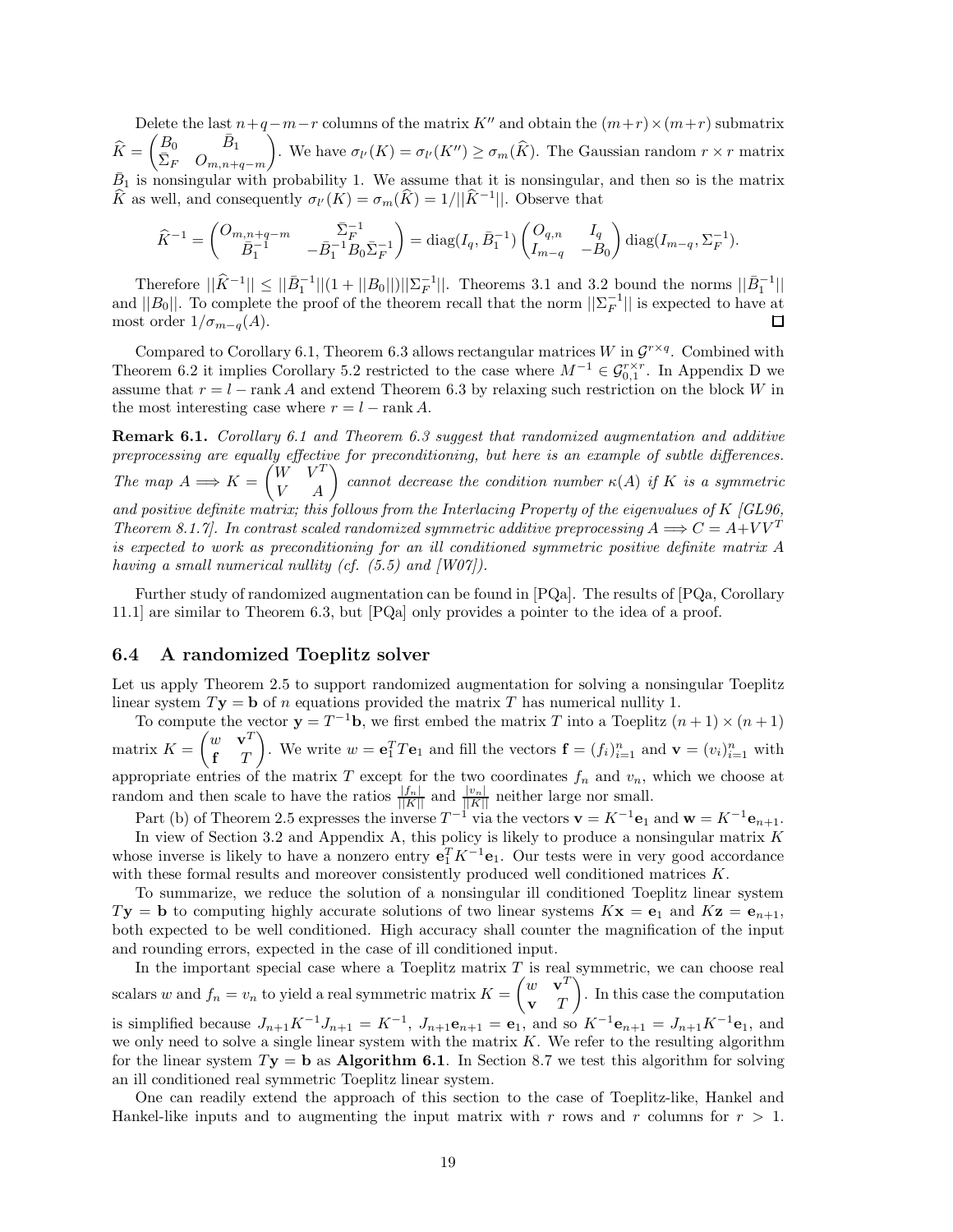For the transition back to the solution of the original problem, we can employ expression (6.2) or Theorem 2.5.

## **7 Applications of randomized additive preprocessing and augmentation**

In this section we outline some randomized matrix algorithms that utilize the results of the three previous sections. In the next subsection we express approximations of a matrix by matrices of smaller ranks in terms of orthogonal matrix bases for its left and right leading singular spaces. In Section 7.2 we first recall the results of [PQ10] on computing a nmb and a left nmb of a rank deficient matrix and then apply Corollary 5.1 to extend these results to randomized approximation of trailing and leading singular spaces of ill conditioned matrices. We also recall two alternative techniques for this task, based on randomized augmentation and of randomized sampling, respectively. In Sections 7.3–7.6 we combine the algorithms of Sections 7.1 and 7.2 with various other techniques to compute lower-rank approximations of an ill conditioned matrix, its numerical rank and numerical nullity, its  $2 \times 2$  block triangulation and inverse, and the solution of linear systems with this matrix. In Section 7.7 we solve such linear systems by combining Corollary 5.1 with the SMW formula and show significant decrease of the estimated computational cost versus Gaussian elimination. Similar decrease can rely on  $2 \times 2$  block triangulation of Section 7.3. In Section 7.8 we comment on using random structured matrices in these computations, and in Section 7.9 on the links between our randomized computations and Newton's iteration for matrix inversion. Sections 7.5 and 7.6 are dual to one another, and as we said, the results of Sections 7.1 and 7.2 are used in Sections 7.3–7.7, but otherwise all subsections can be read independently of each other. To simplify the notation we allow *q* (resp. *r*) to denote either the numerical rank (resp. numerical nullity) or its upper bound where this causes no confusion.

## **7.1 Singular spaces and their orthogonal matrix bases**

Let us introduce some techniques for the next subsections. For every integer *k* in the range  $1 \leq k < \rho$ define the partition  $S_A = (S_{k,A} | S_{A,m-k})$  and  $T_A = (T_{k,A} | T_{A,n-k})$  where the submatrices  $S_{k,A}$  and  $T_{k,A}$  are formed by the first *k* columns of the matrices  $S_A$  and  $T_A$ , respectively. Write  $\mathbb{S}_{k,A} = \mathcal{R}(S_{k,A})$ and  $\mathbb{T}_{k,A} = \mathcal{R}(T_{k,A})$ . If  $\sigma_k > \sigma_{k+1}$ , then  $\mathbb{S}_{k,A}$  and  $\mathbb{T}_{k,A}$  are the left and right leading singular spaces, respectively, associated with the *k* largest singular values of the matrix *A*, whereas their orthogonal complements  $\mathbb{S}_{A,m-k} = \mathcal{R}(S_{A,m-k})$  and  $\mathbb{T}_{A,n-k} = \mathcal{R}(T_{A,n-k})$  are the left and right trailing singular spaces, respectively, associated with the other singular values of *A*. The pairs of subscripts  $\{k, A\}$ versus  $\{A, m-k\}$  and  $\{A, n-k\}$  mark the leading versus trailing singular spaces. The left singular spaces of *A* are the right singular spaces of  $A<sup>T</sup>$  and vice versa.

Next we specify some expressions for matrices of a rank *q* that approximate a matrix *A* within the error norm  $\sigma_{q+1}(A)$ . We obtain a low-rank approximation where the bound  $\sigma_{q+1}(A)$  and the rank *q* are small in context.

**Theorem 7.1.** *Suppose A is an*  $m \times n$  *matrix,*  $S_A \Sigma_A T_A^T$  *is its SVD of (2.4), q is a positive integer exceeded by m and n*, *T and S are orthogonal matrix bases for the spaces*  $\mathbb{T}_{q,A}$  *and*  $\mathbb{S}_{q,A}$ *, respectively. Then*

$$
||A - ATTT|| = ||A - SSTA|| = \sigma_{q+1}(A).
$$
\n(7.1)

*Proof.* Let us first write  $P = T_{q,A}T_{q,A}^T$  and  $r = n - q$  and estimate the norm  $||A - AP||$ . We have  $AP = S_A \Sigma_A T_A^T T_{q,A} T_{q,A}^T$ . Substitute  $T_A^T T_{q,A} = \begin{pmatrix} I_q \\ O_{r,q} \end{pmatrix}$  and obtain  $AP = S_A \Sigma_A \begin{pmatrix} T_{q,A}^T \\ O_{r,q} \end{pmatrix}$ , whereas  $A = S_A \Sigma_A \begin{pmatrix} T_{q,A}^T \\ T_{A,r}^T \end{pmatrix}$ . Therefore  $A - AP = S_A \Sigma_A \begin{pmatrix} O_{q,n} \\ T^T \end{pmatrix}$  $\begin{pmatrix} O_{q,n} \ T_{A,r}^T \end{pmatrix} = S_A \, \text{diag}(O_q, \text{diag}(\sigma_j)_{j=q+1}^n) \begin{pmatrix} O_{q,n} \ T_{A,r}^T \end{pmatrix}$  $\left(\begin{matrix} O_{q,n}\ T_{A,r}^T\end{matrix}\right).$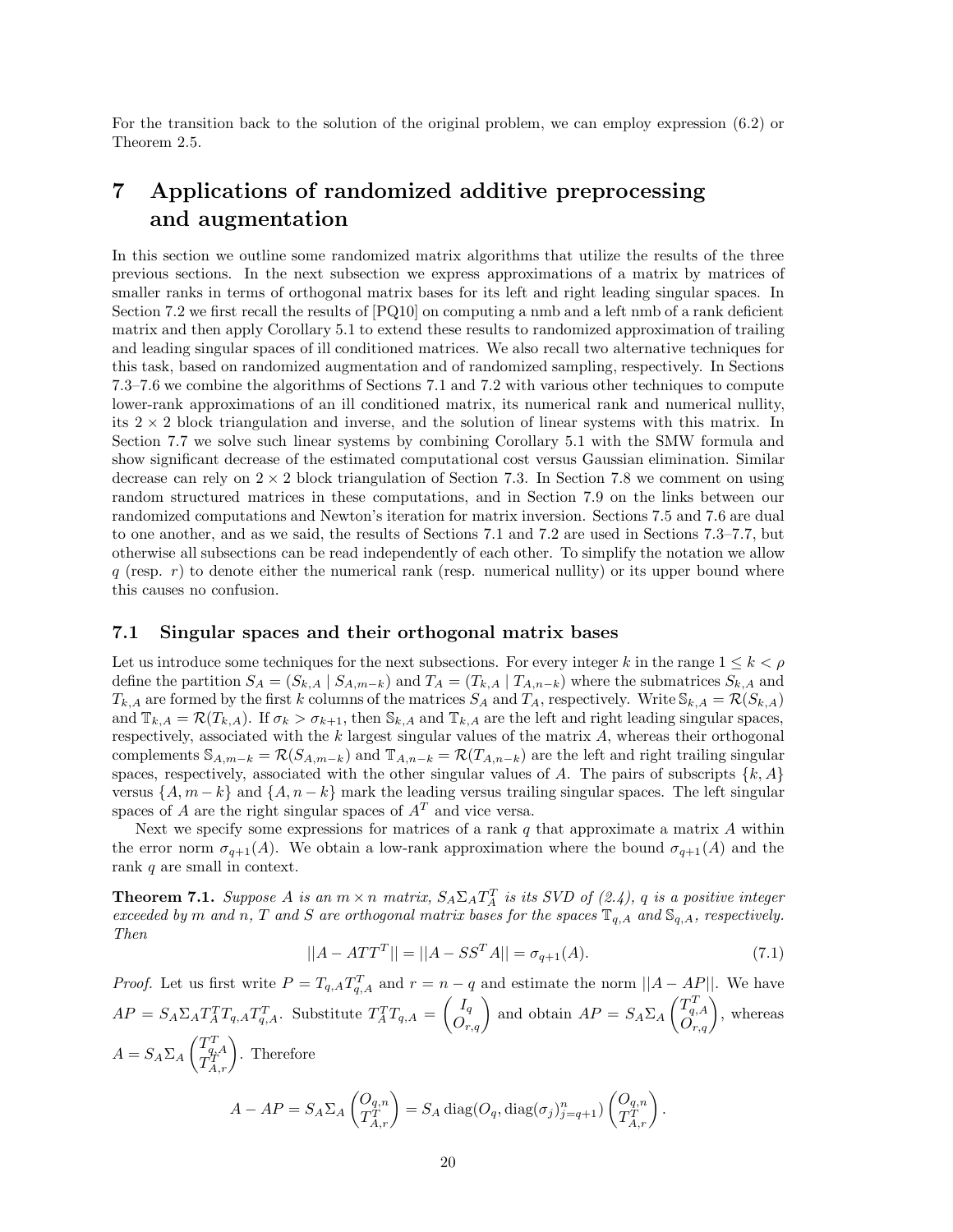Recall that  $S_A$  and  $T_{A,r}$  are orthogonal matrices and deduce that  $||A - AP|| = || \text{diag}(\sigma_j)_{j=q+1}^n ||$  $\sigma_{q+1}$ . Similarly deduce that  $||A - S_{q,A}S_{q,A}^T A|| = \sigma_{q+1}(A)$ .

It remains to extend equation (7.1) from the case where  $T = T_{q,A}$  and  $S = S_{q,A}$  to the case where the matrices *T* and *S* are orthogonal,  $\mathcal{R}(T) = \mathbb{T}_{q,A} = \mathcal{R}(T_{q,A})$  and  $\mathcal{R}(S) = \mathbb{S}_{q,A}^{\sim} = \mathcal{R}(S_{q,A})$ . The latter properties imply that  $T = T_{q,A}U$  and  $S = S_{q,A}V$  for some square orthogonal matrices U and V. Consequently  $TT^T = T_{q,A}UU^TT_{q,A}^T = T_{q,A}T_{q,A}^T$  and  $SS^T = S_{q,A}VV^TS_{q,A}^T = S_{q,A}S_{q,A}^T$ , implying the desired extension.

### **7.2 Computation of nmbs and approximation of singular spaces**

One can compute nmbs by employing the following theorems.

**Theorem 7.2.** *[PQ10, Theorem 3.1]. Suppose a matrix*  $A \in \mathbb{R}^{m \times n}$  *has rank*  $\rho$ ,  $l = \min\{m, n\}$ ,  $U \in \mathbb{R}^{m \times r}$ ,  $V \in \mathbb{R}^{n \times r}$ ,  $r = l - \rho$ , and the matrix  $C = A + UV^T$  has full rank l. Then every matrix  $C^{(I)}U$  is a nmb(*A*) if  $m \ge n$ , whereas every matrix  $(C^{(I)})^T V$  is a nmb( $A^T$ ) if  $n \ge m$ .

**Theorem 7.3.** Suppose that  $A \in \mathbb{R}^{m \times n}$ ,  $U \in \mathbb{R}^{m \times q}$ ,  $V \in \mathbb{R}^{r \times n}$ ,  $W \in \mathbb{R}^{r \times q}$ ,  $K = \begin{pmatrix} W & V \\ U & A \end{pmatrix} \in$  $\mathbb{R}^{(m+r)\times (n+q)}$ ,  $K^{(I)}K = I_{n+q}$  and  $W^{(I)}W = I_q$  for some matrices  $K^{(I)}$  and  $W^{(I)}$ . Define the  $matrix\ Y=(O_{n,q}\mid I_n)K^{(I)}\begin{pmatrix}O_{r,q}\ I^T\end{pmatrix}$ *U* -*. (a)* Then we have  $\mathcal{N}(A) \subseteq \mathcal{R}(Y)$ . *Furthermore suppose* rank  $U \leq \nu = \text{null } A$ *. Then (b)*  $\mathcal{N}(A) = \mathcal{R}(Y)$  *and*  $f(c)$   $\mathcal{N}(A) = \mathcal{R}(Z)$  *for*  $Z = (O_{n,q} | I_n)K^{(I)} \begin{pmatrix} O_{m+r-\nu,\nu} \\ I \end{pmatrix}$ *Iν* - *.*

*Proof.* See [PQa, Theorem 11.2] on parts (a) and (b). Part (c) immediately follows from part (b).  $\Box$ 

For a matrix  $A \in \mathbb{R}^{m \times n}$  having a numerical rank q, we can substitute  $C^+$  for  $C^{(I)}$ ,  $K^+$  for  $K^{(I)}$ , and  $L^+$  for  $L^{(I)}$  in the latter theorems and combine them with Theorem 2.2 to approximate the spaces  $\mathbb{S}_{A,n-q}$  and  $\mathbb{T}_{A,n-q}$ . Next we elaborate upon such extension where we substitute  $C^+$  for  $C^{(I)}$ into Theorem 7.2. See some alternative techniques in [PQ10] and [PQa].

**Theorem 7.4.** *Assume a matrix*  $\tilde{A} \in \mathbb{R}^{m \times n}$  *having numerical rank q where*  $0 < q < l = \min\{m, n\}$ *. Write*  $r = l - q$  *and suppose*  $U \in \mathbb{R}^{m \times r}$ ,  $V \in \mathbb{R}^{n \times r}$ , and the matrix  $\tilde{C} = \tilde{A} + UV^T$  has full rank and is well conditioned. Then there is a scalar c independent of  $\tilde{A}$ ,  $U$ ,  $V$ ,  $m$ ,  $n$  and  $q$  such that  $||\tilde{C}^+UX - T_{\tilde{A},r}|| \leq c\sigma_{q+1}(\tilde{A})$  for some matrix  $X \in \mathbb{R}^{r \times r}$  if  $m \geq n$ , whereas  $||\tilde{C}^{+T}VY - S_{\tilde{A},r}|| \leq$  $c\sigma_{q+1}(\tilde{A})$  *for some matrix*  $Y \in \mathbb{R}^{r \times r}$  *if*  $n \geq m$ *.* 

*Proof.* Cf. [PQ10, Section 7.1]. Set to zero all but the *q* largest singular values in the SVD of the matrix  $\tilde{A}$ . Apply Theorem 7.2 to the resulting matrix *A* and to the matrix  $C = A + UV^T$  and obtain that  $\mathcal{R}(C^+U) = \mathcal{N}(A) = \mathbb{T}_{\tilde{A},r}$  and  $\mathcal{R}(C^{+T}V) = \mathcal{N}(A^T) = \mathbb{S}_{\tilde{A},r}$ . Therefore  $T_{\tilde{A},r} = C^+UX$ and  $S_{\tilde{A},r} = C^{+T}VY$  for some nonsingular  $r \times r$  matrices X and Y. Note that  $||\tilde{C} - C|| = ||\tilde{A} - A||$  $\sigma_{q+1}(A)$ . Combine the latter four equations with Theorem 2.2, recall that the matrix  $\tilde{C}$  is well conditioned, and obtain Theorem 7.4. 口

The theorem shows that additive preprocessing  $\tilde{A} \rightarrow \tilde{A} + UV^T$  enables us to approximate the trailing singular spaces  $\mathbb{S}_{\tilde{A},r}$  and  $\mathbb{T}_{\tilde{A},r}$ . Next we apply dual additive preprocessing  $\tilde{A}^+ \to \tilde{A}^+ + U^- V^$ to approximate the leading singular spaces  $\mathbb{S}_{q,\tilde{A}}$  and  $\mathbb{T}_{q,\tilde{A}}$ .

**Theorem 7.5.** Assume that the matrices  $\tilde{A} \in \mathbb{R}^{m \times n}$ ,  $U_{-} \in \mathbb{R}^{n \times q}$ ,  $V_{-} \in \mathbb{R}^{m \times q}$ ,  $H = I_q + V_{-} \tilde{A} U_{-}^T$ ,  $\tilde{C}_{-}^{+} = \tilde{A}^{+} + U_{-}V_{-}^{T}$  *have full ranks, the matrix*  $\tilde{A}^{+}$  *has numerical rank q, and the matrix*  $\tilde{C}^+_-$  *is well conditioned. Then there exists a scalar*  $c_-$  *independent of*  $\tilde{A}$ *,*  $U_-$ *,*  $V_-$ *,*  $m$ *,*  $n$  *and*  $q$  $\int$  *and such that*  $||\tilde{C}-U-X- -S_{q,\tilde{A}}|| \leq c-\sigma_{q+1}(\tilde{A})$  *for some matrix*  $X- \in \mathbb{R}^{q\times q}$  *if*  $m \leq n$ *, whereas*  $||\tilde{C}_{-}^{T}V_{-}Y_{-}-T_{q,\tilde{A}}|| \leq c_{-}\sigma_{q+1}(\tilde{A})$  *for some matrix*  $Y_{-} \in \mathbb{R}^{q \times q}$  *if*  $m \geq n$ *.*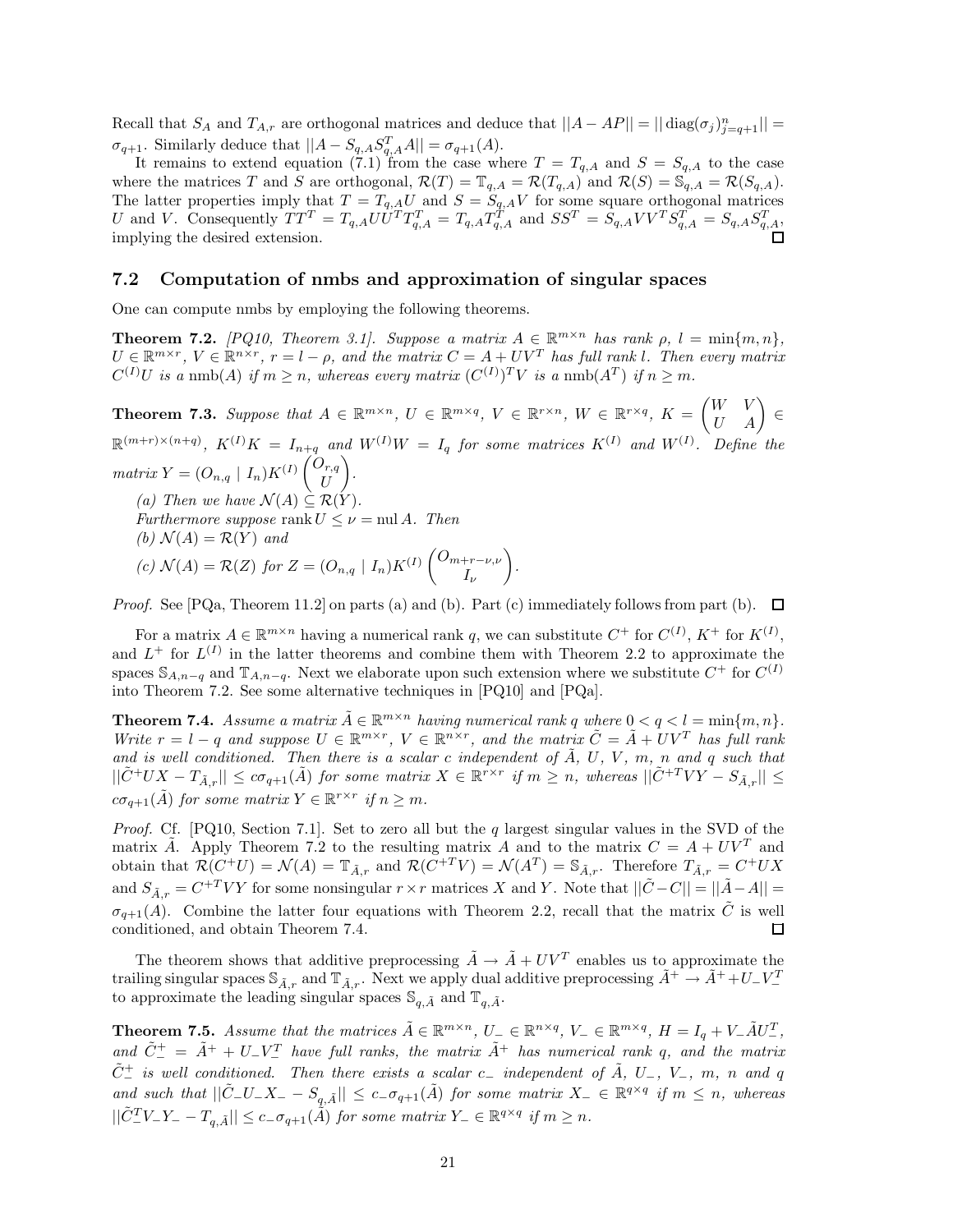*Proof.* Rewrite the SVDs  $\tilde{A} = S_{\tilde{A}} \Sigma_{\tilde{A}} T_{\tilde{A}}^T$  and  $\tilde{A}^+ = T_{\tilde{A}} \Sigma_{\tilde{A}}^+ S_{\tilde{A}}^T$  as follows,

$$
\tilde{A} = (S_{q,\tilde{A}}\ |\ S_{\tilde{A},m-q}) \operatorname{diag}(\Sigma_{q,\tilde{A}}, \bar{\Sigma}_{\tilde{A}}) (T_{q,\tilde{A}}\ |\ T_{\tilde{A},n-q})^T,
$$

$$
\tilde{A}^+ = (T_{q,\tilde{A}} \textrm{ } \vert \textrm{ } T_{\tilde{A},n-q}) \, \textrm{diag}(\Sigma_{q,\tilde{A}}^+, \bar{\Sigma}_{\tilde{A}^+})(S_{q,\tilde{A}} \textrm{ } \vert \textrm{ } S_{\tilde{A},m-q})^T
$$

where  $\Sigma_{q,\tilde{A}} = (I_q \mid O_{q,n-q})\Sigma_{\tilde{A}}$  denotes the leading  $q \times q$  block of the diagonal matrix  $\Sigma_{\tilde{A}}$ . Apply Theorem 7.4 to the matrix  $\tilde{A}^+$  replacing *A* and observe that  $\mathbb{T}_{q,\tilde{A}} = \mathbb{S}_{\tilde{A}^+,q}$  for  $m \geq n$ , whereas  $\mathbb{S}_{q,\tilde{A}} = \mathbb{T}_{\tilde{A}^+,q}$  for  $m \leq n$ .

Apply Theorem 7.4 for  $\tilde{C}$ <sup>+</sup> $U = B$  and  $BX \approx T_{\tilde{A},r}$  and apply Theorem 7.5 for  $\tilde{C}^{T}_{-}V_{-} = B_{-}$  and *B*−*Y*− ≈  $T_{q,\tilde{A}}$  to obtain

$$
X \approx B^+ T_{\tilde{A},r} \text{ and } \tilde{C}^+ U X - T_{\tilde{A},r} \approx B B^+ T_{\tilde{A},r} - T_{\tilde{A},r},\tag{7.2}
$$

$$
Y_{-} \approx B_{-}^{+}T_{q,\tilde{A}} \text{ and } \tilde{C}_{-}^{T}V_{-}Y_{-} - T_{q,\tilde{A},} \approx B_{-}B_{-}^{+}T_{q,\tilde{A}} - T_{q,\tilde{A}}.
$$
\n(7.3)

We employ these relationships in Section 8.4.

By virtue of Corollary 5.1 the matrix  $\tilde{C}$  of Theorem 7.4 has full rank with probability 1 and is expected to be well conditioned (as we require in Theorem 7.4) provided  $U \in \mathcal{G}_{0,||\tilde{A}||}^{m \times r}$  and  $V \in \mathcal{G}_{0,||\tilde{A}||}^{n \times r}$ . Likewise the matrix  $\tilde{C}$ − of Theorem 7.5 has full rank with probability 1 and is expected to be well conditioned provided  $U_{-} \in \mathcal{G}_{0,||\tilde{A}^+||}^{n \times q}$  and  $V_{-} \in \mathcal{G}_{0,||\tilde{A}^+||}^{m \times q}$ .

Theorem 7.4 shows that  $\mathcal{R}(\tilde{C}^+U) \approx \mathbb{T}_{\tilde{A},r}$  if  $m \geq n$  and  $\mathcal{R}(\tilde{C}^{+T}V) \approx \mathbb{S}_{\tilde{A},r}$  if  $m \leq n$ , that is, the linear spaces  $\mathcal{R}(\tilde{C}^+U)$  for  $m \geq n$  and  $\mathcal{R}(\tilde{C}^{+T}V)$  for  $m \leq n$  approximate the right and left trailing singular spaces associated with the  $r$  smallest singular values of the matrix  $\tilde{A}$ , respectively. (Some of these values can vanish.) Likewise Theorem 7.5 shows that  $\mathcal{R}(\tilde{C}_-U_-) \approx \mathbb{S}_{q,\tilde{A}}$  if  $m \leq n$  and  $\mathcal{R}(\tilde{C}_{-}^{T}V_{-}) \approx \mathbb{T}_{q,\tilde{A}}$  if  $m \geq n$ , that is, the linear spaces  $\mathcal{R}(\tilde{C}_{-}^{T}V_{-})$  for  $m \leq n$  and  $\mathcal{R}(\tilde{C}_{-}^{T}V_{-})$  for  $m \geq n$ approximate the left and right leading singular spaces associated with the *q* largest singular values of the matrix *A*˜, respectively.

Alternatively we can approximate the leading singular spaces  $\mathcal{S}_{q,\tilde{A}}$  by  $\mathcal{R}(\tilde{A}H)$  for  $H \in \mathcal{G}_{0,1}^{n \times q}$  and  $\mathbb{T}_{q,\tilde{A}}$  by  $\mathcal{R}(\tilde{A}^T G)$  for  $G \in \mathcal{G}_{0,1}^{m \times q}$  provided that the matrix  $\tilde{A}$  has a numerical rank *q*. Indeed (cf.  $[\text{HMT11, Section 10.3}], [\text{MRT11}])$  post-multiply the SVD of  $\tilde{A}$  by  $H$  and obtain  $\tilde{A}H = S_{\tilde{A}}\Sigma_{\tilde{A}}T_{\tilde{A}}^TH =$  $S_{\tilde{A}}\Sigma_{\tilde{A}}B_{\tilde{A}}$  where  $B_{\tilde{A}}=T_{\tilde{A}}^TH\in\mathcal{G}_{0,1}^{n\times q}$  by virtue of Lemma 4.3. Since  $\sigma_{q+1}(\tilde{A})\ll||\tilde{A}||$  whereas  $||\tilde{A}||=$  $O(\sigma_q(\tilde{A}))$ , we expect to have  $\Sigma_{\tilde{A}}B_{\tilde{A}} \approx \text{diag}(\Sigma_{q,\tilde{A}}, O_{m-q,n-q})B_{\tilde{A}}$ . Therefore  $\tilde{A}H = S_{\tilde{A}}\Sigma_{\tilde{A}}B_{\tilde{A}} \approx$  $S_{q,\tilde{A}}$  diag( $\Sigma_{q,\tilde{A}}$ ,  $O_{m-q,n-q}$ ) $B_{\tilde{A}}$ , and so  $\mathcal{R}(\tilde{A}G) \approx \mathbb{S}_{q,\tilde{A}}$ . A similar argument shows that  $\mathcal{R}(\tilde{A}^TH) \approx$  $\mathbb{T}_{q,\tilde{A}}^{n,\alpha}$ .

Yet another alternative is to apply Theorem 7.3 to the matrix  $\bar{K} = \begin{pmatrix} W & V^T \\ V^T & A^T \end{pmatrix}$ −*U A*<sup>+</sup>  $\Big\} \in \mathbb{R}^{(m+r)\times (n+q)}$ . Here we assume that  $A^{(I)} \in \mathbb{R}^{m \times n}$  and compute an approximation  $Z = (O_{n,q} | I_n) \bar{K}^+ \begin{pmatrix} O_{m+r-\nu,\nu} \\ I_n \end{pmatrix}$ *Iν*  $\setminus$ to a matrix basis for the leading singular space associated with the *q* largest singular values of the

matrix *A* provided that it has numerical rank *q*. We can approximate the respective left singular space of this matrix by applying the same technique to the transpose  $A<sup>T</sup>$ . We call this technique *dual augmentation*.

The computation of the matrices *Y* and *Z* involves the matrix  $\bar{K}^+$  but not the matrix  $\bar{K}$ . We can employ the following formula (we omit its straightforward verification),

$$
\bar{K}^{(I)} = \begin{pmatrix} I_q & O_{q,n} \\ AU & I_n \end{pmatrix} \text{diag}(S^{(I)}, I_n) \begin{pmatrix} I_r & -V^T A \\ O_{n,r} & A \end{pmatrix} \text{ for } S = W + V^T A U,
$$
\n(7.4)

which we should apply for  $A^{(I)} = A^+, K^{(I)} = K^+,$  and  $S^{(I)} = S^+$ . In this way, similarly to the dual SMW formula, we avoid computing an inverse  $A^{(I)}$  and compute just the Moore–Penrose inverse of the Schur complement  $S \in \mathbb{R}^{q \times r}$ .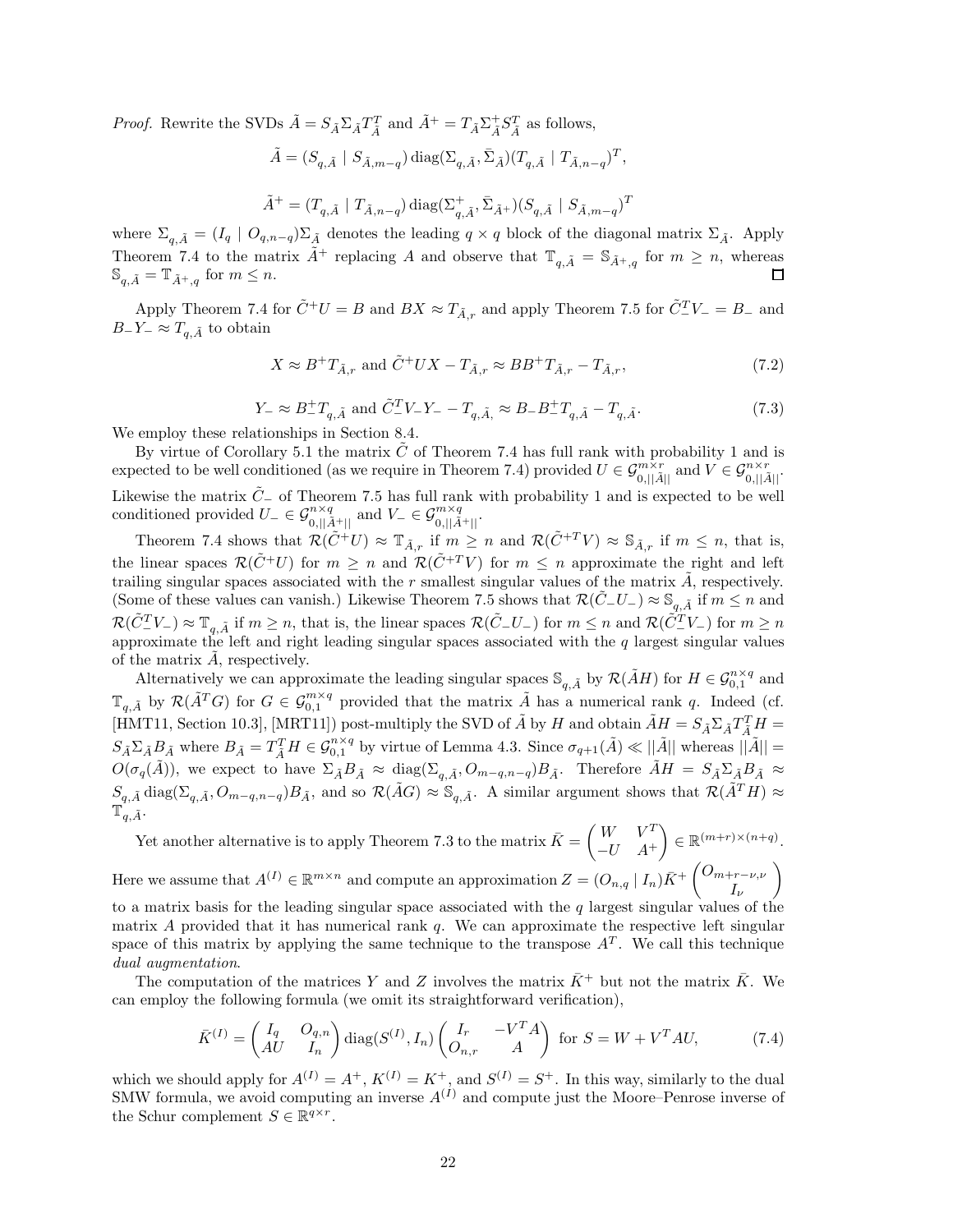**Remark 7.1.** *Approximation of the trailing and leading singular spaces as well as the computation of numerical rank and numerical nullity (see Section 7.4) are facilitated as the gaps increase between the singular values of the input matrix A. This motivates using the power transforms*  $A \Longrightarrow B_h =$  $(AA^T)^h A$  *for positive integers h because*  $\sigma_j(B_h) = (\sigma_j(A))^{2h+1}$  *for all j*.

**Remark 7.2.** *To incorporate the power transforms into above algorithms more directly, we can write*  $M^{(0)} = M$  where *M* can stand for *G*, *H*, *U*, *V*, *U*<sub>−</sub> or *V*<sub>−</sub>. Then we can compute the selected sequence  $G^{(i)} = Q(\tilde{A}G^{(i-1)}), H^{(i)} = Q(\tilde{A}^TH^{(i-1)}), U^{(i)} = Q(\tilde{C}^+U^{(i-1)}), V^{(i)} = Q(\tilde{C}^{+T}V^{(i-1)}), U^{(i)} =$  $Q(\tilde{C}_{-}U_{-}^{(i-1)}),$  or  $V_{-}^{(i)} = Q(\tilde{C}_{-}^{T}V_{-}^{(i-1)})$  for  $i = 1, 2, ...,$  recursively improving the approximations  $\mathcal{R}(M^{(i)}) \approx \mathbb{T}_{s,\tilde{A}}$  for  $M = G, M = U, M = V$  or  $\mathcal{R}(M^{(i)}) \approx \mathbb{S}_{s,\tilde{A}}$  for  $M = H, M = V, M = U$ .

**Remark 7.3.** In the case where  $m = n$  Theorem 7.2 defines both left and right nmbs. We can reduce *to this case the nmb computation for a rectangular matrix A in various ways. In particular we can apply the following properties.* (a)  $\mathcal{N}(A) = \mathcal{N}(A^T A)$ , (b)  $\mathcal{N}(A) = \mathcal{N}(B^T A)$  *if*  $A, B \in \mathbb{R}^{m \times n}$  *and the* matrix B has full rank  $m \leq n$ , and (c)  $(A \mid O_{n,m-n})\mathbf{u} = \mathbf{0}_m$  if and only if  $A\hat{\mathbf{u}} = \mathbf{0}_m$  provided  $m \geq n$ and  $\hat{\mathbf{u}} = (I_n \mid O_{n,m-n})\mathbf{u}$ , whereas  $(A^T \mid O_{n,m-n})\mathbf{v} = \mathbf{0}_n$  if and only if  $\hat{\mathbf{v}} = \mathbf{0}_n^T$  provided  $m < n$  and  $\hat{\mathbf{v}} = (I_n \mid O_{n,m-n})\mathbf{v}$ . Each provided  $m < n$  and  $\hat{\mathbf{v}} = (I_m \mid O_{n-m,m})\mathbf{v}$ *. Furthermore given an*  $m \times n$  *matrix A for*  $m > n$ *, we can represent it as the* block vector  $A = (B_1^T \mid B_2^T \mid \dots B_h^T)^T$  where  $B_i$  are  $k_i \times n$  blocks for  $i = 1, \dots, h$ ,  $\sum_{i=1}^h k_i = m$ , and *observe that*  $\mathcal{N}(A) = \bigcap_{i=1}^h \mathcal{N}(B_i)$ *, and we can compute the intersection of nmbs by applying [GL96, Theorem 12.4.1]. Clearly these comments can be extended to the tasks of the approximation of the singular spaces of ill conditioned matrices.*

#### **7.3 Approximation by low-rank matrices and by structured matrices**

Suppose that a matrix *A* has a numerical rank *q*. Then Theorem 7.1 reduces the task of the approximation of this matrix by a rank-*q* matrix to computing an orthogonal approximation *S* or *T* to an orthogonal matrix basis *S* or *T* for the singular space  $\mathbb{S}_q$  or  $\mathbb{T}_{q,A}$ , respectively. Indeed let, say  $||\tilde{S}-S||=||\tilde{S}^T-S^T||=\delta$ . Then we have  $||A-\tilde{S}\tilde{S}^T A|| \leq \delta+\delta'+\delta''$  where  $\delta=||A-SS^TA|| = \sigma_{q+1}(A)$ (cf. equation (7.1)),  $\delta' = ||S S^T A - S \tilde{S}^T A|| < \delta ||A||$  and  $\delta'' = ||S \tilde{S}^T - \tilde{S} \tilde{S}^T A|| < \delta ||A||$ . Therefore we can solve the task of the approximation of the matrix *A* by a rank-*q* matrix by applying any of the three recipes from the previous section (that is by employing randomized dual additive preprocessing, randomized dual augmentation or randomized multiplication) to any of the two matrices *A* and *A<sup>T</sup>* .

The papers [HMT11], [MRT11] use *oversampling*, that is compute the product *M* = *AG* for  $G \in \mathcal{G}_{0,1}^{n \times q_+}$  and for  $q_+$  a little greater than *q* (thus allowing the rank of *M* and the computational cost to grow a little) and then estimate that the probability of obtaining a close approximation of  $\frac{d}{dx}$  by the matrices  $M(M^TM)^{-1}M^TA$  and  $QQ^TA$  within  $(1 + 9\sqrt{q_+\min m, n})\sigma_{q+1}(A)$ is at least  $1 - 3(q_{+} - q)^{q-q_{+}}$ . In view of the above, one can compute the products  $N = A^{T}H$  for  $H \in \mathcal{G}_{0,1}^{m \times q_+}$  instead, which may have some benefits for rectangular input matrices *A*.

By applying the same algorithms to a displacement *A* of a matrix *W* having a numerical displacement rank *q*, that is lying near some matrices with displacement rank *q*, we approximate the matrix *W* by one of these matrices. For a sample application we can apply such approximations to simplify Newton's structured matrix inversion (see Section 7.9).

### **7.4 Computation of numerical rank and numerical nullity**

## **Algorithm 7.1. Computing numerical nullity.**

INPUT: *A matrix*  $A \in \mathbb{R}^{m \times n}$  *whose norm*  $||A||$  *is neither large nor small, two lower and upper bounds*  $r_$ − *and*  $r_+$  *on its numerical nullity*  $r$  *such that*  $r_− < r_+$ *, e.g.,*  $r_− = 0$  *and*  $r_+ = n$ *, a small positive tolerance , and a Subroutine COND that decides whether a given matrix has full rank and is well conditioned.*

Output: *FAILURE with a probability close to* 0 *or the numerical nullity r of the matrix A.*

INITIALIZATIONS: *Write*  $s_-=r_-\text{ and } s_+=r_+$ .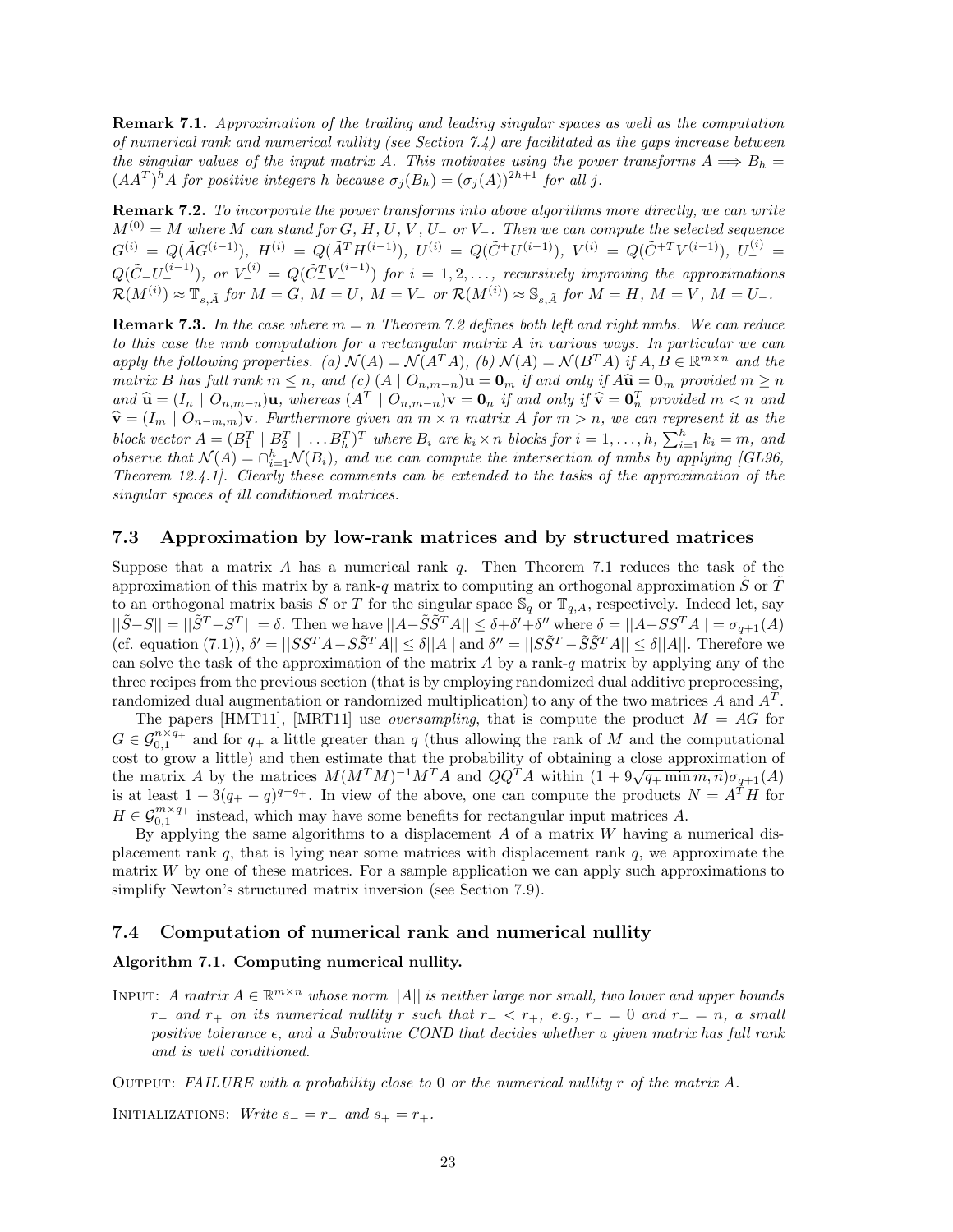COMPUTATIONS:

- *1. Fix an integer s in the range*  $[s_-, s_+]$  *and generate two matrices*  $U, V \in \mathbb{G}_{0,1}^{n \times s}$ .
- 2. Compute the matrix  $C = A + UV^T$  and apply to it the Subroutine COND to test whether *this matrix has full rank and is well conditioned.*
- *3. Set s* + 1 → *s*<sup>−</sup> *and continue the search for the integer r in the new range* [*s*−*, s*+] *if the matrix C fails the test.*
- 4. Otherwise stop and output  $r = s$  if  $s = 0$  or if

$$
\frac{||AC^{-1}U||}{||A|| ||C^{-1}U||} < \epsilon.
$$
\n(7.5)

- *5. Otherwise set s* → *s*<sub>+</sub> *and continue the search for the integer r in the new range*  $[s_-, s_+]$ *.*
- 6. Stop and output FAILURE if  $s_-=s_+$ .

Correctness of the algorithm follows from Corollary 5.1 and Theorem 7.4. We can combine the algorithm with the power iterations of Remark 7.2.

**Remark 7.4.** *Instead of randomized additive preprocessing and Corollary 5.1 one can employ randomized augmentation and Theorem 6.3.*

**Remark 7.5.** *To save some tests, one can apply binary search by selecting s equal to an integer nearest to* 0*.*5(*s*<sup>−</sup> + *s*+) *at Stage 1. If one agrees to fail with a low probability, then one can drop testing bound (7.5) and instead stop and output*  $r = s$  where the matrix C passes the test for *s* but *fails for s*−1*. One can further save tests by employing the aggregation methods of [PQ10] or [PQa].*

## **7.5 Block triangulation using approximate trailing singular spaces**

Theorems 7.2–7.5 define randomized algorithms that compute nmbs of a rank deficient matrix and approximate trailing and leading singular spaces of its small norm perturbations. Next we extend these algorithms to block triangulation of such perturbations.

## **Algorithm 7.2. Block triangulation using approximate trailing singular spaces.**

INPUT: *A matrix*  $A \in \mathbb{R}^{n \times n}$  whose norm ||*A*|| *is neither large nor small, its numerical rank q satisfying*  $0 \leq q = n - r \leq n$ , and a Subroutine LIN·SOLVE that either solves a linear system *of equations if it is nonsingular and well condtioned or outputs FAILURE otherwise.*

OUTPUT: *FAILURE* (with a low probability) or two random matrices  $K_0$  and  $L_0$  in  $\mathbb{R}^{n \times q}$  and two *matrices*  $K_1$  *and*  $L_1$  *in*  $\mathbb{R}^{n \times r}$  *such that with a probability near* 1 *the*  $q \times q$  *block submatrix*  $W_{00} = K_0^T A L_0$  *of the matrix*  $W = (K_0 \mid K_1)^T A (L_0 \mid L_1) = \begin{pmatrix} W_{00} & W_{01} \ W_{10} & W_{11} \end{pmatrix}$  *is nonsingular, well conditioned, and strongly dominant such that*  $\sigma_q(W_{00}) \gg \max\{||W_{01}||, ||W_{10}||, ||W_{11}||\}$ .

COMPUTATIONS:

- *1. Generate four matrices*  $K_0, L_0 \in \mathcal{G}_{0,1}^{n \times q}$ ;  $U, V \in \mathbb{G}_{0,1}^{n \times r}$ . Output the matrices  $K_0$  and  $L_0$ .
- 2. Compute the matrix  $C = A + UV^T$ , expected to be nonsingular and well conditioned.
- *3. Apply the Subroutine* LIN·SOLVE *to compute and to output the matrices*  $K_1 = C^{-T}V$ and  $L_1 = C^{-1}U$ *. Stop and output FAILURE if so does the subroutine.*

The algorithm fails with a low probability by virtue of Theorems 1.1 and 7.4 and the results of Section 7.2. Consequently its correctness is implied by the following theorem.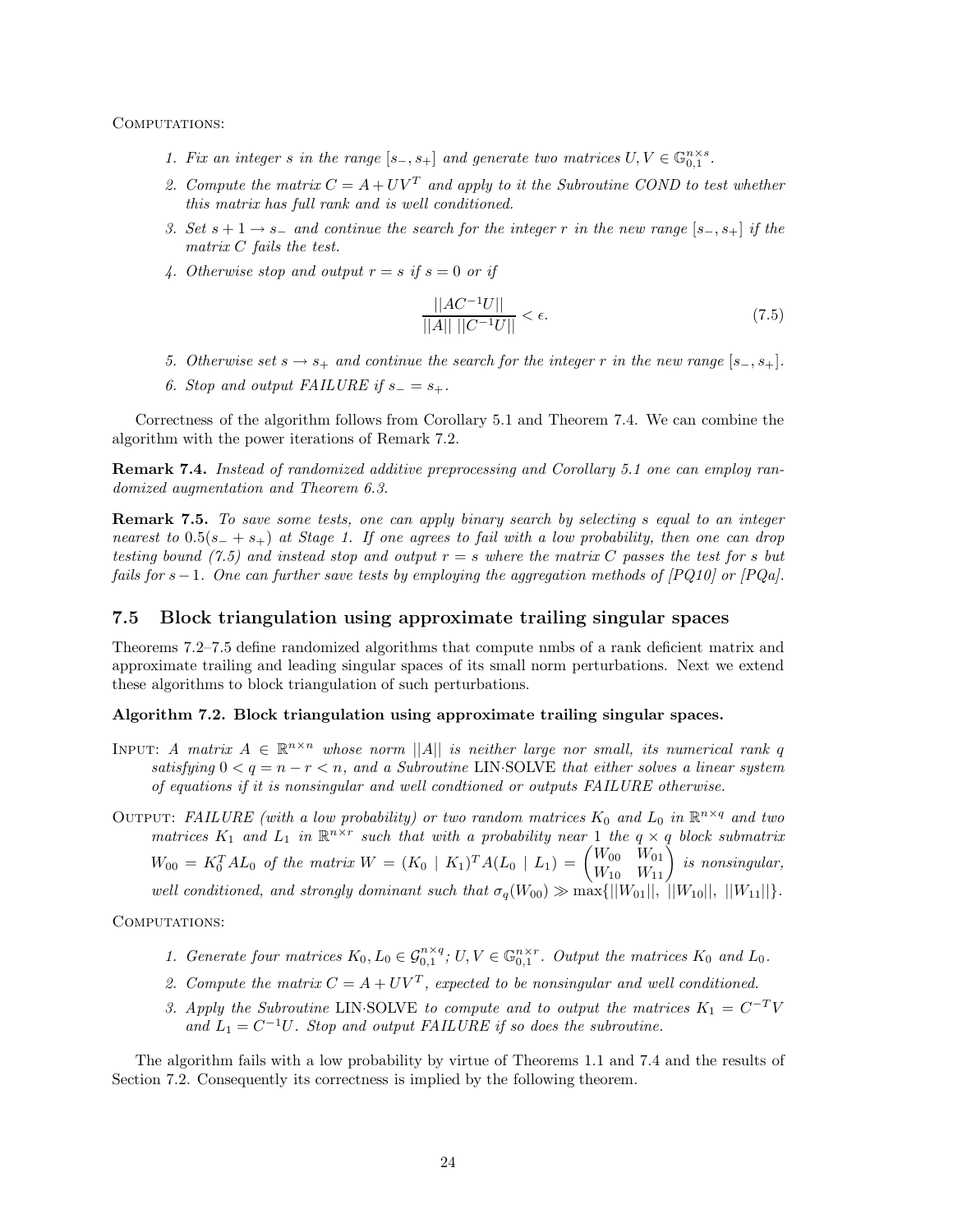**Theorem 7.6.** For a matrix  $A \in \mathbb{R}^{m \times n}$  and  $q < l = \min\{n, m\}$ , let  $\sigma_q(A) \gg \sigma_{q+1}(A)$  and write  $r = n - q$  and  $\bar{r} = m - q$ .

(a) Suppose  $L_0 \in \mathcal{G}_{0,1}^{n \times q}$ ,  $L_1 \in \mathbb{R}^{n \times r}$ ,  $\mathcal{R}(L_1) = \mathbb{T}_{A,r}$ , and  $||L_1|| = 1$ . Then  $||AL_1|| \leq \sigma_{q+1}(A)$ , *whereas the condition number*  $\kappa(AL_0)$  *is expected to have order*  $\sigma_1(A)/\sigma_q(A)$ *.* 

(b) Suppose  $K_0 \in \mathcal{G}_{0,1}^{q \times m}$ ,  $K_1 \in \mathbb{R}^{\tilde{r} \times m}$ ,  $\mathcal{R}(K_1) = \mathbb{S}_{A,\tilde{r}}$ , and  $||K_1|| = 1$ . Then  $||K_1A|| \leq \sigma_{q+1}(A)$ , *whereas the condition number*  $\kappa(K_0A)$  *is expected to have order*  $\sigma_1(A)/\sigma_q(A)$ *.* 

*Proof.* To estimate  $\kappa(AL_0)$  and  $\kappa(K_0A)$  combine Theorems 3.2 for  $B = O$  and 4.1. To estimate  $||AL_1||$ , write SVD  $A = S_A \Sigma_A T_A^T$  of (2.4), recall that  $T_A^T L_1 = (O_{n,n-r}, T_{A,r})L_1$ , and obtain  $AL_1 =$  $S\Sigma T_A^T L_1 = S\Sigma(O_{n,n-r}, T_{A,r})L_1, ||AL_1|| \leq ||S\Sigma(O_{n,n-r}, T_{A,r})|| ||L_1|| = \sigma_{q+1}(A).$  Similarly estimate  $||K_1A||.$ 

Block factorization

$$
W = \begin{pmatrix} I & O \\ W_{10} W_{00}^{-1} & I \end{pmatrix} \begin{pmatrix} W_{00} & W_{01} \\ O & G \end{pmatrix}
$$

for  $G = W_{11} - W_{10}W_{00}^{-1}W_{01}$  implies that

$$
W^{-1} = \begin{pmatrix} W_{00}^{-1} & -W_{00}^{-1}W_{01}G^{-1} \\ O & G^{-1} \end{pmatrix} \begin{pmatrix} I & O \\ -W_{10}W_{00}^{-1} & I \end{pmatrix}
$$

and thus reduces the inversion of the matrices *W* and *A* and the solution of a linear system  $A$ **y** = **b** to the similar operations with the matrices  $W_{00}$  and *G* of smaller sizes, where the matrix  $W_{00}$  is expected to be nonsingular and well conditioned.

Tables 8.11 and 8.12 demonstrate the power of this approach versus the customary algorithms.

**Remark 7.6.** We expect to arrive at the matrices  $W_{01}$ ,  $W_{10}$  and  $W_{11}$  having small norms. To *counter the expected cancellation of the leading digits of the*  $2rn - r^2$  *entries of these matrices, we should compute the matrices*  $K_1$  *and*  $L_1$ *, their products by the blocks of the matrix*  $A$ *, and the Schur complement G* with a high precision  $p_+$ . These computations involve  $O(n^2r)$  flops, that is just a  $r/n$ *fraction of order n*<sup>3</sup> *flops in high precision p*<sup>+</sup> *required by Gaussian elimination. See [ORO05] and [PGMQ, Section 9]).*

**Remark 7.7.** *We can modify Algorithm 7.2 by omitting the computation of the matrices K*<sup>0</sup> *and*  $L_0$  *at Stage 1 and instead computing them later as approximations to nmbs of the matrices*  $K_1$  *and*  $L_1$ , respectively. E.g., we can proceed as follows: first generate random matrices  $G, H \in \mathcal{G}_{0,1}^{n \times q}$  and  $U, V \in \mathbb{G}_{0,1}^{n \times r}$ , all having full rank with probability 1, and then successively compute the matrices  $C = A + UV^T$ ,  $K_1 = C^{-T}V$ ,  $L_1 = C^{-1}U$ ,  $K_0 = (I_n - K_1(K_1^T K_1)^{-1} K_1^T)G$ , and  $L_0 = (I_n - K_1(K_1^T K_1)^{-1} K_1^T)G$  $L_1(L_1^T L_1)^{-1} L_1^T$  *H*. Apart from the well conditioned computation of the matrices  $C^{-T}V$  and  $C^{-1}U$ , *this takes*  $O(n^2r)$  *flops, and we can extend our comments in the previous remark.* 

### **7.6 Block triangulation using approximate leading singular spaces**

Suppose a square matrix *A* has a small positive numerical rank *q* and define a dual variation of Algorithm 7.2 by applying Theorem 7.5. In this case matrix inversions are limited to the  $q \times q$ matrices *H*,  $K_0^T K_0$  and  $L_0^T L_0$ . Alternatively we can employ any other pair of approximate bases for the left and right leading singular spaces. E.g., we can compute them as the products  $A<sup>T</sup>V$ and *AU* for  $V \in \mathcal{G}_{0,1}^{q \times m}$  and  $U \in \mathcal{G}_{0,1}^{n \times r}$  (cf. Section 7.3). In our dual algorithm we assume that the nonsingular input matrix *A* has been scaled so that the norm  $||A^{-1}||$  is neither large nor small. See some recipes for approximation of this norm at the end of Section 5.

### **Algorithm 7.3. Block triangulation using approximate leading singular spaces.**

INPUT: *A nonsingular ill conditioned matrix*  $A \in \mathbb{R}^{n \times n}$  *scaled so that the norm*  $||A^{-1}||$  *is neither large nor small; the numerical rank q of the matrix* A such that  $0 < q = n - r < n$ , and a *Subroutine* INVERT *that either inverts a matrix if it is nonsingular and well conditioned or outputs FAILURE otherwise.*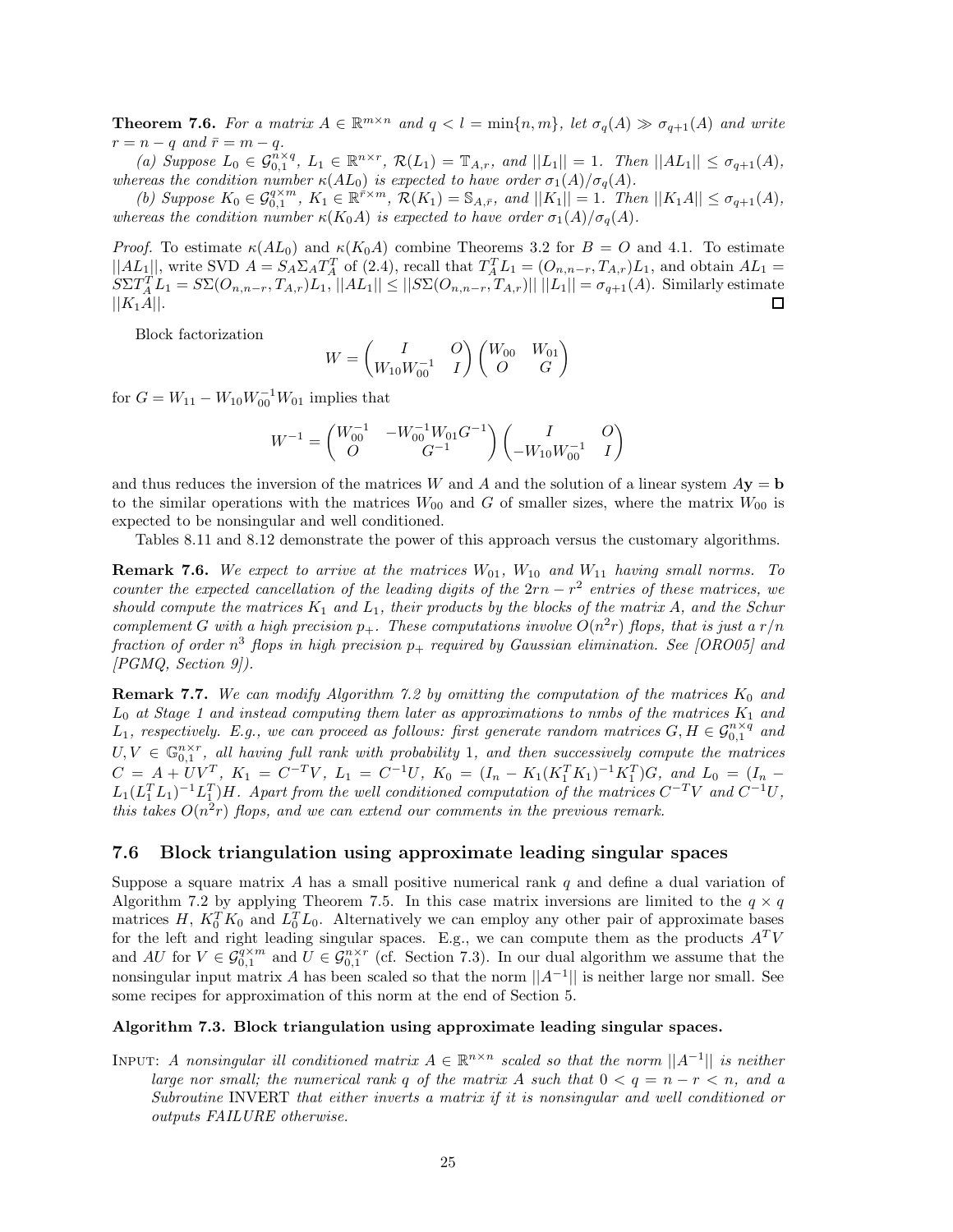OUTPUT: *FAILURE (with a low probability) or four matrices*  $K_0$ ,  $L_0 \in \mathbb{R}^{n \times q}$  and  $K_1$ ,  $L_1 \in \mathbb{R}^{n \times r}$ *such that*

$$
W = \begin{pmatrix} W_{00} & W_{01} \\ W_{10} & W_{11} \end{pmatrix} = (K_0 \mid K_1)^T A (L_0 \mid L_1)
$$

and the block submatrix  $W_{00} = K_0^T A L_0$  is expected to be nonsingular, well conditioned, and *strongly dominant such that*  $\sigma_q(W_{00}) \gg \max\{||W_{01}||, ||W_{10}||, ||W_{11}||\}.$ 

Computations**:**

- *1. Generate two matrices*  $U_{-}$  *and*  $V_{-}$  *in*  $\mathcal{G}_{0,1}^{n \times q}$ .
- 2. Compute the matrix  $H = I_q + V_-AU_-^T$  of (2.8).
- *3. Apply the Subroutine* INVERT *to compute the matrix H*−1*. Stop and output FAILURE if so does the subroutine.*
- *4. Compute the matrix*  $C_{-} = A AU_{-}H^{-1}V_{-}^{T}A$  *of (2.9).*
- *5. Compute and output the matrices*  $K_0 = C_-U_- / ||C_-U_-||$  *and*  $L_0 = C_-^T V_- / ||C_-^T V_-||$ .
- 6. Compute the matrices  $M \approx \text{nmb}(K_0^T)$  and  $N \approx \text{nmb}(L_0^T)$  (see our Section 7.2, [PQ10], *and [PQa] on the approximation of nmbs).*
- *7. Compute and output the matrices*  $K_1 = M/||M||$  *and*  $L_1 = N/||N||$ .

The algorithm fails with a low probability by virtue of Theorems 1.1 and 7.5 and the results of Section 7.2. Complete the correctness proof by extending Theorem 7.6.

**Remark 7.8.** *We must compute the matrix H with high accuracy, but this stage involves only matrix multiplications and a matrix addition (and no inversions) and only requires*  $O(qn^2)$  *high precision flops versus order n*<sup>3</sup> *high precision flops in Gaussian elimination. Then again we can apply the algorithms of [ORO05] for accurate computation of sums and products.*

## **7.7 Randomized additive preconditioning with the SMW recovery**

Suppose that we seek the solution  $\mathbf{v} = A^{-1}\mathbf{b}$  of a real nonsingular ill conditioned linear system  $A$ **y** = **b** of *n* equations where we are given a small upper bound *r* on the numerical nullity of *A*. Assume that the norm  $||A||$  is neither large nor small. Then randomized additive preprocessing  $A \Longrightarrow$  $C = A + UV^T$  for  $U, V \in \mathcal{G}_{0,1}^{n \times r}$  is expected to produce a well conditioned matrix *C* (cf. Corollary 5.1). The SMW formula implies that  $\mathbf{y} = C^{-1}\mathbf{b} + C^{-1}UG^{-1}V^{T}C^{-1}\mathbf{b}$  for  $G = I_{r} - V^{T}C^{-1}U$ . Substitute  $X_U = C^{-1}U$  and  $\mathbf{x}_\mathbf{b} = C^{-1}\mathbf{b}$  and obtain

$$
\mathbf{y} = \mathbf{x_b} + X_U G^{-1} V^T \mathbf{x_b} \text{ for } G = I_r - V^T X_U. \tag{7.6}
$$

This reduces the computation of **y** essentially to the solution of the matrix equation  $CX = (U | b)$ for  $X = (X_U \mid x_{\mathbf{b}})$ , computing the matrix G, and its inversion. The solution algorithm below incorporates iterative refinement.

### **Algorithm 7.4. Randomized Solution of a Linear System with Iterative Refinement.**

INPUT: *a vector*  $\mathbf{b} \in \mathbb{R}^{n \times 1}$ , *a nonsingular ill conditioned matrix*  $A \in \mathbb{R}^{n \times n}$ , *and its numerical nullity r (cf. Remark 7.10).*

OUTPUT:  $\tilde{\mathbf{y}} \approx A^{-1}\mathbf{b}$ *.* 

Computations*:*

- *1. Generate two matrices*  $U, V \in \mathcal{G}_{0,\sigma}^{n \times r}$ .
- 2. Compute the matrix  $C = A + UV^T$ , expected to be nonsingular and well conditioned.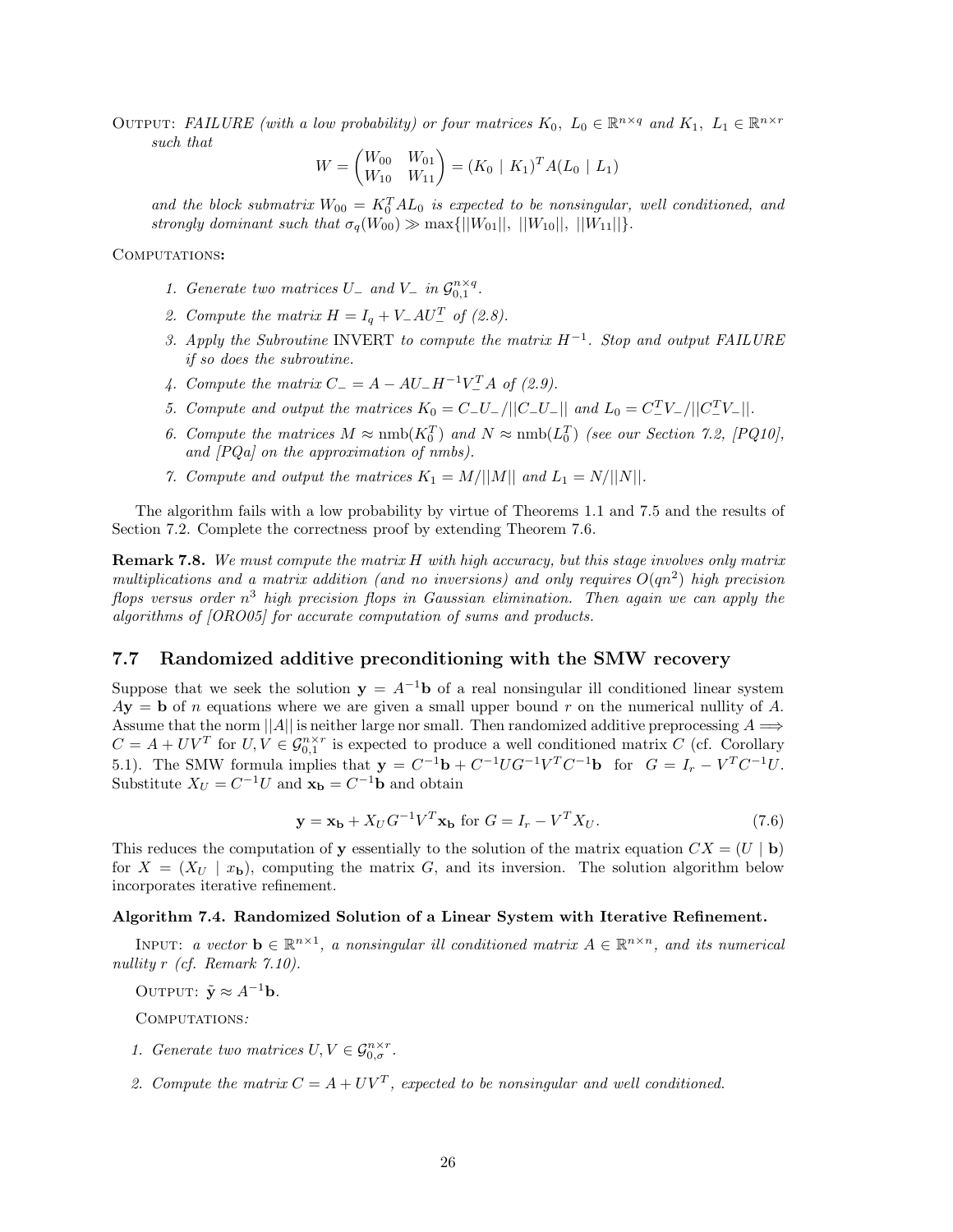- *3. Apply Gaussian elimination (or another direct algorithm) to compute an approximate inverse*  $Y \approx C^{-1}$ . (Perform the computations in double precision. Application of the same algorithm *to the original ill conditioned linear system A***y** = **b** *would require about as many flops but in extended precision.)*
- *4. Apply sufficiently many loops of iterative refinement employing the approximate inverse Y to compute sufficiently accurate solution*  $X_U$  *of the matrix equation*  $CX_U = U$ *. (High accuracy is required to counter the cancelation of leading bits in the subsequent computation of the Schur complement*  $G = I_r - V^T C^{-1} U$ *.)* Then recover a close approximation to the vector  $\mathbf{y} = A^{-1} \mathbf{b}$ *by applying equation (7.6).*

The algorithm reduces the original task of computations with ill conditioned matrix *A* to the computations with the well conditioned matrix *C* and  $O(n^2r)$  additional flops. To handle an ill conditioned input *A*, we must perform computations with extended precision to counter magnification of rounding errors, but we can confine this stage essentially to computing the Schur complement  $G = I_r - V^T C^{-1} U$ . This is a small fraction of the computational time of the customary algorithms for a linear system  $A$ **y** = **b** provided the ratio  $r/n$  is small and the precision required to handle the ill conditioned matrix *A* is high.

Let us supply some estimates. To support iterative refiemment we must use a precision *p* exceeding  $\log_2 \kappa(C)$ ; for well conditioned matrices *C* we can assume that  $p > 2\log_2 \kappa(C)$ , say. Then order  $p - \log_2 \kappa(C)$  new correct bits are produced per an output value by a loop of iterative refinement (see [PGMQ, Section 9]), which is reduced essentially to multiplication of the matrices *C* and *Y* by 2*r* vectors, that is to  $(4n - 2)nr$  flops in a low (e.g., double) precision *p*. The refinement algorithm outputs order *rn* values; by using the technique of [ORO05] one can accumulate them with high accuracy as the sums of sufficiently many low precision summands (cf. symbolic lifting in [P11]). Overall with this advanced implementation we only perform  $O(rn^2p_+/p)$  flops in low precision p at Stage 4 of Algorithm 7.4.

For comparison Gaussian elimination uses  $\frac{2}{3}n^3 + O(n^2)$  flops in extended precision  $p_+ \approx p_{\text{out}} +$  $\log_2 \kappa(A)$  to output the solution to the ill conditioned linear system  $A$ **y** = **b** with a prescribed precision  $p_{\text{out}}$ . We compute an approximate inverse Y of the well conditioned matrix  $C$  at Stage 3 by using  $\frac{2}{3}n^3 + O(n^2)$  flops as well, but in the low precision *p*. The cost of performing Stages 1 and 2 is dominated, and so our progress is significant where  $np \gg rp_+$  and  $p_+$  greatly exceeds p.

**Remark 7.9.** *Given a nonsingular*  $n \times n$  *matrix*  $A$  *(with*  $||A^{-1}|| \approx 1$ *) and a small upper bound q on its numerical rank, we can define a dual variation of Algorithm 7.4 as follows: generate a pair of matrices*  $U_-, V_-\in \mathbb{G}_{0,1}^{n\times q}$  *and then compute the matrices*  $H$  *of (2.8) and*  $C_−$  *of (2.9) to reduce the solution of a linear system of equations*  $A$ **y** = **b** *to computing the vector* **y** =  $(C_{-}^{-1} - U_{-}V_{-}^{T})$ **b** (*cf.*) (2.8)). The matrix  $H = I_q + V_{-}^T A U_{-}$  must be computed with high accuracy, but this only requires *O*(*qn*<sup>2</sup>) *flops in high precision. Furthermore, unlike the computations by means of the SMW formula, we only need matrix multiplications and an addition (and no inversions) at this stage.*

**Remark 7.10.** *(Cf. Remark 5.1.) There is no point for applying Algorithm 7.4 where the matrix A is well conditioned or has numerical nullity exceeding r. In the former case the preconditioning is not needed, whereas in the latter case additive preprocessing would produce an ill conditioned matrix C. In both cases preprocessing would give no benefits but would involve extraneous computations and additional rounding errors. In the case where r is equal to the numerical nullity of A, however, these deficiencies are overwhelmed by the benefits where we avoid performing order n*<sup>3</sup> *high precision flops by applying additive preconditioning*  $A \implies C = A + UV^T$ . In principle one can extend the *algorithm to the case where the input integer r is an upper bound on the unknown numerical nullity ν, but for r>ν the Schur complement G is expected to be ill conditioned [PGMQ, Section 7], which would complicate numerical computations.*

**Remark 7.11.** *One can replace iterative refinement with the Conjugate Gradient or GMRES algorithms (cf. [GL96]). To their advantage they use no approximate inverse, but they are more sensitive to the success of preconditioning. In particular every Conjugate Gradient loop (essentially multiplication of the matrices C* and  $C^T$  by two vectors) produces order of  $1/\kappa(C)$  new correct bits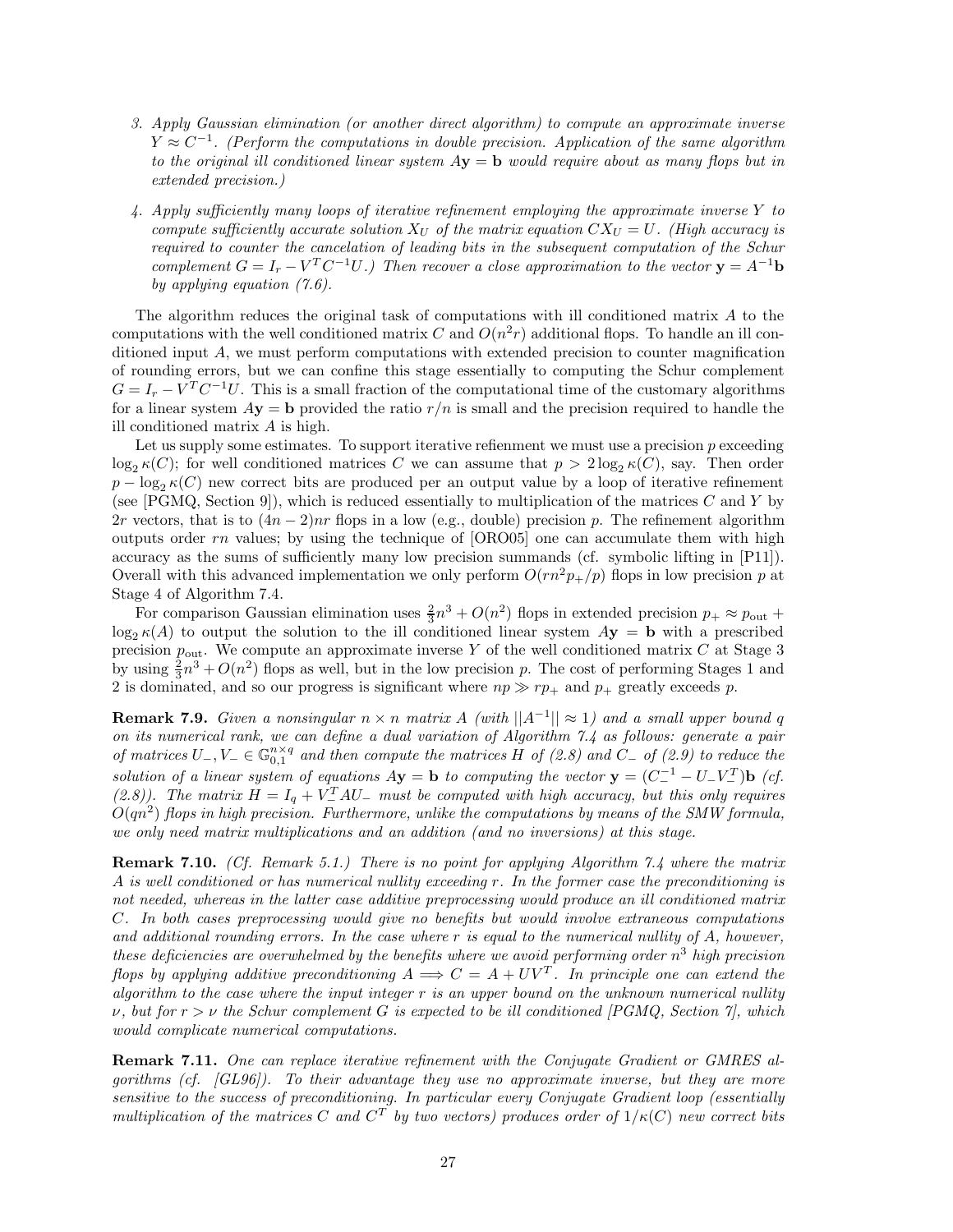*per an output value versus*  $p-\log_2 \kappa(C)$  *in iterative refinement. Thus we need stronger upper bounds on*  $\kappa(C)$  *to ensure progress in the presence of rounding errors.* 

**Remark 7.12.** *Assume nonsingular ill conditioned n* × *n matrix A and let A*<sup>−</sup> *denote the inverse <sup>A</sup>*−<sup>1</sup> *computed with double precision. Then the matrices <sup>A</sup>*−*<sup>A</sup> and AA*<sup>−</sup> *are much better conditioned than the matrix A according to the experiments of [R90]. Note that both linear systems of equations*  $A - A$ **y** =  $A - b$  and  $A - x$  = **b** where **y** =  $A - x$ , are equivalent to the system  $A$ **y** = **b**. This *empirical techniques is highly interesting itself and probably can be advanced by means of its recursive application. It may also accentuate the preconditioning power of our randomized preprocessing. We can compute the multiplier*  $A_{-} = C^{-1}(\tilde{I}_{n} - UG^{-1}V^{T}\tilde{C}^{-1})$  by applying the SMW formula, can drop  $\int$  *the factor*  $C^{-1}$  *and write either*  $A_{-} = I_n - U G^{-1} V^T C^{-1}$  *or*  $A_{-} = I_n - C^{-1} U G^{-1} V^T$  *or can similarly utilize the dual SMW formula of (2.8) and (2.9).*

## **7.8 Randomized structured preprocessing**

Would the preprocessed  $n \times n$  matrices  $C = A + UV^T$  inherit the structure of an  $n \times n$  matrix *A* where  $U, V \in \mathbb{R}^{n \times r}$ ? For a small value *r* the adverse impact of adding the matrix  $UV^T$  on the structure is small, e.g., the displacement rank increases by  $O(r)$  (cf. [P01]).

We can control this impact even for large values *r* by endowing the matrices *U* and *V* with proper structure and relying on ample empirical data that show preconditioning power of such structured additive preprocessing (see Remark 4.1 and Table 8.5). In particular in the case of a nonsingular ill conditioned Toeplitz-like  $n \times n$  matrix *A* having numerical nullity *r* and norm  $||A|| \approx 1$  and given with a displacement generator of a small length *d*, we can choose a pair of standard Gaussian random Toeplitz  $n \times r$  matrices U and V and obtain a displacement generator for the matrix  $C = A + UV^T$ having length  $d + O(1)$  and expected to be well conditioned. By exploiting the structure we can operate with this matrix in nearly linear arithmetic time, e.g., solve a nonsingular linear system  $\overrightarrow{A}$ **y** = **b** in  $O(d^2n \log^2 n)$  flops, even where *r* is large (see Theorem 2.8). Randomized augmentation can preserve matrix structure even better and has about the same preconditioning power (see Section 6 and Table 8.17).

Alternative deterministic techniques of homotopy continuation also support inversion of nonsingular Toeplitz and various other structured matrices in nearly linear time (see [P01, Section 6.9], [P07], [P10]).

#### **7.9 Preprocessing for Newton–Toeplitz iteration**

Recall Newton's iteration for matrix inversion

$$
X_{i+1} = X_i(2I - CX_i), \quad i = 0, 1, \dots
$$
\n
$$
(7.7)
$$

Its *i*th loop squares the residual  $I - CX_i$ , that is,

$$
I - CX_{i+1} = (I - CX_i)^2 = (I - CX_0)^{2^{i+1}}.
$$
\n(7.8)

Therefore

$$
||I - CX_{i+1}|| \le ||I - CX_i||^2 = ||I - CX_0||^{2^{i+1}}, \ i = 0, 1, ..., \tag{7.9}
$$

so that the approximations  $X_i$  quadratically converge to the inverse  $C^{-1}$  right from the start provided that  $||I - CX_0|| < 1$ . Newton's iteration can be incorporated into our randomized algorithms. E.g., we can use it instead of Gaussian elimination in Algorithm 7.4.

We can ensure that  $||I - CX_0|| \le 1 - \frac{2n}{(\kappa(C))^2(1+n)}$  by choosing  $X_0 = \frac{2nC^T}{(1+n)||C||_1||C||_{\infty}}$  [PS91].

Such a map  $C \implies X_0$  preserves the matrix structure of Toeplitz or Hankel type, but is the structure maintained throughout the iteration? Not automatically. In fact Newton's loop can triple the displacement rank of a matrix  $X_k$ . The papers [P92], [P93], and [P93a], however, have proposed to maintain the structure via recursive compression of the displacements (one can also say *recompression*), thus defining *Newton's structured* (e.g., Newton–Toeplitz) iteration. Recall that we can readily recover a Toeplitz-like matrix from its displacement (cf.  $(2.11)$ ). According to the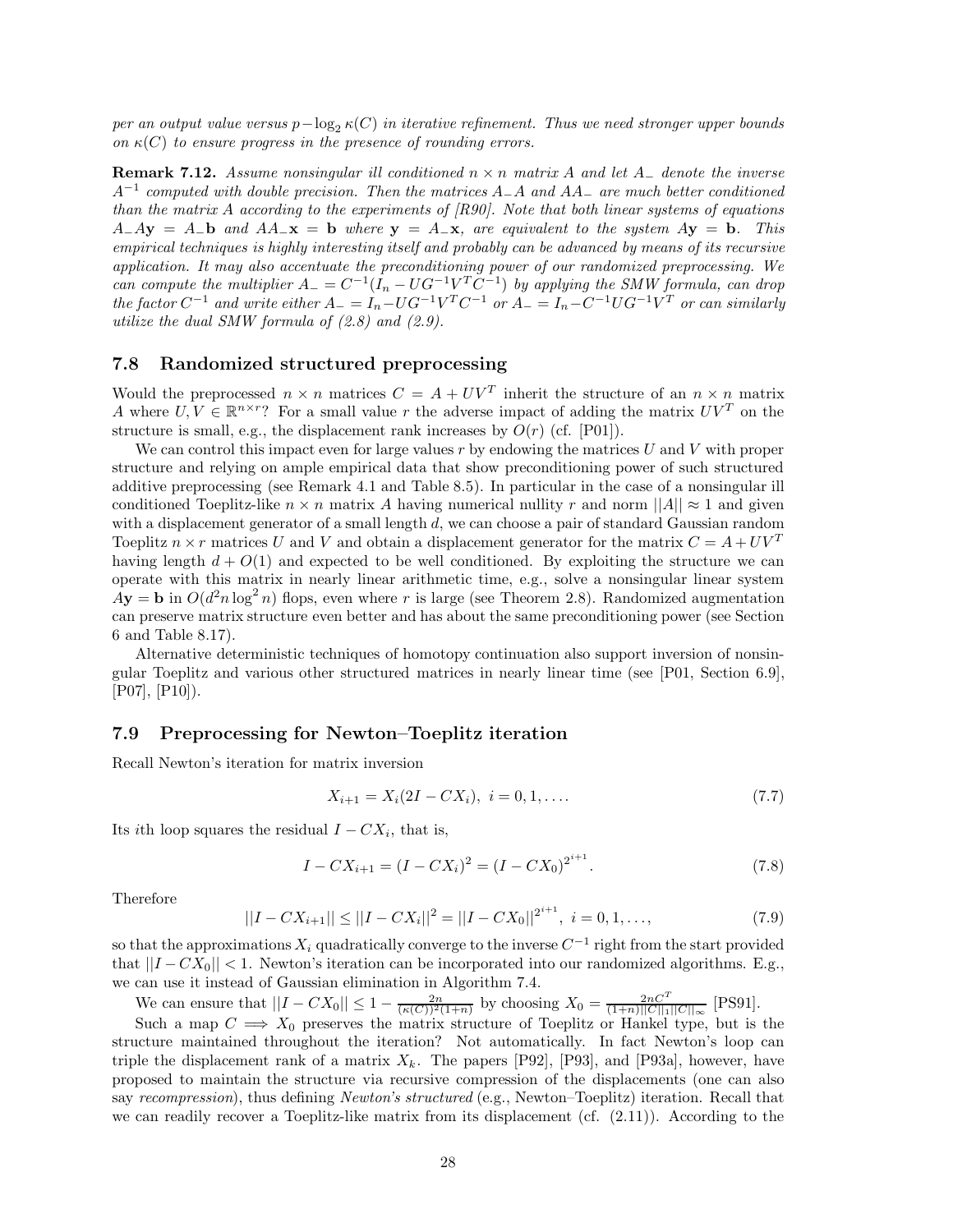compression policy proposed in the papers [P92], [P93], and [P93a], one should periodically set to 0 the smallest singular values of the displacements of the matrices  $X_i$  to keep the length of the displacements within a fixed tolerance, equal to or a little exceeding the displacement rank of the input matrix *C*. The computation of the SVDs of the  $n \times d$  generator matrices *G* and *H* is not too costly for small ranks *d*, but one can further decrease the computational cost by applying rank revealing factorizations [GE96], [P00a] or randomized methods of our Section 7.3 instead of computing SVDs.

In [PBRZ99, Sections 7.5.3 and 7.5.4] Newton's iteration is linked to iterative refinement combined with recursive updating of the input matrix, and quadratic convergence is proved for the resulting algorithm. In [BM01] extension of this study has naturally led to the important concept of approximate displacement rank of a matrix.

According to the estimates in [P01], the Newton–Toeplitz iteration converges quadratically right from the start provided ||*I* − *CX*0|| *<* <sup>1</sup> (1+||*Z*e||+||*Z*<sup>f</sup> ||)*κ*(*C*) ||*L*−1||, ||*L*−1|| ≤ *<sup>c</sup>e,fn*, *<sup>L</sup>* denotes the associated displacement operator  $L: C \to Z_eC - CZ_f$  for  $e \neq f$  or  $L: C \to C - Z_eCZ_f^T$  for  $ef \neq 1$ , and  $c_{e,f}$  is a constant defined by *e* and *f*. Similar bounds can be deduced for other classes of matrices with displacement structure [P01, Section 6.6], [PRW02]. [P01, Chapter 6] and [P10] have further data on the history, variations, and analysis of this approach.

**Remark 7.13.** *One can concurrently apply Newton–Toeplitz iteration to a number of scaled randomized small rank modifications of the input matrix. As soon as one of these applications produces the inverse, we can recover the inverse of the original matrix via the SMW formula or in case of augmentation via (6.2). Other than that no processor communication or synchronization are requiered.*

## **8 Numerical Experiments**

Our numerical experiments with random general, Hankel, Toeplitz and circulant matrices have been performed in the Graduate Center of the City University of New York on a Dell server with a dual core 1.86 GHz Xeon processor and 2G memory running Windows Server 2003 R2. The test Fortran code was compiled with the GNU gfortran compiler within the Cygwin environment. Random numbers were generated with the random number intrinsic Fortran function, assuming the uniform probability distribution over the range  $\{x : -1 \leq x < 1\}$ . The tests have been designed by the first author and performed by his coauthors.

## **8.1 Conditioning tests**

We have computed the condition numbers of random general  $n \times n$  matrices for  $n = 2^k$ ,  $k = 5, 6, \ldots$ , with entries sampled in the range [−1*,* 1) as well as complex general, Toeplitz, and circulant matrices whose entries had real and imaginary parts sampled at random in the same range [−1*,* 1). We have performed 100 tests for each class of inputs, each dimension *n*, and each nullity *r*. Tables 8.2–8.4 display the test results. The last four columns of each table display the average (mean), minimum, maximum, and standard deviation of the computed condition numbers of the input matrices, respectively. Namely we have computed the values  $\kappa(A) = ||A|| ||A^{-1}||$  for general, Toeplitz, and circulant matrices *A* and the values  $\kappa_1(A) = ||A||_1 ||A^{-1}||_1$  for Toeplitz matrices *A*. We have computed and displayed in Table 8.3 the 1-norms of Toeplitz matrices and their inverses rather than their 2-norms to facilitate the computations in the case of inputs of large sizes. Relationships (2.2) link the 1-norms and 2-norms to one another, but the empirical data in Table 8.1 consistently show even closer links, in all cases of general, Toeplitz, and circulant  $n \times n$  matrices A where  $n = 32, 64, \ldots, 1024$ .

## **8.2 Preconditioning tests**

Table 8.5 covers our tests for the preconditioning power of additive preprocessing in [PIMR10]. We have tested the input matrices of the following classes.

1n. *Nonsymmetric matrices of type I with numerical nullity*  $r$ *.*  $A = S \Sigma_r T^T$  are  $n \times n$  matrices where *S* and *T* are  $n \times n$  random orthogonal matrices, that is, the factors *Q* in the QR factorizations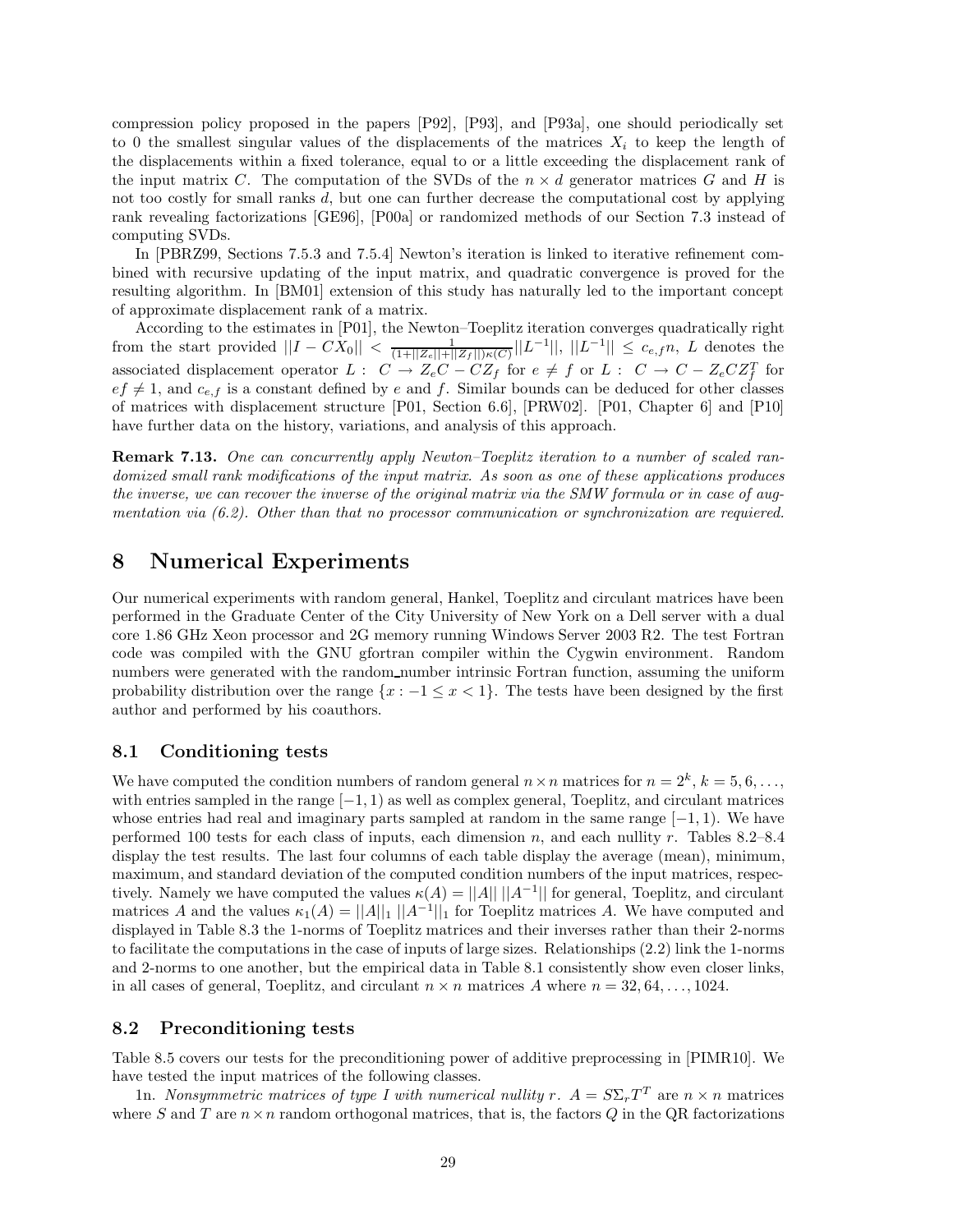of random real matrices;  $\Sigma_r = \text{diag}(\sigma_j)_{j=1}^n$  is the diagonal matrix such that  $\sigma_{j+1} \leq \sigma_j$  for  $j =$ 1,..., $n-1$ ,  $\sigma_1 = 1$ , the values  $\sigma_2, \ldots, \sigma_{n-r-1}$  are randomly sampled in the semi-open interval [0.1, 1],  $\sigma_{n-r} = 0.1$ ,  $\sigma_j = 10^{-16}$  for  $j = n-r+1, \ldots, n$ , and therefore  $\kappa(A) = 10^{16}$  [H02, Section 28.3].

1s. *Symmetric matrices of type I with numerical nullity r.* The same as in part 1n, but for  $S = T$ .

The matrices of the six other classes were constructed in the form of  $\frac{A}{||A||} + \beta I$  where the recipes for defining the matrices  $A$  and scalars  $\beta$  are specified below.

2n. *Nonsymmetric matrices of type II with numerical nullity*  $r \cdot A = (W \mid WZ)$  where  $W$  and  $Z$ are random orthogonal matrices of sizes  $n \times (n - r)$  and  $(n - r) \times r$ , respectively.

2s. *Symmetric matrices of type II with numerical nullity*  $r$ *.*  $A = WW^T$  where W are random orthogonal matrices of size  $n \times (n - r)$ .

3n. *Nonsymmetric Toeplitz-like matrices with numerical nullity*  $r \cdot A = c(T | TS)$  *for random* Toeplitz matrices *T* of size  $n \times (n - r)$  and *S* of size  $(n - r) \times r$  and for a positive scalar *c* such that  $||A|| \approx 1.$ 

3s. *Symmetric Toeplitz-like matrices with numerical nullity*  $r$ *.*  $A = cTT^{T}$  for random Toeplitz matrices *T* of size  $n \times (n - r)$  and a positive scalar *c* such that  $||A|| \approx 1$ .

4n. *Nonsymmetric Toeplitz matrices with numerical nullity* 1.  $A = (a_{i,j})_{i,j=1}^n$  is a Toeplitz  $n \times n$ matrix. Its entries  $a_{i,j} = a_{i-j}$  are random for  $i - j < n - 1$ . The entry  $a_{n,1}$  is selected to ensure that the last row is linearly expressed through the other rows.

4s. *Symmetric Toeplitz matrices with numerical nullity* 1.  $A = (a_{i,j})_{i,j=1}^n$  is a Toeplitz  $n \times n$ matrix. Its entries  $a_{i,j} = a_{i-j}$  are random for  $|i - j| < n - 1$ , whereas the entry  $a_{1,n} = a_{n,1}$  is a root of the quadratic equation det  $A = 0$ . We have repeatedly generated the matrices A until we arrived at the quadratic equation having real roots.

We have set  $\beta = 10^{-16}$  for symmetric matrices *A* in the classes 2s, 3s, and 4s, so that  $\kappa(A) =$  $10^{16} + 1$  in these cases. For nonsymmetric matrices *A* we have defined the scalar  $\beta$  by an iterative process such that  $||A|| \approx 1$  and  $10^{-18}||A|| \leq \kappa(A) \leq 10^{-16}||A||$  [PIMR10, Section 8.2].

Table 8.5 displays the average values of the condition numbers  $\kappa(C)$  of the matrices  $C = A + U U^T$ over 100,000 tests for the inputs in the above classes,  $r = 1, 2, 4, 8$  and  $n = 100$ . We have defined the additive preprocessor  $UU^T$  by a normalized  $n \times r$  matrix  $U = U/||U||$  where  $U^T = (\pm I \mid O_{r,r}) \pm \sqrt{O_{r,r}}$  $I \mid O_{r,r} \mid ... \mid O_{r,r} \mid \pm I \mid O_{r,s}$ , we have chosen the integer *s* to obtain  $n \times r$  matrices *U* and have chosen the signs for the matrices  $\pm I$  at random.

In our further tests the condition numbers of the matrices  $C = A + 10^p UV^T$  for  $p = -10, -5, 5, 10$ were steadily growing within a factor  $10^{|p|}$  as the value |p| was growing. This have showed the importance of proper scaling of the additive preprocessor  $UV<sup>T</sup>$ .

## **8.3 Application of random circulant and Householder multipliers**

Table 8.6 shows the results of our tests of the solution of a nonsingular well conditioned linear system  $A$ **y** = **b** of *n* equations whose coefficient matrix had ill conditioned  $n/2 \times n/2$  leading principal block for  $n = 64,256,1024$ . We have performed 100 numerical tests for each dimension *n* and computed the maximum, minimum and average relative residual norms ||*A***y** − **b**||*/*||**b**|| as well as standard deviation. GENP applied to these systems has output corrupted solutions with residual norms ranging from 10 to 10<sup>8</sup>. When we preprocessed the systems with circulant multipliers filled with  $\pm 1$ (choosing the *n* signs  $\pm$  at random), the norms decreased to at worst  $10^{-7}$  for all inputs. Table 8.6 also shows further decrease of the norm in a single step of iterative refinement. Table 2 in [PQZa] shows similar results of the tests where the input matrices were chosen similarly but so that all their leading blocks had numerical nullities 0 and 1 and where Householder multipliers  $I_n - \mathbf{u}\mathbf{v}^T/\mathbf{u}^T\mathbf{v}$ replaced the circulant multipliers. Here **u** and **v** denote two vectors filled with integers 1 and −1 under random choice of the signs + and −.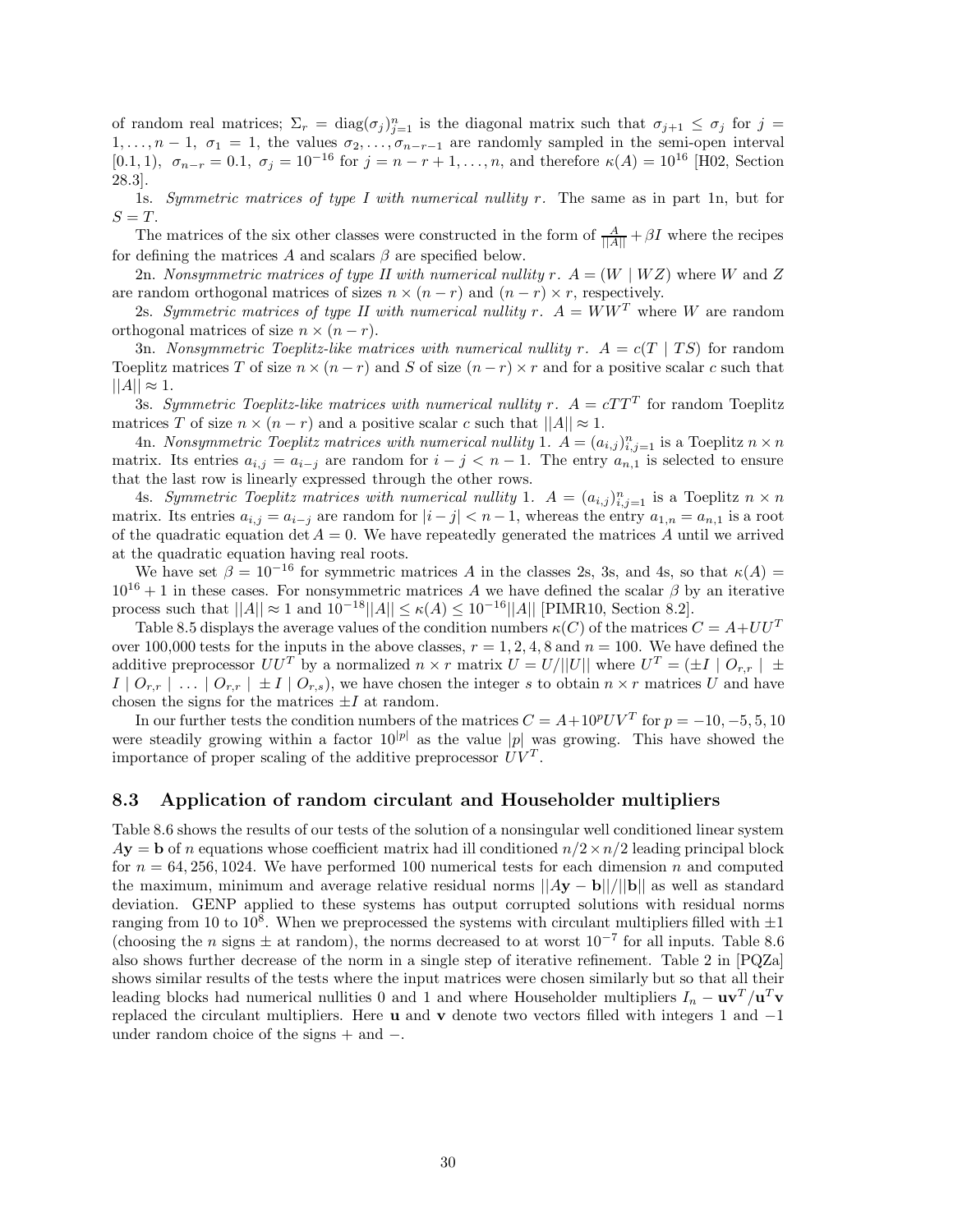## **8.4 Approximation of the tails and heads of SVDs and low-rank approximation of a matrix**

Table 8.7 shows the data from our tests on the approximation of trailing singular spaces of the SVD of an  $n \times n$  matrix A having numerical nullity  $r = n - q$  and on the approximation of this matrix with a matrix of rank  $q = n - r$ .

For  $n = 64, 128, 256$  and  $q = 1, 8, 32$  we have generated  $n \times n$  random orthogonal matrices *S* and *T* and diagonal matrices  $\Sigma = \text{diag}(\sigma_j)_{j=1}^n$  such that  $\sigma_j = 1/j$ ,  $j = 1, \ldots, q$ ,  $\sigma_j = 10^{-10}$ ,  $j = q+1, \ldots, n$ (cf. [H02, Section 28.3]). Then we computed the input matrices  $A = S_A \Sigma_A T_A^T$ , for which  $||A|| = 1$ and  $\kappa(A) = 10^{10}$ . Furthermore we have generated pairs of random  $n \times r$  matrices *U* and *V* for  $r = 1, 8, 32$ , scaled them to have  $||UV^T|| \approx 1$ , and computed the matrices  $C = A + UV^T$ ,  $B_r = C^{-1}U$ ,  $Y_r = B_r^+ T_{A,r}; B_r Y, B_r Y_r - T_{A,r}, Q = Q(B_r)$ , and  $A Q Q^T = A - (I_n - Q Q^T) A$ .

Table 8.7 summarizes the data on the values  $\kappa(C)$  and the residual norms rn<sub>1</sub> =  $||B_rY_r - T_{A,r}||$ (cf. (7.2)) and  $\text{rn}_2 = ||AQQ^T||$  observed in 100 runs of our tests for every pair of *n* and *q*.

We have performed similar tests on the approximation of leading singular spaces of the SVDs of the same  $n \times n$  matrices A having numerical rank q and numerical nullity  $r = n - q$  and on the approximation of this matrix with a matrix of rank *q*. In some tests we employed dual additive preprocessing to approximate matrix bases for the leading singular spaces  $\mathbb{T}_{q,A}$  of the matrices A. We have generated the pairs of  $n \times q$  random matrices  $U_{-}$  and  $V_{-}$  for  $q = 1, 8, 32$ , scaled them to have  $||U-V^T|| \approx ||A^{-1}|| = 10^{10}$ , and successively computed the matrices  $H = I_q + V^T A U_q$ of (2.8) and  $C = A - AU - H^{-1}V_{-}^{T}A$  of (2.9),  $B_{q,A} = C_{-}^{T}V_{-}$  (all three with extended precision),  $Y_{q,A} = (B_{q,A})^+ T_{q,A}; B_{q,A} Y_{q,A}, B_{q,A} Y_{q,A} - T_{q,A}, Q_{q,A} = Q(B_{q,A}),$  and  $A - Q_{q,A} (Q_{q,A})^T A$ . Table 8.8 summarizes the data on the condition numbers  $\kappa$ (*C*−) and the residual norms rn<sup>(1)</sup> =  $||B_{q,A}Y_{q,A} T_{q,A}$ || (cf. (7.3)) and rn<sup>(2)</sup> =  $||A-q, A(Q_{q,A})^T A||$  obtained in 100 runs of our tests for every pair of *n* and *q*.

We have also performed similar tests where we generated random  $n \times q$  matrices *U* (for  $q = 1, 8, 32$ ) and random Toeplitz  $n \times q$  matrices  $\bar{U}$  (for  $q = 8, 32$ ) and then replaced the above matrix  $B_{q,A}$  with the approximate matrix bases  $Q_{q,A} = Q(AU)$  and  $A\overline{U}$  for the leading singular space  $\mathbb{T}_{q,A}$ . Tables 8.9 and 8.10 display the results of these tests. In both cases the residual norms are equally small and are about as small as in Tables 8.7 and 8.8.

## **8.5 Solution of linear systems of equations by means of approximation of trailing and leading singular spaces of the SVDs**

For our further tests we have chosen  $n = 32,64$  and  $r = 1,2,4$  and for every pair  $\{n, r\}$  generated 100 instances of vectors **b** and matrices *A*, *U*, and *V* as follows.

We have generated (a) random vectors **b** of dimension  $n$ , (b) the matrices  $A$  as the error-free products  $S\Sigma T^T$  where *S* and *T* were random real orthonormal  $n \times n$  matrices (generated with double precision),  $\Sigma = \text{diag}(\sigma_j)_{j=1}^n$ ,  $\sigma_{n-j} = 10^{-17}$  for  $j = 0, 1, \ldots, r-1$ , and  $\sigma_{n-j} = 1/(n-j)$  for  $j = r, \ldots, n - 1$ , and (c) random  $n \times r$  matrices *U* and *V* such that  $||A| = ||U|| = ||V|| = 1$ . Note that  $||A^{-1}|| = 10^{17}$ .

For every choice of these matrices we have solved the linear systems  $Ay = b$  by applying Algorithm 7.2. We first generated random  $n \times (n-r)$  matrices  $K_0$  and  $L_0$  and then computed the matrices  $C = A + UV^T$  (which were always nonsingular and well conditioned in our tests),  $K_1 = C^{-T}V$ ,  $L_1 = C^{-1}U$ , and  $W = (K_0 | K_1)^\text{T} A(L_0 | L_1) = \begin{pmatrix} W_{00} & W_{01} \\ W_{10} & W_{11} \end{pmatrix}$ . In all our tests the leading principal  $(n-r) \times (n-r)$  block  $W_{00} = K_0^T A L_0$  was well conditioned and strongly dominated the three other blocks  $W_{01}$ ,  $W_{10}$ , and  $W_{11}$  in the 2 × 2 block matrix *W*, as we expected to see by virtue of our analysis in Section 7.5. To solve the linear system  $W\mathbf{x} = (K_0 | K_1)^T\mathbf{b}$ , we first computed the dominated blocks  $W_{01}$ ,  $W_{10}$ , and  $W_{11}$  with extended precision, then eliminated the subdiagonal block and computed the solution of the resulting block triangular linear system; the leading block  $W_{00}$  of its coefficient matrix was expected to be and consistently turned out to be well conditioned. Finally we computed and output the vector  $\mathbf{y} = (L_0 \mid L_1)\mathbf{x}$ .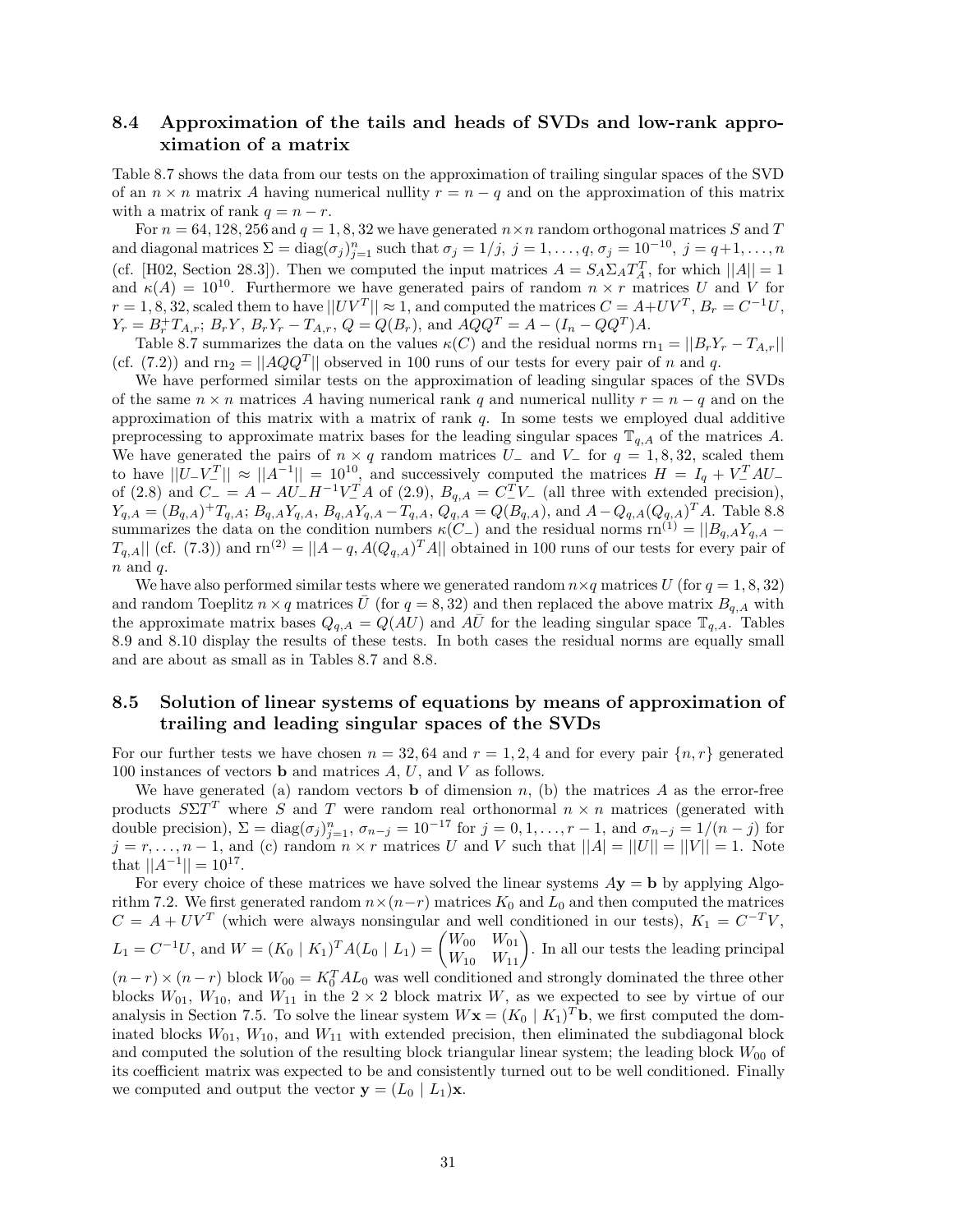Table 8.11 shows the average (mean) values of the relative residual norms  $||Ay - b||/||b||$  of the output vectors **y** (these values range about  $10^{-10}$ ) as well as the minimums, maximums, and standard deviations in these tests.

For the same ill conditioned inputs the Subroutine MLDIVIDE(A,B) for Gaussian elimination from MATLAB has produced corrupted outputs, as can be seen from Table 8.12.

We have also performed similar tests for  $n = 32, 64$  and  $n \times n$  matrices A and vectors **b** generated as before, but for  $q = n - r = 1, 2, 4$ , and then we computed orthogonal matrices  $K_0, K_1, L_0$  and *L*<sup>1</sup> by employing dual additive preprocessing and Algorithm 7.3. We first generated and scaled the pairs of random  $n \times q$  matrices  $U_{-}$  and  $V_{-}$  such that  $||U_{-}|| \approx ||V_{-}|| \approx 3 * 10^{8}$ , and so  $||U_{-}|| ||V_{-}|| \approx$  $||A^{-1}|| = 10^{17}$ . Then we successively computed the matrices *H* and *C*− (as in Section 8.4), *C*−*U*− and  $C_{-V-}^T$  (all with extended precision),  $K_0 = Q(C_{-}U_{-})$ ,  $L_0 = Q(C_{-}^T V_{-})$ ,  $K_1 = Q(\text{nmb}(K_0^T))$  and  $L_1 = Q(\text{nmb}(L_0^T))$ , and continued as in the tests for Table 8.11. We displayed the results in Table 8.13, showing the residual norms of the order  $10^{-9}$  on the average.

Furthermore we have performed similar tests where we first generated random  $n \times q$  matrices *U* and *V* and then replaced the above matrices  $K_0$  and  $L_0$  by  $K_0 = Q(A^T V)$  and  $L_0 = Q(AU)$ . Table 8.14 displays the results of these tests, showing the residual norms of the order  $10^{-25}$  on the average.

Then again for the same ill conditioned inputs the Subroutine MLDIVIDE(A,B) for Gaussian elimination from MATLAB produced corrupted outputs, similarly to the results in Table 8.12.

### **8.6 Solution of linear systems of equations by means of the SMW formula**

We solved linear systems with the same inputs as in the previous section by applying Algorithm 7.4. Tables 8.15 and 8.16 show the test results for the same inputs as we used for tests of Table 8.11 and 8.13, respectively, except that now we have doubled the matrix size to  $n = 64$  and  $n = 128$ .

We included Table 8.16 for completeness of our comparison of accuracy of various algorithms. For small integers *q* and large integers *r* Algorithm 7.4 slows down dramatically (see the analysis in Section 7.7), and it is much more promising to apply the algorithm of Remark 7.9.

## **8.7 Solution of a real symmetric Toeplitz linear system of equations with randomized augmentation**

We have solved 100 real symmetric linear systems of equations  $T$ **y** = **b** for each *n* where we used vectors **b** with random coordinates from the range  $[-1, 1)$  and Toeplitz matrices  $T = S + 10^{-9}I_n$ for a singular symmetric Toeplitz  $n \times n$  matrices *S* having rank  $n-1$  and nullity 1 and generated according to the recipe in [PQ10, Section 10.1b].

Table 8.17 shows the average CPU time of the solutions by our Algorithm 6.1 and, for comparison, based on the QR factorization and SVD, which we computed by applying the LAPACK procedures DGEQRF and DGESVD, respectively. To solve the auxiliary Toeplitz linear system  $Kx = e_1$  in Algorithm 6.1, we first employed the Toeplitz linear solver of [KV99], [V99], [VBHK01], and [VK98] and then applied iterative refinement with double precision.

The abbreviations "Alg. 6.1", "QR", and "SVD" indicate the respective algorithms. The last two columns of the table display the ratios of these data in the first and the two other columns.

We measured the CPU time with the mclock function by counting cycles. One can convert them into seconds by dividing their number by a constant CLOCKS PER SEC, which is 1000 on our platform. We marked the table entries by a "-" where the tests have run too long and were not completed.

We have obtained the solutions **y** with the relative residual norms of about  $10^{-15}$  in all three algorithms, which showed that Algorithm 6.1 employing iterative refinement was as reliable as the QR and SVD based solutions but ran much faster.

We refer the reader to [PQZC, Table 3] on similar test results for the solution of ill conditioned homogeneous Toeplitz linear systems.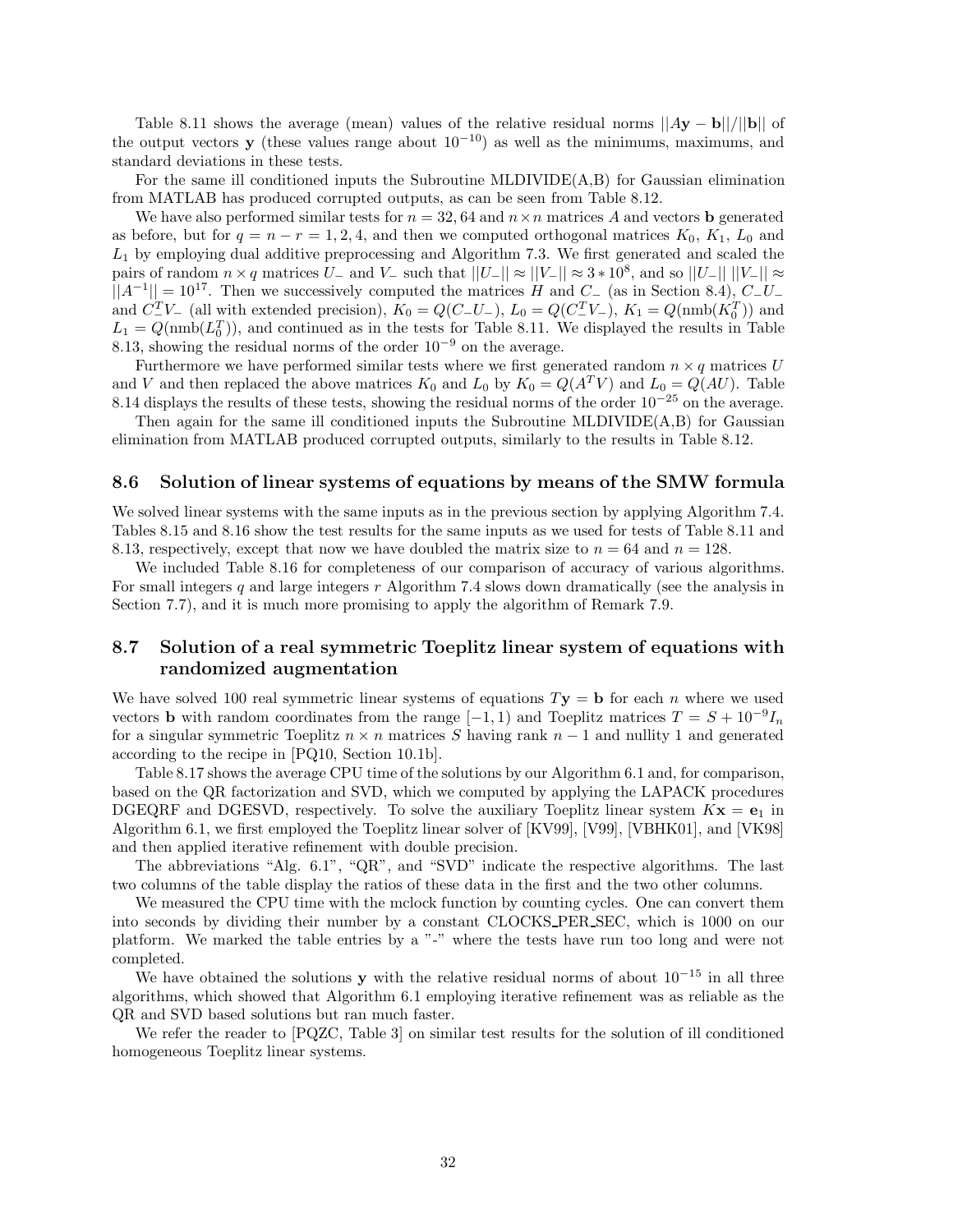| matrix A              | $\boldsymbol{n}$ | $  A  _1$           | $  A  _2$           | $\frac{  A  _1}{  A  _2}$ | $  A^{-1}  _1$               | $  A^{-1}  _2$      | $  A^{-1}  _1$<br>$  A^{-1}  _2$ |
|-----------------------|------------------|---------------------|---------------------|---------------------------|------------------------------|---------------------|----------------------------------|
| General               | 32               | $1.9 \times 10^{1}$ | $1.8 \times 10^{1}$ | $1.0 \times 10^{0}$       | $4.0 \times 10^2$            | $2.1 \times 10^{2}$ | $1.9 \times 10^{0}$              |
| General               | 64               | $3.7 \times 10^1$   | $3.7 \times 10^{1}$ | $1.0 \times 10^{0}$       | $\overline{1.2 \times 10^2}$ | $6.2 \times 10^{1}$ | $2.0 \times 10^{0}$              |
| General               | 128              | $7.2 \times 10^{1}$ | $7.4 \times 10^{1}$ | $9.8 \times 10^{-1}$      | $3.7 \times 10^2$            | $1.8 \times 10^2$   | $2.1 \times 10^{0}$              |
| General               | 256              | $1.4 \times 10^2$   | $1.5 \times 10^{2}$ | $9.5 \times 10^{-1}$      | $5.4 \times 10^{2}$          | $2.5 \times 10^{2}$ | $2.2 \times 10^{0}$              |
| General               | 512              | $2.8 \times 10^{2}$ | $3.0 \times 10^2$   | $9.3 \times 10^{-1}$      | $1.0 \times 10^{3}$          | $4.1 \times 10^{2}$ | $2.5 \times 10^{0}$              |
| General               | 1024             | $5.4 \times 10^{2}$ | $5.9 \times 10^{2}$ | $9.2 \times 10^{-1}$      | $1.1 \times 10^{3}$          | $4.0 \times 10^{2}$ | $2.7 \times 10^{0}$              |
| Toeplitz              | 32               | $1.8 \times 10^{1}$ | $1.9 \times 10^{1}$ | $9.5 \times 10^{-1}$      | $2.2 \times 10^1$            | $1.3 \times 10^{1}$ | $1.7 \times 10^{0}$              |
| $Toeplit\overline{z}$ | 64               | $3.4 \times 10^{1}$ | $3.7 \times 10^{1}$ | $9.3 \times 10^{-1}$      | $4.6 \times 10^{1}$          | $2.4 \times 10^{1}$ | $2.0 \times 10^{0}$              |
| Toeplitz              | 128              | $6.8 \times 10^1$   | $7.4 \times 10^{1}$ | $9.1 \times 10^{-1}$      | $1.0 \times 10^{2}$          | $4.6 \times 10^{1}$ | $2.2 \times 10^{0}$              |
| Toeplitz              | 256              | $1.3 \times 10^2$   | $1.5 \times 10^2$   | $9.0 \times 10^{-1}$      | $5.7 \times 10^2$            | $2.5 \times 10^{2}$ | $2.3 \times 10^{0}$              |
| Toeplitz              | 512              | $2.6 \times 10^2$   | $3.0 \times 10^2$   | $8.9 \times 10^{-1}$      | $6.9 \times 10^2$            | $2.6 \times 10^2$   | $2.6 \times 10^{0}$              |
| Toeplitz              | 1024             | $5.2 \times 10^2$   | $5.9 \times 10^2$   | $8.8 \times 10^{-1}$      | $3.4 \times 10^2$            | $1.4 \times 10^{2}$ | $2.4 \times 10^{0}$              |
| Circulant             | 32               | $1.6 \times 10^{1}$ | $1.8 \times 10^{1}$ | $8.7 \times 10^{-1}$      | $9.3 \times 10^{0}$          | $1.0 \times 10^{1}$ | $9.2 \times 10^{-1}$             |
| Circulant             | 64               | $3.2 \times 10^{1}$ | $3.7 \times 10^{1}$ | $8.7 \times 10^{-1}$      | $5.8 \times 10^{0}$          | $6.8 \times 10^{0}$ | $8.6 \times 10^{-1}$             |
| Circulant             | 128              | $6.4 \times 10^1$   | $7.4 \times 10^{1}$ | $8.6 \times 10^{-1}$      | $4.9 \times 10^{0}$          | $5.7 \times 10^{0}$ | $8.5 \times 10^{-1}$             |
| Circulant             | 256              | $1.3 \times 10^2$   | $1.5 \times 10^2$   | $8.7 \times 10^{-1}$      | $4.7 \times 10^{0}$          | $5.6 \times 10^{0}$ | $8.4 \times 10^{-1}$             |
| Circulant             | 512              | $2.6 \times 10^2$   | $3.0 \times 10^2$   | $8.7 \times 10^{-1}$      | $4.5 \times 10^{0}$          | $5.4 \times 10^{0}$ | $8.3 \times 10^{-1}$             |
| Circulant             | 1024             | $5.1 \times 10^2$   | $5.9 \times 10^{2}$ | $8.7 \times 10^{-1}$      | $5.5 \times 10^{0}$          | $6.6 \times 10^{0}$ | $8.3 \times 10^{-1}$             |

Table 8.1: The norms of random general, Toeplitz and circulant matrices and of their inverses

## **9 Related work, our progress, and further study**

Preconditioned iterative algorithms for linear systems of equations is a classical subject [A94], [B02], [G97]. The problem of creating inexpensive preconditioners for general use has been around for a long while as well.

On the study of conditioning of random matrices see [D88], [E88], [ES05], [CD05], [SST06], [B11], and the bibliography therein. Estimation of the condition numbers of random structured matrices was stated as a challenge in [SST06]. We provide such estimates for Gaussian random Toeplitz and circulant matrices in Sections 3.4 and 3.5. In particular the estimates show that the expected condition number of a Gaussian random Toeplitz  $n \times n$  matrix does not grow exponentially fast as *n* grows to infinity. This can be surprising in view of [BG05].

Our present study of randomized preconditioning extends and substantially advances the works [PGMQ], [PIMR10], [PQZa], and [PQZC]. In our Sections 7 and 8 we outline and test some new applications of randomized preconditioning, whereas our Theorems 1.1 and 4.1 and Corollaries 4.2, 5.1 and 6.1 provide formal support for such applications. The formal support relies on using Gaussian random matrices, but empirically our algorithms remained as efficient where instead we employed Gaussian Toeplitz random matrices and quite typically where we further decreased the number of random parameters involved, e.g. where we used just circulant matrices filled with  $\pm 1$  and limited randomization to the random choice of the signs  $\pm$  (see our Section 8.3 and Table 8.6 and [PQZa, Table 2]).

Besides the cited estimates for the condition numbers of Gaussian random Toeplitz and circulant matrices, our technical novelties include randomized multiplicative and additive preconditioning, the proof of their power, new augmentation and dual augmentation techniques, extension of the SMW formula to its dual version with further application to low-rank matrix approximation, randomized approximation of leading and trailing singular spaces, and  $2\times 2$  block factorizations of ill conditiooned matrices in Sections 7.5 and 7.6 where both blocks are expected to be better conditioned than the input.

Approximation by low-rank matrices (cf. Section 7.3) and the extensions to tensor decompositions are thriving research area, with numerous applications to matrix and tensor computations. One can partly trace its previous study through the papers [GTZ97], [GT01], [GOS08], [T00], [MMD08],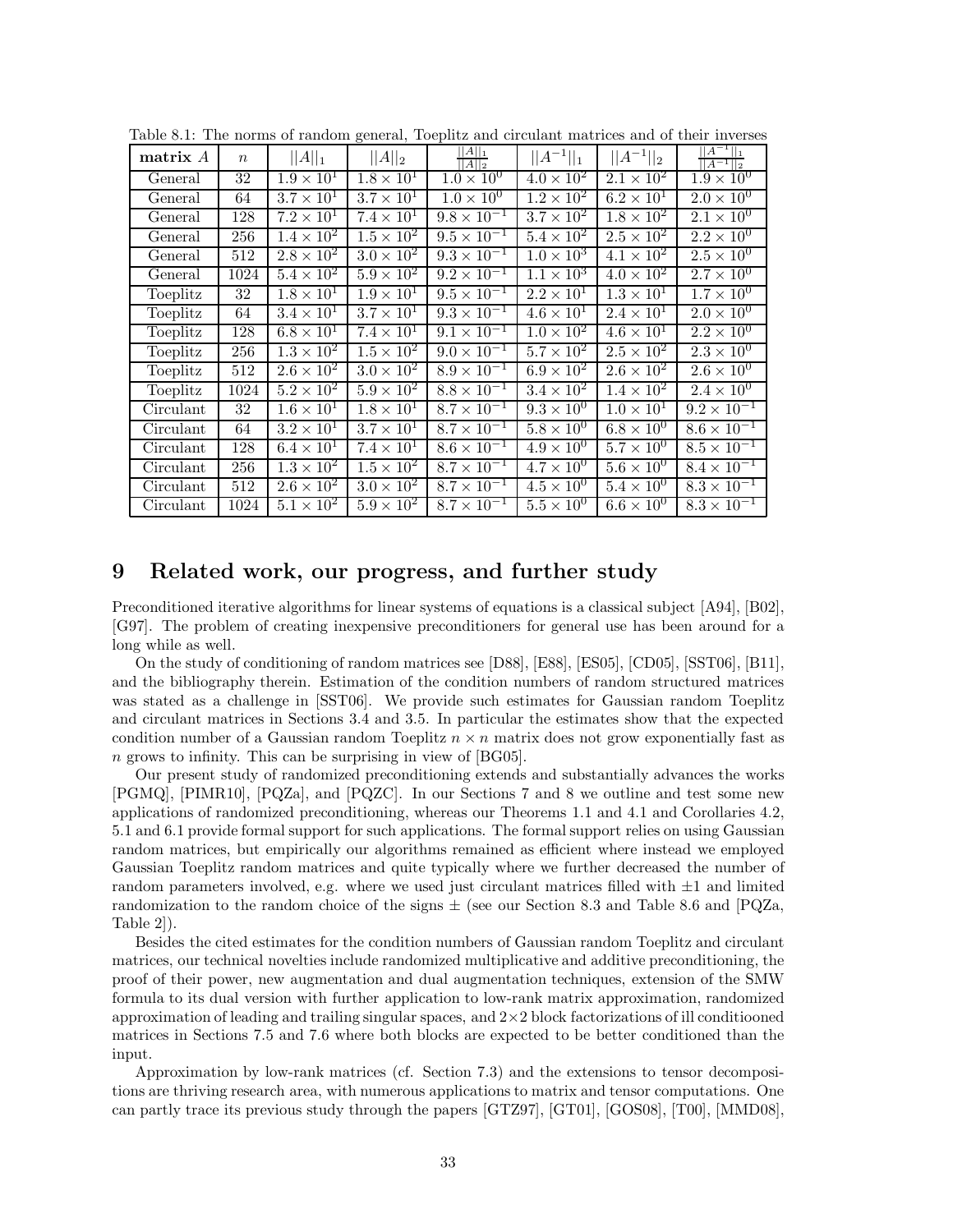| $\boldsymbol{n}$ | input   | min                 | max                 | mean                | std                 |
|------------------|---------|---------------------|---------------------|---------------------|---------------------|
| 32               | real    | $2.4 \times 10^{1}$ | $1.8 \times 10^{3}$ | $2.4 \times 10^{2}$ | $3.3 \times 10^2$   |
| 32               | complex | $2.7 \times 10^{1}$ | $8.7 \times 10^{2}$ | $1.1 \times 10^{2}$ | $1.1 \times 10^{2}$ |
| 64               | real    | $4.6 \times 10^{1}$ | $1.1 \times 10^{4}$ | $5.0 \times 10^2$   | $1.1 \times 10^{3}$ |
| 64               | complex | $5.2 \times 10^{1}$ | $4.2 \times 10^3$   | $2.7 \times 10^{2}$ | $4.6 \times 10^2$   |
| 128              | real    | $1.0 \times 10^{2}$ | $2.7 \times 10^{4}$ | $1.1 \times 10^{3}$ | $3.0 \times 10^{3}$ |
| 128              | complex | $1.3 \times 10^{2}$ | $2.5 \times 10^{3}$ | $3.9 \times 10^{2}$ | $3.3 \times 10^2$   |
| 256              | real    | $2.4 \times 10^{2}$ | $8.4 \times 10^{4}$ | $3.7 \times 10^3$   | $9.7 \times 10^{3}$ |
| 256              | complex | $2.5 \times 10^2$   | $1.4 \times 10^{4}$ | $1.0 \times 10^3$   | $1.5 \times 10^3$   |
| 512              | real    | $3.9 \times 10^{2}$ | $7.4 \times 10^5$   | $1.8 \times 10^{4}$ | $8.5 \times 10^4$   |
| 512              | complex | $5.7 \times 10^2$   | $3.2 \times 10^{4}$ | $2.3 \times 10^3$   | $3.5 \times 10^3$   |
| 1024             | real    | $8.8 \times 10^2$   | $2.3 \times 10^5$   | $8.8 \times 10^3$   | $2.4 \times 10^{4}$ |
| 1024             | complex | $7.2 \times 10^2$   | $1.3 \times 10^{5}$ | $5.4 \times 10^{3}$ | $1.4 \times 10^{4}$ |
| 2048             | real    | $2.1 \times 10^{3}$ | $2.0 \times 10^5$   | $1.8 \times 10^4$   | $3.2 \times 10^{4}$ |
| 2048             | complex | $2.3 \times 10^3$   | $5.7 \times 10^{4}$ | $6.7 \times 10^3$   | $7.2 \times 10^{3}$ |

Table 8.2: The condition numbers  $\kappa(A)$  of random matrices A

Table 8.3: The condition numbers  $\kappa_1(A) = \frac{||A||_1}{||A^{-1}||_1}$  of random Toeplitz matrices A

| $\boldsymbol{n}$ | min                 | mean                | max                 | std                 |
|------------------|---------------------|---------------------|---------------------|---------------------|
| 256              | $9.1 \times 10^{2}$ | $9.2 \times 10^{3}$ | $1.3 \times 10^5$   | $1.8 \times 10^{4}$ |
| 512              | $2.3 \times 10^{3}$ | $3.0 \times 10^{4}$ | $2.4 \times 10^{5}$ | $4.9 \times 10^{4}$ |
| 1024             | $5.6 \times 10^3$   | $7.0 \times 10^{4}$ | $1.8 \times 10^{6}$ | $2.0 \times 10^{5}$ |
| 2048             | $1.7 \times 10^{4}$ | $1.8 \times 10^5$   | $4.2 \times 10^{6}$ | $5.4 \times 10^5$   |
| 4096             | $4.3 \times 10^4$   | $2.7 \times 10^{5}$ | $1.9 \times 10^{6}$ | $3.4 \times 10^{5}$ |
| 8192             | $8.8 \times 10^4$   | $1.2 \times 10^6$   | $1.3 \times 10^7$   | $2.2 \times 10^6$   |

[OT09], [HMT11], and the bibliography therein, but much earlier advances in this area appeared in the papers [BCLR79], [B80], [B85], [B86], [BC87], directed to estimating the border rank of matrices and tensors and initially motivated by the design of fast matrix multiplication algorithms. Presently, application of tensor decompositions to the acceleration of matrix computations is a fashionable subject with applications to many important areas of modern computing (see, e.g., [T00], [MMD08], [OT09], [KB09]), but then again its earliest examples appeared in the cited papers on border rank and in [P72]. The latter paper has introduced the technique of trilinear aggregation, a basic ingredient of all subsequent fast algorithms for matrix multiplication with the inputs of both immense sizes (far beyond any practical interest) [P79], [P81], [P84], [CW90], [S10], [VW12] and realistic moderate sizes [P81], [P84], [LPS92], [K04]; historically this work was the first example of the acceleration of fundamental matrix computations by means of tensor decomposition.

We expect that our present paper will motivate further efforts toward development and refinement of the outlined algorithms, as well as further study of randomized augmentation techniques, its link to aggregation processes of [MP80], explored in [PQa], and specification of our methods to ill conditioned matrices that have the displacement or rank structures (cf. [KKM79], [P90], [GKO95], [P01], [VBHK01], [EG99], [VVM07], [VVM08]). Advancing our progress in Section 3.4 toward formal support of randomized Toeplitz preconditioning is another research challenge. Comparison and combination of our novel techniques with each other and various known methods, such as the homotopy continuation methods and Newton's structured iteration (cf. Section 7.9, [PKRK], [P01, Chapter 6], and [P10]) or with the techniques of [R90] (cf. our Remark 7.12) seem to be natural research directions as well.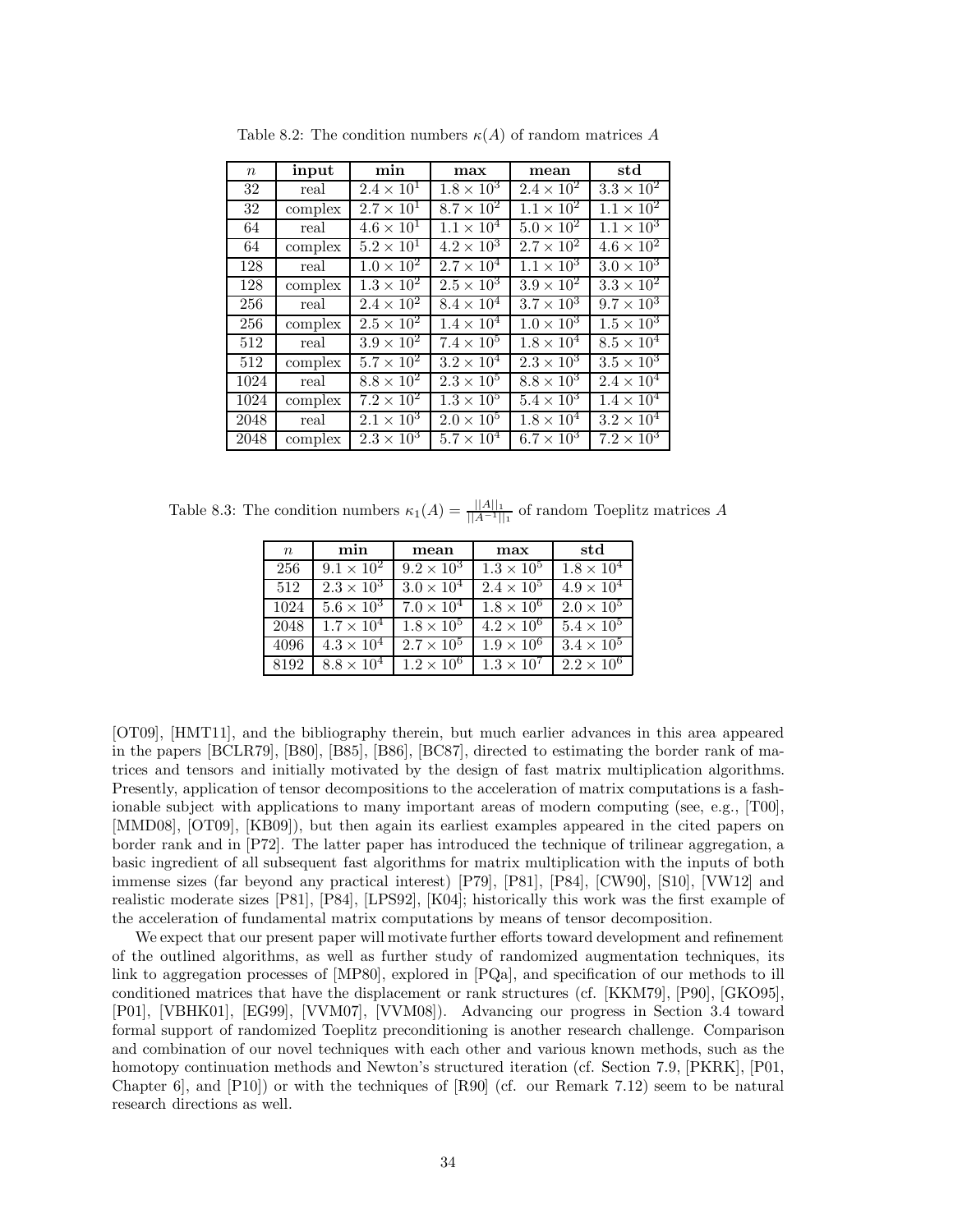| $\, n$  | min                 | mean                         | max                        | std                 |
|---------|---------------------|------------------------------|----------------------------|---------------------|
| 256     | $9.6 \times 10^{0}$ | $1.1 \times 10^{2}$          | $3.5 \times 10^3$          | $4.0 \times 10^{2}$ |
| 512     | $1.4 \times 10^{1}$ | $8.5 \times 10^{1}$          | $1.1 \times 10^{3}$        | $1.3 \times 10^2$   |
| 1024    | $1.9 \times 10^{1}$ | $1.0 \times 10^{2}$          | $5.9 \times 10^{2}$        | $8.6 \times 10^{1}$ |
| 2048    | $4.2 \times 10^{1}$ | $1.4 \times 10^{2}$          | $5.7 \times 10^{2}$        | $1.0 \times 10^{2}$ |
| 4096    | $6.0 \times 10^{1}$ | $2.6 \times 10^2$            | $3.5 \times 10^3$          | $4.2 \times 10^2$   |
| 8192    | $9.5 \times 10^{1}$ | $3.0 \times 10^{2}$          | $1.5 \times 10^{3}$        | $2.5 \times 10^2$   |
| 16384   | $1.2 \times 10^{2}$ | $4.2 \times \overline{10^2}$ | $3.6 \times 10^{3}$        | $4.5 \times 10^{2}$ |
| 32768   | $2.3 \times 10^{2}$ | $7.5 \times 10^{2}$          | $5.6 \times 10^{3}$        | $7.1 \times 10^{2}$ |
| 65536   | $2.4 \times 10^{2}$ | $1.0 \times 10^3$            | $1.2 \times 10^{4}$        | $1.3 \times 10^3$   |
| 131072  | $3.9 \times 10^2$   | $1.4 \times 10^3$            | $5.5 \times 10^{3}$        | $9.0 \times 10^{2}$ |
| 262144  | $6.3 \times 10^{2}$ | $3.7 \times 10^3$            | $1.1 \times 10^{5}$        | $1.1 \times 10^{4}$ |
| 524288  | $8.0 \times 10^{2}$ | $3.2 \times 10^3$            | $3.\overline{1\times10^4}$ | $3.7 \times 10^3$   |
| 1048576 | $1.2 \times 10^{3}$ | $4.8 \times 10^3$            | $3.\overline{1\times10^4}$ | $5.1 \times 10^{3}$ |

Table 8.4: The condition numbers  $\kappa(A)$  of random circulant matrices A

# **Appendix**

## **A Operations with structured matrices in terms of their displacements**

The following simple theorem can be found in [P00] or [P01, Section 1.5].

**Theorem A.1.** *Assume five matrices A, B, C, M and N and a pair of scalars*  $\alpha$  *and*  $\beta$ *. Then as long as the matrix sizes are compatible we have*

$$
A(\alpha M + dN) - (\alpha M + \beta N)B = \alpha (AM - MB) + \beta (AN - NB), \tag{A.1}
$$

$$
A^T M^T - B^T M^T = -(BM - MA)^T,\tag{A.2}
$$

$$
A(MN) - (MN)C = (AM - MB)N + M(BN - NC). \tag{A.3}
$$

*Furthermore for a nonsingular matrix M we have*

$$
AM^{-1} - M^{-1}B = -M^{-1}(BM - MA)M^{-1}.
$$
\n(A.4)

**Corollary A.1.** *Under the assumptions of Theorem A.1 we have*

$$
G_{A,B}(\alpha M + \beta N) = (\alpha G_{A,B}(M) | \beta G_{A,B}(N)),
$$
\n(A.5)

$$
H_{A,B}(\alpha M + \beta N) = (\alpha H_{A,B}(M) \mid \beta H_{A,B}(N)),\tag{A.6}
$$

$$
G_{A,B}(M^T) = -H_{B^T,A^T}(M^T), H_{A,B}(M^T) = G_{B^T,A^T}(M^T),
$$
\n(A.7)

$$
G_{A,C}(MN) = (G_{A,B}(M) | MG_{B,C}(N)),
$$
\n(A.8)

$$
H_{A,C}(MN) = (N^T H_{A,B}(M) | H_{B,C}(N)),
$$
\n(A.9)

$$
G_{A,B}(M^{-1}) = -M^{-1}G_{B,A}(M), H_{A,B}(M^{-1}) = M^{-T}H_{B,A}(M)
$$
\n(A.10)

*and consequently*

$$
d_{A,B}(\alpha M + \beta N) \le d_{A,B}(M) + d_{A,B}(N),\tag{A.11}
$$

$$
d_{A,B}(M^T) = d_{B^T,A^T}(M),
$$
\n(A.12)

$$
d_{A,C}(MN) \le d_{A,B}(M) + d_{B,C}(N),\tag{A.13}
$$

$$
d_{A,B}(M^{-1}) = d_{B,A}(M). \tag{A.14}
$$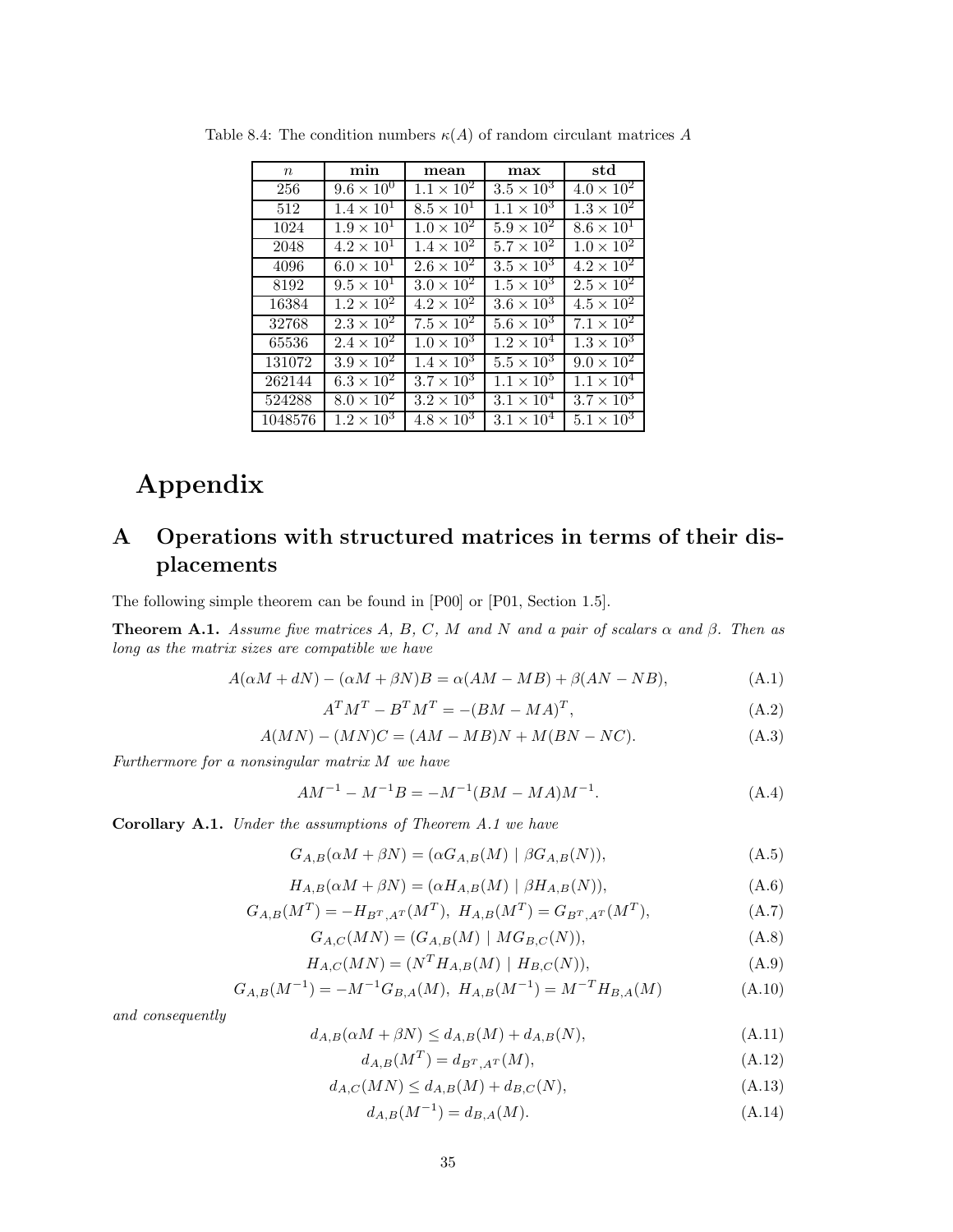| $\overline{\text{Type}}$ | $\boldsymbol{r}$ | Cond $(C)$  |
|--------------------------|------------------|-------------|
| 1n                       | $\overline{1}$   | $3.21E + 2$ |
| $\overline{1n}$          | $\frac{2}{4}$    | $4.52E + 3$ |
| $\overline{1n}$          |                  | $2.09E + 5$ |
| $\overline{1n}$          | 8                | $6.40E + 2$ |
| $\overline{1s}$          | $\overline{1}$   | $5.86E+2x$  |
| $\overline{1s}$          | $\overline{2}$   | $1.06E + 4$ |
| $\overline{1s}$          | $\overline{4}$   | $1.72E + 3$ |
| $\overline{1s}$          | 8                | $5.60E + 3$ |
| $\overline{2n}$          | $\overline{1}$   | $8.05E + 1$ |
| $\overline{2n}$          | $\overline{2}$   | $6.82E + 3$ |
| $\overline{2n}$          | $\overline{4}$   | $2.78E + 4$ |
| $\overline{2n}$          | 8                | $3.59E + 3$ |
| $\overline{2s}$          | $\overline{1}$   | $1.19E + 3$ |
| 2s                       | $\overline{2}$   | $1.96E + 3$ |
| $\overline{2s}$          | $\overline{4}$   | $1.09E + 4$ |
| 2s                       | 8                | $9.71E + 3$ |
| $\overline{3n}$          | $\overline{1}$   | $2.02E + 4$ |
| $\overline{3n}$          | $\overline{2}$   | $1.53E + 3$ |
| $\overline{3n}$          | $\overline{4}$   | $6.06E + 2$ |
| $\overline{3n}$          | 8                | $5.67E + 2$ |
| $\overline{3s}$          | $\overline{1}$   | $2.39E + 4$ |
| 3s                       | $\overline{4}$   | $1.69E + 3$ |
| $\overline{3s}$          | 8                | $6.74E + 3$ |
| $\overline{4n}$          | $\overline{1}$   | $4.93E + 2$ |
| $\overline{4n}$          | $\overline{2}$   | $4.48E + 2$ |
| $\overline{4n}$          | $\overline{4}$   | $2.65E + 2$ |
| $\overline{4n}$          | 8                | $1.64E + 2$ |
| 4s                       | $\overline{1}$   | $1.45E + 3$ |
| 4s                       | $\frac{2}{4}$    | $5.11E + 2$ |
| $\overline{4s}$          |                  | $7.21E + 2$ |
| 4s                       | 8                | $2.99E + 2$ |

Table 8.5: Preconditioning tests

## **B Uniform random sampling and nonsingularity of random matrices**

*Uniform random sampling* of elements from a finite set  $\Delta$  is their selection from this set at random, independently of each other and under the uniform probability distribution on the set  $\Delta$ .

**Theorem B.1.** *Under the assumptions of Lemma 3.1 let the values of the variables of the polynomial be randomly and uniformly sampled from a finite set* ∆*. Then the polynomial vanishes with a*  $\text{probability at most } \frac{d}{|\Delta|}.$ 

**Corollary B.1.** Let the entries of a general or Toeplitz  $m \times n$  matrix have been randomly and *uniformly sampled from a finite set*  $\Delta$  *of cardinality*  $|\Delta|$  *(in any fixed ring). Let*  $l = \min\{m, n\}$ *. Then* (a) every  $k \times k$  *submatrix*  $M$  *for*  $k \leq l$  *is nonsingular with a probability at least*  $1 - \frac{k}{|\Delta|}$  *and (b) is strongly nonsingular with a probability at least*  $1 - \sum_{i=1}^{k} \frac{i}{|\Delta|} = 1 - \frac{(k+1)k}{2|\Delta|}$ . Furthermore *(c) if the submatrix M is indeed nonsingular, then any entry of its inverse is nonzero with a probability at least*  $1 - \frac{k-1}{|\Delta|}$ .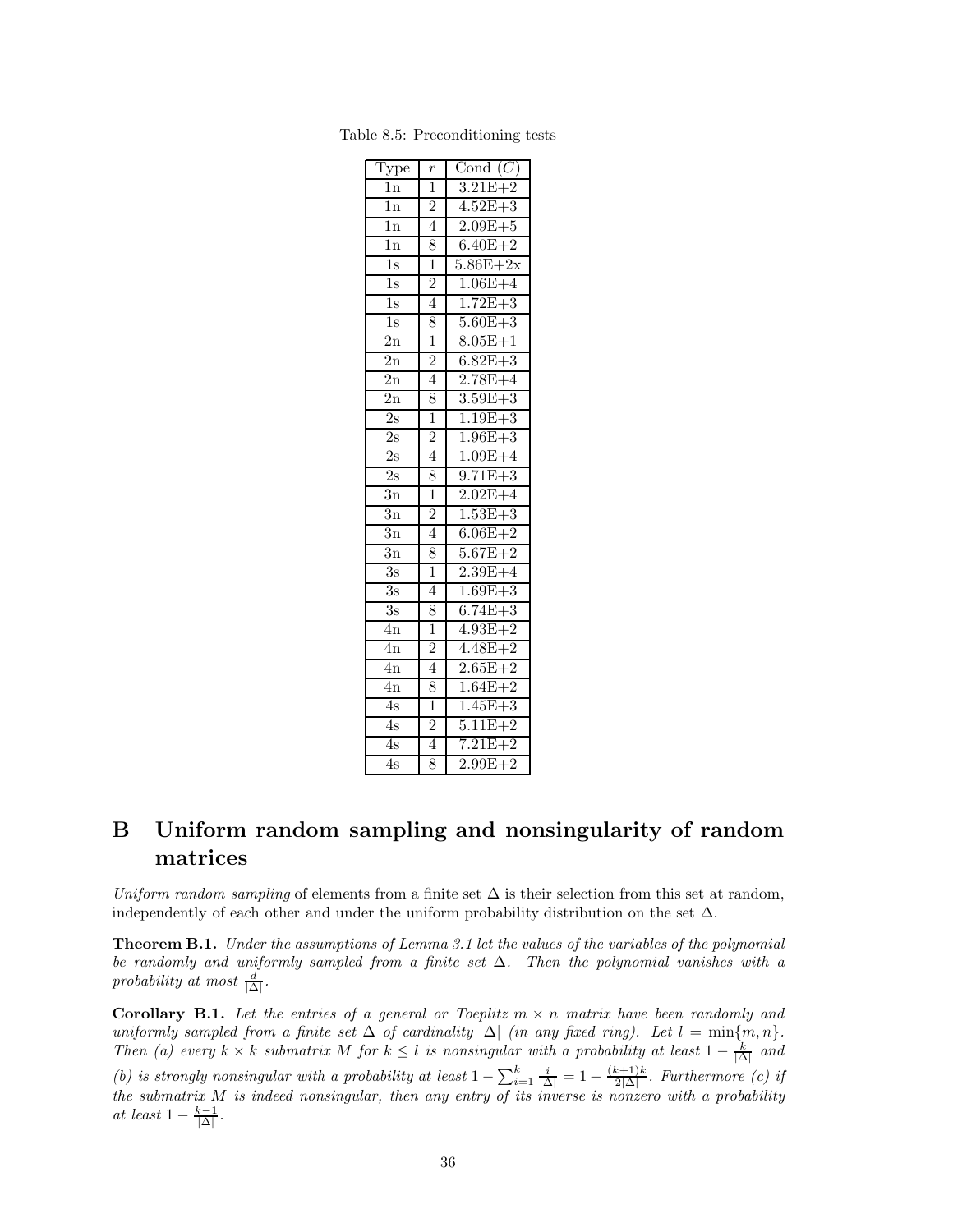| dimension | iterations | min | max                                                                                        | mean                  | std                              |
|-----------|------------|-----|--------------------------------------------------------------------------------------------|-----------------------|----------------------------------|
| 64        |            |     | $4.7 \times 10^{-14}$   $8.0 \times 10^{-11}$                                              | $4.0 \times 10^{-12}$ | $1.1 \times 10^{-11}$            |
| 64        |            |     | $1.9 \times 10^{-15}$ $5.3 \times 10^{-13}$                                                | $2.3 \times 10^{-14}$ | $5.4 \times \overline{10^{-14}}$ |
| 256       |            |     | $1.7 \times 10^{-12}$   $1.4 \times 10^{-7}$   $2.0 \times 10^{-9}$   $1.5 \times 10^{-8}$ |                       |                                  |
| 256       |            |     | $8.3 \times 10^{-15}$ $4.3 \times 10^{-10}$ $4.5 \times 10^{-12}$                          |                       | $4.3 \times 10^{-11}$            |
| 1024      |            |     | $1.7 \times 10^{-10}$   $4.4 \times 10^{-9}$   $1.4 \times 10^{-9}$   $2.1 \times 10^{-9}$ |                       |                                  |
| 1024      |            |     | $3.4 \times 10^{-14}$ $9.9 \times 10^{-14}$ 6.8 $\times 10^{-14}$ 2.7 $\times 10^{-14}$    |                       |                                  |

Table 8.6: Relative residual norms: randomized circulant GENP for well conditioned linear systems with ill conditioned leading blocks (cf. [PQZa, Table 2])

*Proof.* The claimed properties of nonsingularity and nonvanishing hold for generic matrices. The singularity of a  $k \times k$  matrix means that its determinant vanishes, but the determinant is a polynomial of total degree *k* in the entries. Therefore Theorem B.1 implies parts (a) and consequently (b). Part (c) follows because a fixed entry of the inverse vanishes if and only if the respective entry of the adjoint vanishes, but up to the sign the latter entry is the determinant of a  $(k-1)\times(k-1)$  submatrix of the input matrix *M*, and so it is a polynomial of degree  $k - 1$  in its entries. 口

## **C Conditioning of random complex matrices**

We have assumed dealing with real random matrices and vectors throughout the paper, but most of our study can be readily extended to the computations in the field  $\mathbb C$  of complex numbers if we replace the transposes  $A<sup>T</sup>$  by the Hermitian transposes  $A<sup>H</sup>$ . All the results of Section 3.2 apply to this case equally well. Below we elaborate upon the respective extension of our probabilistic bounds on the norms and singular values.

**Definition C.1.** The set  $\mathcal{G}_{\mathbb{C},\mu,\sigma}^{m\times n}$  of complex Gaussian random  $m \times n$  matrices with a mean  $\mu$  and a variance  $\sigma$  is the set  $\{A + B\sqrt{-1}\}$  for  $(A \mid B) \in \mathcal{G}_{\mu,\sigma}^{m\times 2n}$  (cf. Definition 3.2).

We can immediately extend Theorem 3.2 to the latter matrices. Let us extend Theorem 3.1. Its original proof in [SST06] relies on the following result.

**Lemma C.1.** *Suppose y is a positive number;*  $\mathbf{w} \in \mathbb{R}^{n \times 1}$  *is any fixed real unit vector,*  $||\mathbf{w}|| = 1$ *,*  $A \in \mathcal{G}_{\mu,\sigma}^{n \times n}$  *and therefore is nonsingular with probability* 1*. Then* 

Probability
$$
\{||A^{-1}\mathbf{w}|| > 1/y\} \le \sqrt{\frac{2}{\pi}} \frac{y}{\sigma}
$$
 for  $j = 1, ..., n$ .

The following lemma and corollary extend Lemmas 3.2 and C.1 to the complex case.

**Lemma C.2.** *The bound of Lemma 3.2 also holds provided*  $\mathbf{t} = \mathbf{q} + \mathbf{r} \sqrt{-1}$  *is a fixed complex unit vector and*  $\mathbf{b} = \mathbf{f} + \mathbf{g}\sqrt{-1} \in \mathcal{G}_{\mathbb{C},\mu,\sigma}^{n\times1}$  *is a complex vector such that* **f**, **g**, **q** *and* **r** *are real vectors,*  $||{\bf t}|| = 1$ *, and the vectors* **f** *and* **g** *are in*  $\mathcal{G}_{\mu,\sigma}^{n\times1}$ .

*Proof.* We have  $\mathbf{t}^H \mathbf{b} = \mathbf{q}^T \mathbf{f} + \mathbf{r}^T \mathbf{g} + (\mathbf{q}^T \mathbf{g} - \mathbf{r}^T \mathbf{f}) \sqrt{-1}$ , and so  $|\mathbf{t}^H \mathbf{b}|^2 = |\mathbf{q}^T \mathbf{f} + \mathbf{r}^T \mathbf{g}|^2 + |\mathbf{q}^T \mathbf{g} - \mathbf{r}^T \mathbf{f}|^2$ . Hence  $|\mathbf{t}^H \mathbf{b}| \geq |\mathbf{q}^T \mathbf{f} + \mathbf{r}^T \mathbf{g}| = |\mathbf{u}^T \mathbf{v}| \text{ where } \mathbf{u}^T = (\mathbf{q}^T \mid \mathbf{r}^T) \text{ and } \mathbf{v} = (\mathbf{f}^T \mid \mathbf{g}^T)^T.$  Note that  $\mathbf{v} \in \mathcal{G}_{\mu, \sigma}^{1 \times 2n}$ and  $||\mathbf{u}|| = ||\mathbf{t}|| = 1$  and apply Lemma 3.2 to real vectors **u** and **v** replacing **b** and **t**.

**Corollary C.1.** *Suppose y is a positive number and suppose a matrix*  $A \in \mathcal{G}_{\mathbb{C},\mu,\sigma}^{n \times n}$  *and therefore is nonsingular with probability* 1*. Then*

Probability
$$
\{||A^{-1}\mathbf{e}_j|| > 1/y\} \le \sqrt{\frac{2}{\pi}} \frac{y}{\sigma}
$$
 for  $j = 1, ..., n$ .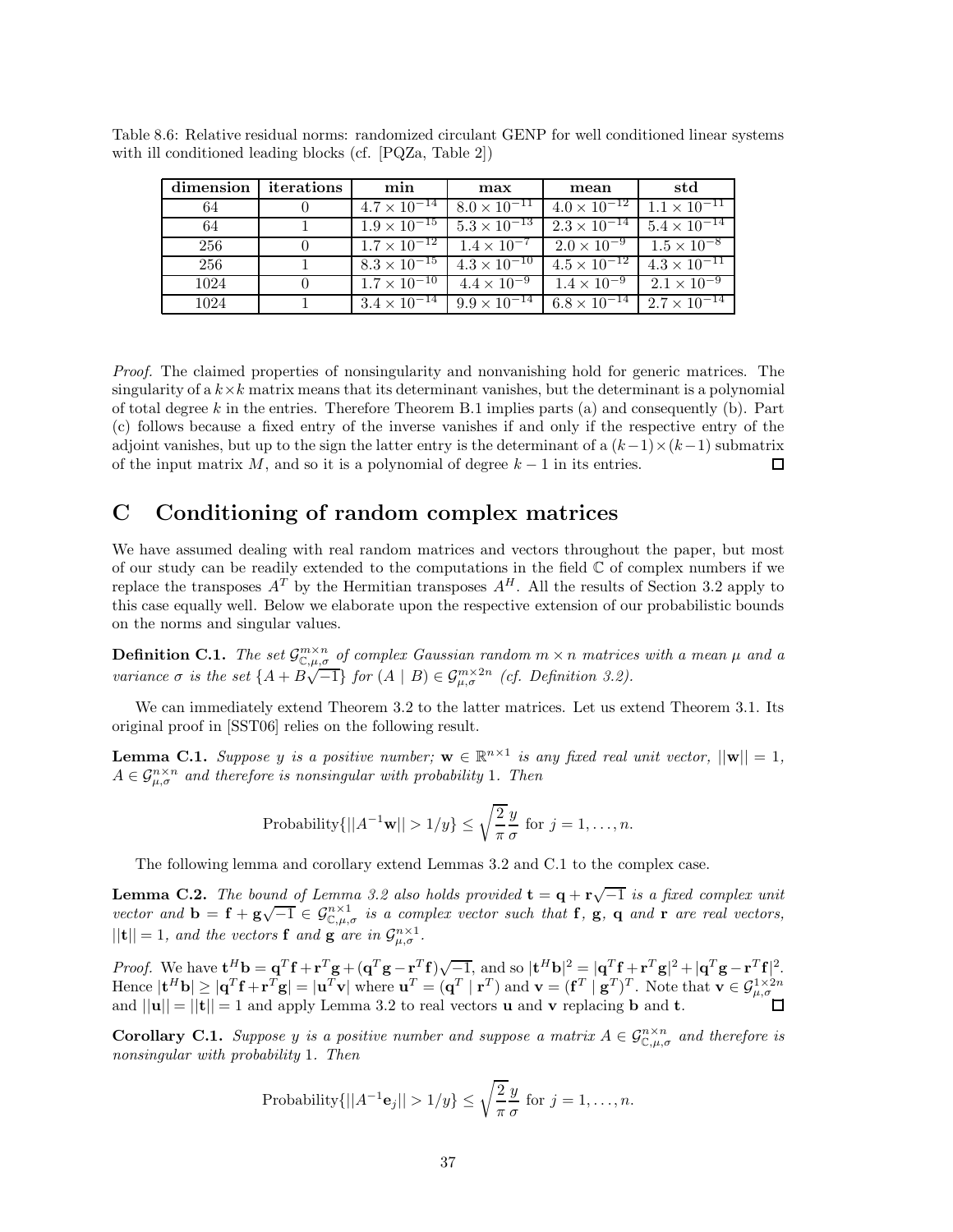| $\,r\,$        | $\kappa(C)$ or $\text{rrn}_i$ | $\mathbf n$ | min                               | max                               | mean                              | std                               |
|----------------|-------------------------------|-------------|-----------------------------------|-----------------------------------|-----------------------------------|-----------------------------------|
| $\overline{1}$ | $\kappa(C)$                   | 64          | $2.38 \times 10^{+02}$            | $1.10 \times 10^{+05}$            | $6.25 \times 10^{+03}$            | $1.68 \times 10^{+04}$            |
| $\mathbf{1}$   | $\kappa(C)$                   | 128         | $8.61 \times 10^{+02}$            | $7.48 \times 10^{+06}$            | $1.32 \times 10^{+05}$            | $7.\overline{98 \times 10^{+05}}$ |
| $\mathbf{1}$   | $\kappa(C)$                   | 256         | $9.70 \times 10^{+02}$            | $3.21 \times 10^{+07}$            | $3.58 \times 10^{+05}$            | $3.21 \times 10^{+06}$            |
| $\,1$          | $rn_1$                        | 64          | $4.01 \times 10^{-10}$            | $1.50 \times 10^{-07}$            | $5.\overline{30 \times 10^{-09}}$ | $1.59 \times 10^{-08}$            |
| $\mathbf{1}$   | rn <sub>1</sub>               | 128         | $7.71 \times 10^{-10}$            | $5.73 \times 10^{-07}$            | $1.58 \times 10^{-08}$            | $6.\overline{18 \times 10^{-08}}$ |
| 1              | rn <sub>1</sub>               | 256         | $7.57 \times 10^{-10}$            | $3.2 \times 10^{-07}$             | $1.69 \times 10^{-08}$            | $5.02 \times 10^{-08}$            |
| $\,1$          | rn <sub>2</sub>               | 64          | $4.01 \times 10^{-10}$            | $1.50 \times 10^{-07}$            | $5.30 \times 10^{-09}$            | $1.59 \times 10^{-08}$            |
| $\mathbf{1}$   | rn <sub>2</sub>               | 128         | $7.71 \times 10^{-10}$            | $5.73 \times 10^{-07}$            | $1.\overline{58 \times 10^{-08}}$ | $6.18 \times 10^{-08}$            |
| $\mathbf{1}$   | rn <sub>2</sub>               | 256         | $7.57 \times 10^{-10}$            | $3.22 \times 10^{-07}$            | $1.69 \times 10^{-08}$            | $5.02 \times 10^{-08}$            |
| $8\,$          | $\kappa(C)$                   | 64          | $1.26 \times 10^{+03}$            | $1.61 \times 10^{+07}$            | $2.68 \times 10^{+05}$            | $1.71 \times 10^{+06}$            |
| $\overline{8}$ | $\kappa(C)$                   | 128         | $2.92 \times 10^{+03}$            | $3.\overline{42 \times 10^{+06}}$ | $1.\overline{58 \times 10^{+05}}$ | $4.12 \times 10^{+05}$            |
| 8              | $\kappa(C)$                   | 256         | $1.39 \times 10^{+04}$            | $8.75 \times 10^{+07}$            | $1.12 \times 10^{+06}$            | $8.74 \times 10^{+06}$            |
| 8              | $rn_1$                        | 64          | $3.\overline{39} \times 10^{-10}$ | $2.27 \times 10^{-06}$            | $2.74 \times 10^{-08}$            | $2.27 \times 10^{-07}$            |
| 8              | $rn_1$                        | 128         | $4.53 \times 10^{-10}$            | $1.91 \times 10^{-07}$            | $1.03 \times 10^{-08}$            | $2.79 \times 10^{-08}$            |
| $\overline{8}$ | $rn_1$                        | 256         | $8.\overline{74 \times 10^{-10}}$ | $1.73 \times 10^{-07}$            | $7.\overline{86 \times 10^{-09}}$ | $1.90 \times 10^{-08}$            |
| 8              | rn <sub>2</sub>               | 64          | $1.54 \times 10^{-09}$            | $7.59 \times 10^{-06}$            | $8.87 \times 10^{-08}$            | $7.58 \times 10^{-07}$            |
| 8              | rn <sub>2</sub>               | 128         | $1.82 \times 10^{-09}$            | $7.27 \times 10^{-07}$            | $2.95 \times 10^{-08}$            | $8.57 \times 10^{-08}$            |
| $\overline{8}$ | rn <sub>2</sub>               | 256         | $2.62 \times 10^{-09}$            | $3.89 \times 10^{-07}$            | $2.27 \times 10^{-08}$            | $5.01 \times 10^{-08}$            |
| $32\,$         | $\kappa(C)$                   | 64          | $1.77 \times 10^{+03}$            | $9.68 \times 10^{+06}$            | $1.58 \times 10^{+05}$            | $9.70 \times 10^{+05}$            |
| 32             | $\kappa(C)$                   | 128         | $1.\overline{65 \times 10^{+04}}$ | $6.12 \times 10^{+07}$            | $1.\overline{02 \times 10^{+06}}$ | $6.19 \times 10^{+06}$            |
| $32\,$         | $\kappa(C)$                   | 256         | $3.57 \times 10^{+04}$            | $2.98 \times 10^{+08}$            | $4.12 \times 10^{+06}$            | $2.98 \times 10^{+07}$            |
| 32             | rn <sub>1</sub>               | 64          | $2.73 \times 10^{-10}$            | $3.29 \times 10^{-08}$            | $2.95 \times 10^{-09}$            | $4.93 \times 10^{-09}$            |
| 32             | $rn_1$                        | 128         | $3.94 \times 10^{-10}$            | $1.29 \times 10^{-07}$            | $7.\overline{18 \times 10^{-09}}$ | $1.64 \times 10^{-08}$            |
| 32             | rn <sub>1</sub>               | 256         | $6.\overline{80 \times 10^{-10}}$ | $4.00 \times 10^{-07}$            | $1.\overline{16 \times 10^{-08}}$ | $4.27 \times 10^{-08}$            |
| 32             | rn <sub>2</sub>               | 64          | $2.10 \times 10^{-09}$            | $1.49 \times 10^{-07}$            | $1.55 \times 10^{-08}$            | $2.18 \times 10^{-08}$            |
| 32             | rn <sub>2</sub>               | 128         | $2.79 \times 10^{-09}$            | $3.80 \times 10^{-07}$            | $3.\overline{81 \times 10^{-08}}$ | $6.57 \times 10^{-08}$            |
| 32             | rn <sub>2</sub>               | 256         | $5.35 \times 10^{-09}$            | $1.\overline{05 \times 10^{-06}}$ | $5.70 \times 10^{-08}$            | $1.\overline{35 \times 10^{-07}}$ |

Table 8.7: Tails of the SVDs and lower-rank approximations (cf. [PQ10])

*Proof.* In the case of real matrices A the corollary is supported by the argument in the proof of [SST06, Lemma 3.2], which employs the well known estimate that we state as our Lemma 3.2. Now we employ Lemma C.2 instead of this estimate, otherwise keep the same argument as in [SST06], and arrive at Corollary C.1.  $\Box$ 

**Corollary C.2.** *Under the assumptions of Corollary C.1 we have*  $||A^{-1}|| \le \sum_{j=1}^{n} X_j$  *where*  $X_j$  *are nonnegative random variables such that*

Probability{
$$
X_j > 1/y
$$
}  $\leq \sqrt{\frac{2}{\pi}} \frac{y}{\sigma}$  for  $j = 1, ..., n$ .

*Proof.* Recall that for any  $n \times n$  matrix *B* we have  $||B|| = ||B\mathbf{w}||$  for some unit vector  $\mathbf{w} = \sum_{n=0}^{n} a_n \log \log |a_n| \leq ||\mathbf{w}|| = 1$  for all *i*. Substitute  $B = 4^{-1}$  and obtain  $||A^{-1}|| = ||A^{-1}\mathbf{w}|| =$  $\sum_{j=1}^{n} w_j \mathbf{e}_j$ . We have  $|w_j| \le ||\mathbf{w}|| = 1$  for all *j*. Substitute  $B = A^{-1}$  and obtain  $||A^{-1}|| = ||A^{-1}\mathbf{w}|| =$  $||\sum_{j=1}^{n} A^{-1}w_j \mathbf{e}_j|| \leq \sum_{j=1}^{n} |w_j| ||A^{-1} \mathbf{e}_j||$ , and so  $||A^{-1}|| \leq \sum_{j=1}^{n} X_j$  where  $X_j = ||A^{-1} \mathbf{e}_j||$  for all j. It remains to combine this bound with Corollary C.1.

The corollary implies that Probability $\{|A^{-1}|| > 1/y\}$  converges to 0 proportionally to *y* as  $y \to 0$ , which can be viewed as an extension of Theorem 3.1 to the case of complex inputs. One can deduce similar extensions of Theorems 3.4–3.6. The resulting estimates are a little weaker than in Section 3.3, being overly pessimistic; actually random complex matrices are a little better conditioned than random real matrices (see [E88], [ES05], [CD05] and our Table 8.2).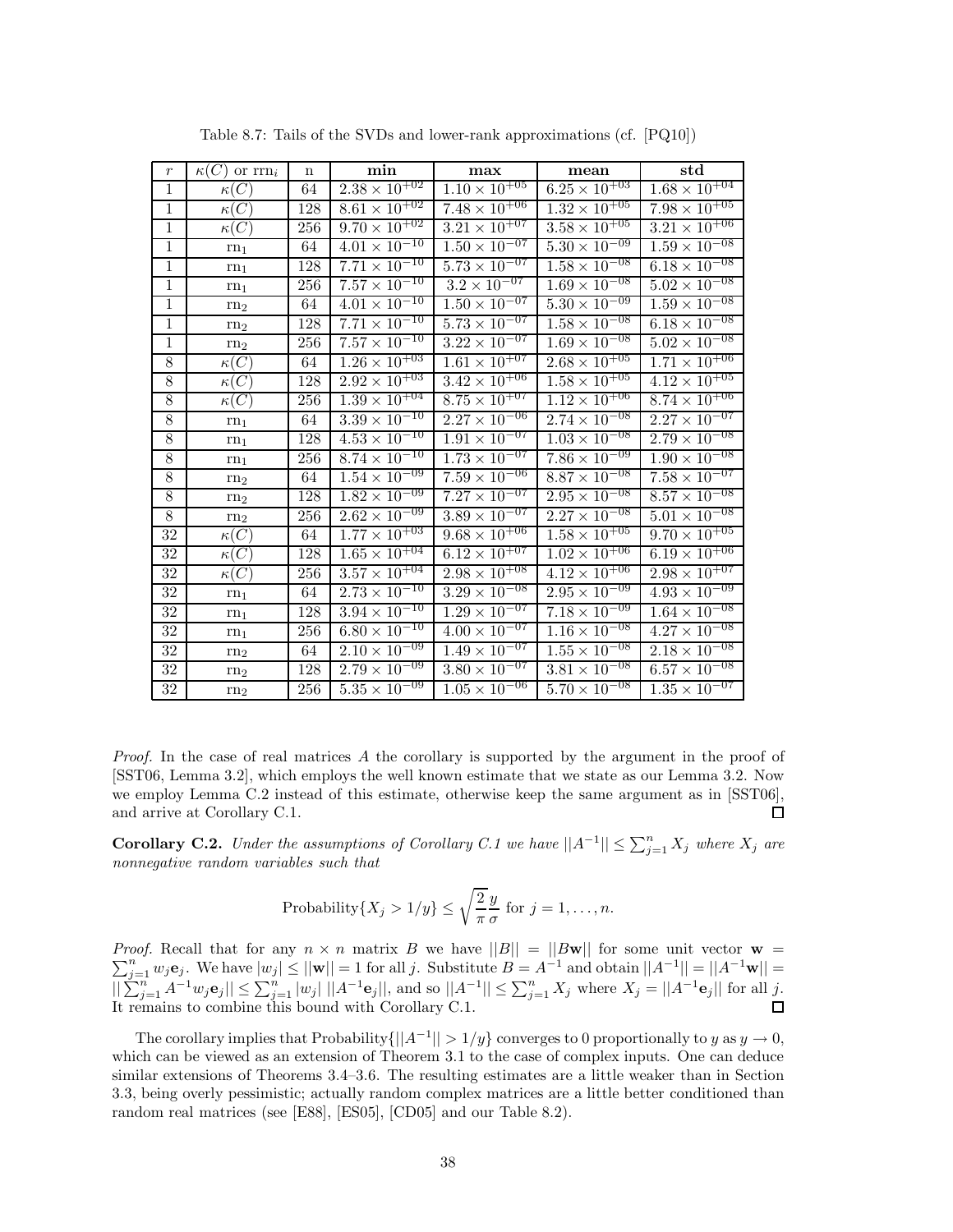| q              | $\kappa(C)$ or $\text{rrn}_i$  | $\mathbf n$ | min                               | max                               | mean                              | $_{\rm std}$                    |
|----------------|--------------------------------|-------------|-----------------------------------|-----------------------------------|-----------------------------------|---------------------------------|
| $\mathbf{1}$   | $\kappa(C)$                    | 64          | $1.\overline{83 \times 10^{+02}}$ | $1.26 \times 10^{+06}$            | $1.\overline{74 \times 10^{+04}}$ | $1.27 \times 10^{+05}$          |
| $\mathbf{1}$   | $\kappa(C)$                    | 128         | $6.75 \times 10^{+02}$            | $8.76 \times 10^{+05}$            | $2.\overline{35 \times 10^{+04}}$ | $9.10 \times 10^{+04}$          |
| $\mathbf{1}$   | $\kappa(C)$                    | 256         | $4.19 \times 10^{+03}$            | $5.82 \times 10^{+05}$            | $4.43 \times 10^{+04}$            | $8.98\times10^{+04}$            |
| $\mathbf{1}$   | $\text{rn}^{(1)}$              | 64          | $2.43 \times 10^{-10}$            | $3.86 \times 10^{-08}$            | $2.\overline{55 \times 10^{-09}}$ | $5.43\times\overline{10^{-09}}$ |
| $\mathbf{1}$   | $\mathrm{rn}^{(1)}$            | 128         | $4.36 \times 10^{-10}$            | $1.\overline{15 \times 10^{-07}}$ | $4.45 \times 10^{-09}$            | $1.24 \times 10^{-08}$          |
| $\mathbf{1}$   | $\overline{\mathrm{rn}^{(1)}}$ | 256         | $6.40 \times 10^{-10}$            | $3.17\times10^{-08}$              | $4.00 \times 10^{-09}$            | $5.16\times10^{-09}$            |
| $\mathbf{1}$   | $\mathrm{rn}^{\left(2\right)}$ | 64          | $8.30 \times 10^{-10}$            | $3.86 \times 10^{-08}$            | $2.81 \times 10^{-09}$            | $5.35\times\overline{10^{-09}}$ |
| $\mathbf{1}$   | $\rm{rn}^{(2)}$                | 128         | $1.21 \times 10^{-9}$             | $1.\overline{15 \times 10^{-07}}$ | $4.80 \times 10^{-09}$            | $1.23 \times 10^{-08}$          |
| $\mathbf{1}$   | $\overline{\text{rn}}^{(2)}$   | 256         | $1.72 \times 10^{-9}$             | $3.18 \times 10^{-08}$            | $4.53 \times 10^{-09}$            | $4.97 \times 10^{-09}$          |
| $8\,$          | $\overline{\kappa(C)}$         | 64          | $1.37 \times 10^{+03}$            | $1.87 \times 10^{+06}$            | $7.57 \times 10^{+04}$            | $2.16 \times 10^{+05}$          |
| $8\,$          | $\kappa(C)$                    | 128         | $3.80 \times 10^{+03}$            | $8.64 \times 10^{+06}$            | $2.00 \times 10^{+05}$            | $8.73 \times 10^{+05}$          |
| $\overline{8}$ | $\kappa(C)$                    | 256         | $2.57 \times 10^{+04}$            | $1.54 \times 10^{+07}$            | $7.\overline{25 \times 10^{+05}}$ | $2.03 \times 10^{+06}$          |
| 8              | $rn^{(1)}$                     | 64          | $1.87 \times 10^{-9}$             | $4.48 \times 10^{-07}$            | $2.29 \times 10^{-08}$            | $5.20 \times 10^{-08}$          |
| $8\,$          | $\mathrm{rn}^{(1)}$            | 128         | $3.04 \times \overline{10^{-09}}$ | $3.73 \times 10^{-07}$            | $2.72 \times 10^{-08}$            | $5.83 \times 10^{-08}$          |
| 8              | $\mathrm{rn}^{(1)}$            | 256         | $3.78 \times 10^{-09}$            | $2.01 \times 10^{-\overline{06}}$ | $4.81 \times 10^{-08}$            | $2.02\times10^{-07}$            |
| 8              | $\mathrm{rn}^{\left(2\right)}$ | 64          | $1.30 \times 10^{-09}$            | $2.47 \times 10^{-07}$            | $1.09 \times 10^{-08}$            | $2.70 \times 10^{-08}$          |
| $8\,$          | $\overline{\mathrm{rn}}^{(2)}$ | 128         | $1.85 \times \overline{10^{-09}}$ | $1.50 \times 10^{-07}$            | $1.36 \times 10^{-08}$            | $2.75 \times 10^{-08}$          |
| $8\,$          | $\mathrm{rn}^{(2)}$            | 256         | $2.19 \times 10^{-09}$            | $1.10 \times 10^{-06}$            | $2.36 \times 10^{-08}$            | $1.10 \times 10^{-07}$          |
| $32\,$         | $\kappa(C)$                    | 64          | $3.75 \times 10^{+03}$            | $3.25 \times 10^{+07}$            | $6.01 \times 10^{+05}$            | $3.28 \times 10^{+06}$          |
| 32             | $\kappa(C)$                    | 128         | $2.4\overline{1\times10^{+04}}$   | $1.09 \times 10^{+08}$            | $1.95 \times 10^{+06}$            | $1.10 \times 10^{+07}$          |
| 32             | $\kappa(C)$                    | 256         | $1.33 \times \overline{10^{+05}}$ | $2.11 \times \overline{10^{+10}}$ | $2.18 \times \overline{10^{+08}}$ | $2.11 \times 10^{+09}$          |
| 32             | $rn^{(1)}$                     | 64          | $7.78 \times 10^{-09}$            | $1.39 \times 10^{-06}$            | $8.17 \times 10^{-08}$            | $1.94 \times 10^{-07}$          |
| 32             | $\mathrm{rn}^{(1)}$            | 128         | $9.81 \times 10^{-09}$            | $2.35 \times 10^{-06}$            | $1.17 \times 10^{-07}$            | $3.05 \times 10^{-07}$          |
| $32\,$         | $\mathrm{rn}^{(1)}$            | 256         | $2.05\times\overline{10^{-08}}$   | $3.99 \times 10^{-06}$            | $1.91 \times 10^{-07}$            | $5.06 \times 10^{-07}$          |
| 32             | $\mathrm{rn}^{\left(2\right)}$ | 64          | $1.84 \times 10^{-09}$            | $2.62\times10^{-07}$              | $1.85 \times 10^{-08}$            | $4.09 \times 10^{-08}$          |
| 32             | $\mathrm{rn}^{\left(2\right)}$ | 128         | $2.47 \times 10^{-09}$            | $6.77\times\overline{10^{-07}}$   | $2.93 \times 10^{-08}$            | $8.38 \times 10^{-08}$          |
| 32             | $\mathrm{rn}^{(2)}$            | 256         | $5.05 \times 10^{-09}$            | $8.85 \times 10^{-07}$            | $4.38 \times 10^{-08}$            | $1.14 \times 10^{-07}$          |

Table 8.8: Heads of SVDs and low-rank approximations via dual additive preprocessing

## **D Preconditioning with randomized augmentation: additional estimates**

**Theorem D.1.** *Suppose n* and *r* are two positive integers,  $A \in \mathbb{R}^{n \times n}$ ,  $||A|| = 1$ ,  $\rho = \text{rank}(A)$ ,  $A = S_A \Sigma_A T_A^T$  is the SVD of (2.4),  $U, V \in \mathcal{G}_{0,1}^{n \times r}$ ,  $W \in \mathbb{R}^{r \times r}$ ,  $||W|| \leq 1$ , and K denotes the matrix *of (6.1). Then the matrix*  $K$  *is singular if*  $r < n - \rho$ . Otherwise it is nonsingular with probability 1*. Furthermore if it is nonsingular and if*  $r = n - \rho$ *, then the condition number*  $\kappa(K)$  *is expected to have at most order*  $||A||/\sigma_{n-r}(A)$ *.* 

*Proof.* We proceed similarly to the proof of Theorem 6.3. Suppose  $A = S_A \Sigma_A T_A^T$  is the SVD of  $(2.4)$  and write  $\bar{K} = \text{diag}(I_r, S_A^T)K \text{diag}(I_r, T_A)$ . Then

$$
\bar{K} = \begin{pmatrix} W & \bar{V}^T \\ -\bar{U} & \Sigma_A \end{pmatrix}
$$

where  $\sigma_j(K) = \sigma_j(\bar{K})$  for all j and  $\bar{U}, \bar{V} \in \mathcal{G}_{0,1}^{n \times r}$ . Furthermore write  $\Sigma_\rho = \text{diag}(\sigma_j(A))_{j=1}^\rho$ ,  $\Sigma_A =$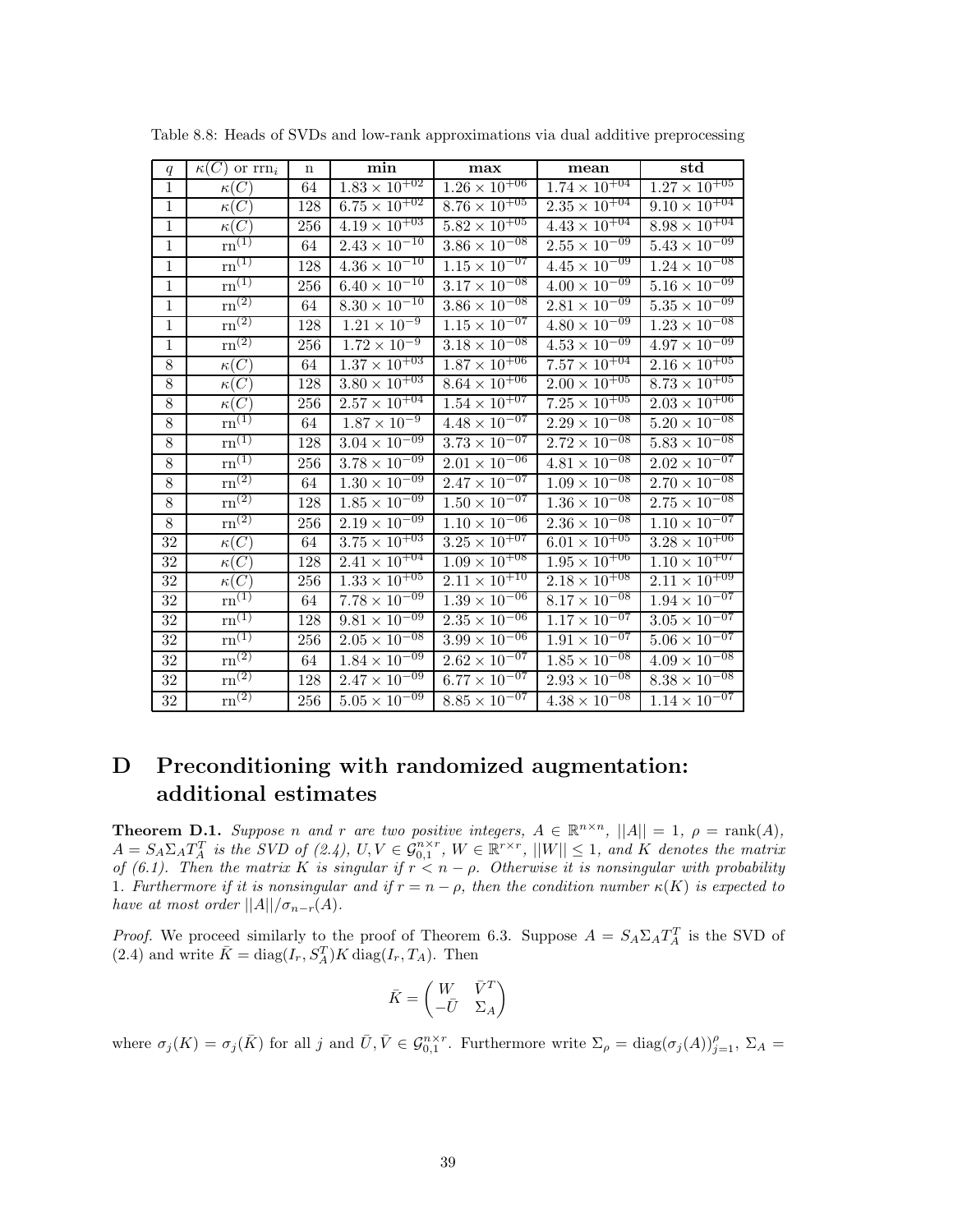| q            | $\kappa(C)$ or $\text{rrn}_i$             | n   | min                    | max                               | mean                              | $_{\rm std}$                      |
|--------------|-------------------------------------------|-----|------------------------|-----------------------------------|-----------------------------------|-----------------------------------|
| $\mathbf{1}$ | $\mathrm{rn}^{(1)}$                       | 64  | $2.35 \times 10^{-10}$ | $1.32 \times 10^{-\overline{07}}$ | $3.58 \times 10^{-09}$            | $1.37 \times 10^{-08}$            |
| 1            | $\mathrm{rn}^{(1)}$                       | 128 | $4.41 \times 10^{-10}$ | $3.28 \times 10^{-\overline{08}}$ | $3.55 \times 10^{-\overline{09}}$ | $5.71 \times 10^{-09}$            |
| $\mathbf{1}$ | $\overline{\mathrm{rn}}^{(1)}$            | 256 | $6.98 \times 10^{-10}$ | $5.57 \times 10^{-08}$            | $5.47 \times 10^{-09}$            | $8.63 \times 10^{-09}$            |
| 1            | $\rm{rn}^{(2)}$                           | 64  | $8.28 \times 10^{-10}$ | $1.32 \times 10^{-07}$            | $3.86 \times 10^{-09}$            | $1.36 \times 10^{-08}$            |
| 1            | $\overline{\mathrm{rn}}^{\left(2\right)}$ | 128 | $1.21 \times 10^{-09}$ | $3.28 \times 10^{-08}$            | $3.91 \times 10^{-09}$            | $5.57 \times 10^{-09}$            |
| 1            | $rm^{(2)}$                                | 256 | $1.74 \times 10^{-09}$ | $5.58 \times 10^{-08}$            | $5.96 \times 10^{-09}$            | $8.47 \times 10^{-09}$            |
| 8            | $\mathrm{rn}^{(1)}$                       | 128 | $2.56 \times 10^{-09}$ | $1.16 \times 10^{-06}$            | $4.30 \times 10^{-08}$            | $1.\overline{45 \times 10^{-07}}$ |
| 8            | $\mathrm{rn}^{(1)}$                       | 256 | $4.45 \times 10^{-09}$ | $3.32 \times 10^{-07}$            | $3.40 \times 10^{-08}$            | $5.11 \times 10^{-08}$            |
| 8            | $\rm{rn}^{(2)}$                           | 64  | $1.46 \times 10^{-09}$ | $9.56 \times 10^{-08}$            | $5.77 \times 10^{-09}$            | $1.06 \times 10^{-08}$            |
| 8            | $\overline{\mathrm{rn}^{\left(2\right)}}$ | 128 | $1.64 \times 10^{-09}$ | $4.32 \times 10^{-07}$            | $1.86 \times 10^{-08}$            | $5.97 \times 10^{-08}$            |
| 8            | $\mathrm{rn}^{\left(2\right)}$            | 256 | $2.50 \times 10^{-09}$ | $1.56 \times 10^{-07}$            | $1.59 \times 10^{-08}$            | $2.47 \times 10^{-08}$            |
| 32           | $\overline{\mathrm{rn}}^{(1)}$            | 64  | $6.80 \times 10^{-09}$ | $2.83 \times 10^{-06}$            | $1.01 \times 10^{-07}$            | $3.73 \times 10^{-07}$            |
| 32           | $\mathrm{rn}^{(1)}$                       | 128 | $1.25 \times 10^{-08}$ | $6.77 \times 10^{-06}$            | $1.28 \times 10^{-07}$            | $6.76 \times 10^{-07}$            |
| 32           | $\mathrm{rn}^{(1)}$                       | 256 | $1.85 \times 10^{-08}$ | $1.12 \times 10^{-\overline{06}}$ | $1.02 \times 10^{-07}$            | $1.54 \times 10^{-07}$            |
| 32           | $\overline{\mathrm{rn}^{(2)}}$            | 64  | $1.84 \times 10^{-09}$ | $6.50 \times 10^{-07}$            | $2.30 \times 10^{-08}$            | $8.28 \times 10^{-08}$            |
| 32           | $\mathrm{rn}^{(2)}$                       | 128 | $3.11 \times 10^{-09}$ | $1.45 \times 10^{-06}$            | $2.87 \times 10^{-08}$            | $1.45 \times 10^{-07}$            |
| 32           | $\overline{\text{rn}^{(2)}}$              | 256 | $4.39 \times 10^{-09}$ | $2.16 \times 10^{-07}$            | $2.37 \times 10^{-08}$            | $3.34 \times 10^{-08}$            |

Table 8.9: Heads of SVDs and low-rank approximation with random multipliers

 $diag(\Sigma_{\rho}, O_{n-\rho,n-\rho}), \bar{U} = \begin{pmatrix} U_0 \\ U_1 \end{pmatrix}$ *U*<sup>1</sup> and  $\bar{V} = \begin{pmatrix} V_0 \\ V \end{pmatrix}$ *V*1 and obtain  $\bar{K} =$  $\sqrt{ }$  $\mathcal{L}$  $W$   $V_0^T$   $V_1^T$  $U_0$   $\Sigma_\rho$   $O_{\rho,n-\rho}$ *U*<sup>1</sup> *Oρ,n*−*<sup>ρ</sup> O<sup>n</sup>*−*ρ,n*−*<sup>ρ</sup>*

where  $U_0, V_0 \in \mathcal{G}_{0,1}^{\rho \times r}$  and  $U_1, V_1 \in \mathcal{G}_{0,1}^{(n-\rho)\times r}$ . Now we can readily verify the claims about rank(*K*).

 $\setminus$  $\overline{1}$ 

It remains to estimate the condition number  $\kappa(K) = ||K|| \, ||K^{-1}|| = ||\bar{K}|| \, ||\bar{K}^{-1}||$  provided that  $\sqrt{2}$  $r = n - \rho$  and the matrix *K* is nonsingular. To bound the norm  $||K||$ , note that  $K =$ *W Or,n On,r A*  $\left( \begin{matrix} O_{r,n} & I_{r,r} \ I_{n,n} & O_{n,r} \end{matrix} \right) \left( \begin{matrix} -U & O_{n,n} \ O_{r,r} & V^T \end{matrix} \right)$  $O_{r,r}$   $V^T$ , recall that  $||W|| \le ||A|| = 1$ , apply bound (2.6) and obtain

$$
||K|| \le 1 + \max{||U||, ||V||}.
$$

By virtue of randomized bounds of Theorem 3.2 we expect to have the norms  $||U||$  and  $||V||$  in  $O(1)$ , that is bounded by a constant, and so  $||K||$  is in  $O(1)$ .

We conclude the proof by estimating the norm  $||\bar{K}|| = ||K||$ . We readily verify that

$$
\bar{K}^{-1} = \begin{pmatrix} O_{r,r} & O_{r,n-r} & -U_1^{-1} \\ O_{n-r,r} & \Sigma_{n-r}^{-1} & -\Sigma_{n-r}^{-1} U_0 U_1^{-1} \\ V_1^{-T} & -V_1^{-T} V_0^T \Sigma_{n-r}^{-1} & V_1^{-T} (W + V_0^T \Sigma_{n-r}^{-1} U_0) U_1^{-1} \end{pmatrix}.
$$

Apply bound (2.6) and deduce that

$$
||K^{-1}|| = ||\bar{K}^{-1}|| \leq N_1 + N_2 + N_3
$$

where  $N_1 = \max\{||V_1^{-T}||, ||\sum_{n-r}^{-1}||, ||U_1^{-1}||\}, N_2 = \max\{||V_1^{-T}V_0^T\Sigma_{n-r}^{-1}||, ||\sum_{n-r}^{-1}U_0U_1^{-1}||\}$  and  $N_3 =$  $||V_1^{-T}(W + V_0^T \Sigma_{n-r}^{-1} U_0)U_1^{-1}||.$  Recall that  $||W|| \le 1$ ,  $||\Sigma_{n-r}^{-1}|| = 1/\sigma_{n-r}(A)$ ,  $||V_0^T|| = ||V_0||$ , and  $||V_1^{-T}|| = ||V_1^{-1}||$  and deduce that

$$
N_1=\max\{||V_1^{-1}||,||U_1^{-1}||,1/\sigma_{n-r}(A)\},\
$$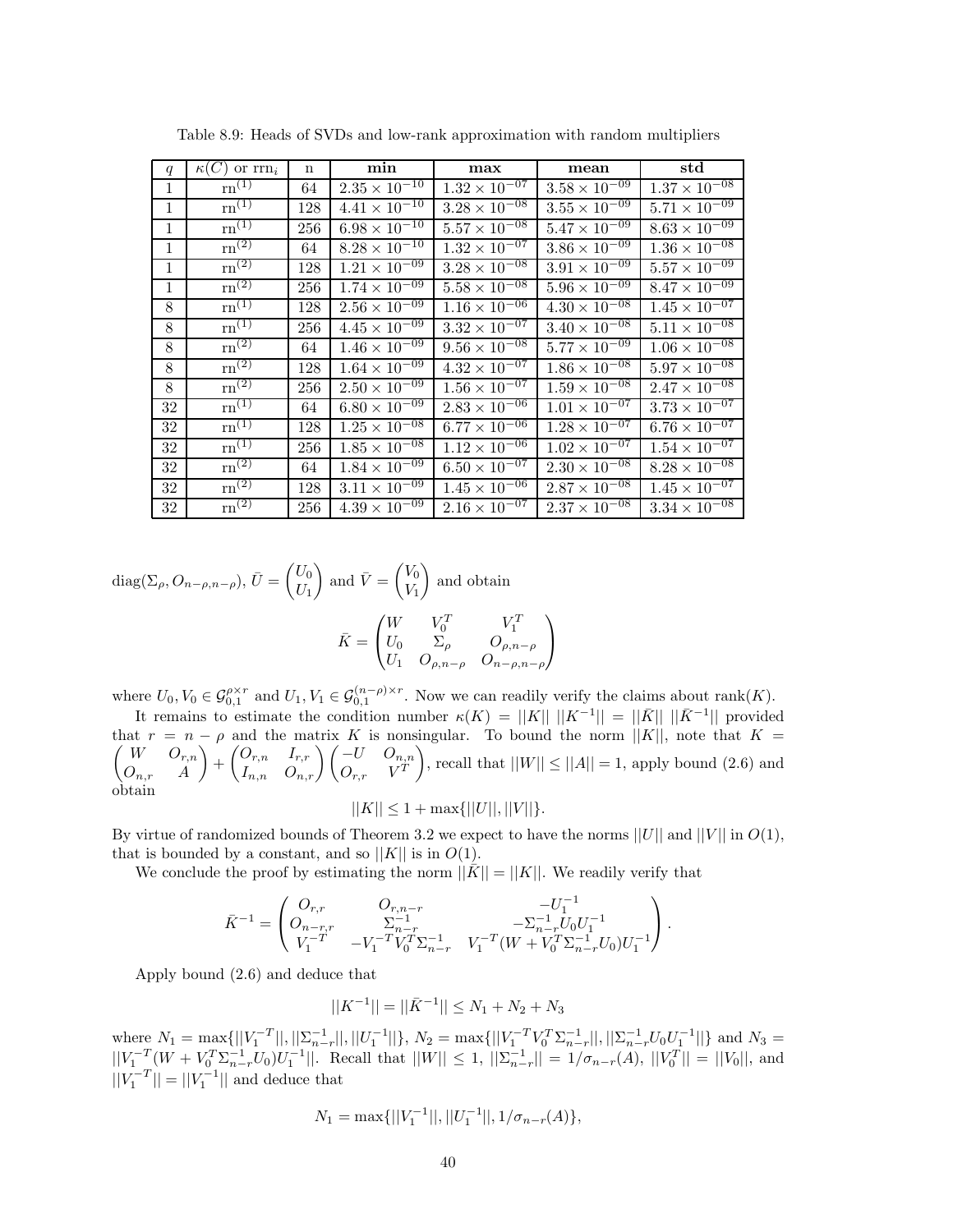| q  | $\text{rrn}^{(i)}$ | $\mathbf n$ | min                               | max                    | mean                              | std                    |
|----|--------------------|-------------|-----------------------------------|------------------------|-----------------------------------|------------------------|
| 8  | $rm^{(1)}$         | 64          | $2.22 \times 10^{-09}$            | $7.89 \times 10^{-06}$ | $1.43 \times 10^{-07}$            | $9.17 \times 10^{-07}$ |
| 8  | $rm^{(1)}$         | 128         | $3.79 \times 10^{-09}$            | $4.39 \times 10^{-05}$ | $4.87 \times 10^{-07}$            | $4.39 \times 10^{-06}$ |
| 8  | $rm^{(1)}$         | 256         | $5.33 \times 10^{-\overline{09}}$ | $3.06 \times 10^{-06}$ | $6.65 \times 10^{-08}$            | $3.12 \times 10^{-07}$ |
| 8  | $\text{rrn}^{(2)}$ | 64          | $1.13 \times 10^{-09}$            | $3.66 \times 10^{-06}$ | $6.37 \times 10^{-08}$            | $4.11 \times 10^{-07}$ |
| 8  | $rm^{(2)}$         | 128         | $1.81 \times 10^{-09}$            | $1.67 \times 10^{-05}$ | $1.90 \times 10^{-\overline{07}}$ | $1.67 \times 10^{-06}$ |
| 8  | $rm^{(2)}$         | 256         | $2.96 \times 10^{-09}$            | $1.25 \times 10^{-06}$ | $2.92 \times 10^{-08}$            | $1.28 \times 10^{-07}$ |
| 32 | $rm^{(1)}$         | 64          | $6.22 \times 10^{-09}$            | $5.00 \times 10^{-07}$ | $4.06 \times 10^{-08}$            | $6.04 \times 10^{-08}$ |
| 32 | $rm^{(1)}$         | 128         | $2.73 \times 10^{-08}$            | $4.88 \times 10^{-06}$ | $2.57 \times 10^{-07}$            | $8.16 \times 10^{-07}$ |
| 32 | $rm^{(1)}$         | 256         | $1.78 \times 10^{-08}$            | $1.25 \times 10^{-06}$ | $1.18 \times 10^{-07}$            | $2.03 \times 10^{-07}$ |
| 32 | $rm^{(2)}$         | 64          | $1.64 \times 10^{-09}$            | $1.26 \times 10^{-07}$ | $9.66 \times 10^{-09}$            | $1.48 \times 10^{-08}$ |
| 32 | $\text{rrn}^{(2)}$ | 128         | $5.71 \times 10^{-09}$            | $9.90 \times 10^{-07}$ | $5.50 \times 10^{-08}$            | $1.68 \times 10^{-07}$ |
| 32 | $rm^{(2)}$         | 256         | $4.02 \times 10^{-09}$            | $2.85 \times 10^{-07}$ | $2.74 \times 10^{-08}$            | $4.48 \times 10^{-08}$ |

Table 8.10: Heads of SVDs and low-rank approximations with random Toeplitz multipliers

Table 8.11: Relative residual norms: ill conditioned linear systems via nmb approximation and block triangulation

| $n_{\rm c}$ | r                           | min                    | max                   | mean                   | std                    |
|-------------|-----------------------------|------------------------|-----------------------|------------------------|------------------------|
| 32          |                             | $1.49 \times 10^{-13}$ | $1.36 \times 10^{-9}$ | $4.25 \times 10^{-11}$ | $1.56 \times 10^{-10}$ |
| 32          | $\mathfrak{D}$              | $3.70 \times 10^{-13}$ | $2.13 \times 10^{-8}$ | $3.83 \times 10^{-10}$ | $2.35 \times 10^{-9}$  |
| 32          |                             | $9.33 \times 10^{-13}$ | $1.08 \times 10^{-8}$ | $3.37 \times 10^{-10}$ | $1.26 \times 10^{-9}$  |
| 64          |                             | $1.11 \times 10^{-12}$ | $6.87 \times 10^{-9}$ | $2.03 \times 10^{-10}$ | $7.49 \times 10^{-10}$ |
| 64          | $\mathcal{D}_{\mathcal{L}}$ | $1.53 \times 10^{-12}$ | $1.21 \times 10^{-8}$ | $5.86 \times 10^{-10}$ | $1.77 \times 10^{-9}$  |
| 64          |                             | $2.21 \times 10^{-12}$ | $1.27 \times 10^{-7}$ | $1.69 \times 10^{-9}$  | $1.28 \times 10^{-8}$  |

 $N_2 \le \max\{||V_1^{-1}|| \, ||V_0||, ||U_0|| \, ||U_1^{-1}||\}/\sigma_{n-r}(A)$ ,

$$
N_3 \le ||V_1^{-1}|| \, ||U_1^{-1}|| (1+||V_0|| ||U_0||/\sigma_{n-r}(A)).
$$

Apply Theorems 3.1 and 3.2 to estimate the norms  $||U||, ||V||, ||V_0||, ||U_0||, ||U_1^{-1}||$  and  $||V_1^{-1}||$ . Combine all the above bounds to estimate the norm  $||K^{-1}||$ .

**Corollary D.1.** Suppose *n* and *r* are two positive integers,  $A \in \mathbb{R}^{n \times n}$ ,  $||A|| = 1$ , the matrix *A* has *numerical rank*  $n - r$ ,  $U, V \in \mathcal{G}_{0,1}^{n \times r}$ ,  $W \in \mathbb{R}^{r \times r}$ ,  $||W|| \leq 1$ , and the matrix  $K$  is defined by (6.1). *Then this matrix has full rank with probability* 1 *and is expected to have condition number*  $\kappa$ (*K*) *of at most order*  $||A|| / \sigma_{l-r}(A) = 1 / \sigma_{n-r}(A)$ .

*Proof.* We immediately obtain the corollary by combining Theorems D.1 and 2.1.

 $\Box$ 

Let us extend our analysis to the case of rectangular matrices  $A \in \mathbb{R}^{m \times n}$ .

**Theorem D.2.** Suppose *m*, *n*, and *r* are three positive integers,  $l = \min\{m, n\}$ ,  $A \in \mathbb{R}^{m \times n}$ ,  $||A|| = 1$ , the matrix A has numerical rank  $l - r$ ,  $U \in \mathcal{G}_{0,1}^{m \times r}$ ,  $V \in \mathcal{G}_{0,1}^{n \times r}$ ,  $W \in \mathbb{R}^{r \times r}$ ,  $||W|| \leq 1$ , K is *the*  $(m+r \times (n+r)$  *matrix defined by equation* (6.1). Then this matrix has full rank with probability 1 *and is expected to have condition number*  $\kappa(K)$  *of at most order*  $||A||/\sigma_{l-r}(A) = 1/\sigma_{l-r}(A)$ *.* 

*Proof.* Suppose  $A = S_A \Sigma_A T_A^T$  is the SVD of (2.4) and write  $\overline{K} = \text{diag}(I_r, S_A^T)K \text{diag}(I_r, T_A)$ , as in the proof of Theorems 6.3 and D.1. Then write

$$
\widehat{K} = I_{m+r,n+r} \bar{K} I_{n+r,m+r}
$$
\n(D.1)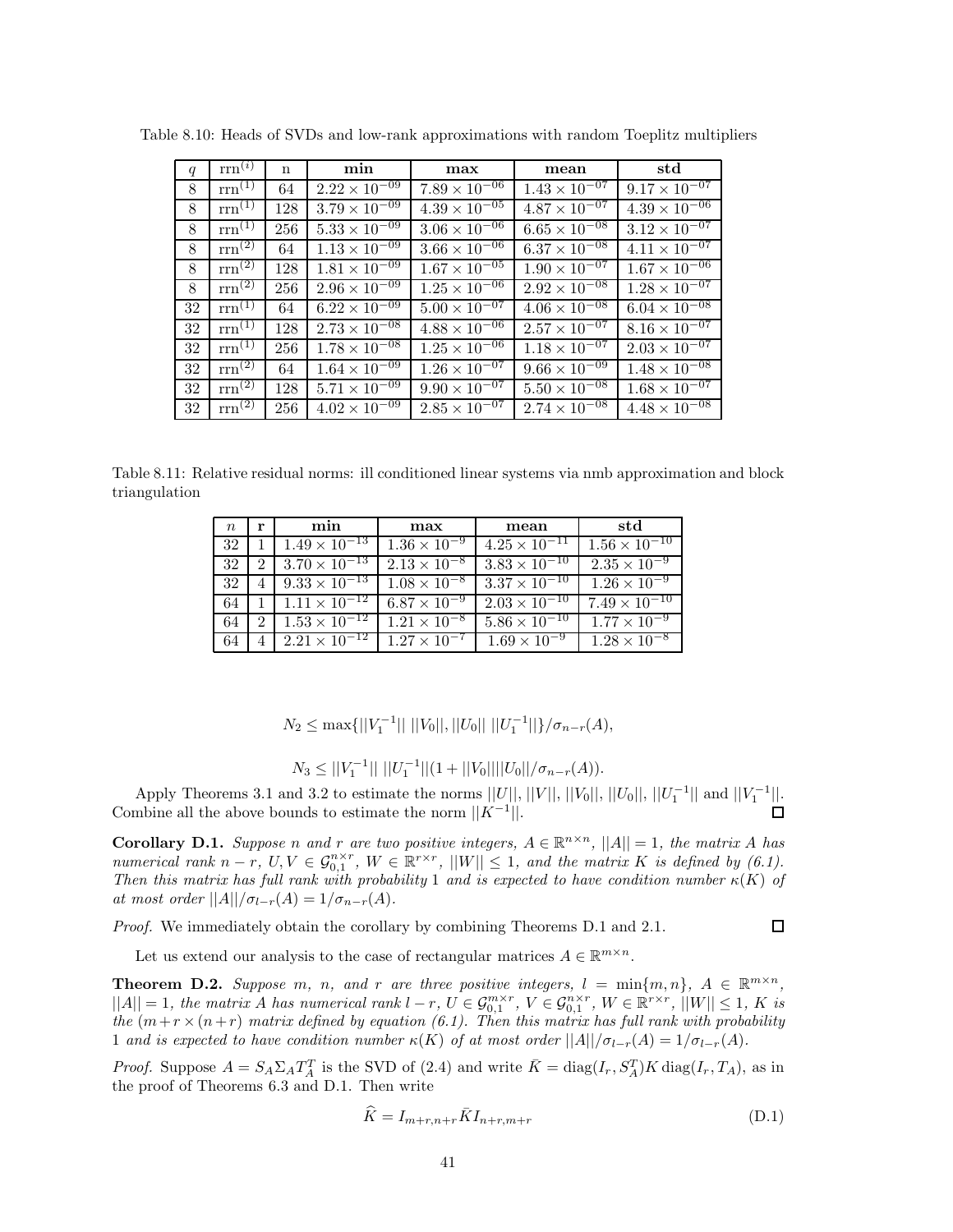| $n_{\rm c}$ | r             | min                          | max                  | mean                  | std                           |
|-------------|---------------|------------------------------|----------------------|-----------------------|-------------------------------|
| 32          |               | $6.34 \times 10^{-3}$        | $7.44 \times 10^{1}$ | $1.74 \times 10^{0}$  | $7.53 \times 10^{0}$          |
| 32          | $\mathcal{D}$ | $2.03 \times 10^{-2}$        | $1.32 \times 10^{1}$ | $9.19 \times 10^{-1}$ | $1.62 \times 10^{0}$          |
| 32          |               | $4.57 \times 10^{-2}$        | $1.36 \times 10^{1}$ | $1.14 \times 10^{0}$  | $\overline{1.93 \times 10^0}$ |
| 64          |               | $3.82 \times 10^{-3}$        | $9.93 \times 10^{0}$ | $1.03 \times 10^{0}$  | $1.66 \times 10^{0}$          |
| 64          | 2             | $\sqrt{1.96} \times 10^{-2}$ | $1.27 \times 10^{2}$ | $3.09 \times 10^{0}$  | $1.40 \times 10^{1}$          |
| 64          |               | $7.13 \times 10^{-3}$        | $6.63 \times 10^{0}$ | $8.23 \times 10^{-1}$ | $1.20 \times 10^{0}$          |

Table 8.12: Relative residual norms: ill conditioned linear systems with MLDIVIDE(A,B)

Table 8.13: Relative residual norms: ill conditioned linear systems with dual additive preprocessing and block triangulation

| $\,n$ | q | min                    | max                    | mean                   | std                    |
|-------|---|------------------------|------------------------|------------------------|------------------------|
| 32    |   | $2.33 \times 10^{-14}$ | $2.28 \times 10^{-06}$ | $2.31 \times 10^{-08}$ | $2.28 \times 10^{-07}$ |
| 32    | 2 | $3.40 \times 10^{-13}$ | $4.93 \times 10^{-08}$ | $9.11 \times 10^{-10}$ | $5.71 \times 10^{-09}$ |
| 32    |   | $5.97 \times 10^{-13}$ | $1.63 \times 10^{-07}$ | $2.22 \times 10^{-09}$ | $1.64 \times 10^{-08}$ |
| 64    |   | $3.90 \times 10^{-14}$ | $2.78 \times 10^{-05}$ | $2.81 \times 10^{-07}$ | $2.78 \times 10^{-06}$ |
| 64    | 2 | $3.53 \times 10^{-13}$ | $3.76 \times 10^{-08}$ | $1.13 \times 10^{-09}$ | $4.72 \times 10^{-09}$ |
| 64    |   | $3.54 \times 10^{-12}$ | $2.53 \times 10^{-07}$ | $5.19 \times 10^{-09}$ | $2.83 \times 10^{-08}$ |

for 
$$
I_{g,h}
$$
 of (2.1). Observe that  $\kappa(K) = \kappa(\bar{K})$ ,  
\n
$$
\widehat{K} = \begin{pmatrix} \bar{K} \\ \widehat{U} \end{pmatrix}, \widehat{U} = (U_2 \mid O_{m-n,n}), U_2 \in \mathcal{G}_{0,1}^{(m-n)\times r} \text{ if } m \ge l = n, \text{ whereas}
$$
\n
$$
\widehat{K} = (\bar{K} \mid \widehat{V}^T), \widehat{V}^T = (V_2^T \mid O_{n-m,m}), V_2 \in \mathcal{G}_{0,1}^{(n-m)\times r} \text{ if } n \ge l = m.
$$

It follows that  $\sigma_l(\bar{K}) \geq \sigma_l(\hat{K})$  (cf. Fact 2.3) and  $||\hat{K}|| \leq ||\bar{K}|| + ||F||$  for  $F = U_2$  or  $F = V_2$ . In both cases  $F \in \mathcal{G}_{0,1}^{|n-m| \times r}$ , and so we can expect that  $||\bar{K}|| = O(||\widehat{K}||)$  because  $||\widehat{K}|| \geq ||\Sigma_A||$  =  $||A|| = 1$ . Corollary D.1 implies that with probability 1 the  $(l + r) \times (l + r)$  matrix  $\hat{K}$  is nonsingular, and so  $\text{rank}(K) = \text{rank}(\overline{K}) = \text{rank}(\widehat{K}) = l + r$ , that is the matrix *K* has full rank.

Furthermore Corollary D.1 implies that the condition number  $\kappa(\hat{K})$  is expected to have order  $||A||/\sigma_{n-r}(A)$ . It remains to extend this bound to  $\kappa(K)$ . Recall that  $\kappa(\widehat{K}) = ||\widehat{K}||/\sigma_{l}(\widehat{K})$  and  $\kappa(K) = \kappa(\bar{K}) = ||\bar{K}||/\sigma_l(\bar{K})$  and combine the above equations with the bounds  $\sigma_l(\bar{K}) \geq \sigma_l(\hat{K})$  and  $||\bar{K}|| = O(||\hat{K}||)$ .  $||\bar{K}|| = O(||\bar{K}||).$ 

**Acknowledgement:** Our research has been supported by NSF Grant CCF-1116736 and PSC CUNY Awards 63153–0041 and 64512–0042. We are also very grateful to Professor Dr. Siegfried M. Rump and Mr. Jesse Wolf for helpful comments.

## **References**

| [A94]          | O. Axelsson, <i>Iterative Solution Methods</i> , Cambridge Univ. Press, England, 1994.                                                                                                                |
|----------------|-------------------------------------------------------------------------------------------------------------------------------------------------------------------------------------------------------|
| [ <b>B80</b> ] | D. Bini, Border Rank of $p \times q \times 2$ Tensors and the Optimal Approximation of a Pair<br>of Bilinear Forms, in <i>Lecture Notes in Computer Science</i> , <b>85</b> , 98–108, Springer, 1980. |
| [ <b>B85</b> ] | D. Bini, Tensor and Border Rank of Certain Classes of Matrices and the Fast Evalu-<br>ation of Determinant, Inverse Matrix and Eigenvalues, Calcolo, 22, 209-228, 1985.                               |
| [ <b>B86</b> ] | D. Bini, Border Rank of $m \times n \times (mn-q)$ Tensors, <i>Linear Algebra and Its Applications</i> ,<br><b>79.</b> 45–51. 1986.                                                                   |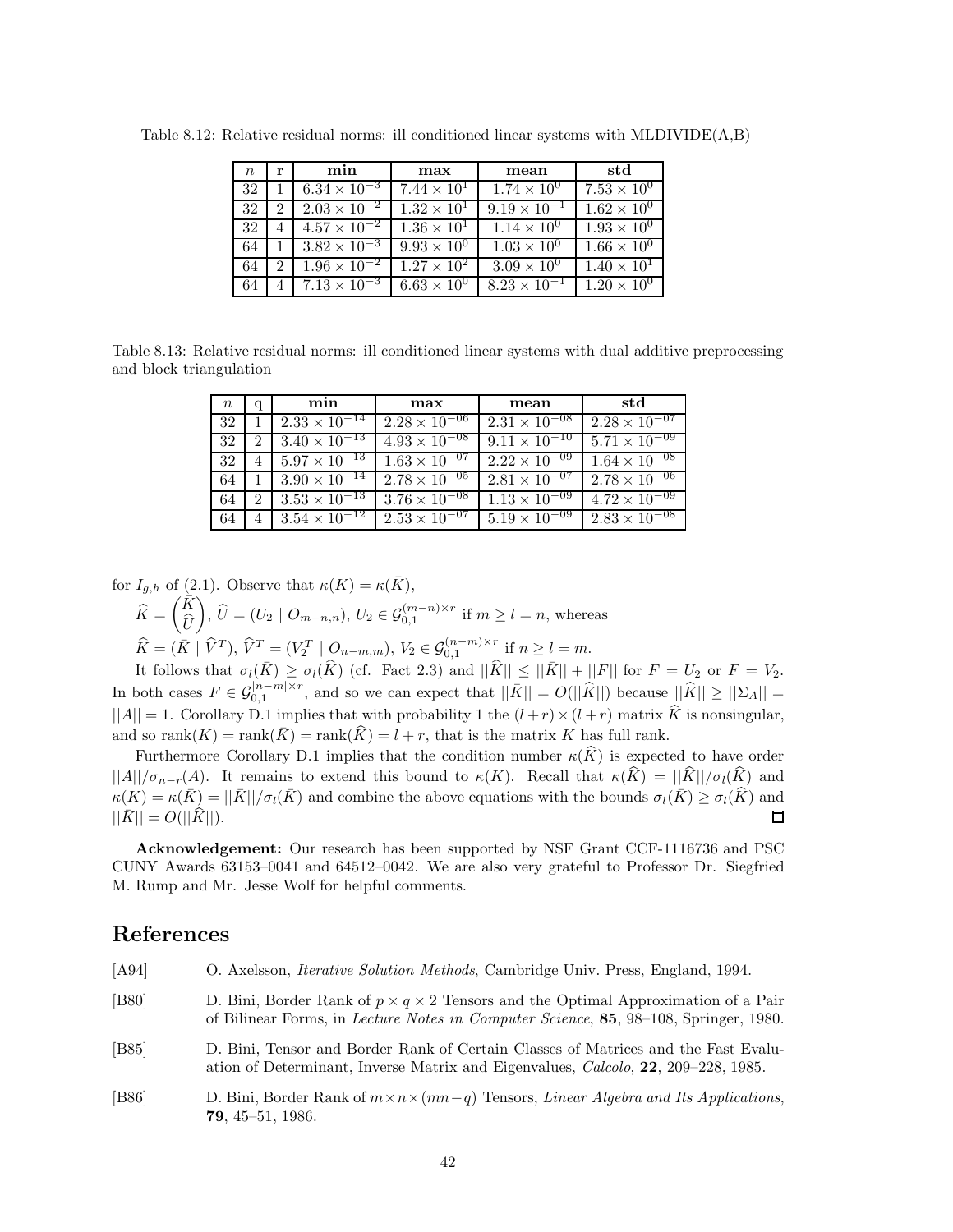Table 8.14: Relative residual norms: ill conditioned linear system with random multipliers and block triangulation

| $\,n$ | a             | min                           | max                    | mean                                          | std                                           |
|-------|---------------|-------------------------------|------------------------|-----------------------------------------------|-----------------------------------------------|
| 32    |               | $7.08 \times 10^{-30}$        | $4.00 \times 10^{-23}$ | $4.52 \times 10^{-25}$                        | $4.01 \times 10^{-24}$                        |
| 32    | $\mathcal{D}$ | $7.49 \times 10^{-30}$        | $2.29 \times 10^{-21}$ | $2.77 \times 10^{-23}$                        | $2.33 \times 10^{-22}$                        |
| 32    | 4             | $1.46 \times 10^{-28}$        | $1.63 \times 10^{-07}$ | $4.83 \times 10^{-25}$                        | $2.73 \times 10^{-24}$                        |
| 64    |               | $1.13 \times 10^{-29}$        | $1.01 \times 10^{-24}$ |                                               | $2.31 \times 10^{-26}$ 1.11 $\times 10^{-25}$ |
| 64    | $-2$          | $6.60 \times 10^{-29}$        | $6.90 \times 10^{-24}$ | $1.45 \times 10^{-25}$                        | $17.73 \times 10^{-25}$                       |
|       |               | $4 \mid 2.60 \times 10^{-28}$ | $1.41 \times 10^{-21}$ | $1.61 \times 10^{-23}$ $1.42 \times 10^{-22}$ |                                               |

Table 8.15: Relative residual norms: ill conditioned linear systems with the SMW formula; the case of small numerical nullity

| $n_{\rm c}$ | r | min                             | max                    | mean                     | std                                           |
|-------------|---|---------------------------------|------------------------|--------------------------|-----------------------------------------------|
| 64          |   | $1.18 \times 10^{-15}$          | $6.30 \times 10^{-13}$ | $2.37 \times 10^{-14}$   | $7.45 \times 10^{-14}$                        |
| 64          |   | 2 $3.42 \times 10^{-15}$        | $1.94 \times 10^{-10}$ | $2.15 \times 10^{-12}$   | $1.94 \times 10^{-11}$                        |
| 64          |   | $4\frac{6.66\times10^{-15}}{2}$ | $1.25 \times 10^{-10}$ | $1.82 \times 10^{-12}$   | $1.25 \times 10^{-11}$                        |
| 128         |   | $1 \mid 5.79 \times 10^{-15}$   | $4.85 \times 10^{-12}$ |                          | $1.21 \times 10^{-13}$ $4.96 \times 10^{-13}$ |
| 128         |   | 2 $\sqrt{1.45 \times 10^{-14}}$ | $1.85 \times 10^{-11}$ | $1.5.23 \times 10^{-13}$ | $1.88 \times 10^{-12}$                        |
| 128         |   | $4 \mid 8.41 \times 10^{-14}$   | $4.75 \times 10^{-11}$ | $2.89 \times 10^{-12}$   | $5.95 \times 10^{-12}$                        |

- [B02] M. Benzi, Preconditioning Techniques for Large Linear Systems: a Survey, *J. of Computational Physics*, **182**, 418–477, 2002.
- [B11] C. Beltrán, Estimates on the Condition Number of Random, Rank-deficient Matrices, *IMA Journal of Numerical Analysis*, **31, 1**, 25–39, 2011.
- [BC87] D. Bini, M. Capovani, Tensor Rank and Border Rank of Band Toeplitz Matrices, *SIAM J. on Computing*, **2**, 252–258, 1987.
- [BCLR79] D. Bini, M. Capovani, G. Lotti, F. Romani,  $O(n^{2.7799})$  Complexity for  $n \times n$  Approximate Matrix Multiplication, *Information Processing Letters*, **8**, 234–235, 1979.
- [BG05] A. Böttcher, S. M. Grudsky, *Spectral Properties of Banded Toeplitz Matrices*, SIAM Publications, Philadelphia, 2005.
- [BM01] D. A. Bini, B. Meini, Approximate Displacement Rank and Applications, in *AMS Conference "Structured Matrices in Operator Theory, Control, Signal and Image Processing"*, Boulder, 1999 (edited by V. Olshevsky), *American Math. Society*, 215–232, Providence, RI, 2001.
- [BP94] D. Bini, V. Y. Pan, *Polynomial and Matrix Computations,* volume 1: Fundamental Algorithms, Birkhäuser, Boston, 1994.
- [CD05] Z. Chen, J. J. Dongarra, Condition Numbers of Gaussian Random Matrices, *SIAM. J. on Matrix Analysis and Applications*, **27**, 603–620, 2005.
- [CDG03] B. Carpentieri, I. S. Duff, L. Giraud, A Class of Spectral Two-level Preconditioners, *SIAM J. Scientific Computing*, **25, 2**, 749–765, 2003.
- [CPW74] R. E. Cline, R. J. Plemmons, and G. Worm, Generalized Inverses of Certain Toeplitz Matrices, *Linear Algebra and Its Applications,* **8**, 25–33, 1974.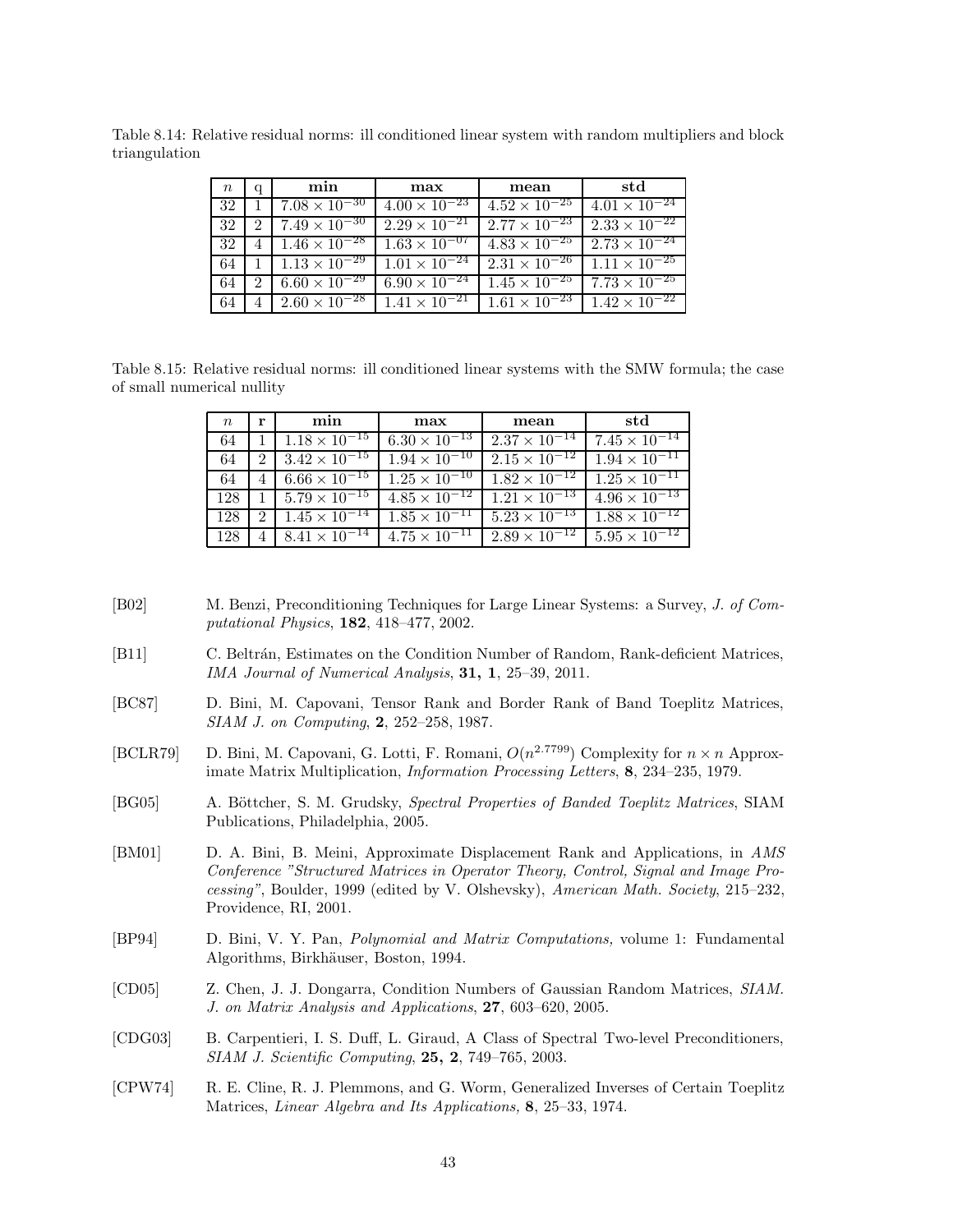| $\, n$ | a             | min                                                     | max                    | mean                   | std                    |
|--------|---------------|---------------------------------------------------------|------------------------|------------------------|------------------------|
| 64     |               | $6.54 \times 10^{-14}$                                  | $4.68 \times 10^{-11}$ | $3.29 \times 10^{-12}$ | $8.29 \times 10^{-12}$ |
| 64     | $\mathcal{L}$ | $1.59 \times 10^{-13}$                                  | $9.20 \times 10^{-11}$ | $5.77 \times 10^{-12}$ | $1.43 \times 10^{-11}$ |
| 64     |               | $4 \mid 3.16 \times 10^{-13} \mid 8.61 \times 10^{-11}$ |                        | $1.22 \times 10^{-11}$ | $2.35 \times 10^{-11}$ |
| 128    |               | $1.01 \times 10^{-12}$ $1.02 \times 10^{-10}$           |                        | $1.86 \times 10^{-11}$ | $2.65 \times 10^{-11}$ |
| 128    | $2^{\circ}$   | $1.63 \times 10^{-12}$                                  | $9.18 \times 10^{-11}$ | $2.40 \times 10^{-11}$ | $2.84 \times 10^{-11}$ |
| 128    |               | $3.99 \times 10^{-12}$                                  | $9.12 \times 10^{-11}$ | $3.91 \times 10^{-11}$ | $2.80 \times 10^{-11}$ |

Table 8.16: Relative residual norms: ill conditioned linear systems with the SMW formula; the case of small numerical rank

Table 8.17: The CPU time (in cycles) for solving an ill conditioned real symmetric Toeplitz linear system

| $\, n$ | Alg. $6.1$ | <b>OR</b> | <b>SVD</b> | QR/Alg. 6.1 | $\overline{\rm SVD}/\rm{Alg.}$ 6.1 |
|--------|------------|-----------|------------|-------------|------------------------------------|
| 512    | 56.3       | 148.4     | 4134.8     | 2.6         | 73.5                               |
| 1024   | 120.6      | 1533.5    | 70293.1    | 12.7        | 582.7                              |
| 2048   | 265.0      | 11728.1   |            | 44.3        |                                    |
| 4096   | 589.4      |           |            |             |                                    |
| 8192   | 1304.8     |           |            |             |                                    |

- [CW90] Coppersmith, S. Winograd, Matrix Multiplicaton via Arithmetic Progressions. *J. Symbolic Comput.*, **9, 3**, 251–280, 1990.
- [D83] J. D. Dixon, Estimating Extremal Eigenvalues and Condition Numbers of Matrices, *SIAM J. on Numerical Analysis*, **20, 4**, 812–814, 1983.
- [D88] J. Demmel, The Probability That a Numerical Analysis Problem Is Difficult, *Math. of Computation*, **50**, 449–480, 1988.
- [DL78] R. A. Demillo, R. J. Lipton, A Probabilistic Remark on Algebraic Program Testing, *Information Processing Letters*, **7**, **4**, 193–195, 1978.
- [DS01] K. R. Davidson, S. J. Szarek, Local Operator Theory, Random Matrices, and Banach Spaces, in *Handbook on the Geometry of Banach Spaces* (W. B. Johnson and J. Lindenstrauss editors), pages 317–368, North Holland, Amsterdam, 2001.
- [E88] A. Edelman, Eigenvalues and Condition Numbers of Random Matrices, *SIAM J. on Matrix Analysis and Applications*, **9**, **4**, 543–560, 1988.
- [EG99] Y. Eidelman, I. Gohberg, On a New Class of Structured Matrices, *Integral Equations and Operator Theory*, **34**, 293–324, Birkhäuser, Basel, 1999.
- [ES05] A. Edelman, B. D. Sutton, Tails of Condition Number Distributions, *SIAM J. on Matrix Analysis and Applications*, **27**, **2**, 547–560, 2005.
- [G97] A. Greenbaum, *Iterative Methods for Solving Linear Systems*, SIAM, Philadelphia, 1997.
- [GE96] M. Gu, S. C. Eisenstat, Efficient algorithms for computing a strong rank-revealing QR factorization, *SIAM Journal on Scientific Computing*, **17**, 848–869, 1996.
- [GK72] I. Gohberg, N. Y. Krupnick, A Formula for the Inversion of Finite Toeplitz Matrices, *Matematicheskiie Issledovaniia* (in Russian), **7**, **2**, 272–283, 1972.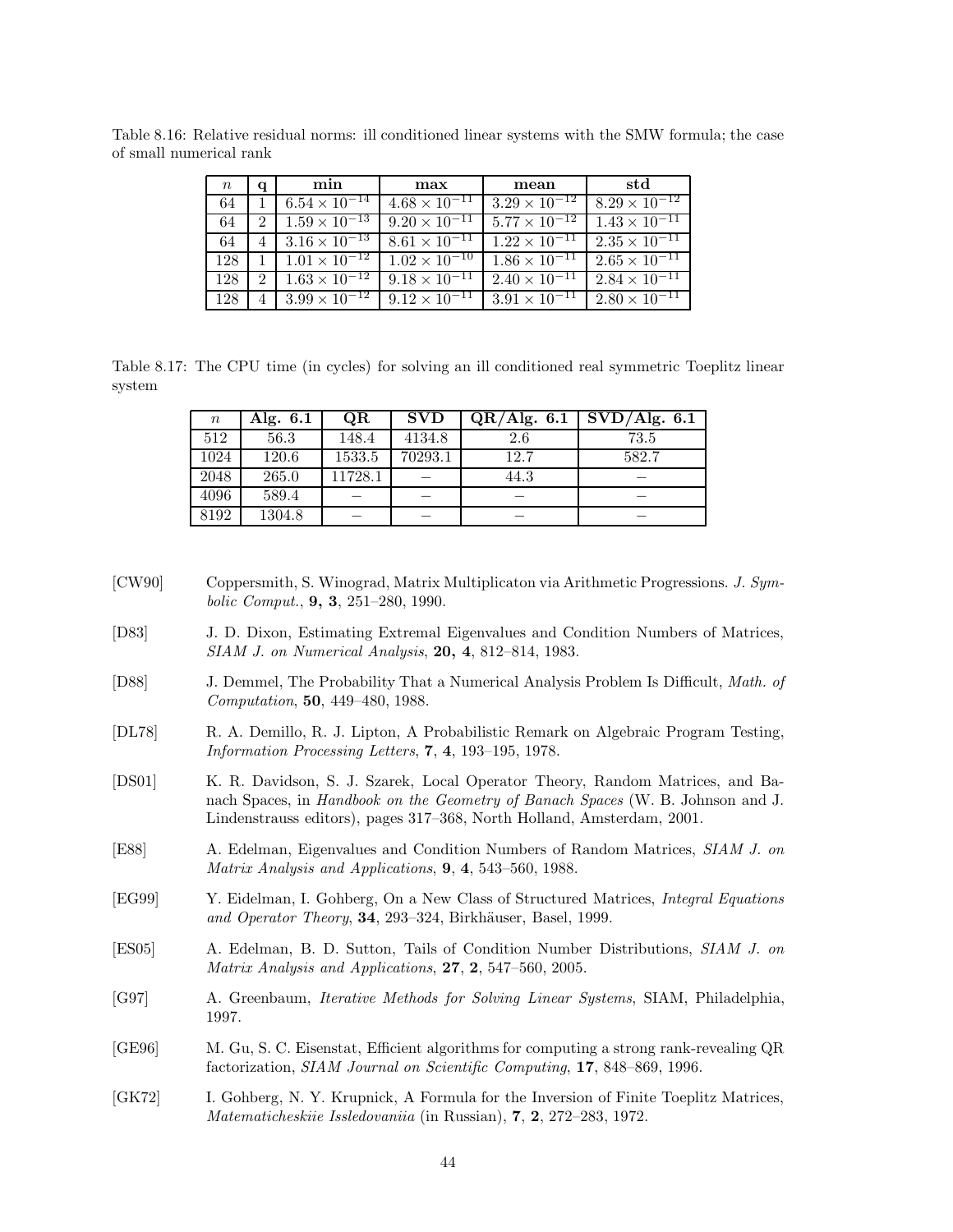- [GKO95] I. Gohberg, T. Kailath, V. Olshevsky, Fast Gaussian Elimination with Partial Pivoting for Matrices with Displacement Structure, *Math. of Comp.,* **64(212)**, 1557–1576, 1995.
- [GL96] G. H. Golub, C. F. Van Loan, *Matrix Computations*, Johns Hopkins University Press, Baltimore, Maryland, 1996 (third addition).
- [GOS08] S. A. Goreinov, I. V. Oseledets, D. V. Savostyanov, E. E. Tyrtyshnikov, N. L. Zamarashkin, How to Find a Good Submatrix, Research Report 08-10, ICM HKBU, Kowloon Tong, Hong Kong, 2008.
- [GS72] I. Gohberg, A. Sementsul, On the Inversion of Finite Toeplitz Matrices and Their Continuous Analogs, *Matematicheskiie Issledovaniia* (in Russian), **7**, **2**, 187–224, 1972.
- [GT01] S. A. Goreinov, E. E. Tyrtyshnikov, The Maximal-volume Concept in Approximation by Low-rank Matrices, *Contemporary Mathematics*, **208**, 47–51, 2001.
- [GTZ97] S. A. Goreinov, E. E. Tyrtyshnikov, N. L. Zamarashkin, A Theory of Pseudo-skeleton Approximations, *Linear Algebra and Its Applications*, **261**, 1–22, 1997.
- [H02] N. J. Higham, *Accuracy and Stability in Numerical Analysis*, SIAM, Philadelphia, 2002 (second edition).
- [HMT11] N. Halko, P. G. Martinsson, J. A. Tropp, Finding Structure with Randomness: Probabilistic Algorithms for Constructing Approximate Matrix Decompositions, *SIAM Review*, **53, 2**, 217–288, 2011.
- [K04] I. Kaporin, The Aggregation and Cancellation Techniques as a Practical Tool for Faster Matrix Multiplication, *Theoretical Computer Science*, **315**, **2–3**, 469–510, 2004.
- [KB09] T. G. Kolda, B. W. Bader, Tensor Decompositions and Applications, *SIAM Review*, **51, 3**, 455–500, 2009.
- [KKM79] T. Kailath, S. Y. Kung, M. Morf, Displacement Ranks of Matrices and Linear Equations, *Journal Math. Analysis and Appls*, **68, 2**, 395–407, 1979.
- [KL94] C. S. Kenney, A. J. Laub, Small-Sample Statistical Condition Estimates for General Matrix Functions, *SIAM J. on Scientific and Statistical Computing*, **15**, 36–61, 1994.
- [KV99] P. Kravanja, M. Van Barel, Algorithms for Solving Rational Interpolation Problems Related to Fast and Superfast Solvers for Toeplitz Systems, *SPIE*, 359–370, 1999.
- [LPS92] J. Laderman, V. Y. Pan, H. X. Sha, On Practical Algorithms for Accelerated Matrix Multiplication, *Linear Algebra and Its Applications*, **162–164**, 557–588, 1992.
- [MMD08] M. W. Mahoney, M. Maggioni, P. Drineas, Tensor-CUR Decompositions for Tensorbased Data, *SIAM J. on Matrix Analysis and Applications*, **30, 2**, 957–987, 2008.
- [MP80] W. L. Miranker, V. Y. Pan, Methods of Aggregations, *Linear Algebra and Its Applications*, **29**, 231–257, 1980.
- [MRT11] P.-G. Martinsson, V. Rokhlin, M. Tygert, A randomized algorithm for the decomposition of matrices, *Applied and Computational Harmonic Analysis*, **30**, 47–68, 2011.
- [ORO05] T. Ogita, S. M. Rump, S. Oishi, Accurate Sum and Dot Product, *SIAM Journal on Scientific Computing*, **26**, **6**, 1955–1988, 2005.
- [OT09] I. V. Oseledets, E. E. Tyrtyshnikov, Breaking the Curse of Dimensionality, or How to Use SVD in Many Dimensions, *SIAM J. Scientific Comp.*, **31**, **5**, 3744–3759, 2009.
- [P72] V. Y. Pan, On Schemes for the Evaluation of Products and Inverses of Matrices (in Russian), *Uspekhi Matematicheskikh Nauk*, **27**, **5 (167)**, 249–250, 1972.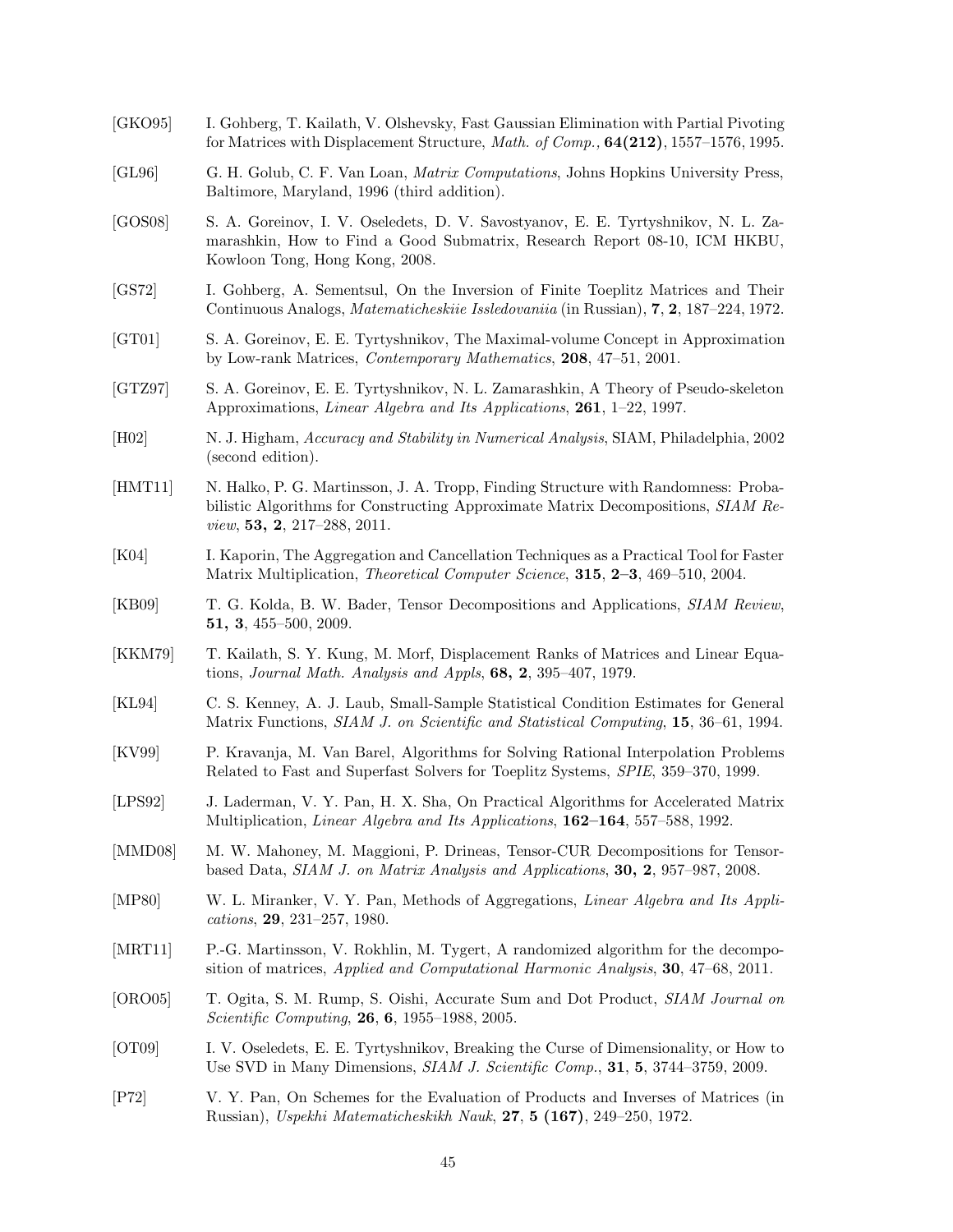| $[$ P79 $]$ | V. Y. Pan, Fields Extension and Trilinear Aggregating, Uniting and Canceling for the<br>Acceleration of Matrix Multiplication, Proceedings of the 20th Annual IEEE Sympo-<br>sium on Foundations of Computer Science (FOCS 79), 28-38, IEEE Computer Society<br>Press, Long Beach, California, 1979.                                             |
|-------------|--------------------------------------------------------------------------------------------------------------------------------------------------------------------------------------------------------------------------------------------------------------------------------------------------------------------------------------------------|
| [P81]       | V. Y. Pan, New Combinations of Methods for the Acceleration of Matrix Multiplica-<br>tions, Computers and Mathematics (with Applications), 7, 73-125, 1981.                                                                                                                                                                                      |
| [P84]       | V. Y. Pan, How Can We Speed up Matrix Multiplication? SIAM Review, 26, 3,<br>393-415, 1984.                                                                                                                                                                                                                                                      |
| [P90]       | V. Y. Pan, On Computations with Dense Structured Matrices, Math. of Computation,<br>55, 191, 179–190, 1990. Proceedings version in Proc. Intern. Symposium on Symbolic<br>and Algebraic Computation (ISSAC'89), 34-42, ACM Press, NY, 1989.                                                                                                      |
| [P92]       | V. Y. Pan, Parallel Solution of Toeplitz-like Linear Systems, J. of Complexity, 8, 1–21,<br>1992.                                                                                                                                                                                                                                                |
| [P93]       | V. Y. Pan, Concurrent Iterative Algorithm for Toeplitz-like Linear Systems, IEEE<br>Transactions on Parallel and Distributed Systems, 4, 5, 592–600, 1993.                                                                                                                                                                                       |
| [P93a]      | V. Y. Pan, Decreasing the Displacement Rank of a Matrix, SIAM Journal on Matrix<br>Analysis and Applications, 14, 1, 118-121, 1993.                                                                                                                                                                                                              |
| [PO0]       | V. Y. Pan, Nearly Optimal Computations with Structured Matrices, <i>Proceedings of</i><br>11th Annual ACM-SIAM Symposium on Discrete Algorithms (SODA'2000), 953-962,<br>ACM Press, New York, and SIAM Publications, Philadephia, 2000.                                                                                                          |
| [PO0a]      | C.–T. Pan, On the Existence and Computation of Rank-revealing LU Factorization,<br>Linear Algebra and Its Applications, 316, 199-222, 2000.                                                                                                                                                                                                      |
| $[$ P01 $]$ | V. Y. Pan, Structured Matrices and Polynomials: Unified Superfast Algorithms,<br>Birkhäuser/Springer, Boston/New York, 2001.                                                                                                                                                                                                                     |
| [P07]       | V. Y. Pan, New Homotopic/Factorization and Symmetrization Techniques for New-<br>ton's and Newton/Structured Iteration, Computer and Math. with Applications, 54,<br>721-729, 2007.                                                                                                                                                              |
| [P10]       | V. Y. Pan, Newton's Iteration for Matrix Inversion, Advances and Extensions, pp.<br>364–381, in Matrix Methods: Theory, Algorithms and Applications (dedicated to the<br>Memory of Gene Golub, edited by V. Olshevsky and E. Tyrtyshnikov), World Scientific<br>Publishing, New Jersey, ISBN-13 978-981-283-601-4, ISBN-10-981-283-601-2 (2010). |
| [P11]       | V.Y. Pan, Nearly optimal solution of rational linear systems of equations with symbolic<br>lifting and numerical initialization. Computers & Math. with Applications, 62, 1685–<br>1706, 2011.                                                                                                                                                   |
| [PBRZ99]    | V. Y. Pan, S. Brahnam, B. Murphy, R. E. Rosholt, Newton's Iteration for Structured<br>Matrices and Linear Systems of Equations, SIAM Volume on Fast Reliable Algorithms<br>for Matrices with Structure (T. Kailath and A. H. Sayed, editors), 189–210, SIAM<br>Publications, Philadelphia, 1999.                                                 |
| [PGMQ]      | V. Y. Pan, D. Grady, B. Murphy, G. Qian, R. E. Rosholt, A. Ruslanov, Schur Aggre-<br>gation for Linear Systems and Determinants, Theoretical Computer Science, Special<br><i>Issue on Symbolic–Numerical Algorithms</i> (D. A. Bini, V. Y. Pan, and J. Verschelde<br>editors), $409, 2, 255-268, 2008$ .                                         |
| [PKRK]      | V. Y. Pan, M. Kunin, R. Rosholt, H. Kodal, Homotopic Residual Correction Processes,<br>Math. of Computation, 75, 345-368, 2006.                                                                                                                                                                                                                  |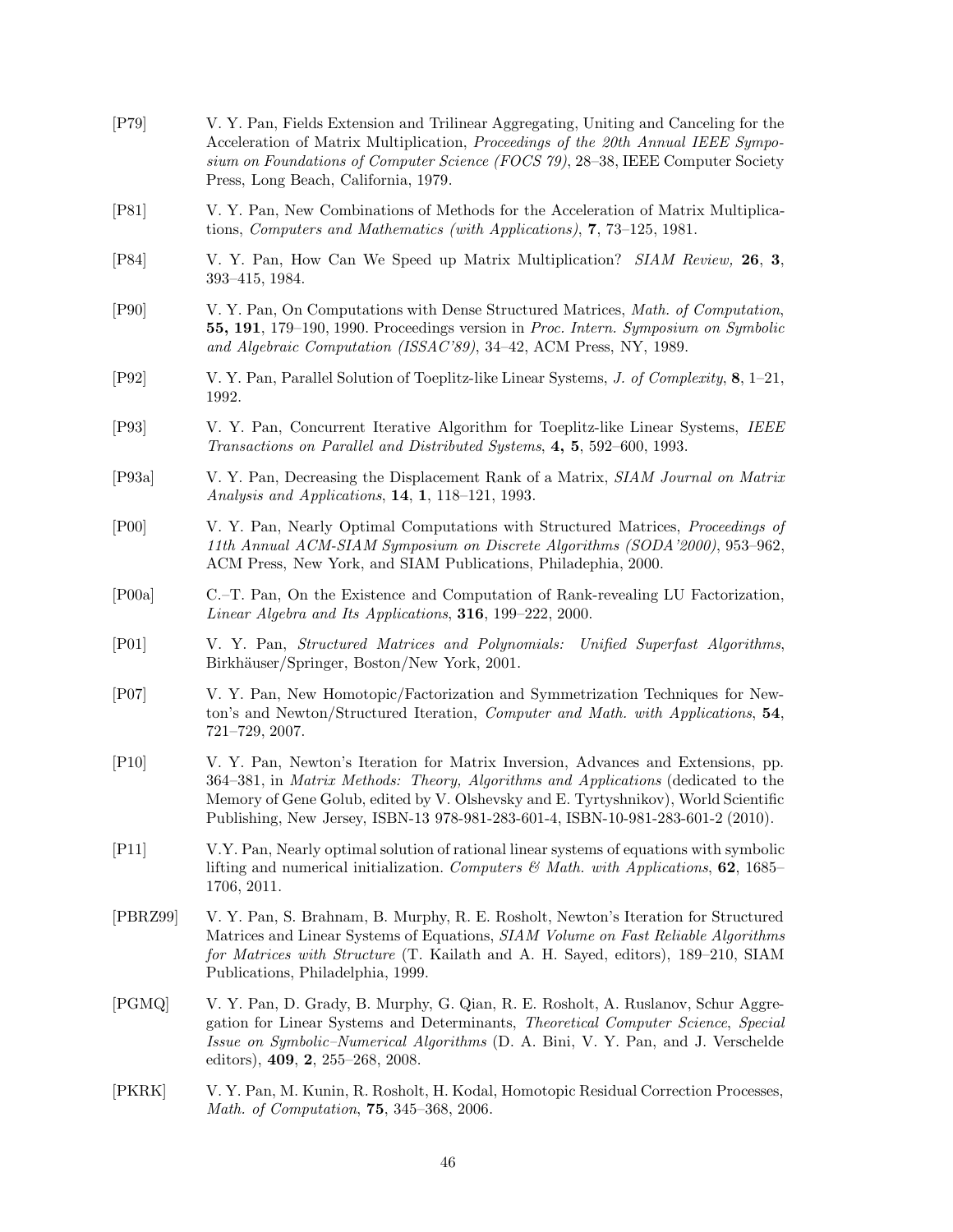[PIMR10] V. Y. Pan, D. Ivolgin, B. Murphy, R. E. Rosholt, Y. Tang, X. Yan, Additive Preconditioning for Matrix Computations, *Linear Algebra and Its Applications*, **432**, 1070– 1089, 2010. [PQ10] V. Y. Pan, G. Qian, Randomized Preprocessing of Homogeneous Linear Systems of Equations, *Linear Algebra and Its Applications*, **432**, 3272–3318, 2010. [PQa] V. Y. Pan, G. Qian, Solving Linear Systems of Equations with Randomization, Augmentation and Aggregation II, Tech. Report TR 2012007, *Ph.D. Program in Computer Science*, *Graduate Center, the City University of New York*, 2012. Available at http://www.cs.gc.cuny.edu/tr/techreport.php?id=434 [PQZa] V. Y. Pan, G. Qian, A. Zheng, Randomized Preprocessing versus Pivoting, *Linear Algebra and Its Applications*, in print. http://dx.doi.org/10.1016/j.laa.2011.02.052 [PQZC] V. Y. Pan, G. Qian, A. Zheng, Z. Chen, Matrix Computations and Polynomial Rootfinding with Preprocessing, *Linear Algebra and Its Applications*, **434**, 854–879, 2011. [PRW02] V. Y. Pan, Y. Rami, X. Wang, Structured Matrices and Newtons Iteration: Unified Approach, *Linear Algebra and Its Applications*, **343/344**, 233–265, 2002. [PS91] V. Y. Pan, R. Schreiber, An Improved Newton Iteration for the Generalized Inverse of a Matrix, with Applications, *SIAM Journal on Scientific and Statistical Computing*, **12, 5**, 1109–1131, 1991. [R90] S. M. Rump, Approximate Inverses of Almost Singular Matrices Still Contain Useful Information, Technical Report 90.1, *Forschungsschwerpunkt Informations-und Kommunikationstechnik, TU Hamburg-Harburg*, 1990. [S80] J. T. Schwartz, Fast Probabilistic Algorithms for Verification of Polynomial Identities, *Journal of ACM*, **27**, **4**, 701–717, 1980. [S98] G. W. Stewart, *Matrix Algorithms, Vol I: Basic Decompositions*, SIAM, 1998. [S10] A. J. Stothers, On the Complexity of Matrix Multiplication, Ph.D. Thesis, University of Edinburgh, 2010. [SST06] A. Sankar, D. Spielman, S.-H. Teng, Smoothed Analysis of the Condition Numbers and Growth Factors of Matrices, *SIAM J. on Matrix Analysis*, **28**, **2**, 446–476, 2006. [T00] E. E. Tyrtyshnikov, Incomplete Cross Approximation in Mosaic Skeleton Method, *Computing*, **64**, 367–380, 2000. [V99] M. Van Barel, A Superfast Toeplitz Solver, 1999. Available at http://www.cs.kuleuven.be/˜ marc/software/index.html [VBHK01] M. Van Barel, G. Heinig, P. Kravanja, A Stabilized Superfast Solver for Nonsymmetric Toeplitz Systems, *SIAM J. on Matrix Analysis and Applications*, **23**, **2**, 494–510, 2001. [VK98] M. Van Barel, P. Kravanja, A Stabilized Superfast Solver for Indefinite Hankel Systems, *Linear Algebra and its Applications*, **284**, **1–3**, 335–355, 1998. [VVM07] R. Vandebril, M. Van Barel, N. Mastronardi, *Matrix Computations and Semiseparable Matrices: Linear Systems* (Volume 1), The Johns Hopkins University Press, Baltimore, Maryland, 2007. [VVM08] R. Vandebril, M. Van Barel, N. Mastronardi, *Matrix Computations and Semiseparable Matrices: Eigenvalue and Singular Value Methods* (Volume 2), The Johns Hopkins University Press, Baltimore, Maryland, 2008.